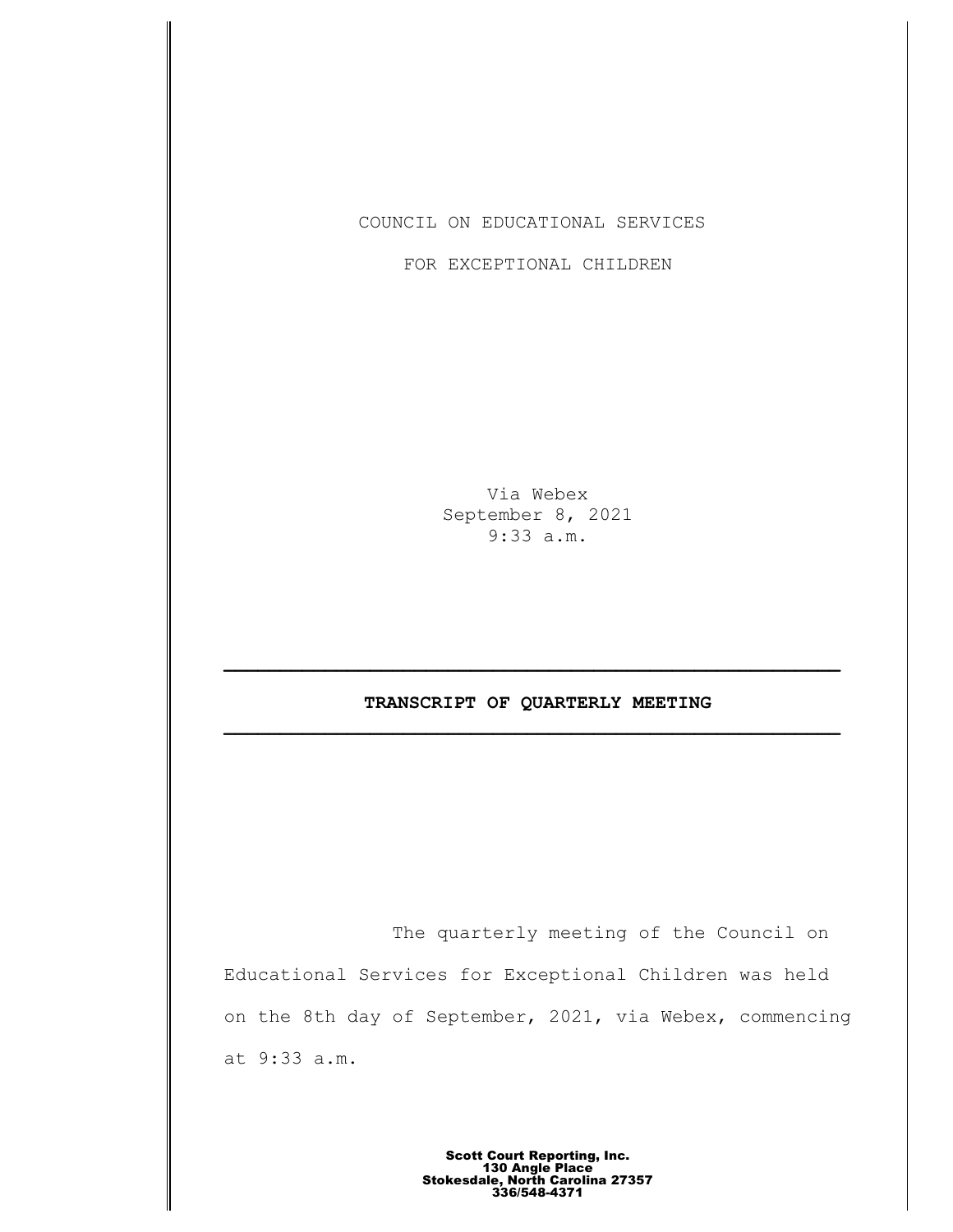| <b>Quarterly Meeting</b>                                                                                                                                                                                                                            | September 8, 2021                                                     | Page 2 |
|-----------------------------------------------------------------------------------------------------------------------------------------------------------------------------------------------------------------------------------------------------|-----------------------------------------------------------------------|--------|
|                                                                                                                                                                                                                                                     | APPEARANCES                                                           |        |
| COUNCIL MEMBERS PRESENT:                                                                                                                                                                                                                            |                                                                       |        |
|                                                                                                                                                                                                                                                     | Christy Hutchinson, Vice Chairperson                                  |        |
| Anthony Baker<br>Sara Bigley<br>Joanne Caratelli<br>Abby Childers<br>Diane Coffey<br>Aimee Combs<br>Jennifer Degen<br>Jennifer Grady<br>Christy Grant<br>Kristen Hodges<br>Lisa Phillips<br>Matthew Potter<br>Precious Smith-Scott<br>Maegen Wilson | Jack Denton (Representative Strickland)<br>Tameeka Williams-Burchette |        |
| STAFF:                                                                                                                                                                                                                                              |                                                                       |        |
| Dan Auman<br>Jaime Denny<br>Lauren Holahan<br>Matt Hoskins<br>Carol Ann Hudgens<br>Matthew Martinez<br>Dreama McCoy<br>Elizabeth Nash<br>Danyelle Sanders<br>Sherry Thomas<br>Alexis Utz                                                            |                                                                       |        |
| COURT REPORTER:                                                                                                                                                                                                                                     |                                                                       |        |
| Rebecca P. Scott                                                                                                                                                                                                                                    |                                                                       |        |

- - - - - - - -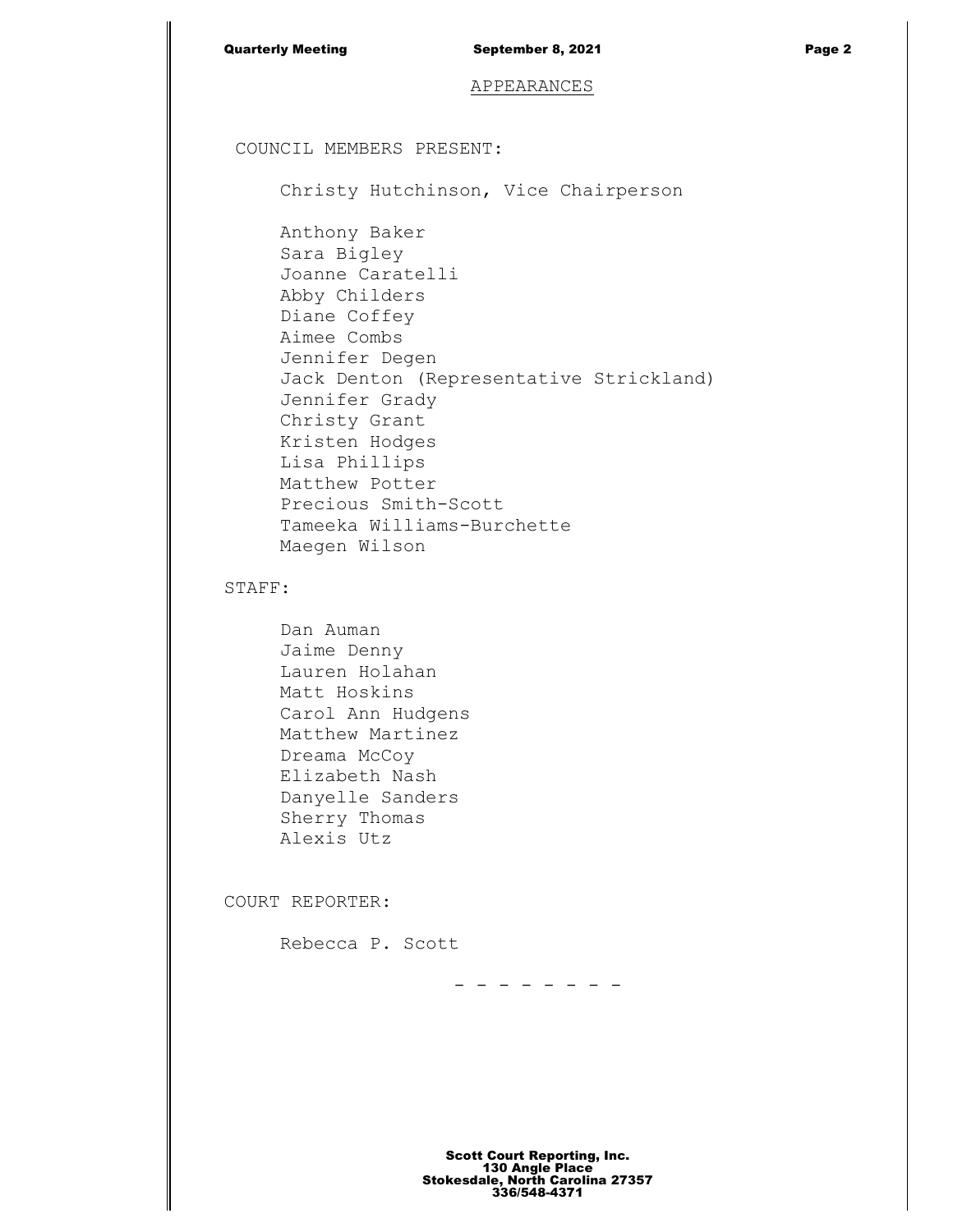# TABLE OF CONTENTS

## PAGE NO.

| Welcome and Call to Order                     | 4   |
|-----------------------------------------------|-----|
| Review and Approval of Agenda                 | 14  |
| Individual Student Reports presentation by    |     |
| Tammy Howard                                  | 16  |
| Individual Student Reports presentation by    |     |
| Elizabeth Nash                                | 20  |
| Individual Student Reports presentation by    |     |
| Dan Auman                                     | 33  |
| SPP/APR Update and SiMR Input presentation by |     |
| Lauren Holahan                                | 39  |
| Social Studies Extended Content Standards     |     |
| presentation by Matthew Martinez              | 60  |
| Dispute Resolution presentation by Carol Ann  |     |
|                                               | 65  |
| Agency Updates by Sherry Thomas               | 81  |
| Agency Updates by Matt Hoskins                | 89  |
| Agency Updates by Carol Ann Hudgens           | 91  |
| Further Agency Updates by Matt Hoskins        | 96  |
| Review and Approval of June 2021 Summary      |     |
| of Actions                                    | 107 |
| Meeting Adjournment                           | 117 |
| Certificate of Reporter                       | 117 |

Scott Court Reporting, Inc. 130 Angle Place Stokesdale, North Carolina 27357 336/548-4371

- - - - - - - -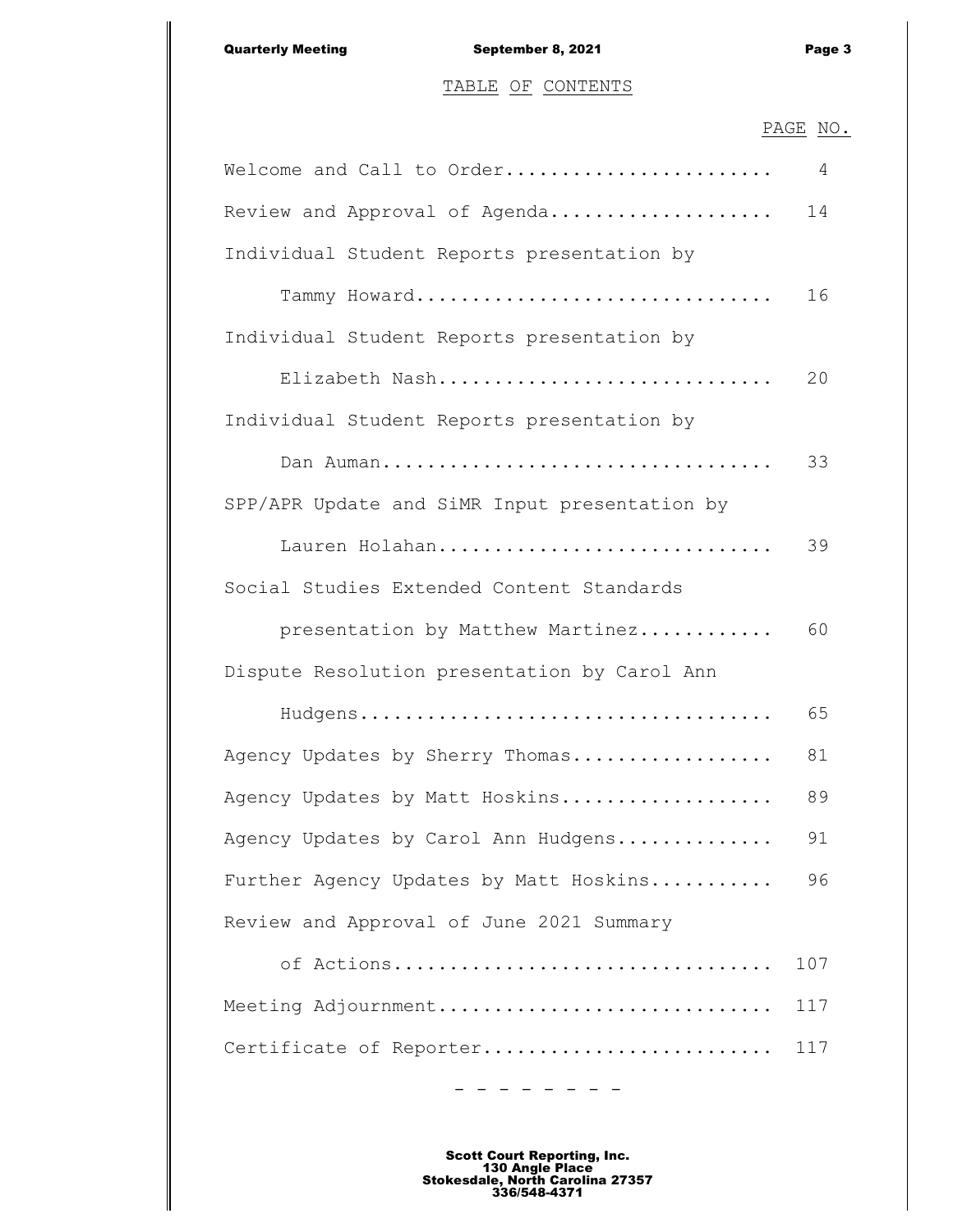|                         | <b>Quarterly Meeting</b><br>September 8, 2021<br>Page 4 |
|-------------------------|---------------------------------------------------------|
| $\mathbf 1$             | Thereupon, the following proceeding was held:           |
| $\mathbf{2}$            | MS. UTZ: I guess we'll go ahead and                     |
| $\mathbf{3}$            | get started. So, like I said, Cynthia, our Chair,       |
| $\overline{\mathbf{4}}$ | is not here, so Christy, our Vice Chair, will           |
| 5                       | start, and I will put up--- Let me make this            |
| 6                       | bigger for you guys, and then we can just go down       |
| $\overline{7}$          | the line of attendance. Unmute yourself, say            |
| 8                       | hello, and welcome.                                     |
| 9                       | But, Christy, I'll let you take over.                   |
| 10                      | VICE CHAIRPERSON: Excellent. Well,                      |
| 11                      | welcome, everybody, and glad to have everybody          |
| 12                      | here. I want to make sure that we have our              |
| 13                      | objectives straight. So our Council is to serve         |
| 14                      | the exceptional children for the state of North         |
| 15                      | Carolina both in school and postsecondary. We           |
| 16                      | have some representatives from stakeholders from        |
| 17                      | all capacities of serving individuals with              |
| 18                      | disabilities, and we make recommendations to the        |
| 19                      | State Board for any observations we have in data        |
| 20                      | trends or policies and procedures that would            |
| 21                      | benefit students -- individuals with disabilities.      |
| 22                      | And so if we want to start out and                      |
| 23                      | state your name and then which region you               |
| 24                      | represent and the capacity that you serve               |
| 25                      | individuals with disabilities. If anybody wants         |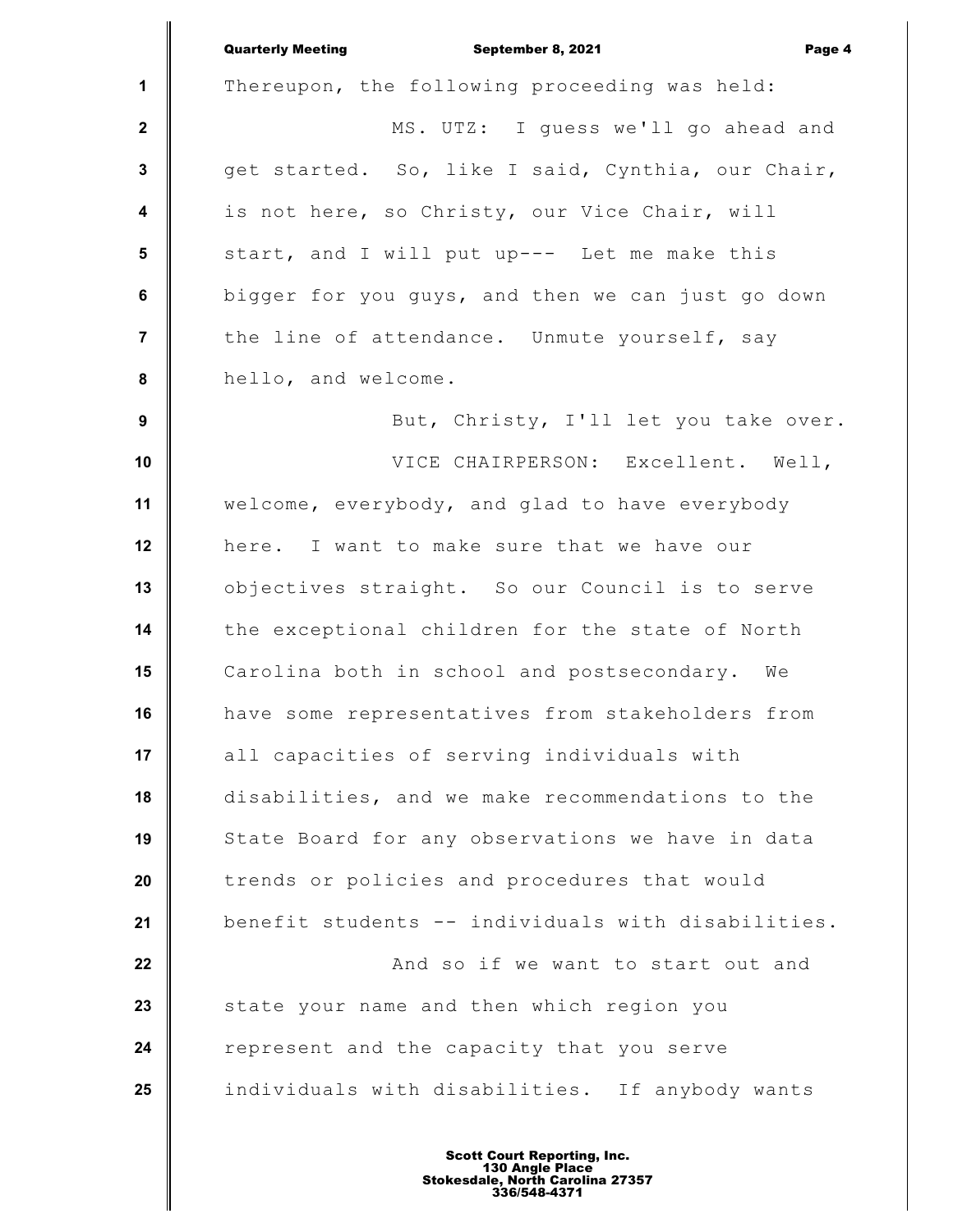**1 2 3 4 5 6 7 8 9 10 11 12 13 14 15 16 17 18 19 20 21 22 23 24 25** Quarterly Meeting **September 8, 2021 Page 5** to unmute themselves. MS. DEGEN: I'm Jennifer Degen. I represent CMS. I'm a facilitator at one of the high schools here in Charlotte-Mecklenburg Schools. Good morning. VICE CHAIRPERSON: Good morning. Thank you, Jennifer. And, Jennifer, your background is in OT, correct? MS. DEGEN: No. I'm a facilitator. I'm over the department for behavior and all IEPs. I do all the meetings, behavior, things like that, at my high school. VICE CHAIRPERSON: Awesome. MR. BAKER: Good morning. My name is Anthony Baker. I'm an assistant principal representing Alamance County and Western Middle School. I'm a former EC teacher and chair, and I also, at my school, usually attend almost 90 to 95 percent of our IEP meetings to make sure that our students are receiving the services and getting the instruction that they need. VICE CHAIRPERSON: Thank you, Anthony. MS. SMITH-SCOTT: I am Precious Smith-Scott. I currently just got newly promoted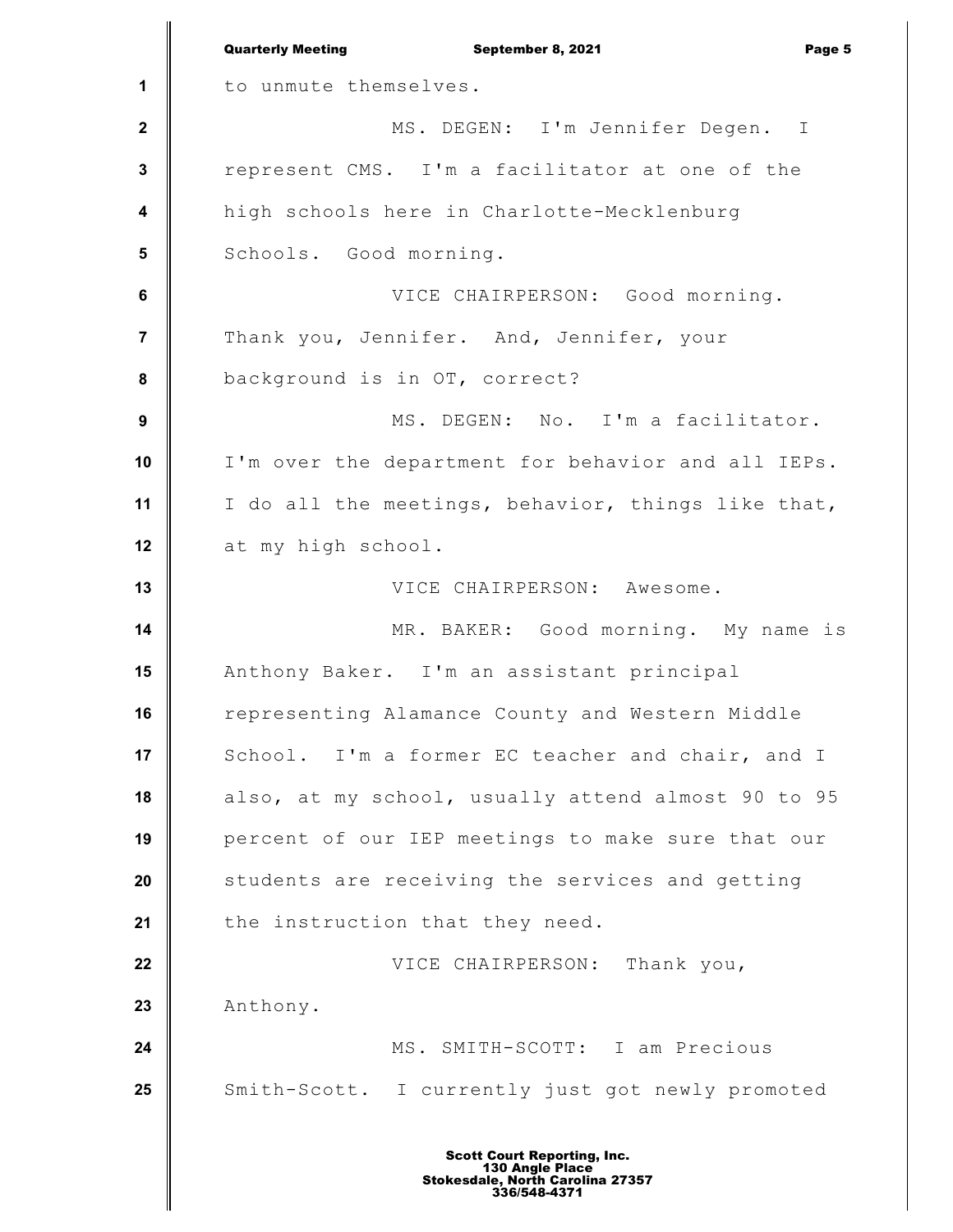|                         | <b>Quarterly Meeting</b><br>September 8, 2021<br>Page 6 |
|-------------------------|---------------------------------------------------------|
| 1                       | to [inaudible] with the public schools of Robeson       |
| $\mathbf{2}$            | County. I am from the Sand Hills Region, and I am       |
| $\mathbf{3}$            | serving as a special education teacher.                 |
| $\overline{\mathbf{4}}$ | VICE CHAIRPERSON: Thank you,                            |
| $5\phantom{1}$          | Precious.                                               |
| $\bf 6$                 | MS. CARATELLI: I'm Joanne Caratelli.                    |
| $\overline{7}$          | I live in Carteret County, but I am a regular ed        |
| $\pmb{8}$               | teacher in Onslow County Schools and involved with      |
| $\boldsymbol{9}$        | a couple of nonprofit advocacy foundations for          |
| 10                      | people with disabilities.                               |
| 11                      | VICE CHAIRPERSON: Thank you, Joanne.                    |
| 12                      | MS. GRANT: Good morning. I'm                            |
| 13                      | Christy Grant. I am Executive Director for              |
| 14                      | Student Services and Special Education with Nash        |
| 15                      | County Schools, and I represent traditional LEAs,       |
| 16                      | and I am in Region 3, the North Central Region.         |
| 17                      | VICE CHAIRPERSON: Thanks, Christy.                      |
| 18                      | MR. POTTER: Hi, everybody. I'm Matt                     |
| 19                      | Potter or Matthew, if you prefer. It's pretty           |
| 20                      | much 50-50 at this point. I am from the Piedmont        |
| 21                      | Triad Region, Forsyth County specifically, and I        |
| 22                      | am an individual with a disability, granted I did       |
| 23                      | not grow up in a North Carolina school system and       |
| 24                      | I'm approaching 35. So, you know, I don't have a        |
| 25                      | huge deal of familiarity with the North Carolina        |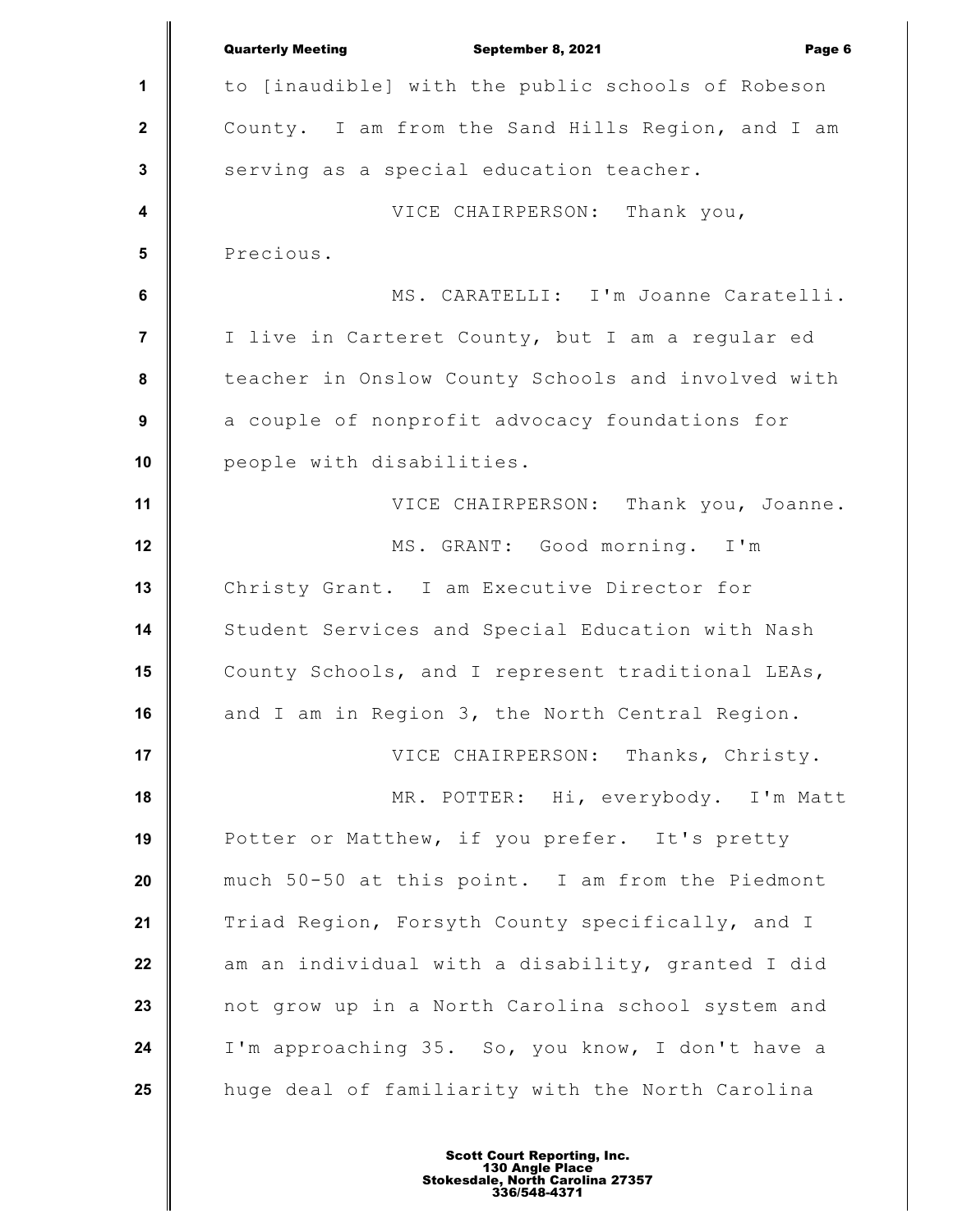|                         | <b>Quarterly Meeting</b><br>September 8, 2021<br>Page 7 |
|-------------------------|---------------------------------------------------------|
| 1                       | public school system, but I have a lot of               |
| $\boldsymbol{2}$        | familiarity with experience as a person with a          |
| $\mathbf{3}$            | disability and what effective special education         |
| $\overline{\mathbf{4}}$ | looks like. Thanks.                                     |
| 5                       | VICE CHAIRPERSON: Thank you, Matt.                      |
| 6                       | MS. COFFEY: Good morning. This is                       |
| $\overline{7}$          | Diane Coffey, and I'm a parent in Watauga County        |
| $\pmb{8}$               | and then also am a parent advocate and work with        |
| $\boldsymbol{9}$        | the Parent Family Support Network of the High           |
| 10                      | Country.                                                |
| 11                      | VICE CHAIRPERSON: And Diane also                        |
| 12                      | serves on our Executive Committee to help set our       |
| 13                      | agendas every month too. So thanks, Diane.              |
| 14                      | MS. COFFEY: Yes, ma'am.                                 |
| 15                      | MS. BIGLEY: Hey, good morning. This                     |
| 16                      | is Sara Bigley. I'm the State Education Agency          |
| 17                      | Foster Care point of contact. So I work with all        |
| 18                      | of our Public School Units and eight DSS agencies       |
| 19                      | regarding all things ESSA, foster care, school          |
| 20                      | stability. And many of our children are                 |
| 21                      | identified EC, so support that whole piece of it        |
| 22                      | as well. So great to be here. Thank you so much.        |
| 23                      | VICE CHAIRPERSON: Thank you, Sara.                      |
| 24                      | Do we have Aimee Combs on the line? I'm making          |
| 25                      | sure we get everybody.                                  |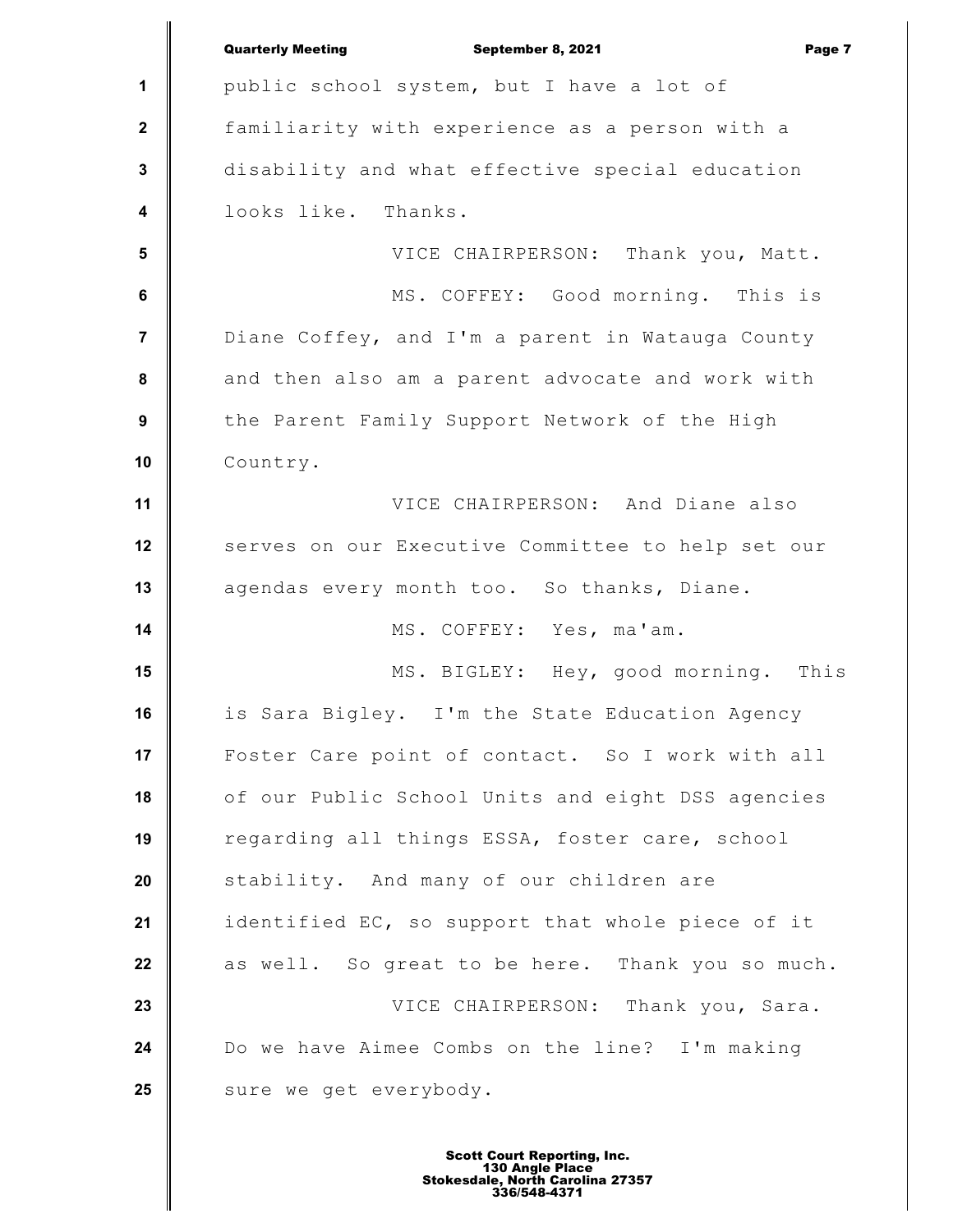|                 | <b>Quarterly Meeting</b><br>September 8, 2021<br>Page 8                                                   |
|-----------------|-----------------------------------------------------------------------------------------------------------|
| 1               | MS. COMBS: Yes. I was just getting                                                                        |
| $\mathbf{2}$    | ready to unmute myself. Good morning, everyone.                                                           |
| 3               | My name is Aimee Combs, and I am the PTI Manager                                                          |
| 4               | at ECAC, the Exceptional Children's Assistance                                                            |
| $5\phantom{.0}$ | Center, which serves as North Carolina's parent                                                           |
| $\bf 6$         | training and information center, and so we serve                                                          |
| $\overline{7}$  | all 100 counties. I am currently seated in                                                                |
| 8               | Iredell County.                                                                                           |
| 9               | I have a son who received EC services                                                                     |
| 10              | from the time he was three till 18 through Iredell                                                        |
| 11              | County, and I'm also the mom of a special                                                                 |
| 12              | education teacher. Her last gig was in Davie                                                              |
| 13              | County Schools, and prior to that, she was in                                                             |
| 14              | Rowan, and this year she's taken off in an RV for                                                         |
| 15              | a year. Glad to be here.                                                                                  |
| 16              | VICE CHAIRPERSON: Thanks, Aimee.                                                                          |
| 17              | And I know we've got Becky Scott on the line.                                                             |
| 18              | She's our court reporter. Becky, do you want to                                                           |
| 19              | unmute yourself and introduce yourself real quick?                                                        |
| 20              | All right. Well, Becky is our court                                                                       |
| 21              | reporter, and she is taking account of today's                                                            |
| 22              | minutes. So one thing she always reminds us is to                                                         |
| 23              | make sure that you speak clearly and slowly into                                                          |
| 24              | the mike so she can decode that.                                                                          |
| 25              | Then we've got Lauren Holahan on the                                                                      |
|                 |                                                                                                           |
|                 | <b>Scott Court Reporting, Inc.</b><br>130 Angle Place<br>Stokesdale, North Carolina 27357<br>336/548-4371 |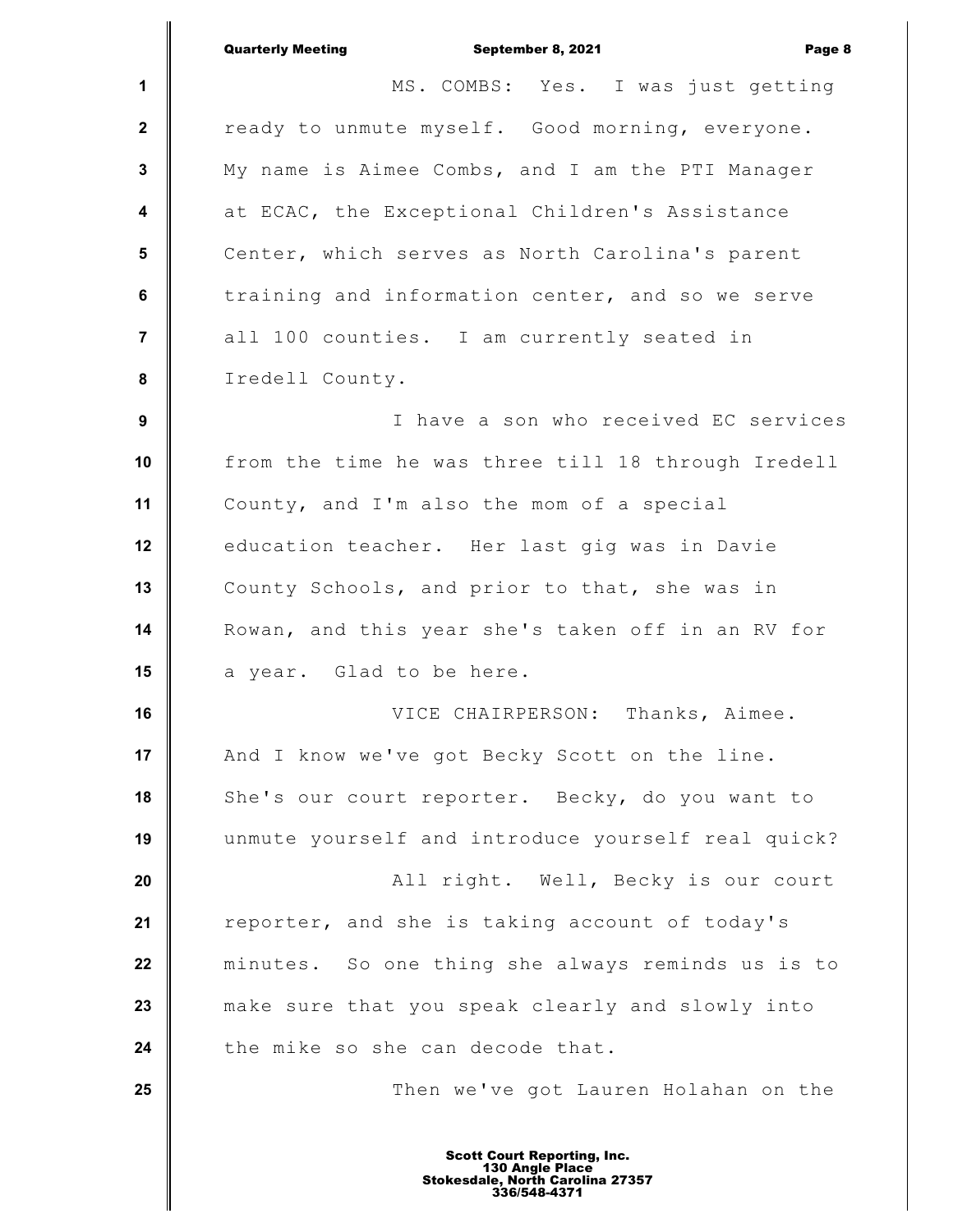**1 2 3 4 5 6 7 8 9 10 11 12 13 14 15 16 17 18 19 20 21 22 23 24 25** Quarterly Meeting September 8, 2021 Page 9 call as well. Lauren, do you want to introduce yourself? MS. HOLAHAN: Good morning. I'm Laura Holahan. I'm the coordinator for our State Systemic Improvement Project in the Exceptional Children Division at DPI, and really glad to be here this morning. VICE CHAIRPERSON: Let me see if we're missing anybody else. We got Jennifer -- Jennifer Degen. We did not get Jennifer Grady, I believe. MS. GRADY: Yes. Hi, this is Jennifer Grady. I am in Wake County and I am the parent of two teens, one is autistic, and I am also a business rep on the Council. I work for Blue Cross and Blue Shield of North Carolina. VICE CHAIRPERSON: Thank you for joining us, Jennifer. And I know we've got a representative on the line from Representative Strickland's office. Is it Jack Benton? Are you with us, Jack? MS. UTZ: Yes. And I don't know if he will unmute. He did send me a message that he was present. I don't know if he can unmute. Yes, he said his mike doesn't work. We do have several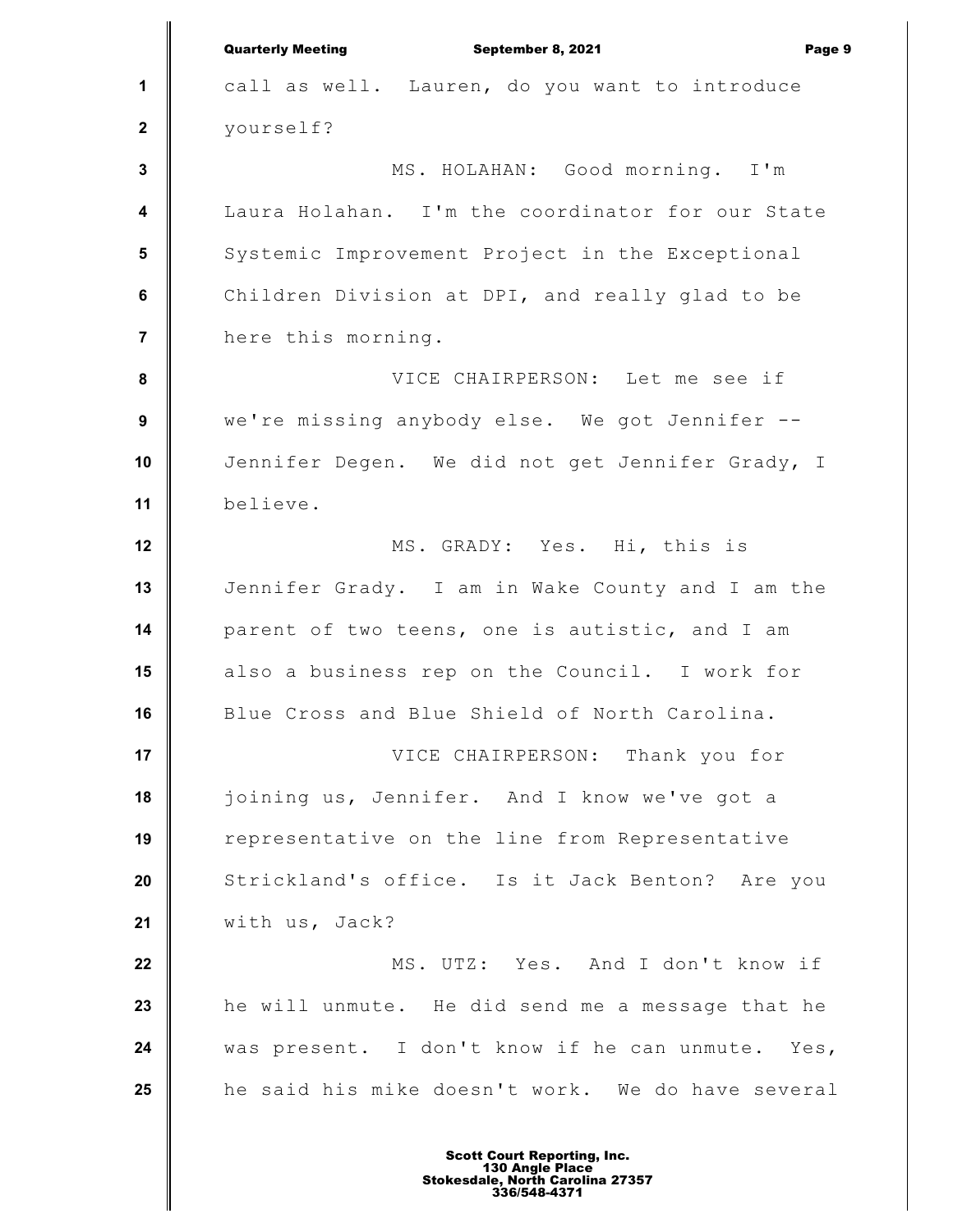|                  | <b>Quarterly Meeting</b><br>September 8, 2021<br>Page 10 |
|------------------|----------------------------------------------------------|
| $\mathbf{1}$     | members from Testing and Accountability. They are        |
| $\mathbf{2}$     | the first presenters. So we'll let them introduce        |
| $\mathbf{3}$     | themselves when they get started with that, if           |
| $\boldsymbol{4}$ | that is okay with everyone.                              |
| $5\phantom{1}$   | VICE CHAIRPERSON: Yep. I just want                       |
| 6                | to make sure I haven't missed anybody. I know            |
| $\overline{7}$   | Tammy Howard -- I see her on the call, but she's         |
| 8                | going to present probably. Make sure I didn't            |
| 9                | miss anybody else.                                       |
| 10               | MS. HODGES: I'm Kristen Hodges. I'm                      |
| 11               | a parent -- no, that's fine. I got in a little           |
| 12               | bit late. I'm sorry about that. But I'm a parent         |
| 13               | of three children, all have IEPs. My eldest son          |
| 14               | is 16 and my youngest daughter is ten. I'm in            |
| 15               | Rowan County as an elementary school counselor.          |
| 16               | So I'm happy to be here. Thank you.                      |
| 17               | MS. UTZ: And, Christy, if you have                       |
| 18               | lost count, we do have a quorum, so we can go            |
| 19               | ahead and do approvals for the agenda and a motion       |
| 20               | for the minutes.                                         |
| 21               | VICE CHAIRPERSON: Excellent. Did we                      |
| 22               | get Tameeka? Oh, we did. We did.                         |
| 23               | MS. WILLIAMS-BURCHETTE: I had                            |
| 24               | just -- I had just unmuted. Do you want me to go         |
| 25               | ahead or do I need to wait?                              |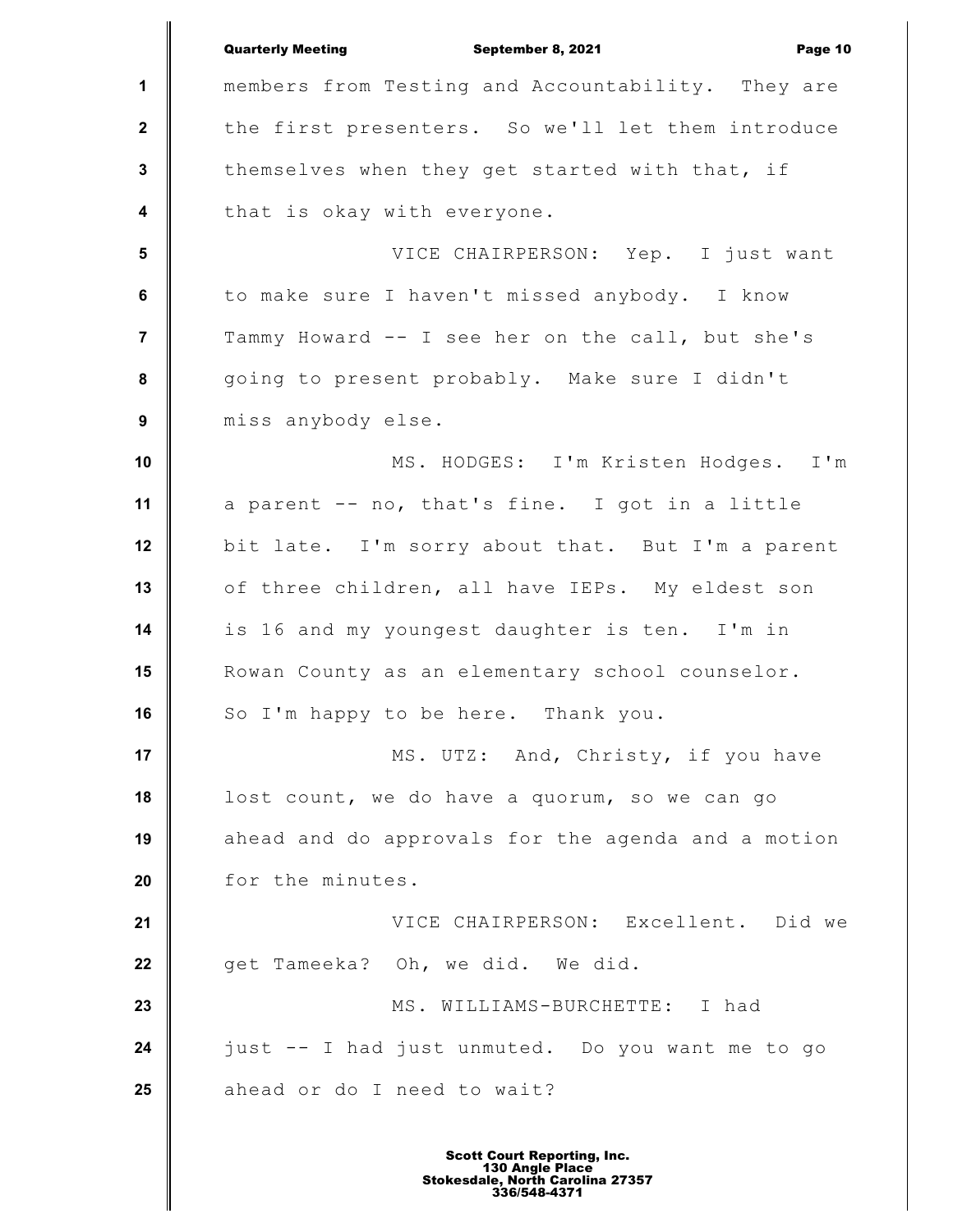|                         | <b>Quarterly Meeting</b><br>September 8, 2021<br>Page 11 |
|-------------------------|----------------------------------------------------------|
| 1                       | VICE CHAIRPERSON: Yes, ma'am. No,                        |
| $\mathbf{2}$            | go right ahead. Go right ahead.                          |
| $\mathbf{3}$            | MS. WILLIAMS-BURCHETTE: Okay. Hi,                        |
| $\overline{\mathbf{4}}$ | everyone. I'm Tameeka Williams-Burchette. I'm            |
| 5                       | from Vance County, the North Central Region. I'm         |
| 6                       | in the parent capacity of a child with a                 |
| $\overline{7}$          | disability. He is on the spectrum and he has             |
| 8                       | ADHD. During the day, I am employed -- I'm a             |
| $\boldsymbol{9}$        | school counselor as well in an elementary setting        |
| 10                      | in Vance County. And I'm happy to be here. I'm           |
| 11                      | new to the Council.                                      |
| 12                      | VICE CHAIRPERSON: Welcome and what a                     |
| 13                      | great capacity to serve in. We need lots of              |
| 14                      | counselors.                                              |
| 15                      | MS. WILLIAMS-BURCHETTE: Yes, ma'am.                      |
| 16                      | Thank you.                                               |
| 17                      | VICE CHAIRPERSON: We've got lots of                      |
| 18                      | counselors on our call today. Great.                     |
| 19                      | So the first thing that I think we                       |
| 20                      | have on the agenda today is just to review the           |
| 21                      | agenda and make sure we kind of all are on the           |
| 22                      | same page with our expectations and approve the          |
| 23                      | agenda.                                                  |
| 24                      | So if you don't mind, Alexis, do you                     |
| 25                      | mind scrolling down. You've got a good little            |
|                         |                                                          |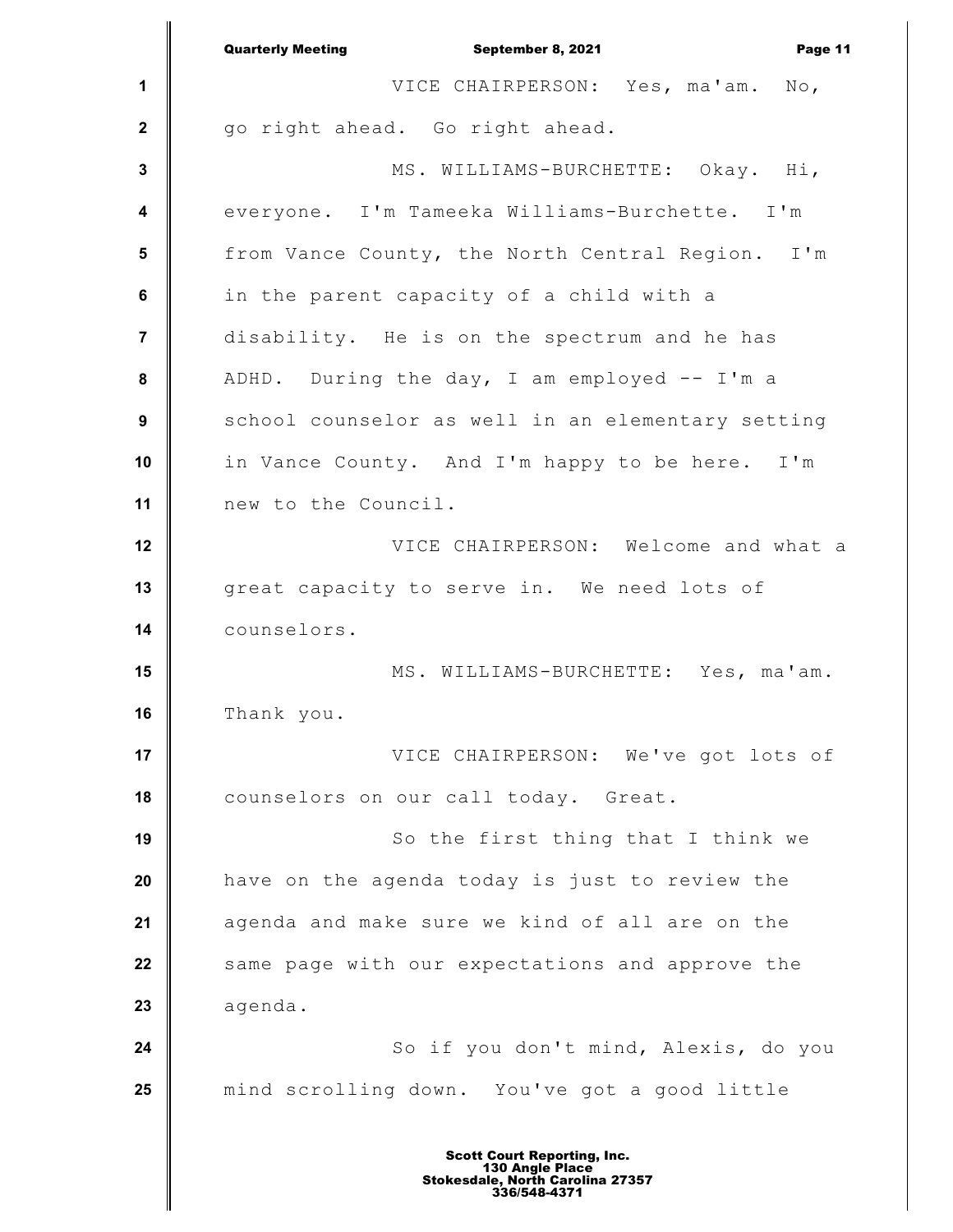|                         | <b>Quarterly Meeting</b><br>September 8, 2021<br>Page 12 |
|-------------------------|----------------------------------------------------------|
| $\mathbf{1}$            | screen here and just looking down through what           |
| $\mathbf{2}$            | we've got. So, first, we're going to start out           |
| $\mathbf{3}$            | with Tammy Howard, and her team and they are going       |
| $\overline{\mathbf{4}}$ | to do a brief presentation on the Individual             |
| 5                       | Student Reports. So those are the new Individual         |
| 6                       | Student Reports from the state assessments this          |
| $\overline{7}$          | past spring which rolled into the summer, as many        |
| 8                       | of us know.                                              |
| 9                       | And then flip over to Lauren Holahan,                    |
| 10                      | who is going to do a presentation for us on the          |
| 11                      | SPP/APR. As many of you are familiar, last year          |
| 12                      | we had Nancy Johnson presenting that, and she has        |
| 13                      | gone on to full-time retirement, I understand. So        |
| 14                      | Lauren is stepping in on her behalf and will             |
| 15                      | update us on that.                                       |
| 16                      | We're going to jump over after Lauren                    |
| 17                      | to Dreama McCoy and Matthew Martinez, and they are       |
| 18                      | going to speak about the Extended Content                |
| 19                      | Standards specifically in social studies, and that       |
| 20                      | has had a good bit of attention recently.<br>SO          |
| 21                      | we're going to speak a little bit about Extended         |
| 22                      | Content Standards for students on those standards.       |
| 23                      | And then Carol Ann is going to talk                      |
| 24                      | about dispute resolution and give us a little            |
| 25                      | update on that and the reporting. She does that          |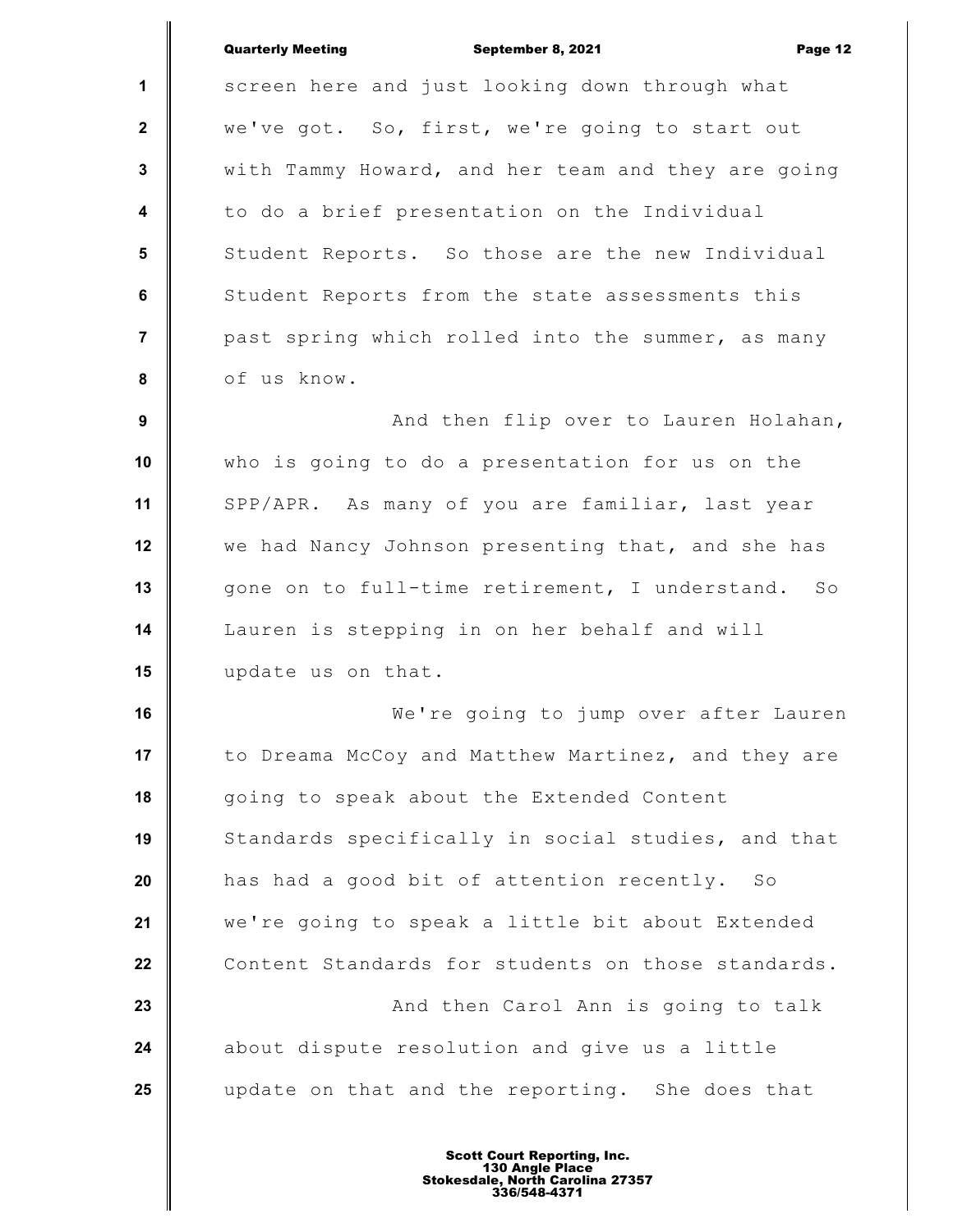**1 2 3 4 5 6 7 8 9 10 11 12 13 14 15 16 17 18 19 20 21 22 23 24 25** Quarterly Meeting September 8, 2021 Page 13 annually to kind of give us a picture of what's been going on in the state of North Carolina and any trends we might need to pay -- focus on this year in our meetings. Finally, Sherry and Matt are going to give us a quick agency update, and we've got a few things there that they are going to address, legislative things surrounding the word COVID, which is all new to us, contingency plans, the EC Conference that is set for in person. As a council member, we have the opportunity to attend that. We'll work with Alexis to get a reimbursement code. Our enrollment in the conference -- our registration in the conference  $--$  I'm sorry  $--$  is covered by the Council. However, your travel and such is on your own. And then we'll break into subgroups, and we decided, being a virtual meeting, we'll break into subgroups and work in those subgroups probably until lunch. So are there any concerns or do we need to move any of those presenters around based on your personal schedules that you want to speak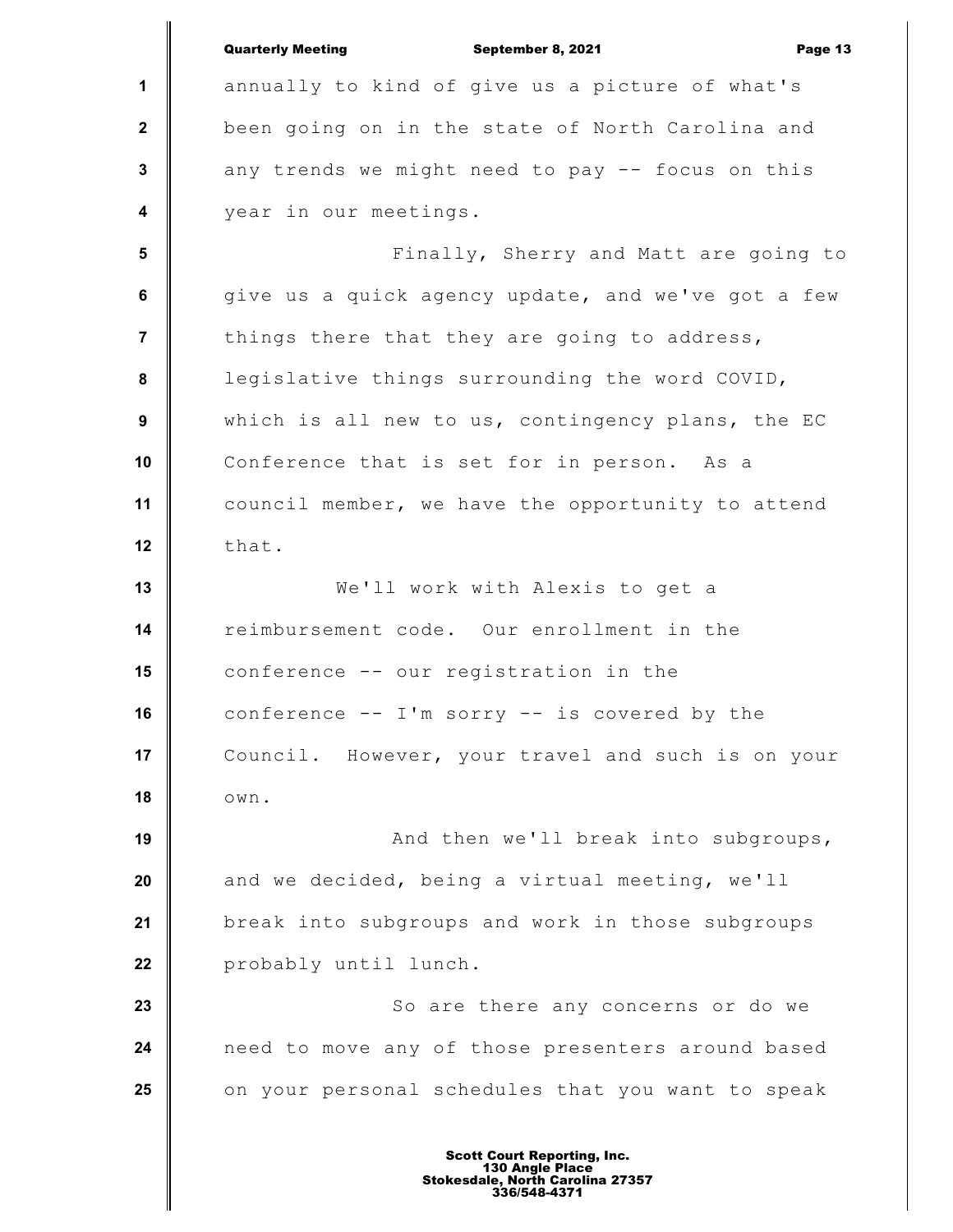|                  | <b>Quarterly Meeting</b><br>September 8, 2021<br>Page 14                                                  |
|------------------|-----------------------------------------------------------------------------------------------------------|
| 1                | about?                                                                                                    |
| $\mathbf{2}$     | (No audible response.)                                                                                    |
| 3                | VICE CHAIRPERSON: Great. So if you                                                                        |
| 4                | guys are okay with that, if I could get a motion                                                          |
| 5                | to approve the agenda.                                                                                    |
| $\bf 6$          | MS. HODGES: I'd like to make a                                                                            |
| $\overline{7}$   | motion to approve the agenda.                                                                             |
| 8                | MS. GRANT: Second.                                                                                        |
| $\boldsymbol{9}$ | VICE CHAIRPERSON: Do you mind --                                                                          |
| 10               | since we're online and it's being recorded, I'm                                                           |
| 11               | thinking it might help Becky if you don't mind                                                            |
| 12               | stating your name.                                                                                        |
| 13               | MS. HODGES: That was Kristen Hodges                                                                       |
| 14               | that made the motion.                                                                                     |
| 15               | VICE CHAIRPERSON: Great. Thank you.                                                                       |
| 16               | MS. GRANT: And Christy Grant                                                                              |
| 17               | seconded.                                                                                                 |
| 18               | VICE CHAIRPERSON: Instead of doing a                                                                      |
| 19               | roll call of each individual, I'm thinking let's                                                          |
| 20               | go ahead and have anybody who's opposed state                                                             |
| 21               | their name and all those in favor state aye.                                                              |
| 22               | MS. UTZ: Or they can put a thumbs                                                                         |
| 23               | up. Everybody should have that ability. That                                                              |
| 24               | would be great.                                                                                           |
| 25               | VICE CHAIRPERSON: Okay. Excellent.                                                                        |
|                  | <b>Scott Court Reporting, Inc.</b><br>130 Angle Place<br>Stokesdale, North Carolina 27357<br>336/548-4371 |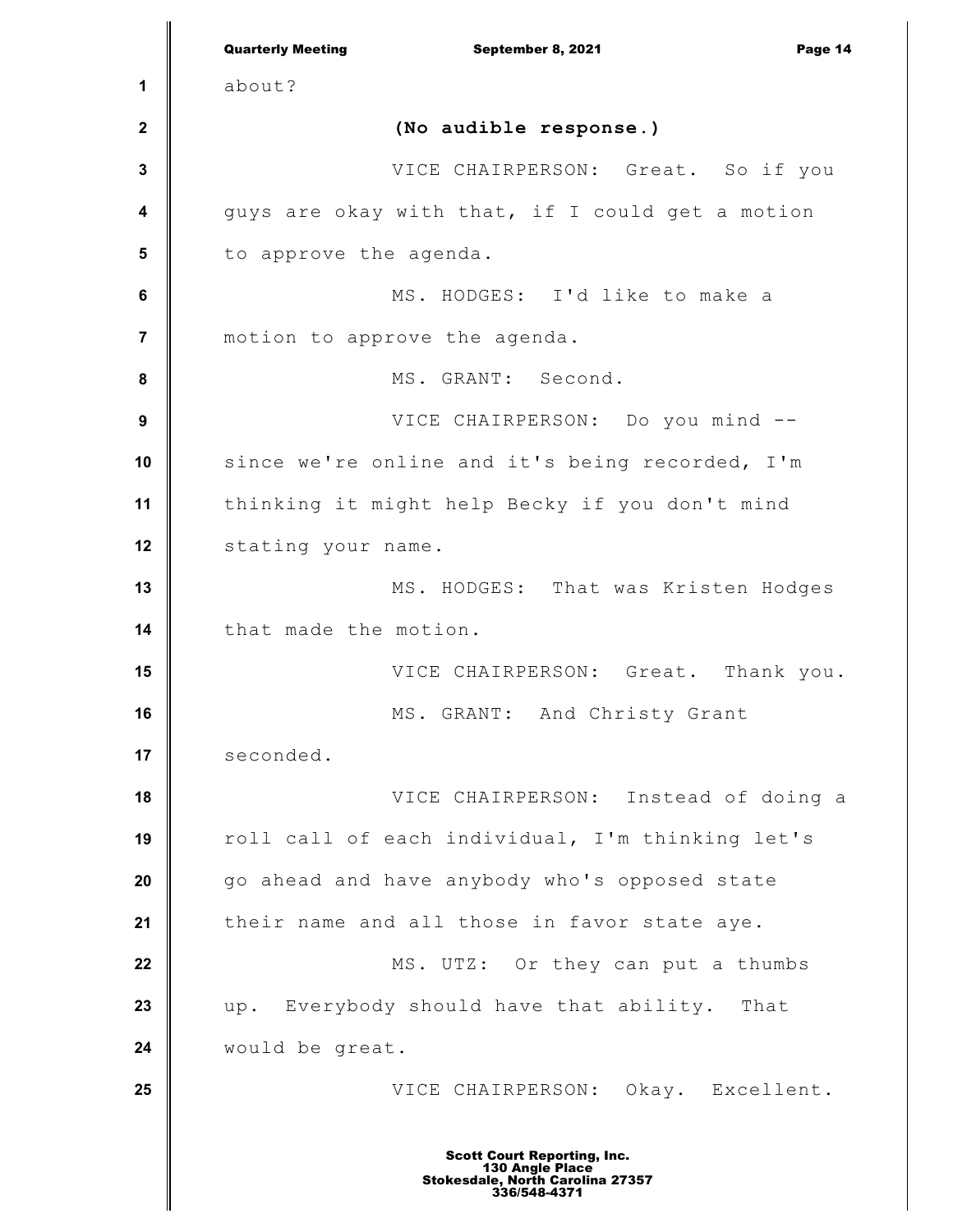|                  | <b>Quarterly Meeting</b><br>September 8, 2021<br>Page 15 |
|------------------|----------------------------------------------------------|
| 1                | Okay. All those in favor, everybody that is on           |
| $\mathbf{2}$     | and a voting member. Thank you very much, Alexis,        |
| $\mathbf{3}$     | for copying and pasting that down.                       |
| $\boldsymbol{4}$ | And then, if you don't mind, we're                       |
| $5\phantom{.0}$  | going to jump in the old business. We had a 2021         |
| 6                | summary of actions, and since Cynthia is not here,       |
| $\overline{7}$   | Alexis, do you mind if we jump over that and then        |
| 8                | go to Tammy Howard and her team?                         |
| $\boldsymbol{9}$ | MS. UTZ: Sure.                                           |
| 10               | VICE CHAIRPERSON: I really want --                       |
| 11               | Cynthia is the one that presented that -- or             |
| 12               | prepared that summary, and it might beneficial---        |
| 13               | MS. UTZ: No, no, no. This is just                        |
| 14               | the summary of actions from the last meeting that        |
| 15               | Danyelle does.                                           |
| 16               | VICE CHAIRPERSON: Oh. It's not our                       |
| 17               | annual report?                                           |
| 18               | MS. UTZ: No. No.                                         |
| 19               | VICE CHAIRPERSON: Okay. Okay. I                          |
| 20               | think we can go on to Tammy Howard and her team.         |
| 21               | We've got the link to that right there.                  |
| 22               | MS. UTZ: Yes. Give me one minute.                        |
| 23               | So someone on Tammy's team -- I know you guys were       |
| 24               | going to control your thing. Can you tell me who         |
| 25               | it is and I can make you a presenter.                    |
|                  |                                                          |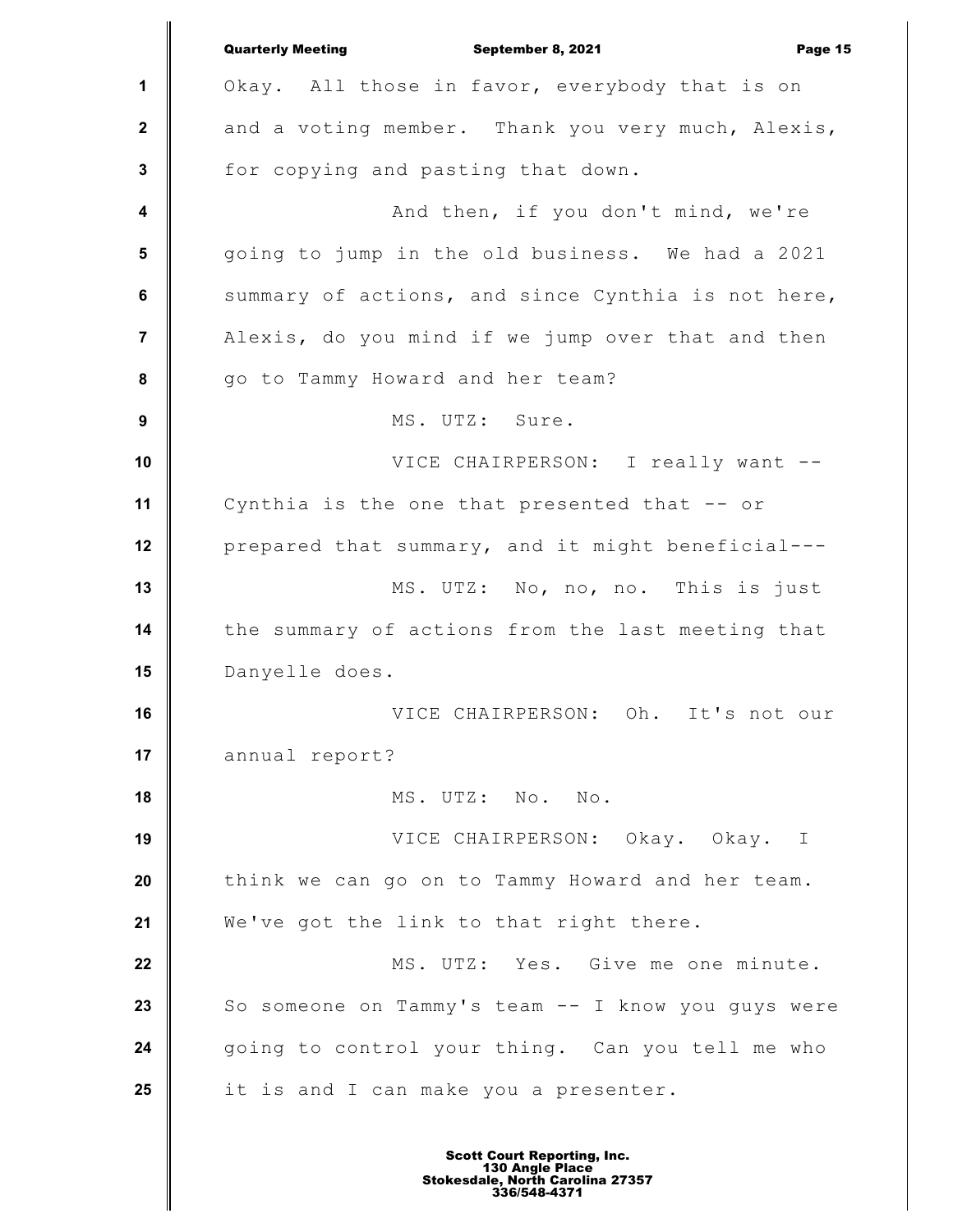|                         | Page 16<br><b>Quarterly Meeting</b><br>September 8, 2021 |
|-------------------------|----------------------------------------------------------|
| 1                       | MS. NASH: Hi, good morning. If you                       |
| $\mathbf{2}$            | could do it for Elizabeth Nash, please.                  |
| $\mathbf{3}$            | MS. UTZ: Sure thing. Give me one                         |
| $\overline{\mathbf{4}}$ | second. All right. There you go.                         |
| $5\phantom{1}$          | And, Council Members, you do have                        |
| $\bf 6$                 | access in the Google folder to a copy of their           |
| $\overline{7}$          | presentation if you want to follow along, but they       |
| 8                       | will also be presenting it.                              |
| $\boldsymbol{9}$        | DR. HOWARD: Well, thank you very                         |
| 10                      | much to everyone for allowing us to join you this        |
| 11                      | morning. I'm Tammy Howard. I'm the Director of           |
| 12                      | Accountability Services at the Department, and I'm       |
| 13                      | joined by some of our colleagues this morning.           |
| 14                      | Beth Nash and Dan Auman are with Test Development,       |
| 15                      | and Beth works with mathematics assessments              |
| 16                      | primarily and Dan works with English language            |
| 17                      | arts/reading assessments.                                |
| 18                      | And also joining us is Jaime Denny,                      |
| 19                      | who is in our Analysis and Reporting Section, and        |
| 20                      | that is the group that oversees the -- what we           |
| 21                      | call an Individual Student Report, which is what         |
| 22                      | we're going to share with you in a few minutes.          |
| 23                      | Before we do that, what we'd like to                     |
| 24                      | do is give you just a little bit of context for          |
| 25                      | the work that we're sharing this morning.<br>SO          |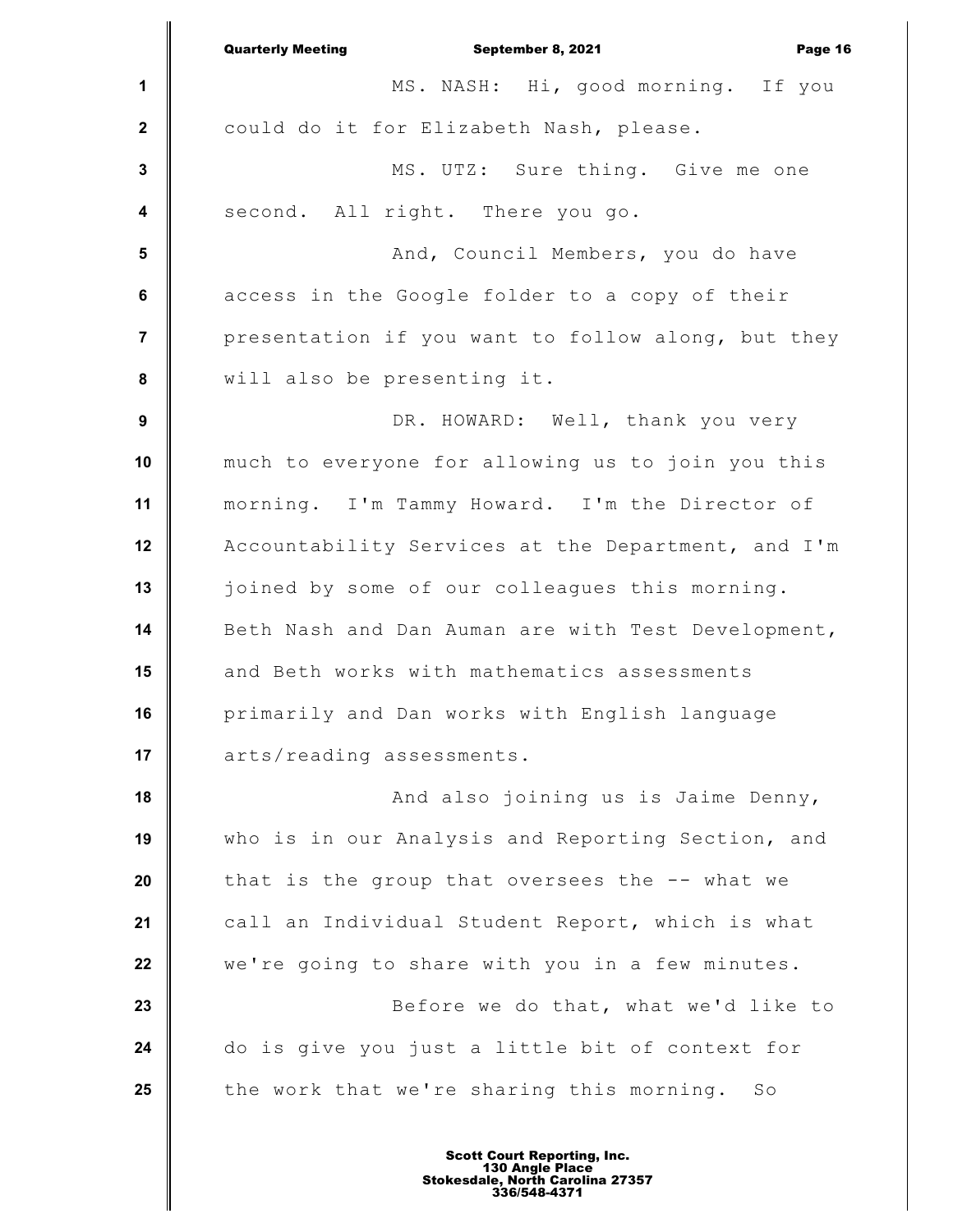|                         | <b>Quarterly Meeting</b><br>September 8, 2021<br>Page 17 |
|-------------------------|----------------------------------------------------------|
| $\mathbf 1$             | North Carolina is one of five states that have           |
| $\mathbf{2}$            | received what we call a demonstration authority          |
| $\mathbf{3}$            | from the US Department of Education to develop a         |
| $\overline{\mathbf{4}}$ | new assessment for North Carolina.                       |
| $5\phantom{.0}$         | So, typically, of course, now we have                    |
| 6                       | grades three through eight reading and math and          |
| $\overline{7}$          | five and eight for -- and we refer to those              |
| 8                       | assessments as end-of-grade, and then, of course,        |
| 9                       | we have our end-of-course assessments. And so            |
| 10                      | this pilot is for a new assessment system, if you        |
| 11                      | will, grades three through eight reading and math,       |
| 12                      | and the structure of it is to have, of course,           |
| 13                      | that end-of-year assessment that we're all so very       |
| 14                      | familiar with, but to come at that a little bit          |
| 15                      | differently and to partner with that, if you will,       |
| 16                      | what we're referring to as through-grade                 |
| 17                      | assessments.                                             |
| 18                      | So these are assessments that are                        |
| 19                      | administered throughout the school year, but             |
| 20                      | they're not intended to be that summative                |
| 21                      | assessment that our students take typically at the       |
| 22                      | end of the year. They're intended to be utilized         |
| 23                      | at the classroom level by the student to improve         |
| 24                      | instruction for each students, and they're shorter       |
| 25                      | assessments. They have more items per content            |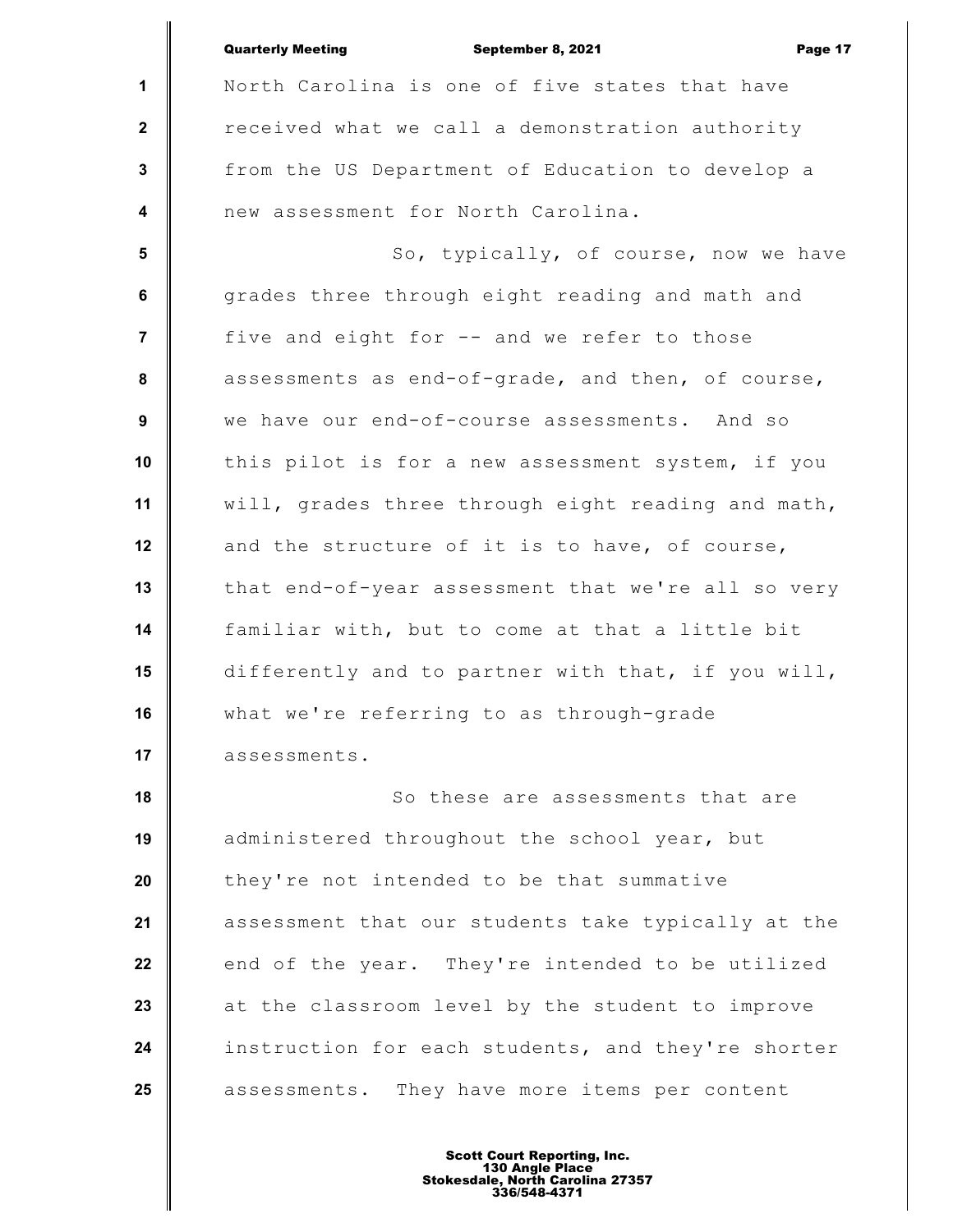## Quarterly Meeting September 8, 2021 Page 18

**1 2 3 4 5 6 7 8 9 10 11 12 13 14 15 16 17 18 19** standard which allows us to then share information and the teacher to be able to see whether or not a student understands a specific content standard rather than just one score for the whole test, which is what we typically do at the end of the year. So that's an important distinction. Also important on these interim assessments that will be administered throughout the year is to have information shared with our parents and so many of you are parents on the Council here. So to have that information shared with you so that you know, as you go throughout the school year, where your student's strengths and weaknesses are so that then additional instruction can be provided. So when the student gets to the end of the year for that summative assessment, that we're able to have, hopefully, the students be better prepared for that assessment experience.

**20 21 22 23 24 25** Now I'm not going to go into a lot detail this morning, but just to know that there is a role of these interims and how they interact with that summative assessment, but we'll share more about that probably in future meetings, if we're welcome back as we go through this process,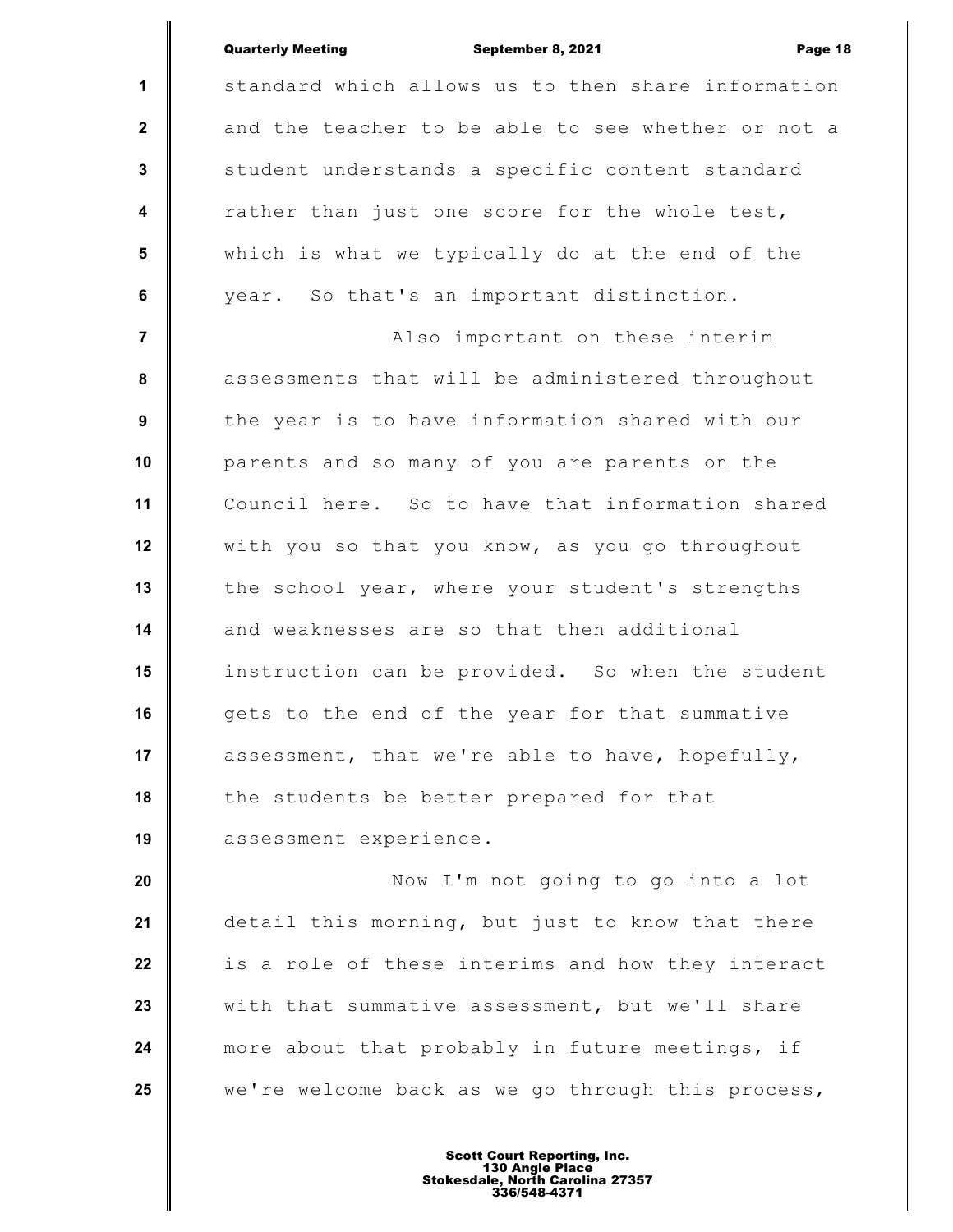|                         | <b>Quarterly Meeting</b><br>Page 19<br>September 8, 2021 |
|-------------------------|----------------------------------------------------------|
| 1                       | because your input is very important.                    |
| $\mathbf{2}$            | But this morning what we really want                     |
| 3                       | to focus on is the reports for these                     |
| $\overline{\mathbf{4}}$ | through-grades, for the three assessments that are       |
| $5\phantom{.0}$         | given throughout the school year, that the primary       |
| 6                       | focus is classroom instruction, the primary focus        |
| $\overline{7}$          | is for the teacher, the primary focus is for the         |
| 8                       | parent and the student. It is not that typical           |
| 9                       | academic achievement level that you're used to           |
| 10                      | your students receiving.                                 |
| 11                      | In fact, they will not get an                            |
| 12                      | academic achievement level on those three                |
| 13                      | interims. The focus is really looking at each            |
| 14                      | item on the test and saying whether or not the           |
| 15                      | student has got it. And I will just share very           |
| 16                      | quickly that one of the things that makes things         |
| 17                      | so very different is the teachers will be able to        |
| 18                      | see the actual items, which is something that            |
| 19                      | teachers often ask us for.                               |
| 20                      | And they'll be able to see, for                          |
| 21                      | example, for student -- like item number 5, the          |
| 22                      | student selected B. B was incorrect. A was               |
| 23                      | correct. And by being able to look at the actual         |
| 24                      | item, they can see perhaps that the child chose B,       |
| 25                      | what is the child thinking about not quite               |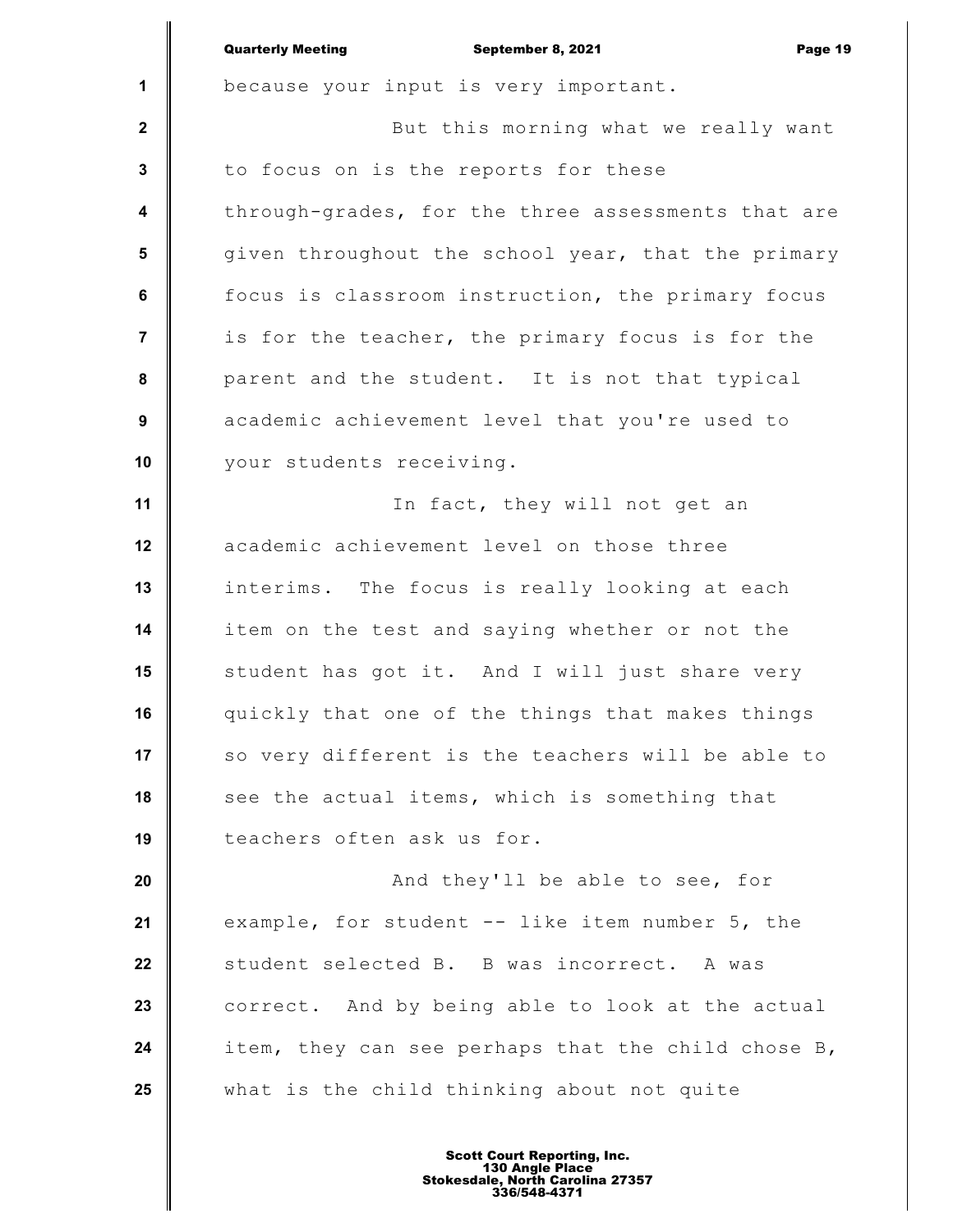|                         | <b>Quarterly Meeting</b><br>September 8, 2021<br>Page 20 |
|-------------------------|----------------------------------------------------------|
| $\mathbf{1}$            | correctly that led them to choose B as opposed to        |
| $\mathbf{2}$            | A. So we tried to build out these Individual             |
| $\mathbf{3}$            | Student Reports to support that goal so that the         |
| $\overline{\mathbf{4}}$ | reports give parents richer, deeper information.         |
| 5                       | And what we really need from you is                      |
| 6                       | feedback because at this stage in this development       |
| $\overline{7}$          | of these new assessments, this is a research             |
| 8                       | project. So this is research, this is a study,           |
| $\boldsymbol{9}$        | and as we go through this and we get input from          |
| 10                      | groups such as yourself, then we can modify what         |
| 11                      | we're doing so that we can better reach the needs        |
| 12                      | of our teachers and our students and our parents         |
| 13                      | across the state.                                        |
| 14                      | So with that, I'm going to turn it                       |
| 15                      | over to Beth, and just to say what Beth is going         |
| 16                      | to show us, once more, are those Individual              |
| 17                      | Student Reports that a parent would receive about        |
| 18                      | their student's results on one of these three            |
| 19                      | interims for reading or for math. So Beth.               |
| 20                      | MS. NASH: Thank you, Dr. Howard.<br>As                   |
| 21                      | Dr. Howard mentioned, this is for grades 3 through       |
| 22                      | 8. Our first two grades are going to be grades 4         |
| 23                      | and 7, and for both of those, we will have these         |
| 24                      | interims for math and for reading. So what we            |
| 25                      | decided to share with you today is we're going to        |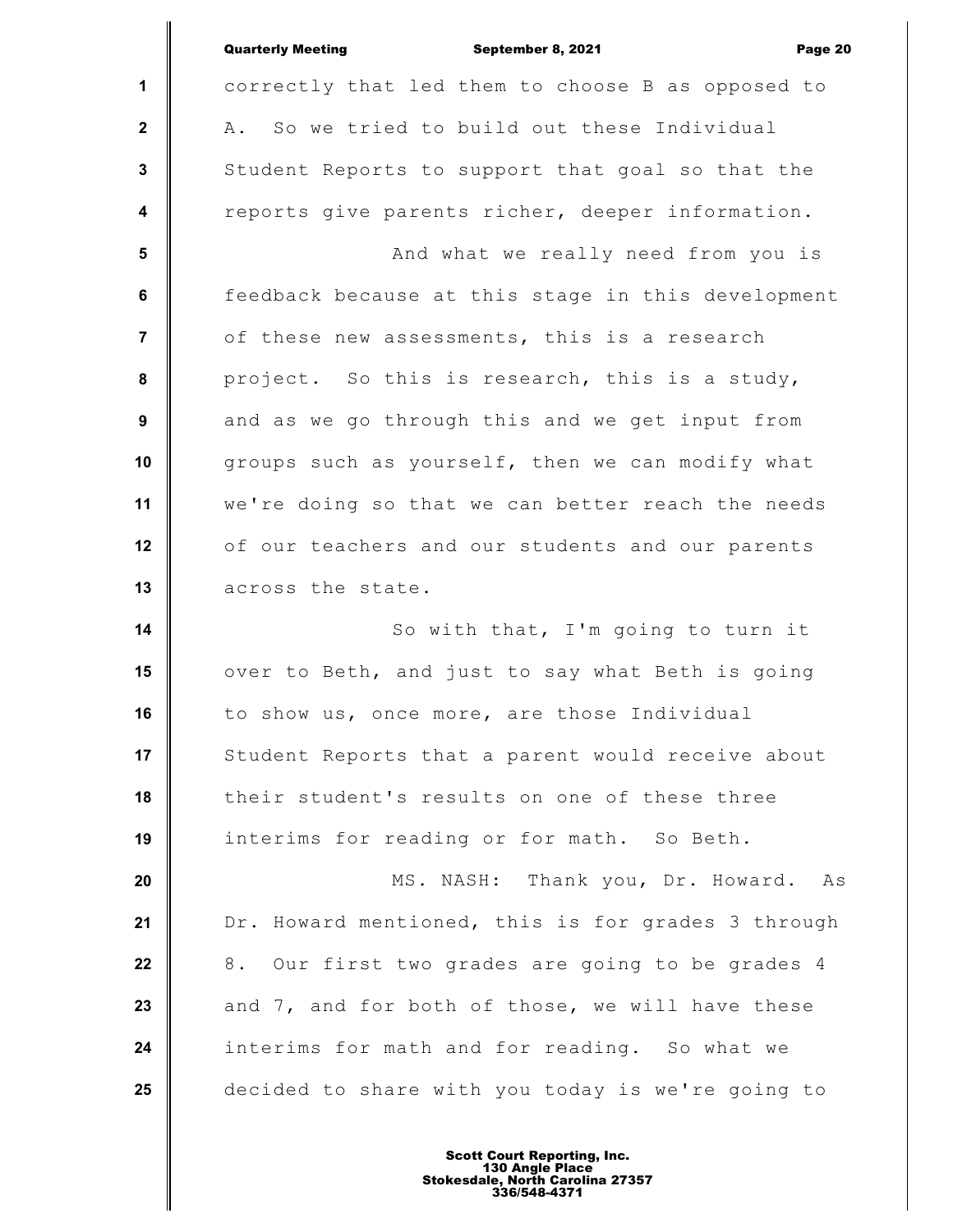|                  | <b>Quarterly Meeting</b><br>September 8, 2021<br>Page 21 |
|------------------|----------------------------------------------------------|
| 1                | show you one sample interim for grade four math,         |
| $\mathbf{2}$     | one for grade four reading, one for grade seven          |
| $\mathbf{3}$     | math, and one for grade seven reading. So it will        |
| $\boldsymbol{4}$ | give you kind of an overview at different grade          |
| 5                | levels and also for different subjects what you          |
| 6                | would expect to see on these.                            |
| $\overline{7}$   | So the first thing I'd like to do is                     |
| 8                | kind of walk you through where to find the               |
| 9                | information, and then we can talk more about the         |
| 10               | content that's going to be assessed on each of our       |
| 11               | interims. So here at the top, we have the date,          |
| 12               | what grade level and subject, and which of the           |
| 13               | three interims. As Dr. Howard said, there will be        |
| 14               | three math for each grade level and three reading        |
| 15               | for each grade level.                                    |
| 16               | So this first sample that we're                          |
| 17               | showing you is the first one for grade four math.        |
| 18               | It will have the student ID and the student name,        |
| 19               | the date, and the school name just sort of at the        |
| 20               | top as a header. Down below we have a little bit         |
| 21               | of context letting parents know that "Recently,          |
| 22               | your student took an NC Interim in Mathematics.          |
| 23               | This report provides information on your student's       |
| 24               | progress in learning grade four mathematics. At          |
| 25               | this time, your student's progress is indicating         |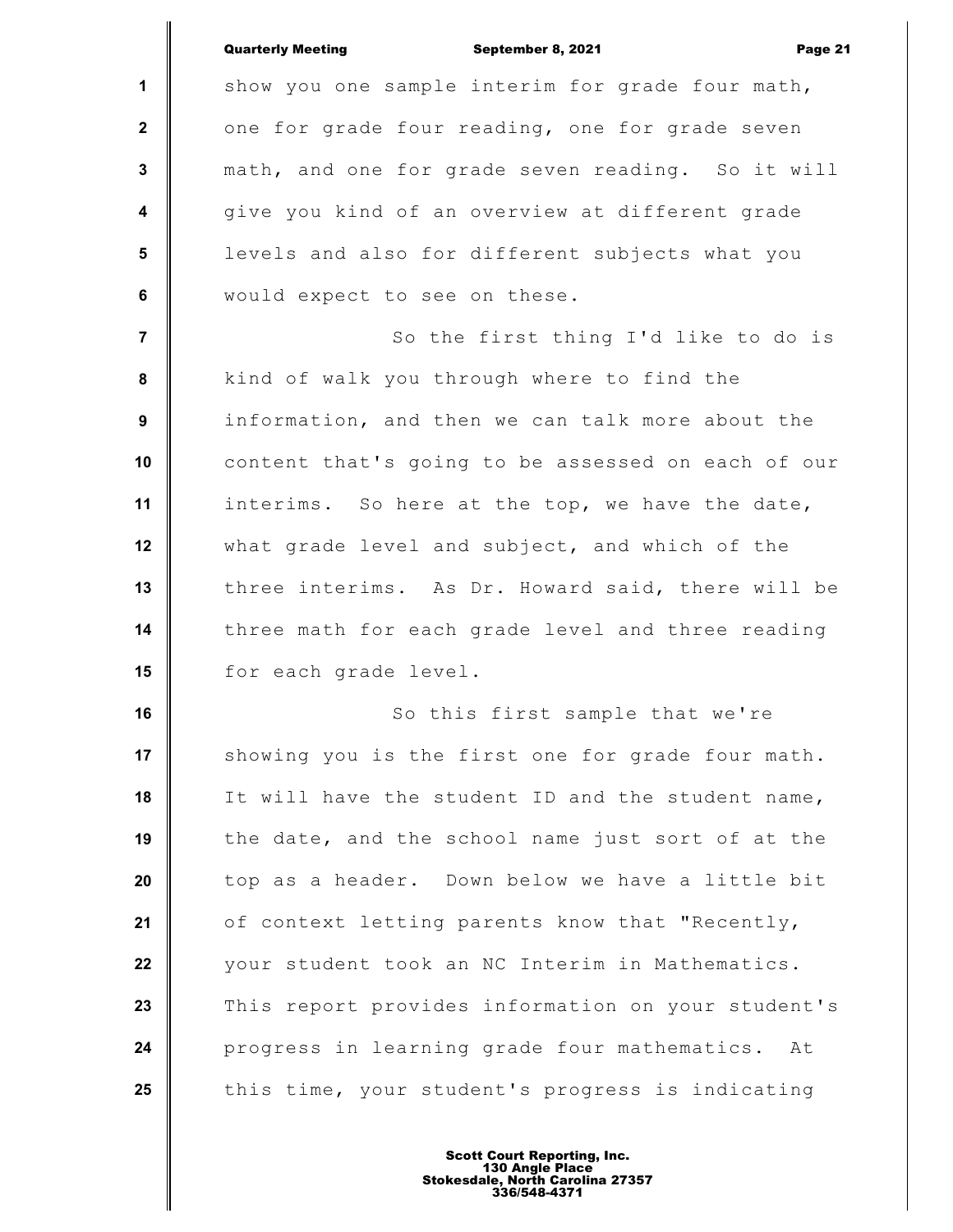|                         | <b>Quarterly Meeting</b><br>September 8, 2021<br>Page 22 |
|-------------------------|----------------------------------------------------------|
| 1                       | as ranging from approaching to satisfactory.<br>Your     |
| $\mathbf{2}$            | student's teacher will use this information to           |
| $\mathbf 3$             | address learning needs for the remainder of the          |
| $\overline{\mathbf{4}}$ | school year."                                            |
| $5\phantom{1}$          | So there we're reminding parents that                    |
| $\bf 6$                 | the focus here is on formative assessment. It is         |
| $\overline{7}$          | to help drive instruction in the classroom.<br>We        |
| ${\bf 8}$               | have defined approaching and satisfactory here.          |
| $\boldsymbol{9}$        | So we are saying that "Approaching is if the             |
| 10                      | student is beginning to understand the process but       |
| 11                      | more support is needed," and satisfactory, which         |
| 12                      | is all, is that "The student has satisfactory            |
| 13                      | understanding of the concepts."                          |
| 14                      | Instead of providing a number or a                       |
| 15                      | percentage, we opted to go more with a visual            |
| 16                      | approach. So if I can direct your attention here         |
| 17                      | to the right part of the table, you'll notice that       |
| 18                      | we have kind of a bar, and on the left we start          |
| 19                      | with approaching and the right we have                   |
| 20                      | satisfactory. And we have this little blue circle        |
| 21                      | in the middle, and that is sort of the progress          |
| 22                      | point.                                                   |
| 23                      | So what this is telling us is that                       |
| 24                      | when we look at this first set of items that             |
| 25                      | appeared on the interim, this first set of items         |
|                         |                                                          |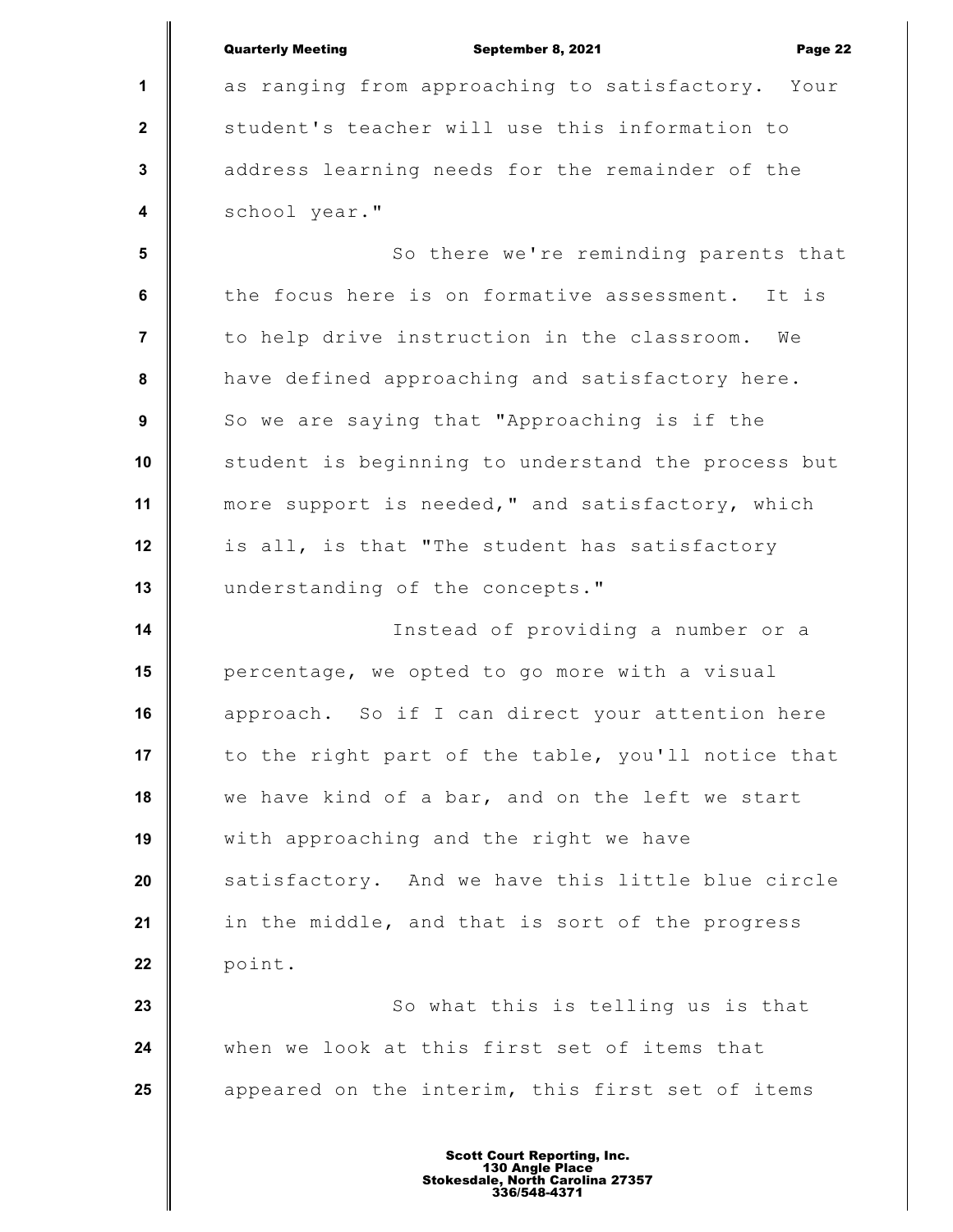## Quarterly Meeting September 8, 2021 Page 23

**1 2 3 4 5 6 7 8 9 10 11 12 13 14 15 16 17 18 19 20 21 22 23 24 25** came from operations and algebraic thinking, and in particular, on this assessment, students needed to multiply and divide using models and equations, and they needed to understand the difference between how many more and how many times more, so looking at whether we're subtracting or multiplying to find the difference. And so this blue circle here is going to show, on that range of approaching to satisfaction, where did the student score. So for this first one, the blue circle is in the middle, so we would expect this student got about half of those items right, and we don't report out for one or two items. We try to have a minimum of five items for each row in our table. So we would expect that this student got two or three items correct, if there were five items. If we look at the next one, we can see the blue circle is a little bit farther to the right, so we know that for these items about operations in base ten and numbers, so being able to read, write, and break apart multi-digit numbers, the student did a little bit better here. We see that that blue circle is a little bit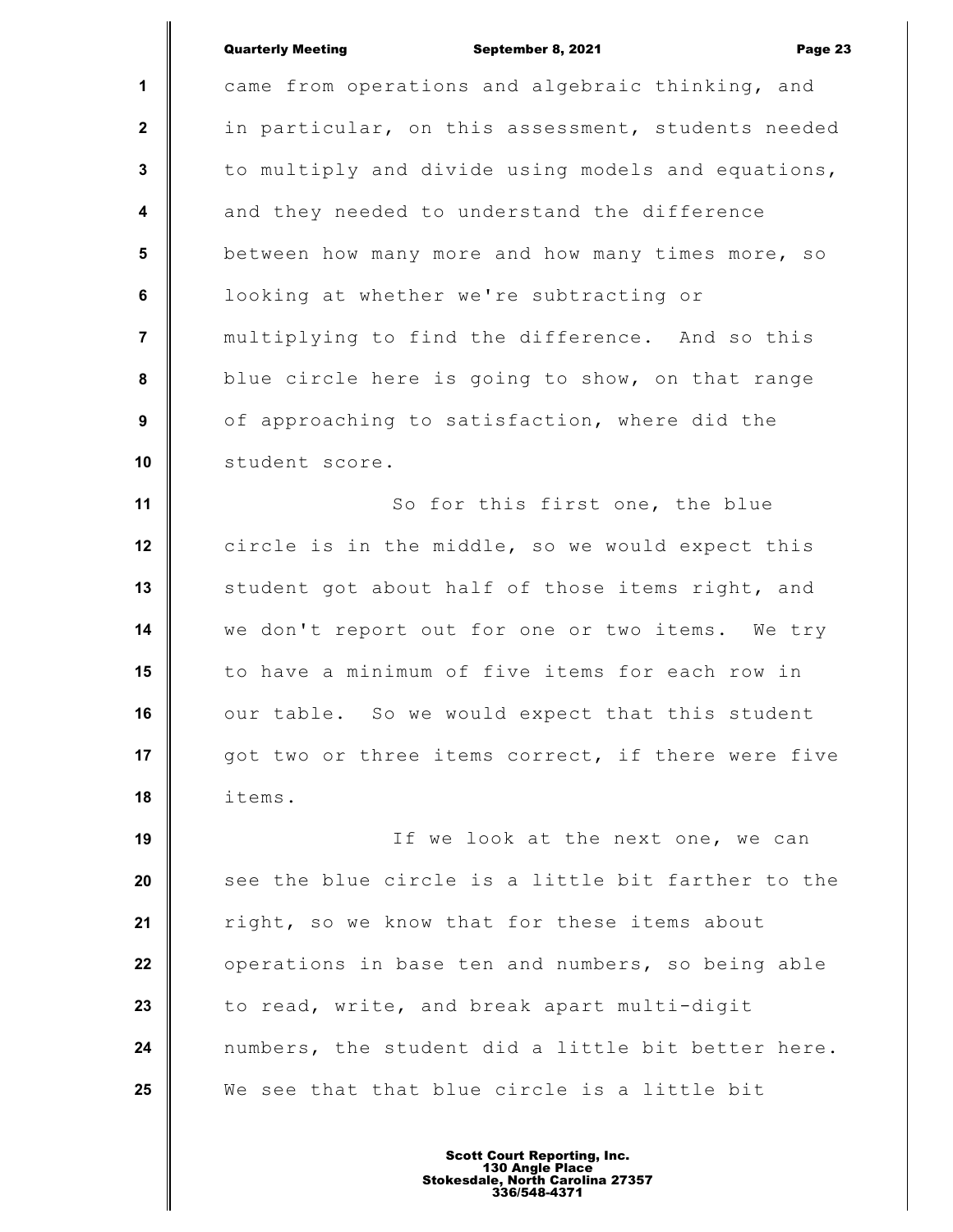|                  | <b>Quarterly Meeting</b><br>September 8, 2021<br>Page 24 |
|------------------|----------------------------------------------------------|
| 1                | farther to the right. Still not quite to                 |
| $\mathbf{2}$     | satisfactory, but for this set of items, this            |
| $\mathbf{3}$     | student got more than half of them correct.              |
| $\boldsymbol{4}$ | And then we also do have -- I did                        |
| 5                | skip over this link at the top. We have a link to        |
| 6                | the complete grade level standards for each --           |
| $\overline{7}$   | this like would take you to grade four math. So          |
| 8                | if parents wanted more than kind of this plain           |
| 9                | English couple of bullets that we provided, they         |
| 10               | could go here to get the full curriculum.                |
| 11               | So I think I'm going to stop there and                   |
| 12               | ask, first of all, if you have any questions kind        |
| 13               | of on the basics on where to -- where to find            |
| 14               | information, if you have any feedback on whether         |
| 15               | this is clear to understand, is this too much            |
| 16               | information for you, is it not enough information        |
| 17               | for you, is this something that is helpful, does         |
| 18               | it provide you with enough information that as a         |
| 19               | parent you would be able to understand how your          |
| 20               | child did.                                               |
| 21               | And we're comfortable today. If you                      |
| 22               | want to unmute and speak, that's fine. Also, I           |
| 23               | think I have the chat up. If you're more                 |
| 24               | comfortable typing in the chat, I can read out           |
| 25               | your comments, but we would love any feedback you        |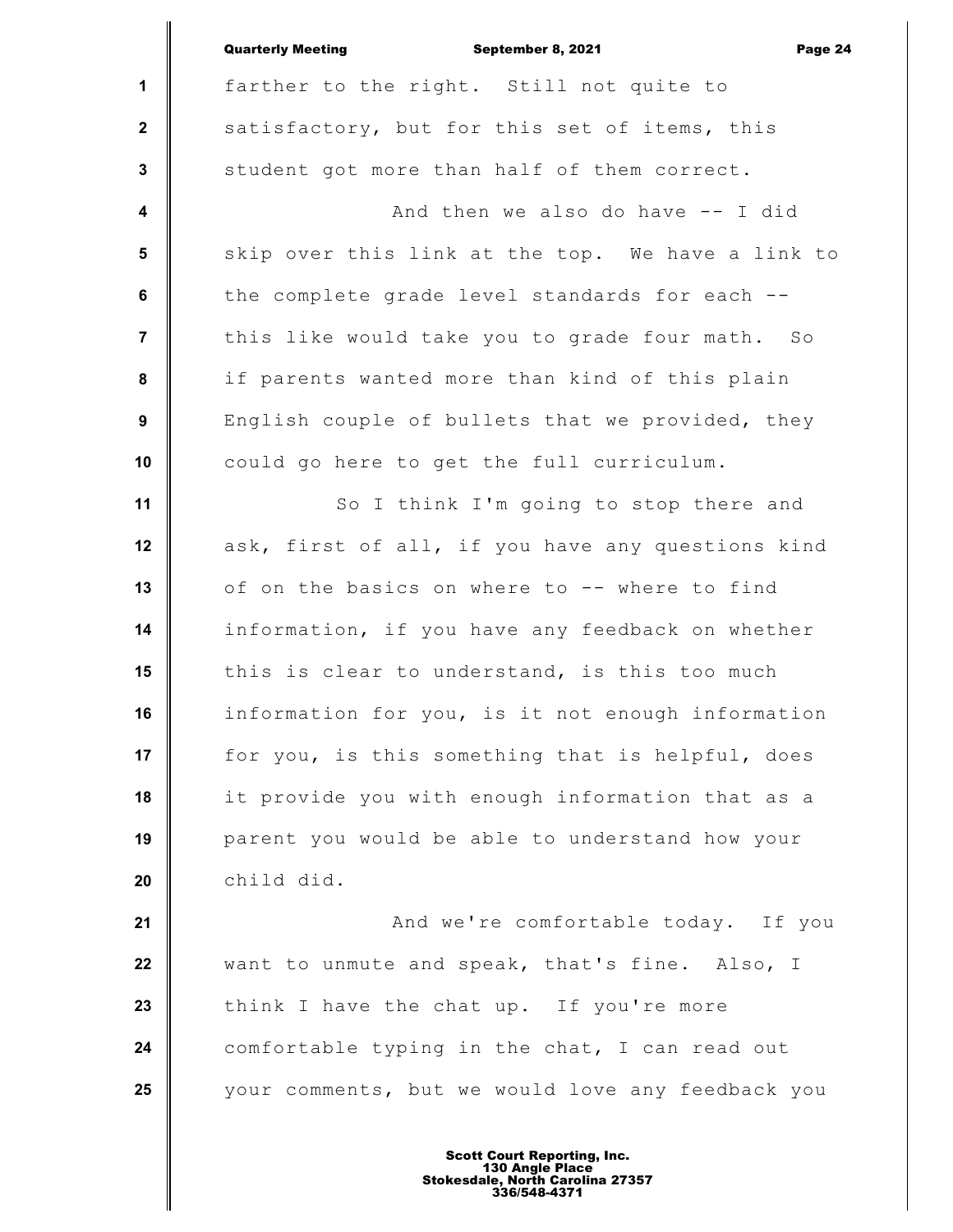|                  | <b>Quarterly Meeting</b><br>September 8, 2021<br>Page 25 |
|------------------|----------------------------------------------------------|
| 1                | have thus far on whether or not you like the look        |
| $\mathbf{2}$     | of this, is it easy to understand, does it have          |
| $\mathbf{3}$     | the kind of information you'd like to see.               |
| $\boldsymbol{4}$ | VICE CHAIRPERSON: Elizabeth, this                        |
| 5                | Christy Hutchinson, and I certainly don't want to        |
| 6                | maximize our time, but I had just two -- one             |
| $\overline{7}$   | question and then one comment for feedback on the        |
| ${\bf 8}$        | format.                                                  |
| 9                | MS. NASH: Yes.                                           |
| 10               | VICE CHAIRPERSON: The question is,                       |
| 11               | if you could spend just a minute or two comparing        |
| 12               | these interims to the NC Check-Ins we currently          |
| 13               | have.                                                    |
| 14               | And then the comment for feedback, I                     |
| 15               | love the way the standards are listed in parent          |
| 16               | language. I think that is incredibly easy for a          |
| 17               | parent to understand, but I wonder if there is any       |
| 18               | opportunity under those standards to put the link.       |
| 19               | You guys have some examples, be it release format        |
| 20               | items or whatever, online.                               |
| 21               | So where it says "Multiply and divide                    |
| 22               | using models and equations, " there's a million          |
| 23               | opportunities online on the Testing and                  |
| 24               | Accountability website to see that -- an example         |
| 25               | of that multiple-step math problem that addresses        |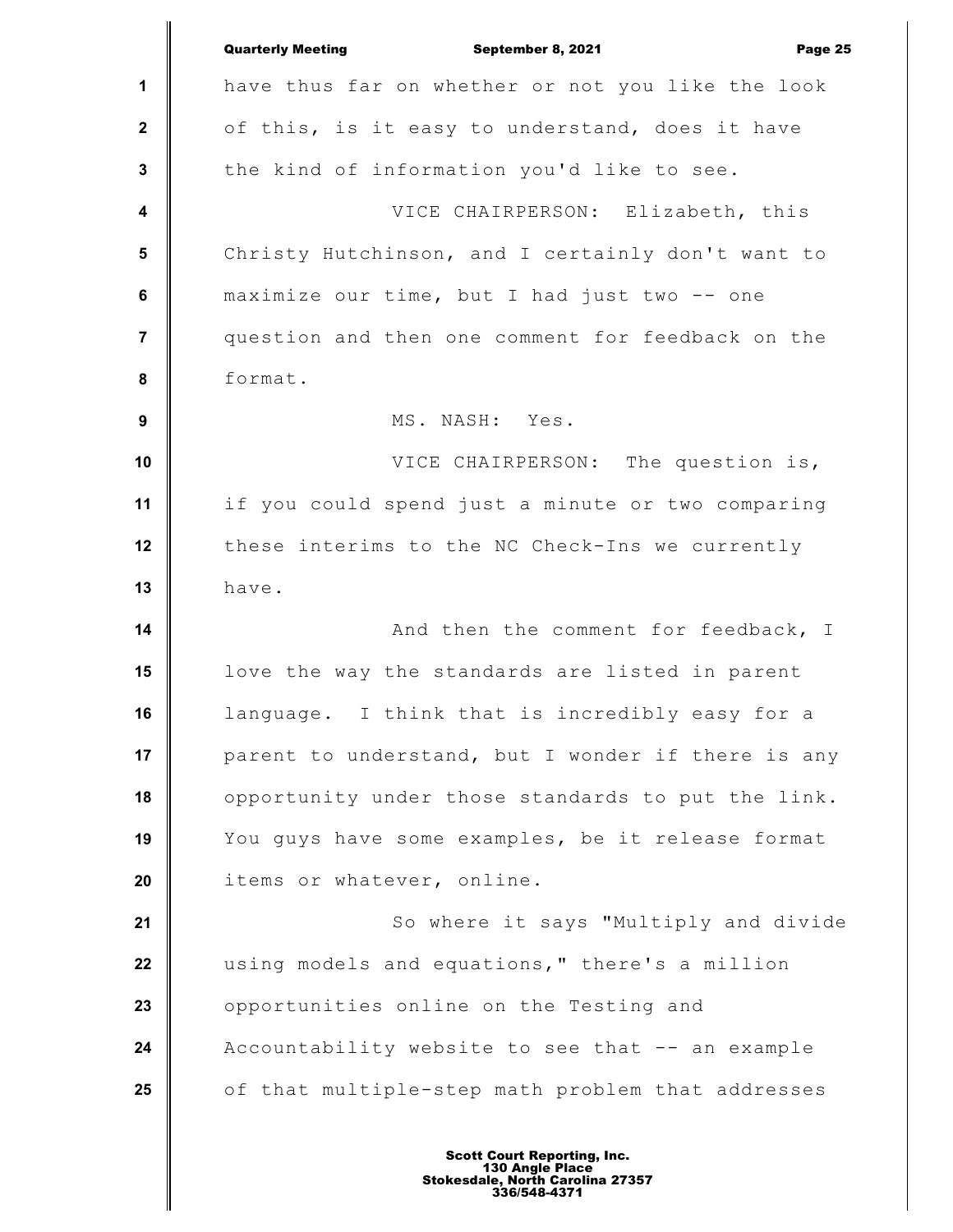|                         | <b>Quarterly Meeting</b><br>September 8, 2021<br>Page 26 |
|-------------------------|----------------------------------------------------------|
| 1                       | that standard, and I wonder if a link could be put       |
| $\mathbf{2}$            | there. And it probably won't be able to be a live        |
| $\mathbf 3$             | link because I'm guessing we're going to print           |
| $\overline{\mathbf{4}}$ | these off, but if a link could be put there so a         |
| $5\phantom{.0}$         | parent who was trying to understand when their           |
| $\bf 6$                 | student wasn't doing well in a particular area, if       |
| $\overline{7}$          | they wanted to see what that actually looked like        |
| ${\bf 8}$               | in practical terms because what they might have          |
| 9                       | experienced many years ago might not be the way          |
| 10                      | the test item is written.                                |
| 11                      | MS. NASH: Okay. Thank you very much                      |
| 12                      | for that feedback. That is not something that we         |
| 13                      | had considered before, but I think it's an               |
| 14                      | excellent idea. And our colleague Jaime Denny            |
| 15                      | today is kind of making our list of feedback so          |
| 16                      | that we can go back and talk with others and use         |
| 17                      | what you-all provide us with today to better this        |
| 18                      | process.                                                 |
| 19                      | To answer the question, Dr. Howard, I                    |
| 20                      | would be happy to address the comparison between         |
| 21                      | this and Check-Ins, or would you prefer to do            |
| 22                      | that?                                                    |
| 23                      | DR. HOWARD: No, Beth, that's fine.                       |
| 24                      | You can address that. That'll be fine.                   |
| 25                      | MS. NASH: First of all, it's a great                     |
|                         |                                                          |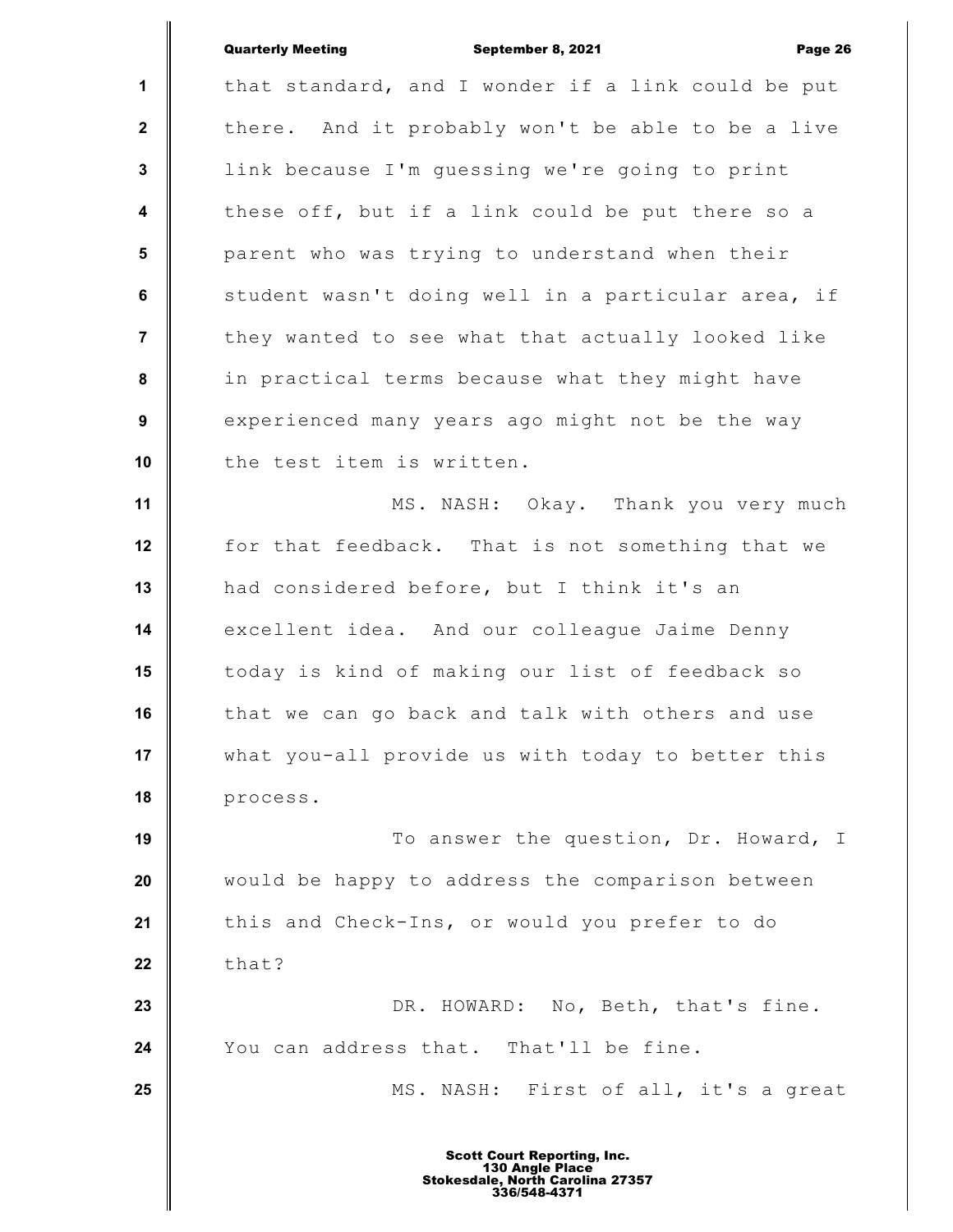|                         | <b>Quarterly Meeting</b><br>September 8, 2021<br>Page 27 |
|-------------------------|----------------------------------------------------------|
| $\mathbf{1}$            | question. Currently, we have our NC Check-Ins            |
| $\mathbf{2}$            | which serve a similar purpose in that they are           |
| $\mathbf{3}$            | interim assessments. Check-Ins tend to be very --        |
| $\overline{\mathbf{4}}$ | they've been very well received and teachers find        |
| 5                       | them to be useful. These are a bit different, and        |
| 6                       | part of it is that little bit that Dr. Howard            |
| $\overline{7}$          | spoke about where maybe if we come back for              |
| 8                       | another session with you-all.                            |
| $\boldsymbol{9}$        | The Check-Ins right now are                              |
| 10                      | completely separate from the end-of-grade. We do         |
| 11                      | use the same bank, it's the same process, the            |
| 12                      | questions are vetted, but performance on the North       |
| 13                      | Carolina Check-Ins does not in any way factor into       |
| 14                      | the end-of-grade course -- sorry -- the                  |
| 15                      | end-of-grade assessments at the end of the year.         |
| 16                      | Part of what is going on with these                      |
| 17                      | NC Interims is we are -- again, it's a research          |
| 18                      | study. It's a pilot. We are looking to see if we         |
| 19                      | can have some student performance on these North         |
| 20                      | Carolina Interims help to inform our decision            |
| 21                      | looking at a different -- it wouldn't be called          |
| 22                      | the end-of-grade any longer. I think we're               |
| 23                      | calling it a flexible summative assessment.              |
| 24                      | So it's a different system. We're                        |
| 25                      | hoping, we're looking, we're researching, is it          |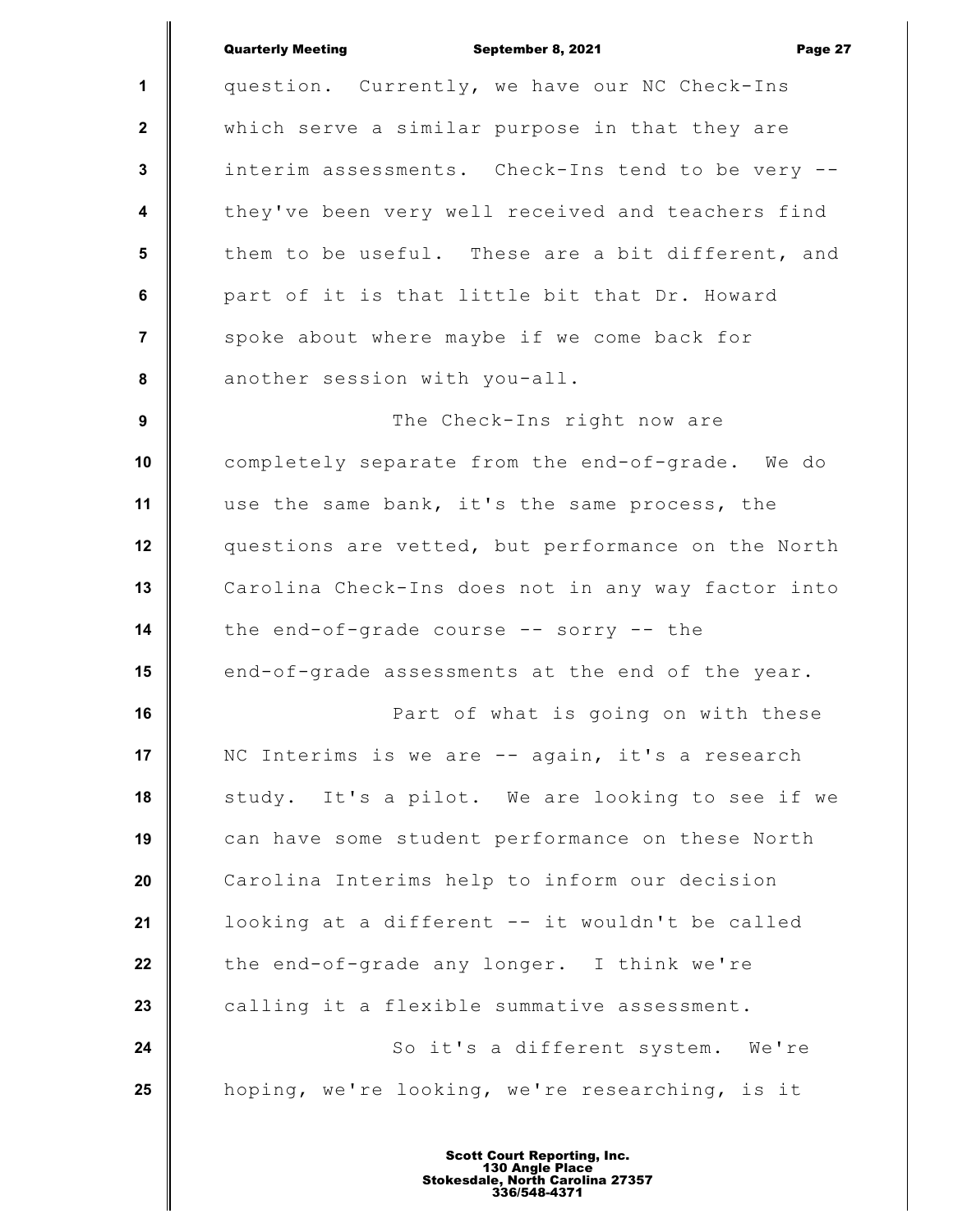|                         | <b>Quarterly Meeting</b><br>September 8, 2021<br>Page 28 |
|-------------------------|----------------------------------------------------------|
| 1                       | possible that student performance on these interim       |
| $\boldsymbol{2}$        | assessments throughout the year can help to inform       |
| 3                       | kind of a starting place for that flexible               |
| $\overline{\mathbf{4}}$ | summative at the end of the year.                        |
| $5\phantom{a}$          | MR. AUMAN: And, Beth, I'll add that                      |
| 6                       | we're starting this year with just grades four and       |
| $\overline{7}$          | seven, and the goal is the following year to have        |
| 8                       | grades three and six and the year after that to          |
| $\boldsymbol{9}$        | have grades five and eight.                              |
| 10                      | MS. GRANT: This is Christy Grant. I                      |
| 11                      | do have a question. Will students on the Extended        |
| 12                      | Content Standards have the same opportunity, or is       |
| 13                      | it just for students on the traditional                  |
| 14                      | assessments?                                             |
| 15                      | MS. NASH: So for right now -- again,                     |
| 16                      | it is a pilot or a research study -- we're               |
| 17                      | starting with the North Carolina Standard Course         |
| 18                      | of Study.                                                |
| 19                      | MS. COFFEY: This is Diane Coffey,                        |
| 20                      | and I have two questions sort of together. One,          |
| 21                      | you're saying pilot. So is it a pilot for all the        |
| 22                      | state fourth through seventh grade or only certain       |
| 23                      | areas in the state, is the first question.               |
| 24                      | And the second question is, are                          |
| 25                      | parents given any precursor that this is                 |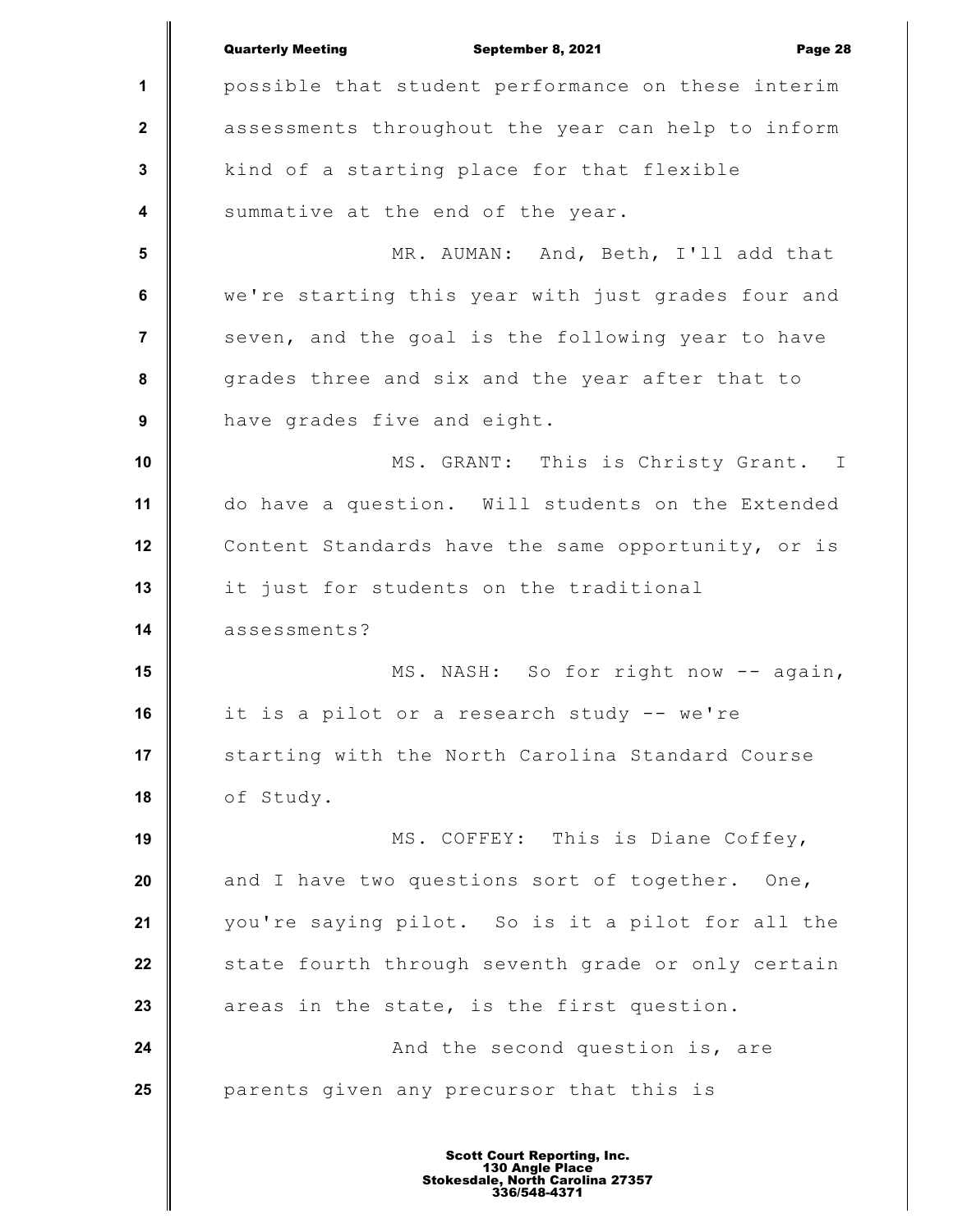**1 2 3 4 5 6 7 8 9 10 11 12 13 14 15 16 17 18 19 20 21 22 23 24 25** Quarterly Meeting September 8, 2021 Page 29 happening, that we're switching to this interim pilot? MS. NASH: Yes, ma'am. Thank you - thank you for the two questions. The first, we do have a list of pilot schools that will kind of start things off. We are kind of starting small, and then we're looking to, you know, scale up, depending on the success. So, no, this would not be for statewide. We have -- I don't know off the top of my head, but we do have a list of schools and districts who have opted into our pilot. And, secondly, you know, I know with Check-Ins, we have kind of a parent letter that comes out. We did receive some feedback a couple of weeks ago from a different group that we spoke with that they would like to see, you know, some kind of a parent introduction letter as to what is going on. So I would anticipate that that would happened for these as well. MS. HODGES: This is Kristen Hodges. As a parent of a fourth-grader and a seventhgrader, I just want to say I think this is fabulous. It feels like we're moving in a direction less of holding the teachers accountable for things that are sometimes beyond their control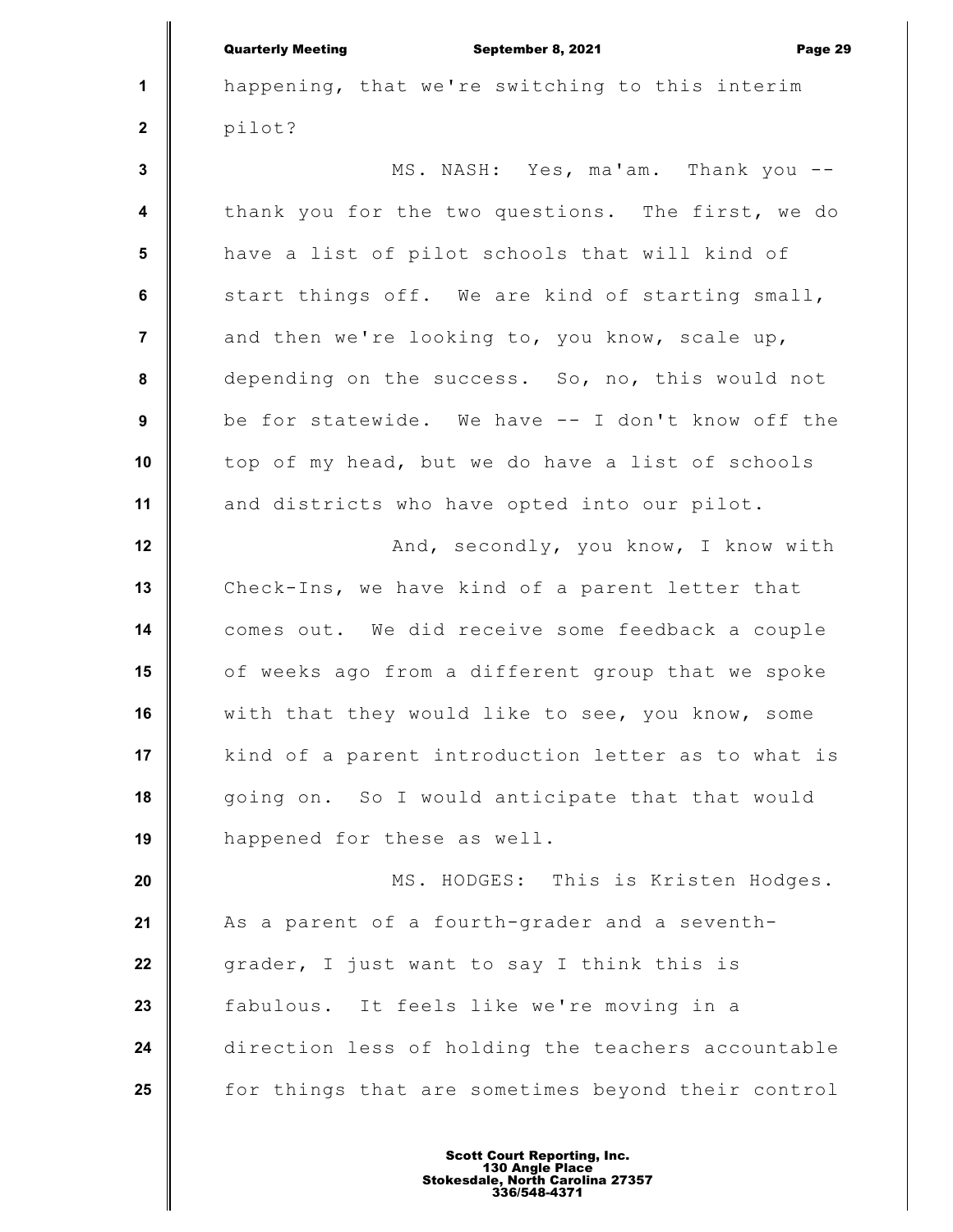|                  | <b>Quarterly Meeting</b><br>September 8, 2021<br>Page 30 |
|------------------|----------------------------------------------------------|
| $\mathbf{1}$     | to more of aiding a student and the parent also          |
| $\mathbf{2}$     | in, you know, wanting to help -- you know, wanting       |
| $\mathbf{3}$     | to know ways to help. So this provides that. So          |
| $\boldsymbol{4}$ | thank you for your work with that.                       |
| 5                | One thing that strikes me. I don't                       |
| 6                | know that it's necessarily a question, but you           |
| $\overline{7}$   | know, I appreciate the words "approaching" and           |
| 8                | "satisfactory." I think sometimes students may           |
| 9                | not even be approaching. That's just if -- you           |
| 10               | know, if you have a fourth-grader who's unable to        |
| 11               | add, for example. I'm wondering how that would be        |
| 12               | addressed. Would they still be called approaching        |
| 13               | when really the area they need to work on is             |
| 14               | addition and/or subtraction? But thank you for           |
| 15               | your work on this. I feel like we're going in the        |
| 16               | right direction.                                         |
| 17               | MS. NASH: Thank you. We very much                        |
| 18               | appreciate your comments, and to address your            |
| 19               | question, we tried to choose language -- we looked       |
| 20               | at lots of different words for approaching and           |
| 21               | satisfactory, but we tried to choose language that       |
| 22               | we felt had more of a positive connotation to it.        |
| 23               | And so as we -- with our current                         |
| 24               | plan, a student who had the abilities you                |
| 25               | described a moment ago, they would still -- their        |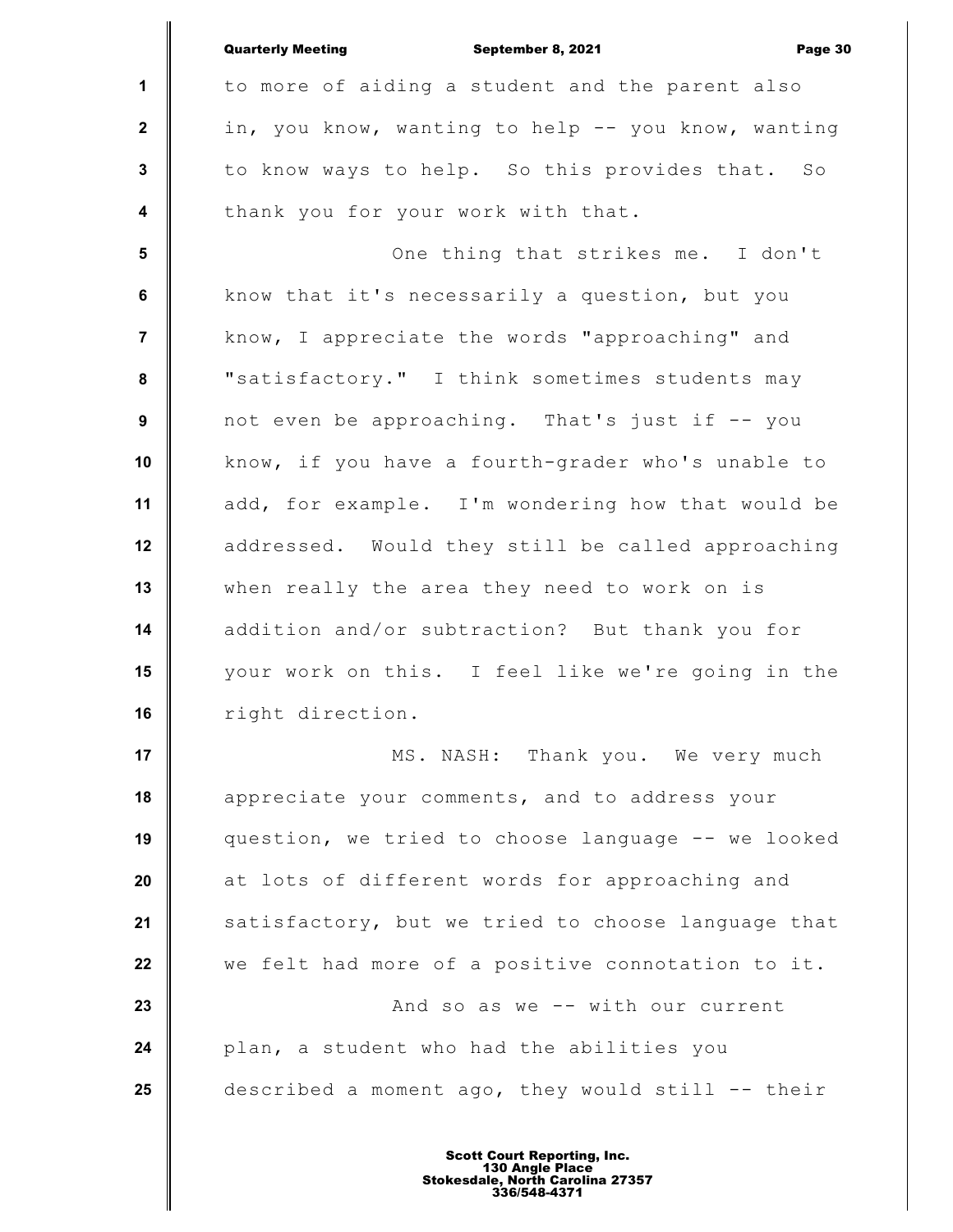|                         | <b>Quarterly Meeting</b><br>Page 31<br>September 8, 2021 |
|-------------------------|----------------------------------------------------------|
| 1                       | little blue dot would be all the way to the left.        |
| $\overline{2}$          | It would be sitting over there near approaching.         |
| $\mathbf 3$             | MS. WILSON: This is Maegen Wilson.                       |
| $\overline{\mathbf{4}}$ | I just wanted to piggyback off of what Kristen           |
| $5\phantom{1}$          | said, and as a parent of a child that has severe         |
| $\bf 6$                 | dyslexia, I think this is great. Being able to           |
| $\overline{7}$          | break it down like that would help me know $-$ so,       |
| 8                       | for example, my child now with the Check-Ins, when       |
| 9                       | he gets a low score, I don't know if it is, even         |
| 10                      | in math, reading-related, is it a word problem           |
| 11                      | issue or is it an arithmetic -- basic arithmetic         |
| 12                      | issue. So I think breaking it down like that             |
| 13                      | would really help that community a lot.                  |
| 14                      | MS. NASH: Thank you very much.                           |
| 15                      | That's why we're here. We are committed to having        |
| 16                      | parent feedback and to making this as useful as we       |
| 17                      | can for everyone across the board. If it would be        |
| 18                      | all right with the group--- Oh. I'm sorry.               |
| 19                      | MS. COMBS: I'm sorry. This is Aimee                      |
| 20                      | Combs. I was just going to add something real            |
| 21                      | quick. I love this pilot idea. I think it's              |
| 22                      | great. I do think it would be helpful in that            |
| 23                      | first paragraph, "Recently your student took an NC       |
| 24                      | Interim in mathematics." I think that a lot of           |
| 25                      | parents are going to need more information. They         |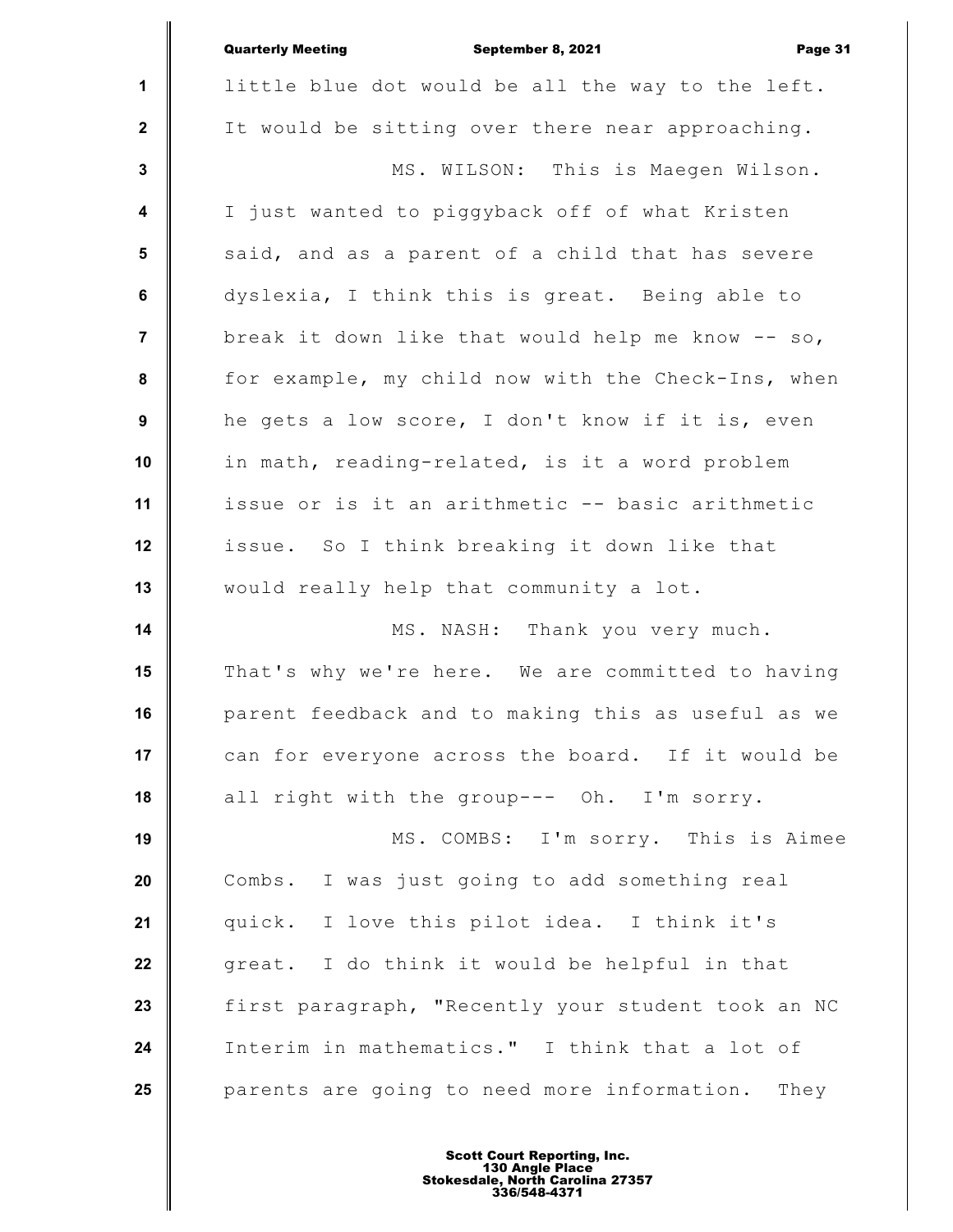|              | <b>Quarterly Meeting</b><br>September 8, 2021<br>Page 32 |
|--------------|----------------------------------------------------------|
| 1            | won't know what an interim is. They won't know           |
| $\mathbf{2}$ | what -- what exactly it does.                            |
| $\mathbf 3$  | So maybe adding some additional                          |
| 4            | sentences, maybe, you know, an interim -- this is        |
| 5            | an assessment that's going to be given--- Did you        |
| 6            | say they were going to give them three times?            |
| 7            | MS. NASH: Uh-huh. Yes.                                   |
| 8            | MS. COMBS: There will be three                           |
| 9            | interims, and this is an assessment that's, you          |
| 10           | know, used to gauge your student's learning              |
| 11           | progress, but something a little bit more because        |
| 12           | that -- that word will be unfamiliar to some folks       |
| 13           | and they won't know what -- what does this even          |
| 14           | mean, what does this interim -- how often is it          |
| 15           | done and what does it show me. So I think maybe a        |
| 16           | little bit more explanation after that could be          |
| 17           | helpful for a lot of parents.                            |
| 18           | MS. NASH: Wonderful. Thank you for                       |
| 19           | that. If it's all right with the larger group,           |
| 20           | I'd like you to -- I'm trying to be conscious of         |
| 21           | our time. I'd like to show you a reading one so          |
| 22           | that you get -- you can see a little bit more.<br>We     |
| 23           | did attach to your agenda -- we did attach the           |
| 24           | four samples that we discussed today, grade four         |
| 25           | math, grade seven math, grade four reading, grade        |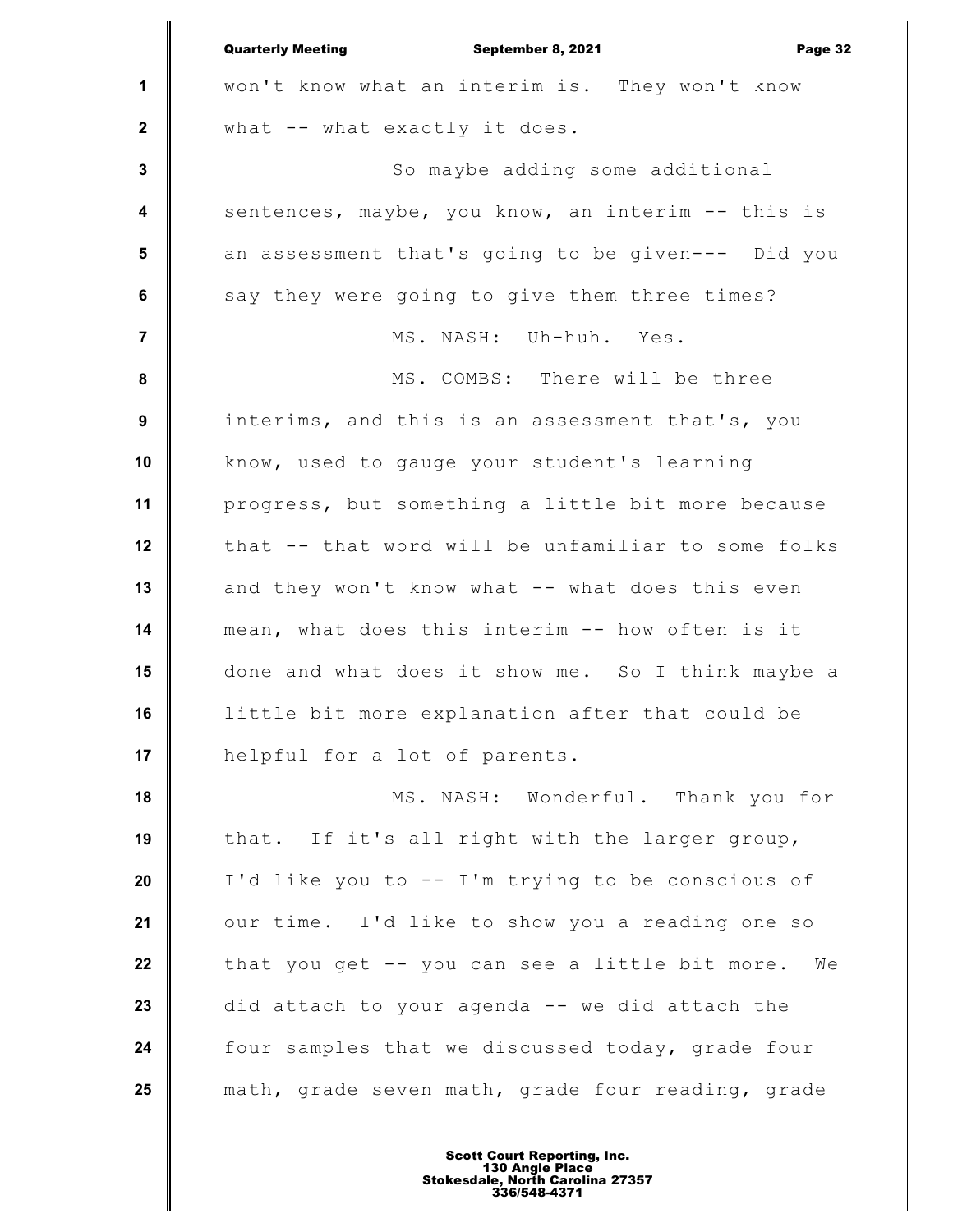|                  | <b>Quarterly Meeting</b><br>September 8, 2021<br>Page 33 |
|------------------|----------------------------------------------------------|
| $\mathbf 1$      | seven reading, but I'd like to show you a reading        |
| $\mathbf{2}$     | one just so that you get a broader picture.              |
| $\mathbf{3}$     | So, Dan, would you like to add                           |
| $\boldsymbol{4}$ | anything?                                                |
| $5\phantom{1}$   | MR. AUMAN: Well, it's really similar                     |
| 6                | to math. I mean you start with your date, your           |
| $\overline{7}$   | grade level, which of the three interims, student        |
| 8                | ID and name, and then some context for the               |
| 9                | parents, and then the link, if you want to delve a       |
| 10               | little deeper and see all of the curriculum, you         |
| 11               | can do so. Then we have all our concepts, and we         |
| 12               | have the same little blue dot as to how the              |
| 13               | student's doing.                                         |
| 14               | So, for example, in the first, key                       |
| 15               | ideas and evidence, the student's probably getting       |
| 16               | about half of the items right. Craft and                 |
| 17               | structure, they're doing a little better as well         |
| 18               | as integration of ideas and analysis. And they           |
| 19               | need a little bit more work in vocabulary                |
| 20               | acquisition and use.                                     |
| 21               | Any questions about the reading?                         |
| 22               | DR. HOWARD: And specific to the                          |
| 23               | reading one that we see on the screen, is there          |
| 24               | any feedback on the wording of the reading               |
| 25               | learning concepts? You know, this language, we           |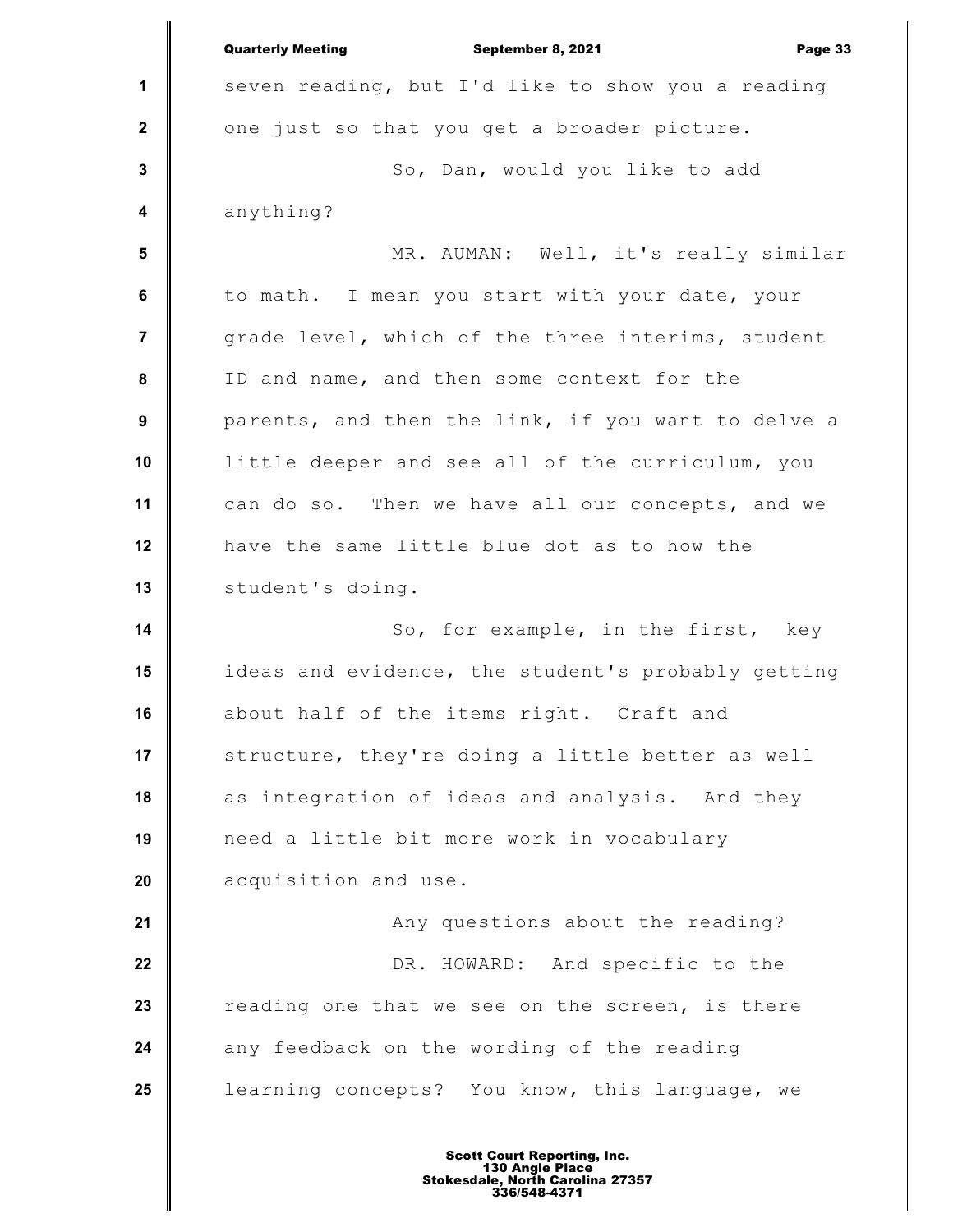|                         | <b>Quarterly Meeting</b><br>September 8, 2021<br>Page 34 |
|-------------------------|----------------------------------------------------------|
| 1                       | struggled a little bit more with trying to get           |
| $\mathbf 2$             | it -- I think one of the pieces of feedback we've        |
| $\mathbf 3$             | already had is on the math, the wording of what we       |
| $\overline{\mathbf{4}}$ | were actually measuring was much appreciated.            |
| $5\phantom{1}$          | How does this language -- you know,                      |
| 6                       | like vocabulary acquisition and use, does that           |
| 7                       | seem that language for a parent is user-friendly?        |
| 8                       | VICE CHAIRPERSON: Tammy, I                               |
| 9                       | appreciate your question, and I'm looking at it          |
| 10                      | from the lens of like a teacher-administrator kind       |
| 11                      | of person, probably not as much a parent. But one        |
| 12                      | of the things that I don't see here different than       |
| 13                      | what I've seen in other Individual Student Reports       |
| 14                      | is the breakdown of literary versus information          |
| 15                      | text.                                                    |
| 16                      | And I understand right here you're                       |
| 17                      | trying to break out the standards, not necessarily       |
| 18                      | the literature used, but as a teacher, that's            |
| 19                      | always really a nice comparison to see a student's       |
| 20                      | performance when they're doing these skills in           |
| 21                      | informational text. It just can speak to how you         |
| 22                      | want to intervene and remediate.                         |
| 23                      | And I don't know how much a parent                       |
| 24                      | would dive into that. So it would be good to hear        |
| 25                      | somebody else's thoughts, but I always love the          |
|                         |                                                          |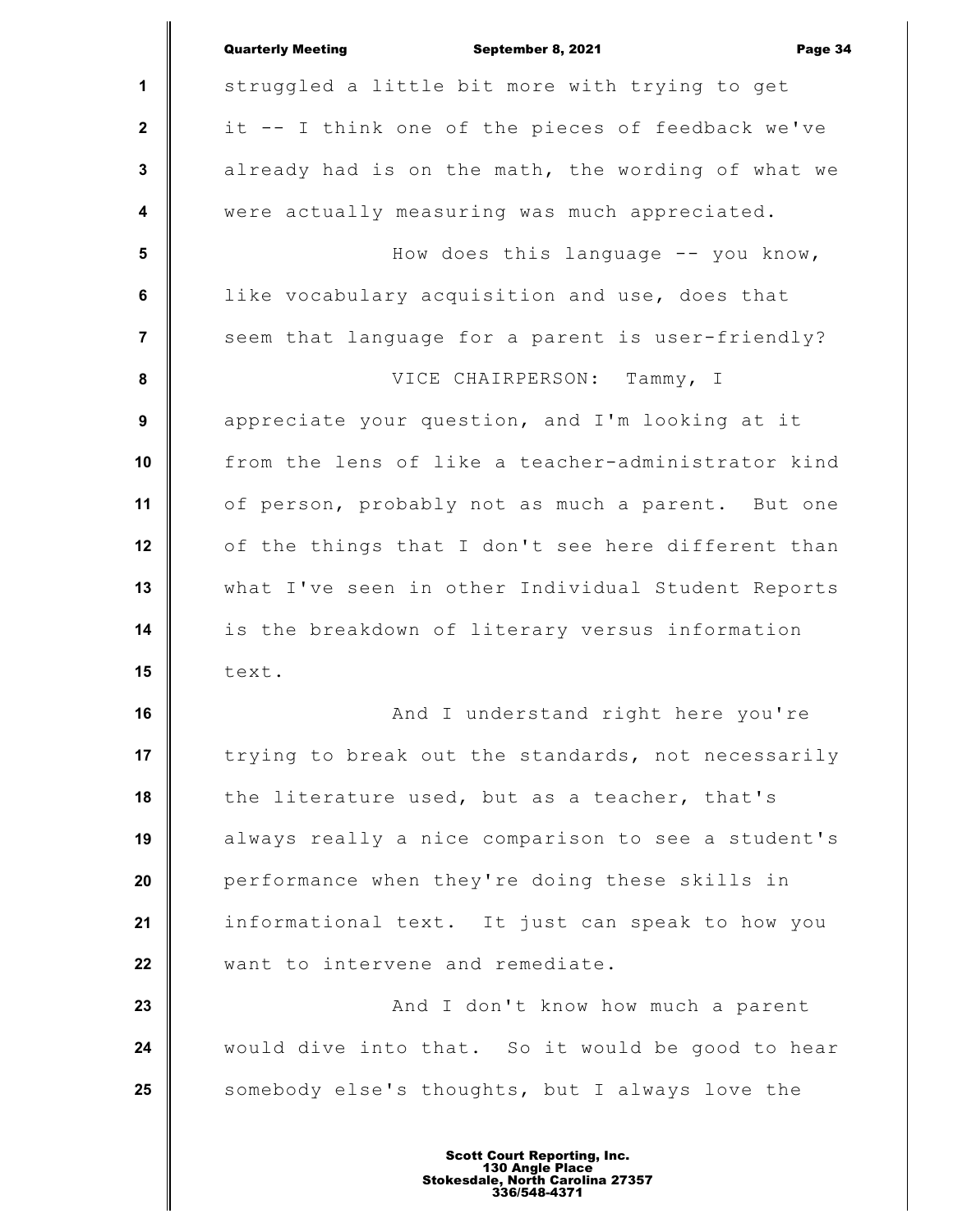|                         | <b>Quarterly Meeting</b><br>September 8, 2021<br>Page 35 |
|-------------------------|----------------------------------------------------------|
| 1                       | breakdown of literary text versus informational          |
| $\mathbf{2}$            | text.                                                    |
| $\mathbf{3}$            | MS. HODGES: Hi. It's Kristen                             |
| $\overline{\mathbf{4}}$ | Hodges. For me as a parent, I think an example --        |
| 5                       | as they spoke about with the math, a link to an          |
| $\bf 6$                 | example would be really helpful. Whatever terms          |
| $\overline{7}$          | are used to see it a bit more concrete would make        |
| 8                       | it easier for me to help apply it while I'm trying       |
| $\boldsymbol{9}$        | to teach my child.                                       |
| 10                      | MS. COFFEY: This is Diane Coffey,                        |
| 11                      | and I would just sort back what Christy was              |
| 12                      | talking about, is I think it could be useful,            |
| 13                      | especially thinking like children on the spectrum        |
| 14                      | and that sometimes that pragmatic language versus        |
| 15                      | just -- so understanding, you know, literature,          |
| 16                      | yes, but do they understand the pragmatic side of        |
| 17                      | that.                                                    |
| 18                      | Like, you know, okay, if the story is                    |
| 19                      | talking about it's raining cats and dogs, that           |
| 20                      | it's not really truly raining cats and dogs, that        |
| 21                      | type of piece. And I don't know how that would           |
| 22                      | fit in there, but I think that's a key component         |
| 23                      | for our kids on the spectrum that we have to think       |
| 24                      | about when we're thinking about reading.                 |
| 25                      | DR. HOWARD: I see we have two                            |
|                         |                                                          |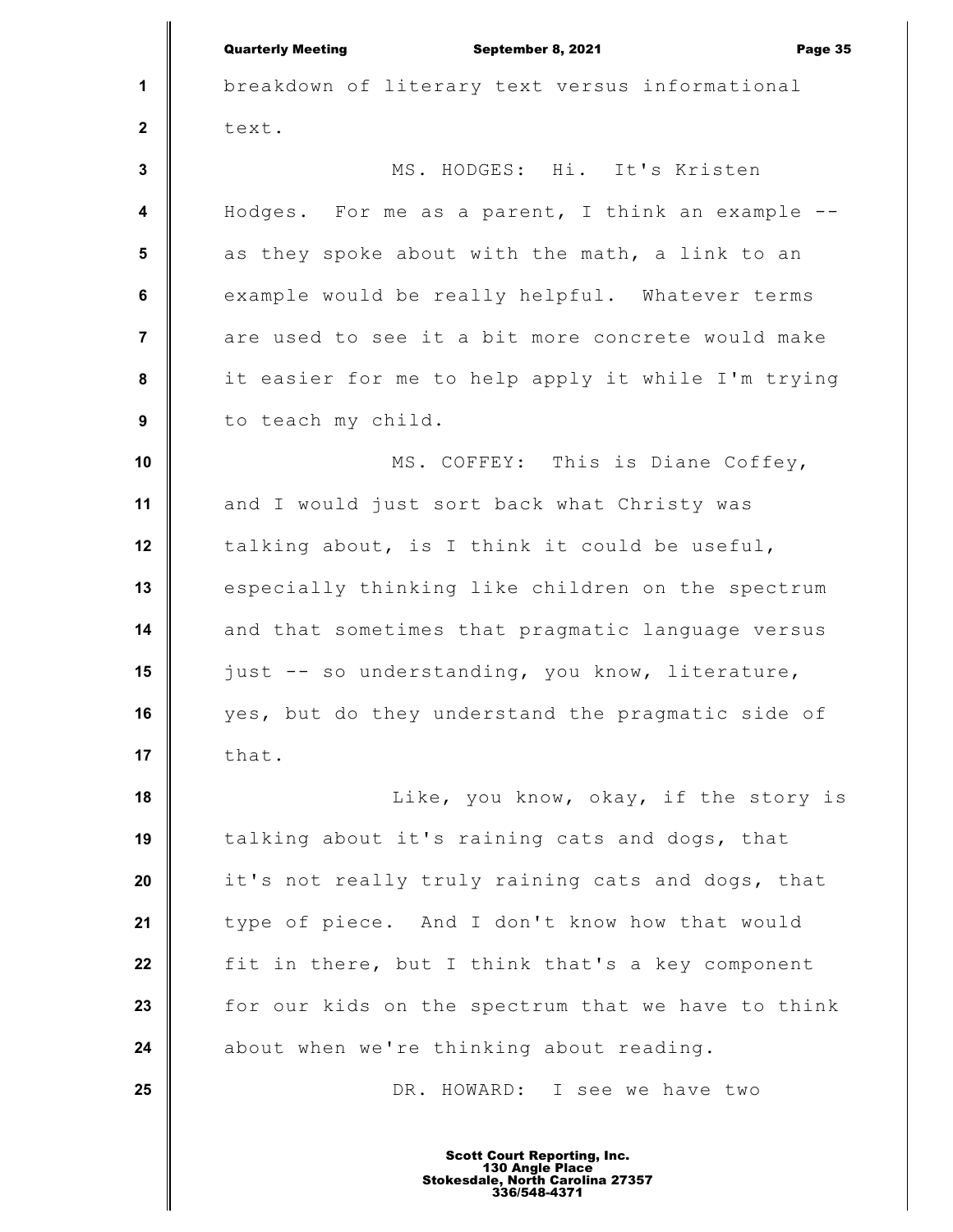|                         | <b>Quarterly Meeting</b><br>September 8, 2021<br>Page 36 |
|-------------------------|----------------------------------------------------------|
| $\mathbf{1}$            | minutes, and all of this feedback has been very,         |
| $\mathbf{2}$            | very helpful. We want to be respectful of your           |
| $\mathbf{3}$            | time and your generosity in giving us an                 |
| $\overline{\mathbf{4}}$ | opportunity to share this with you, but are there        |
| 5                       | any other comments that anyone has about either          |
| 6                       | one, math or reading, or just in knowing that            |
| $\overline{7}$          | we're developing this new assessment and we're           |
| 8                       | trying to make sure that we do this in a way that        |
| 9                       | is very useful throughout the school year by             |
| 10                      | teachers and parents and students? Are there any         |
| 11                      | last thoughts that anyone would like to leave with       |
| 12                      | us?                                                      |
| 13                      | MS. HOLAHAN: Tammy, this is Lauren                       |
| 14                      | Holahan. I'm just curious. Who are the other             |
| 15                      | four states that are doing this work?                    |
| 16                      | DR. HOWARD: So Louisiana, Georgia,                       |
| 17                      | New Hampshire, and which one am I missing? I'm           |
| 18                      | missing one. So at least those three and I'll try        |
| 19                      | to remember the fourth one. And each of those            |
| 20                      | states have a different project, okay? Each one          |
| 21                      | of the states -- we're the only one doing what           |
| 22                      | we're doing in North Carolina.                           |
| 23                      | So the states had to propose to the                      |
| 24                      | US Department of Education, and we really based          |
| 25                      | our on model on the foundation of NC Check-Ins,          |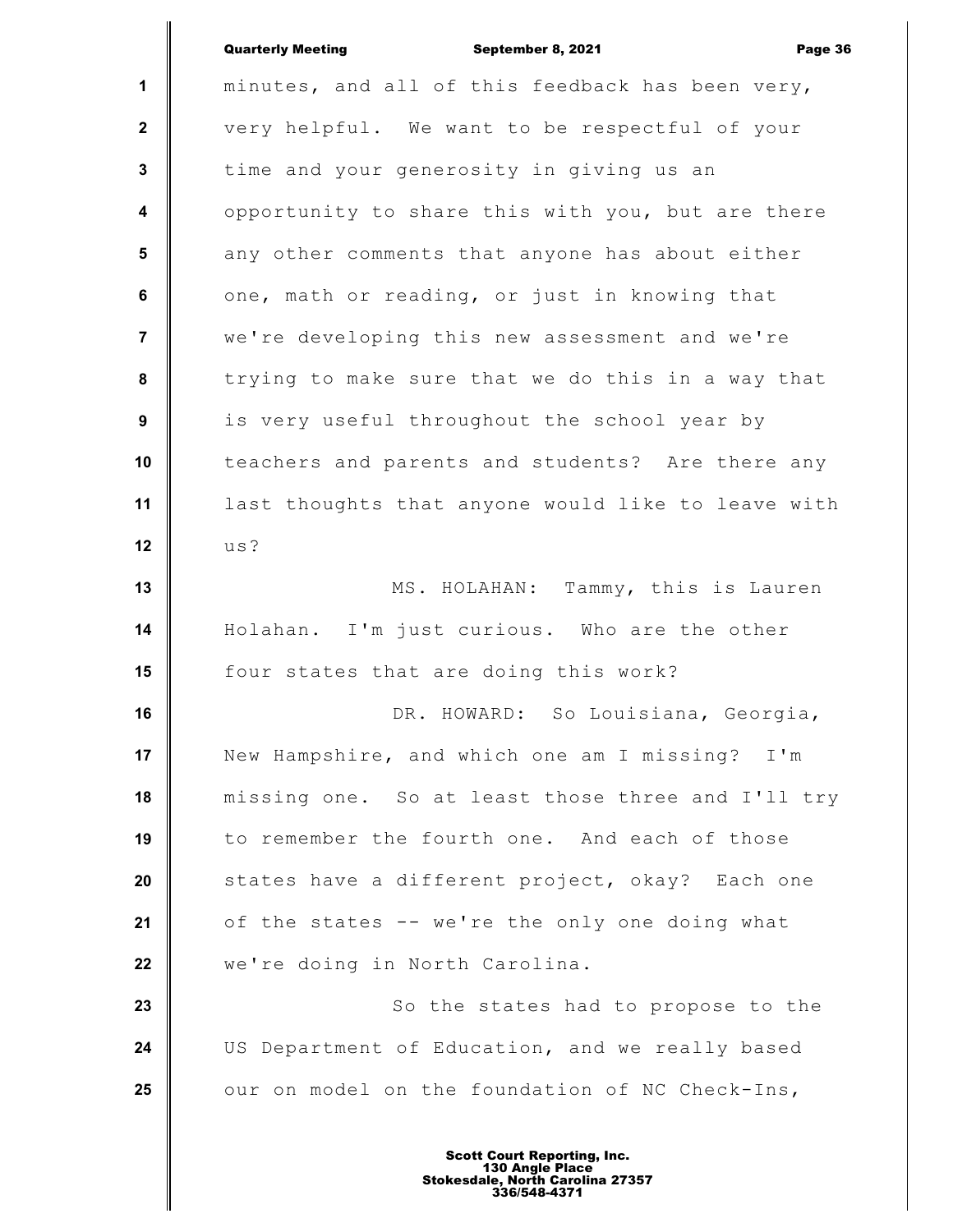**1 2 3 4 5 6 7 8 9 10 11 12 13 14 15 16 17 18 19 20 21 22 23 24 25** Quarterly Meeting September 8, 2021 Page 37 and we're trying to move NC Check-Ins to the next level, and as we've already mentioned, we're trying to have -- using the information for NC Interims to give the students a better experience at the end of the year and we're designing a flexible -- a flexible adaptive summative assessment. So that's a bigger picture, but we're the only ones doing that. Each state's project is unique, and it's allowed to have seven states do this, and five have been approved so far. And the real availability here or opportunity here is to do this work, and not this school year, not the 2021- 22 school year, but with the 2022-23 school year, not only are we adding grades that will have this through grade model, we're also going to be developing our summative assessment -- the flexible summative. And the students that are in the pilot schools, they will take that instead of the end-of-grade assessment, and so then we'll have that data -- that information to continue building that out as well. MS. HOLAHAN: Thank you. That's super helpful. DR. HOWARD: Thank you. This has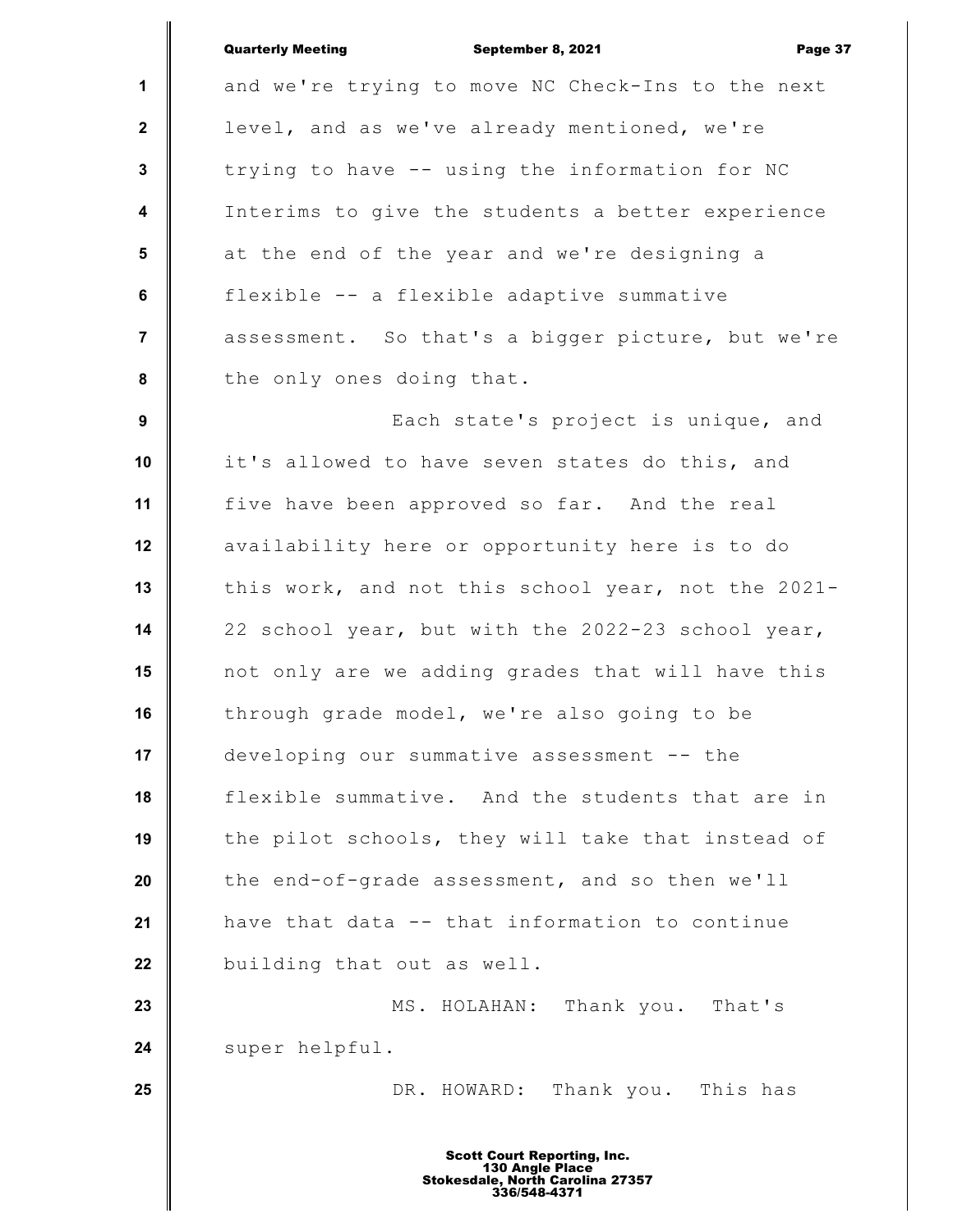|                         | <b>Quarterly Meeting</b><br>September 8, 2021<br>Page 38 |
|-------------------------|----------------------------------------------------------|
| $\mathbf{1}$            | been very helpful. We all thank you so very, very        |
| $\mathbf{2}$            | much. If there is additional information that you        |
| 3                       | need -- and I know you have access to all of these       |
| $\overline{\mathbf{4}}$ | documents that we shared and to the PowerPoint.          |
| $5\phantom{1}$          | So as you're looking at that, if there's something       |
| 6                       | you want to add to the input or the feedback,            |
| $\overline{7}$          | please reach out to us or Alexis, and we will be         |
| 8                       | more than -- happily receive any comments that you       |
| 9                       | have. So thank you so very much and thank you to         |
| 10                      | Alexis and our colleagues in Exceptional Children.       |
| 11                      | MS. UTZ: All right. Thank you. So,                       |
| 12                      | Lauren, it looks like you're up next. Do you want        |
| 13                      | me to make you presenter, or do you want me to           |
| 14                      | navigate for you?                                        |
| 15                      | MS. HOLAHAN: Either way. Whatever                        |
| 16                      | is easiest for you to do, I am happy with                |
| 17                      | whatever.                                                |
| 18                      | MS. UTZ: Then I'll---                                    |
| 19                      | VICE CHAIRPERSON: Alexis, can I just                     |
| 20                      | put a thank you in to Tammy and her team. I was          |
| 21                      | just a second late in hitting the unmute button.         |
| 22                      | I just wanted to say thank you to Tammy and her          |
| 23                      | team in always being so open to feedback as well         |
| 24                      | because I feel like we have such a diverse group         |
| 25                      | of stakeholders here, that we have -- we have            |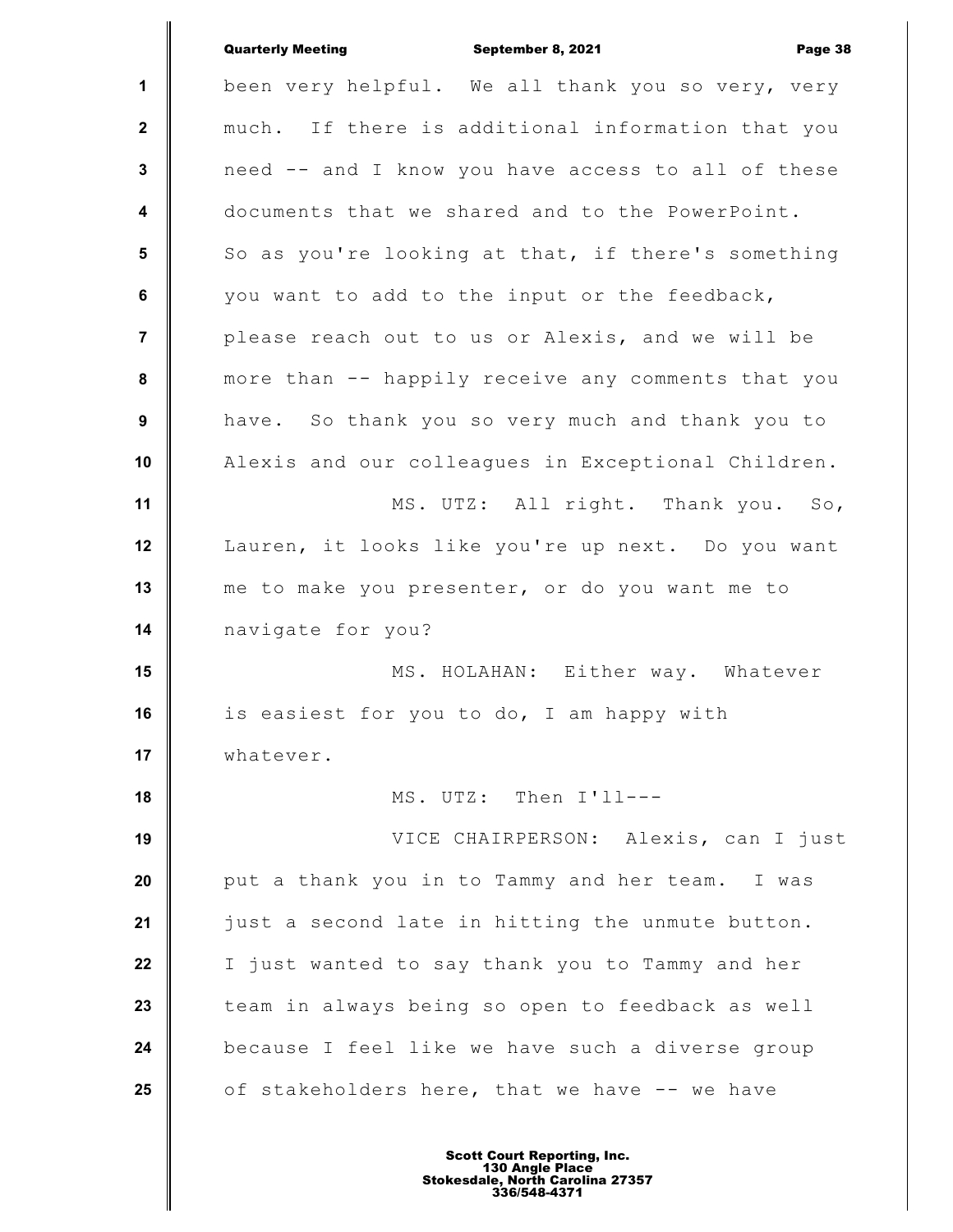|                         | <b>Quarterly Meeting</b><br>September 8, 2021<br>Page 39 |
|-------------------------|----------------------------------------------------------|
| 1                       | counselors, we've got teachers, we've got                |
| $\mathbf 2$             | administrators and, you know, private providers,         |
| $\mathbf 3$             | and such a wealth of information, and thank you          |
| $\overline{\mathbf{4}}$ | for being open to that feedback. And moving on to        |
| $5\phantom{1}$          | Lauren.                                                  |
| $\bf 6$                 | MS. UTZ: Lauren, I did go ahead and                      |
| $\overline{7}$          | make you presenter.                                      |
| 8                       | MS. HOLAHAN: All right. Let me see                       |
| $\boldsymbol{9}$        | if I can share the right screen then.                    |
| 10                      | MS. UTZ: And, Council Members, you                       |
| 11                      | do have a link to the SPP/APR web page in the            |
| 12                      | agenda as well as a link for this presentation.          |
| 13                      | MS. HOLAHAN: Thanks so much. Good                        |
| 14                      | morning, everyone, again. I am really excited to         |
| 15                      | give you a brief update on where we -- some of the       |
| 16                      | work we've been doing. I forget when I was with          |
| 17                      | you-all last, but I gave you an overview of how          |
| 18                      | we're approaching target -- baseline target              |
| 19                      | setting for all 17 of the indicators in our State        |
| 20                      | Performance Plan, which is how we report progress        |
| 21                      | on our implementation of IDEA to the Office of           |
| 22                      | Special Education Programs.                              |
| 23                      | And we are in the very thick of                          |
| 24                      | writing a new six-year plan which we will submit         |
| 25                      | on February 1st, 2022, which will take us -- we've       |
|                         |                                                          |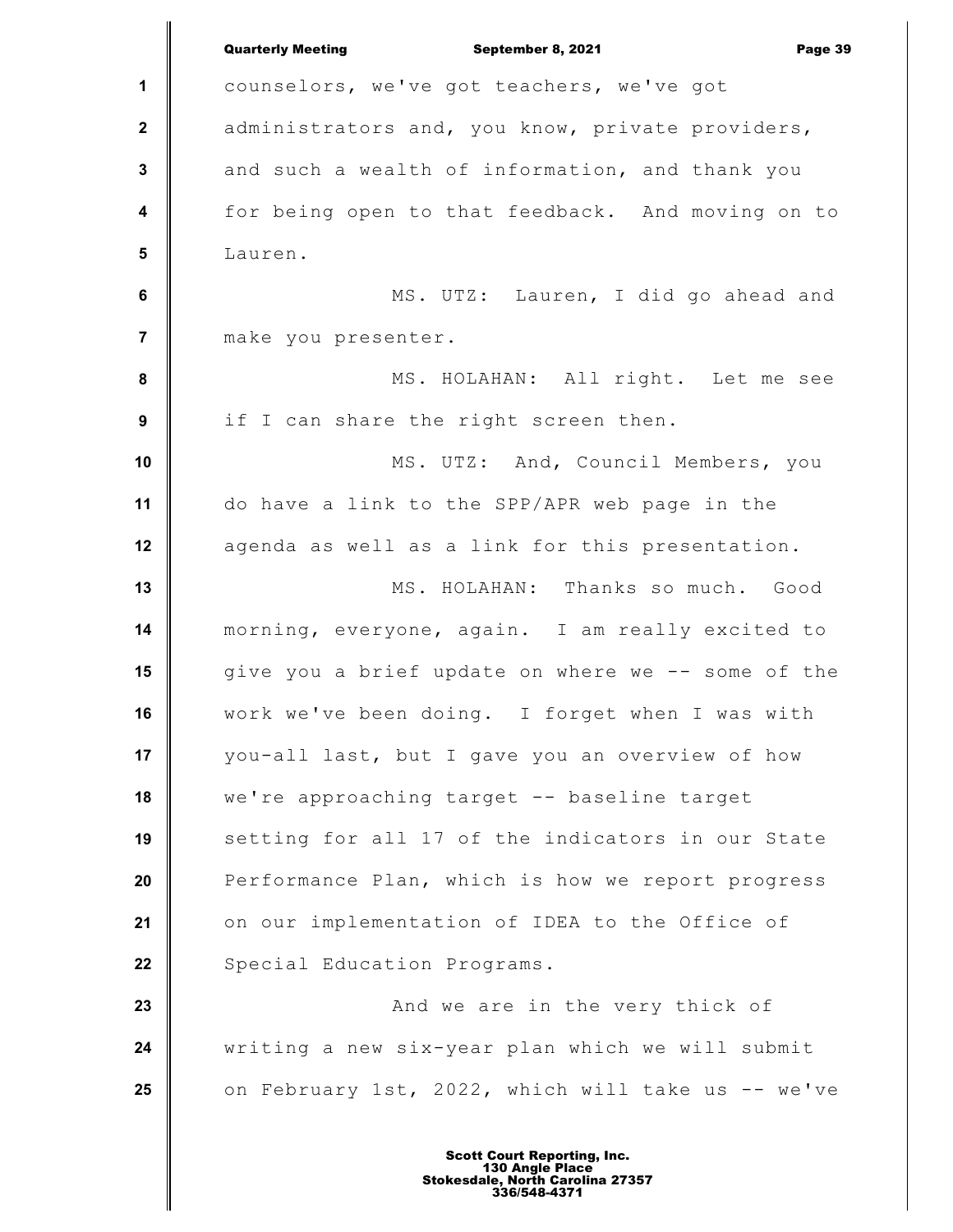|                  | <b>Quarterly Meeting</b><br>September 8, 2021<br>Page 40 |
|------------------|----------------------------------------------------------|
| $\mathbf{1}$     | set targets, baselines for many, many of those           |
| $\mathbf{2}$     | indicators where we have a choice. Some of them,         |
| $\mathbf{3}$     | we don't. OSEP sets them for us, but the specific        |
| $\boldsymbol{4}$ | one I want to catch you up on this morning is our        |
| 5                | State Systemic Improvement Plan, which is                |
| 6                | Indicator 17, and we've been doing this work             |
| $\overline{7}$   | concurrently with the target setting for all of          |
| 8                | the other 16 indicators.                                 |
| 9                | And I think it's important to keep                       |
| 10               | this in context that this is just one of 17              |
| 11               | indicators, and it's the one where OSEP gave             |
| 12               | states some flexibility to think about really            |
| 13               | focused improvement. We're still responsible for         |
| 14               | all of the other indicators, and I will say that         |
| 15               | the State Performance Plan is just one part of our       |
| 16               | general supervision mandate. We have lots of             |
| 17               | other ways that we see to the compliance and             |
| 18               | effective implementation of IDEA. The State              |
| 19               | Performance Plan is just one, and we're just             |
| 20               | looking now at one-seventeenth of a part of that         |
| 21               | plan.                                                    |
| 22               | So while we sometimes give a lot of                      |
| 23               | attention to Indicator 17 because it's a little          |
| 24               | bit different than some of the other indicators, I       |
| 25               | just want to place it in context of our whole            |
|                  |                                                          |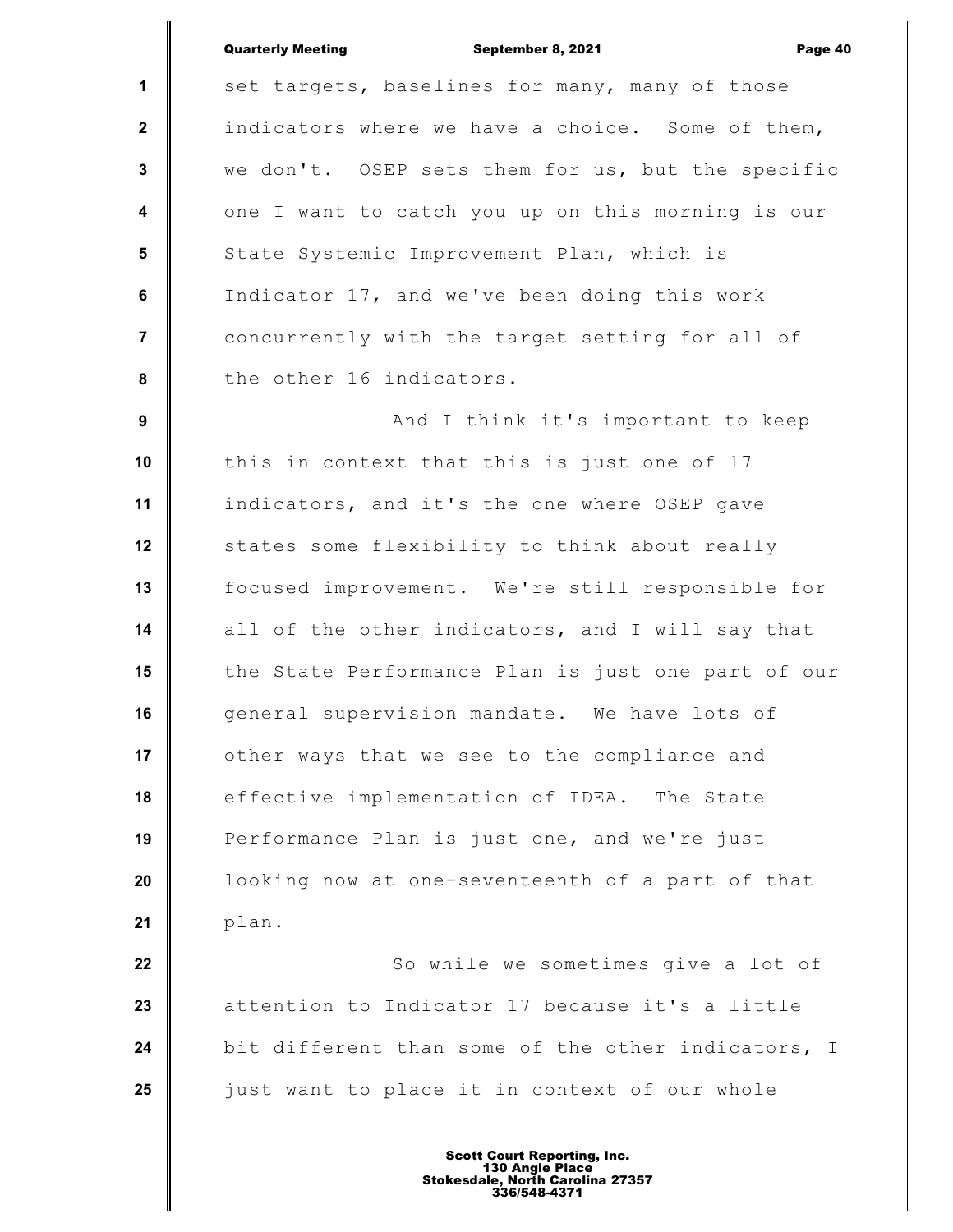**1 2 3 4 5 6 7 8 9 10 11 12 13 14 15 16 17 18 19 20 21 22 23 24 25** Quarterly Meeting September 8, 2021 Page 41 general supervision project. And I don't know if Carol Ann is on and wants to add anything to that before I launch into the specifics of our State-identified Measurable Result. MS. HUDGENS: That sounds good, Lauren. Go forward. Thank you. MS. HOLAHAN: All right. So part of Indicator of 17 is we, like I said, have a little bit more flexibility with this indicator than some of the others, and we get to sort of pick, based on a very thorough analysis of our data and analysis of our system at DPI, a result that we really want to see changed, that we really want to focus on, and it can be -- that thing is called a State-identified Measurable Result, which I'm going to call the SiMR for the rest of the morning to save time. So that SiMR can be -- it can be a single result. It has to be connected to one of these other student outcome indicators. So it has to be connected to Indicator 1, graduation rate for students with disabilities; Indicator 3, which is participation and proficiency on statewide assessments, which has some connection to what Tammy and her group just shared with us; Indicator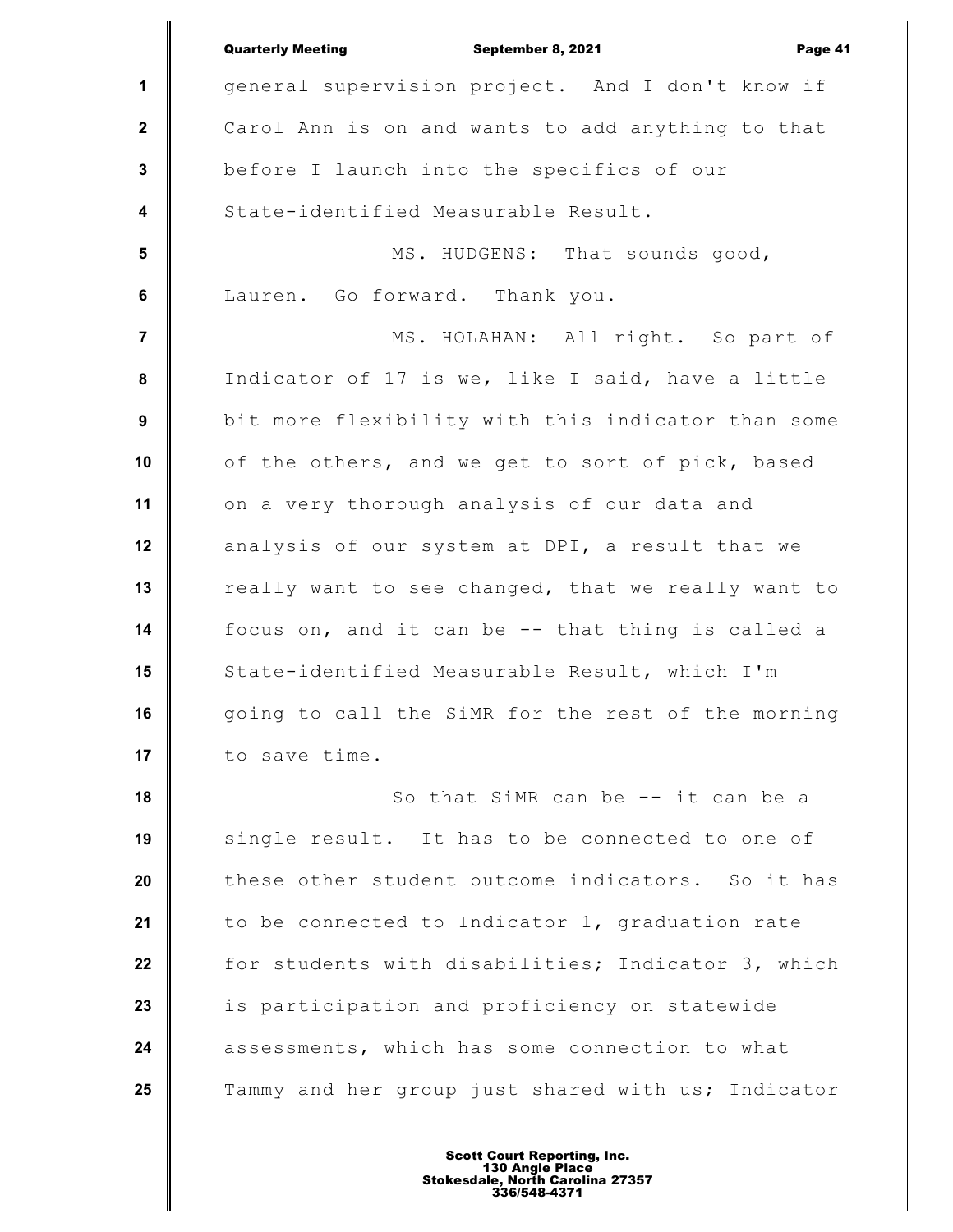| <b>Quarterly Meeting</b> |  |
|--------------------------|--|
|                          |  |

**1**

 **2**

September 8, 2021 Page 42

7 is preschool outcomes; or then 14, which is postsecondary transition.

 **3 4 5 6 7 8 9 10 11 12 13 14** And we can include all students with disabilities all over the state or some subset of students with disabilities in our SiMR. So as we approach this new six-year State Performance Plan, we had -- we had a choice: Do we want to keep our current State-identified Measurable Result, which is the five-year cohort graduation rate for students with disabilities, and if we keep that, then we'll need to set new targets because we have new baseline information to work from; or we can change our SiMR by focusing on one of the other indicators or some subgroup of students.

**15 16 17 18 19 20 21 22 23 24** Either of those choices, we had to do a very thorough analysis of our data to provide a rationale for either why we would stay focused on graduation or move our focus. And if we make a change, then, like I said, we'll have to conduct a very thorough data and infrastructure analysis, which is kind of like a self-assessment, and we have been doing that. Really, we've been working on that within the EC Division since April. And so sort of the questions around

**25**

Scott Court Reporting, Inc. 130 Angle Place Stokesdale, North Carolina 27357 336/548-4371

like, okay, if you're going to change, what would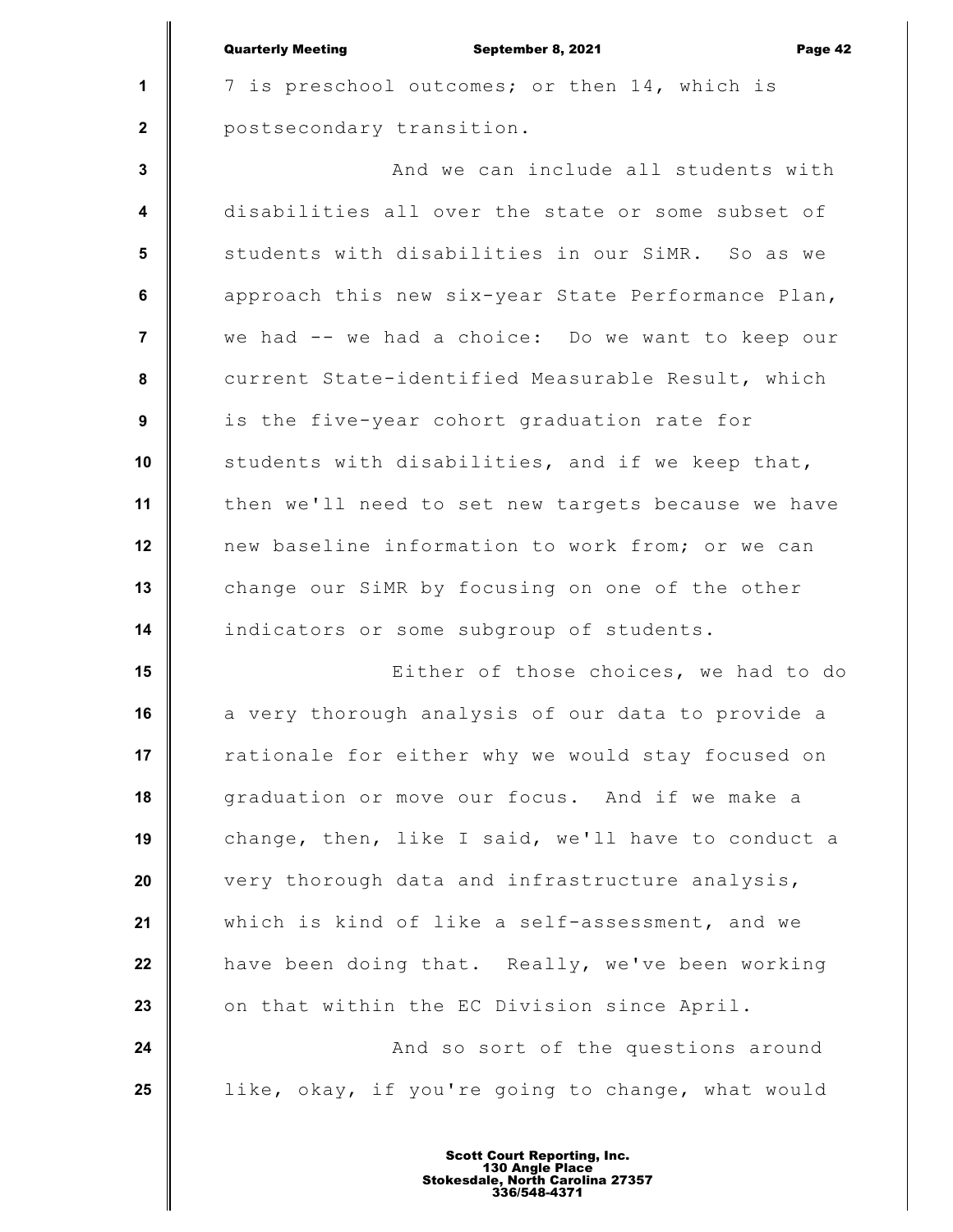|                         | <b>Quarterly Meeting</b><br>September 8, 2021<br>Page 43 |
|-------------------------|----------------------------------------------------------|
| $\mathbf{1}$            | be some of the drivers for considering a change,         |
| $\mathbf{2}$            | and I just want to spend a little bit of time on         |
| 3                       | this because I think it will provide some context        |
| $\overline{\mathbf{4}}$ | for what you see in just a moment as where we've         |
| 5                       | gotten with our proposal for a new SiMR.                 |
| 6                       | So the first is our data, and a                          |
| $\overline{7}$          | couple of data points that have really gotten our        |
| 8                       | attention over the last, I would say, two years          |
| 9                       | especially, one is as part of our LEA self-              |
| 10                      | assessment for special education programs over the       |
| 11                      | last two to three years, we've had some discomfort       |
| 12                      | with some of the components of that assessment           |
| 13                      | indicating pretty strongly statewide that at the         |
| 14                      | district level students with disabilities were           |
| 15                      | meeting their IEP goals, but not meeting                 |
| 16                      | proficiency standards. And we weren't super              |
| 17                      | excited about that sort of dissidence between            |
| 18                      | meeting IEP goals and, yet, not making gains in          |
| 19                      | statewide assessment proficiency.                        |
| 20                      | And in response to that, back in the                     |
| 21                      | '19-20 school year, we launched a pretty intensive       |
| 22                      | standards aligned IEP development capacity               |
| 23                      | building statewide, and then in March of 2020, of        |
| 24                      | course, COVID happened. The other data that we           |
| 25                      | are particularly concerned about is that we have         |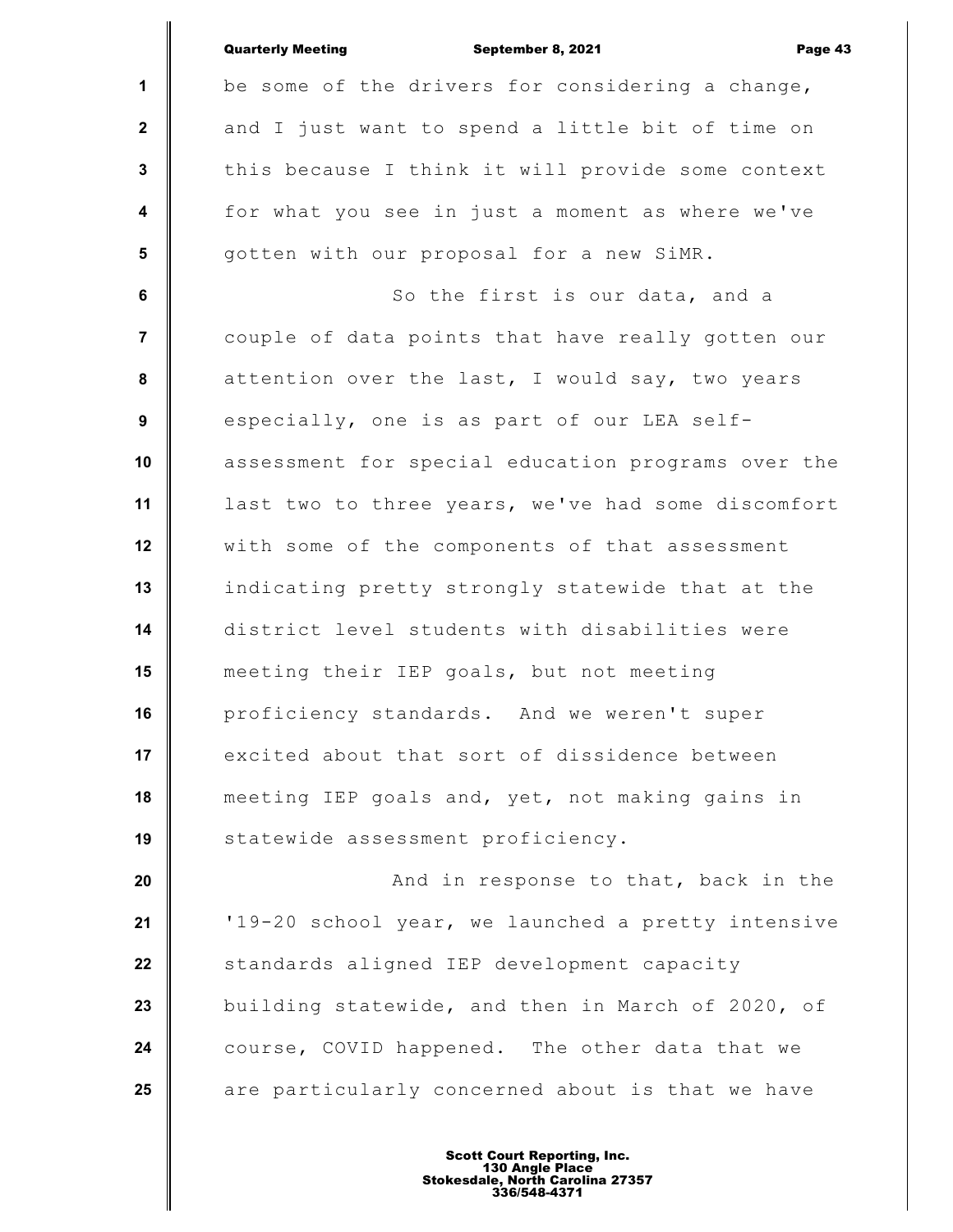## Quarterly Meeting September 8, 2021 Page 44

**1 2 3 4 5 6 7 8 9 10 11 12 13 14 15 16 17 18 19 20 21 22 23 24 25** students -- we are improving slowly the graduation rate for students with disabilities. We're seeing that creep up and, in fact, close the gap between students with disabilities and all students. The improvement is happening a little bit faster over time for students with disabilities, but again, we aren't seeing similar gains and, in fact, in some cases, widening gaps in terms of proficiency, particularly as we move into middle and high school and some of our -- well, both for reading and math. So, again, some discomfort with students with disabilities graduating but not demonstrating improved proficiency on statewide assessments. A couple of other things that were driving this consideration to change, shifts at DPI. We have a State Board that has adopted a strategic plan around the frameworks of equity and whole child to really focus on closing some of our opportunity gaps by 2025, and we have a new superintendent who came into her role very, very focused on literacy and has worked with the legislature to enact capacity building around reading outcomes for all students, particularly in early elementary grades.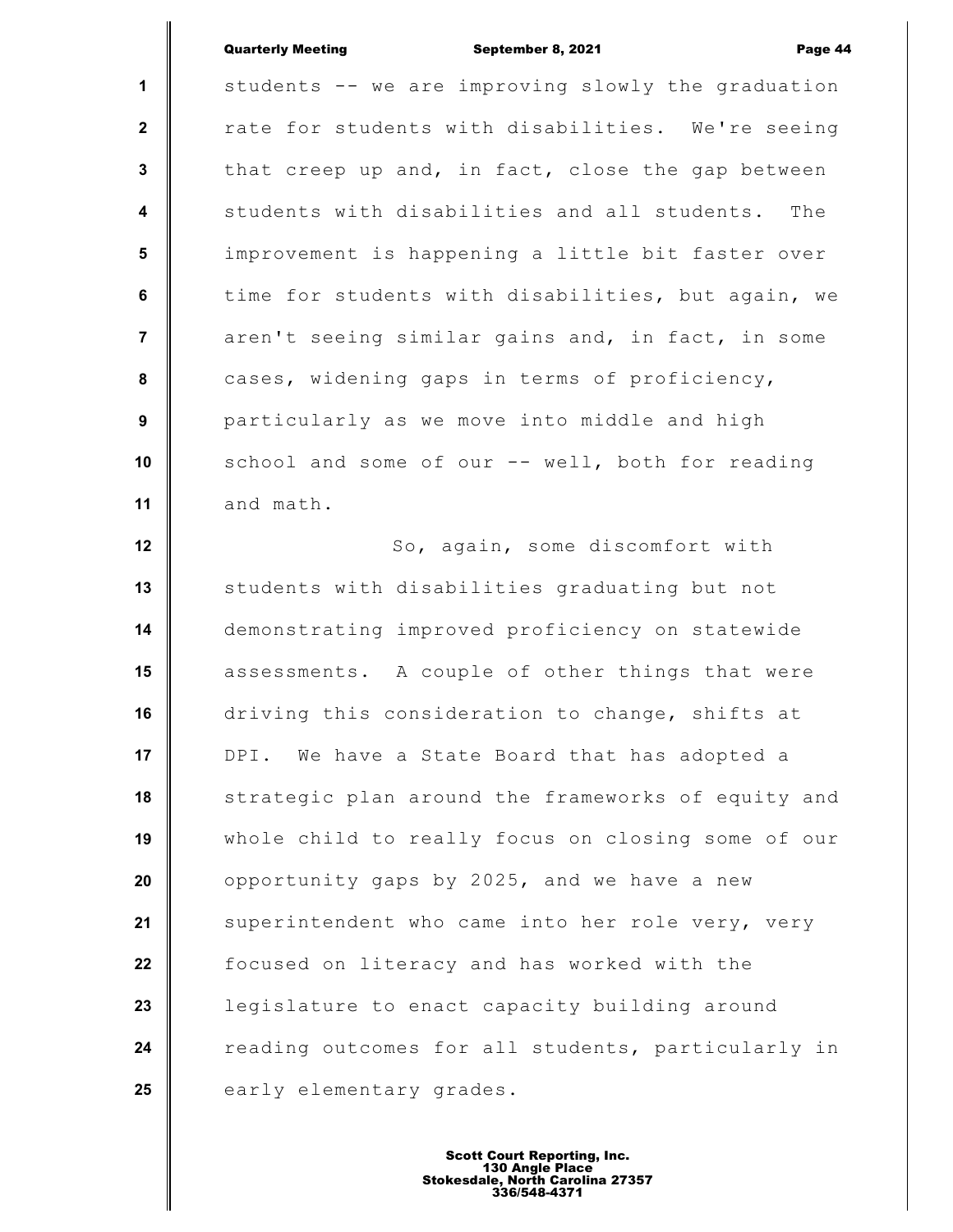**1 2 3 4 5 6 7 8 9 10 11 12 13 14 15 16 17 18 19 20 21 22 23 24 25** Quarterly Meeting September 8, 2021 Page 45 And so given that sort of organizational context, the time seemed right to potentially be thinking about a SiMR, a Stateidentified Measurable Result, that was connected to reading or math outcomes for students with disabilities. And then, finally, the regulatory opportunities are that were we to have a Stateidentified Measurable Result that was connected to reading and math for students with disabilities, we just saw several more opportunities to align the work that we're doing in the EC Division with what the rest of the agency is doing on our Every Student Succeeds Act consolidated plan. And, finally, I will add we have ongoing opportunities to meet the conditions of the *Leandro* case, and thinking about educational equity in the context of proficiency outcomes for students with disabilities really seemed like a good opportunity to be supporting the mandates of the *Leandro* case. So this is how we've been working at thinking about a new measurable result, and we really started with the question earlier in the summer, what outcome for students with disabilities most needs systemic improvement,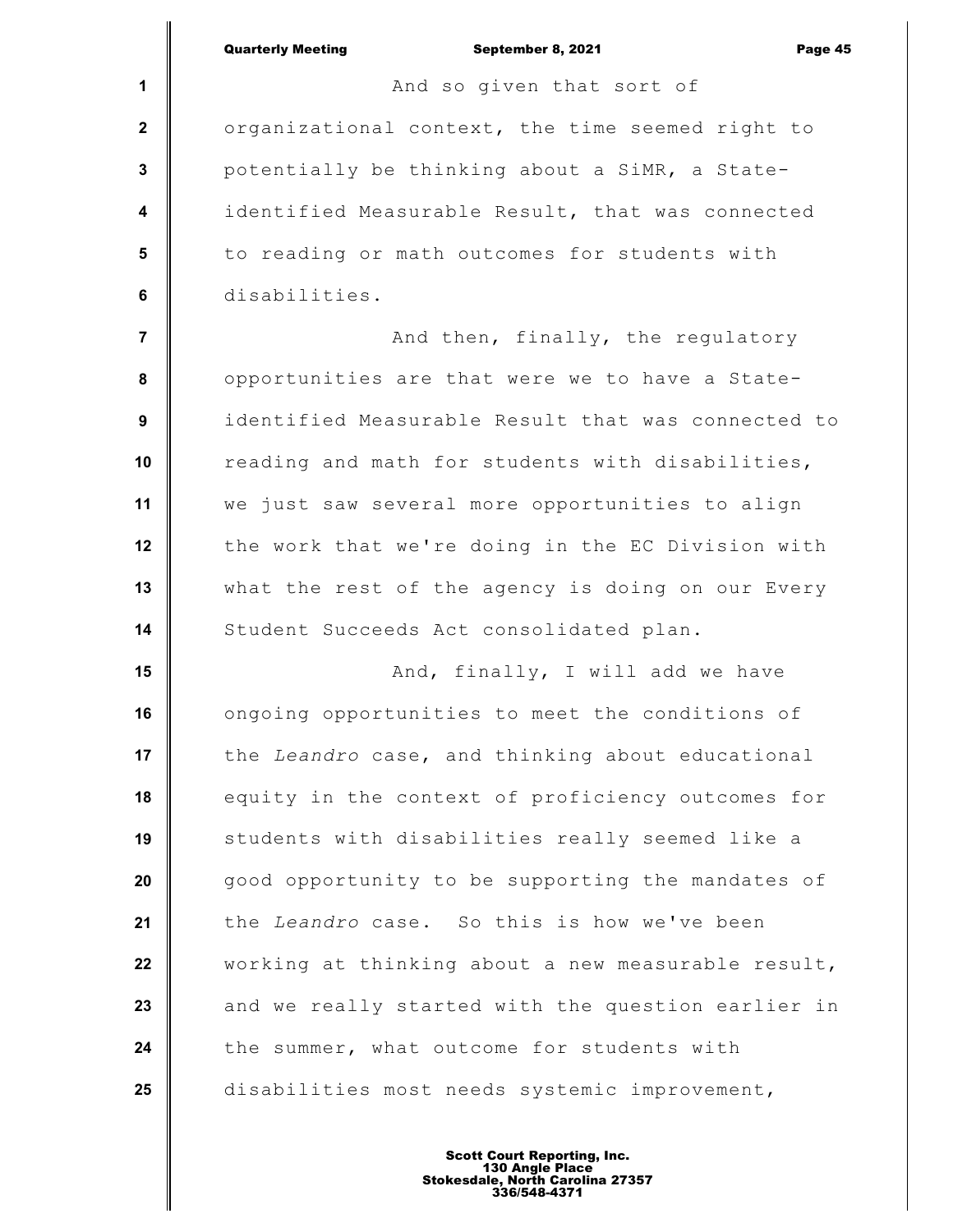|                 | <b>Quarterly Meeting</b><br>September 8, 2021<br>Page 46 |
|-----------------|----------------------------------------------------------|
| 1               | right? In what places are we most at risk?               |
| $\mathbf{2}$    | And then like which students are most                    |
| $\mathbf 3$     | at risk; are there LEAs that are most at risk; and       |
| 4               | are there students -- subgroups of students or           |
| $5\phantom{.0}$ | districts that we think maybe need more help, are        |
| $\bf 6$         | at greater risk for meeting targets.                     |
| $\overline{7}$  | And so where we are right now is kind                    |
| 8               | of -- we have been working very slowly and               |
| 9               | methodically, and I think the time well spent, on        |
| 10              | identifying what is the problem, looking at our          |
| 11              | data in so many different ways just to figure out        |
| 12              | where exactly is the issue. And then we'll spend         |
| 13              | the fall investigating why do we have this               |
| 14              | particular issue and how do we solve it, right?          |
| 15              | What's the root cause and what are our improvement       |
| 16              | strategies going to be.                                  |
| 17              | And so this is just a summary, again,                    |
| 18              | of those indicators I mentioned earlier. We              |
| 19              | conducted a very thorough analysis of our                |
| 20              | Indicator 3 data, participation and proficiency,         |
| 21              | right, specifically 3b, proficiency rate for             |
| 22              | students with disabilities on statewide                  |
| 23              | assessments. I am not going to -- you have these         |
| 24              | graphs. In fact, we showed these to you before           |
| 25              | just demonstrating the gaps in fourth grade              |
|                 |                                                          |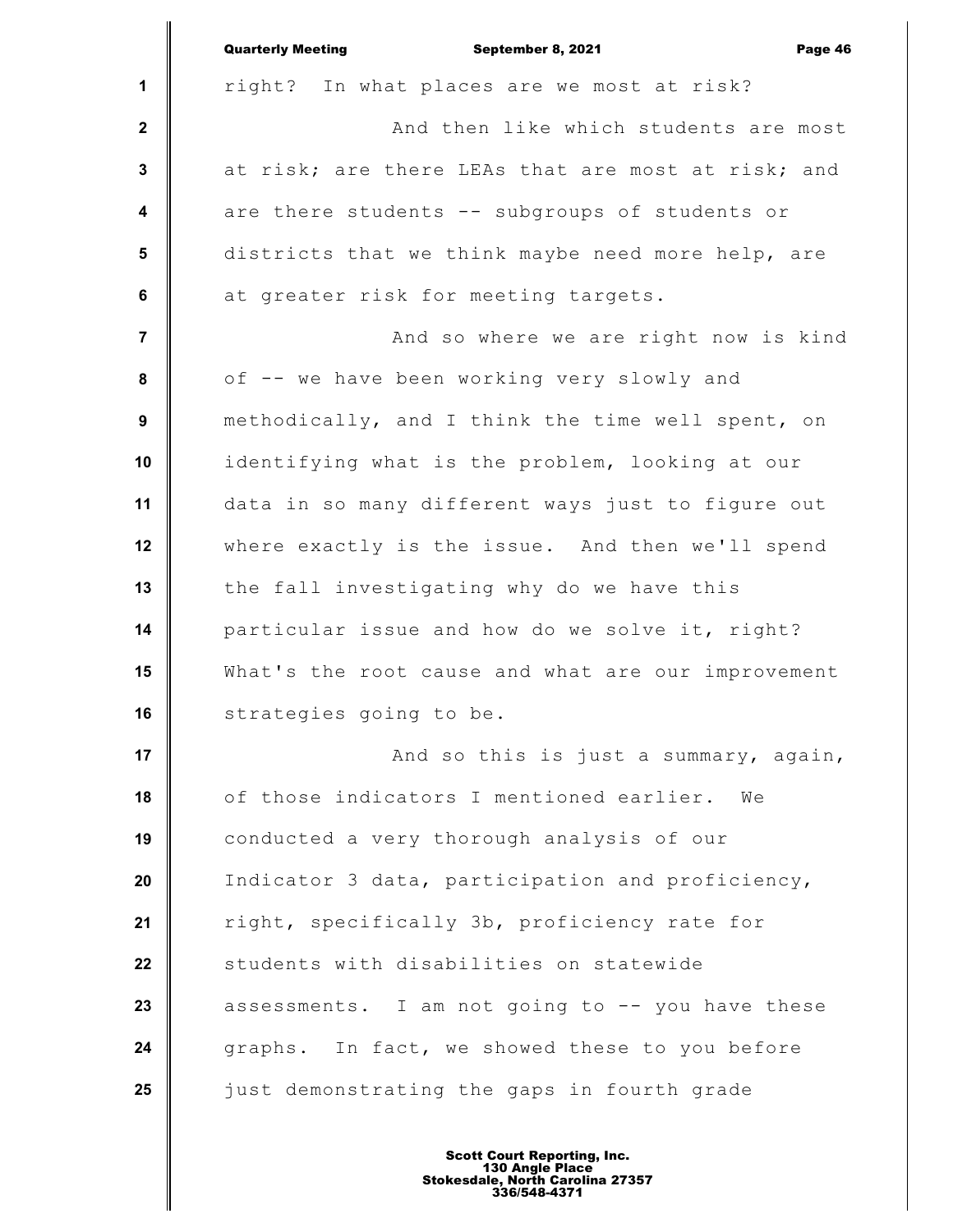|                  | <b>Quarterly Meeting</b><br>September 8, 2021<br>Page 47 |
|------------------|----------------------------------------------------------|
| 1                | reading.                                                 |
| $\mathbf{2}$     | A reminder that these data are the                       |
| $\mathbf 3$      | 2018-19 data. We just recently got an update --          |
| 4                | the State Board got an update with the '20-21            |
| 5                | data. So we will probably be going back and using        |
| 6                | the most updated version because it is more stable       |
| $\overline{7}$   | than the '19-20 data, but in terms of our initial        |
| ${\bf 8}$        | work with stakeholders, we had to use the '18-19         |
| $\boldsymbol{9}$ | data because '19-20, we didn't do assessments.           |
| 10               | And so I'm going to just show you                        |
| 11               | some breakdown of fourth grade reading which             |
| 12               | is -- in multiple conversations with our                 |
| 13               | stakeholders, both internal and external, and            |
| 14               | looking at our data, it was fourth grade reading         |
| 15               | where we began to think our next State-identified        |
| 16               | Measurable Result may be most impactful, given all       |
| 17               | of those drivers that I mentioned earlier.               |
| 18               | And so, again, I don't want to get                       |
| 19               | too far into the weeds of all of these data.<br>I am     |
| 20               | so happy to talk with you later, but our time is         |
| 21               | short this morning. If you have any questions or         |
| 22               | want to kind of process any of these data with us.       |
| 23               | We did subgroup analysis by disability category,         |
| 24               | by race, comparing students with disabilities to         |
| 25               | nondisabled students.                                    |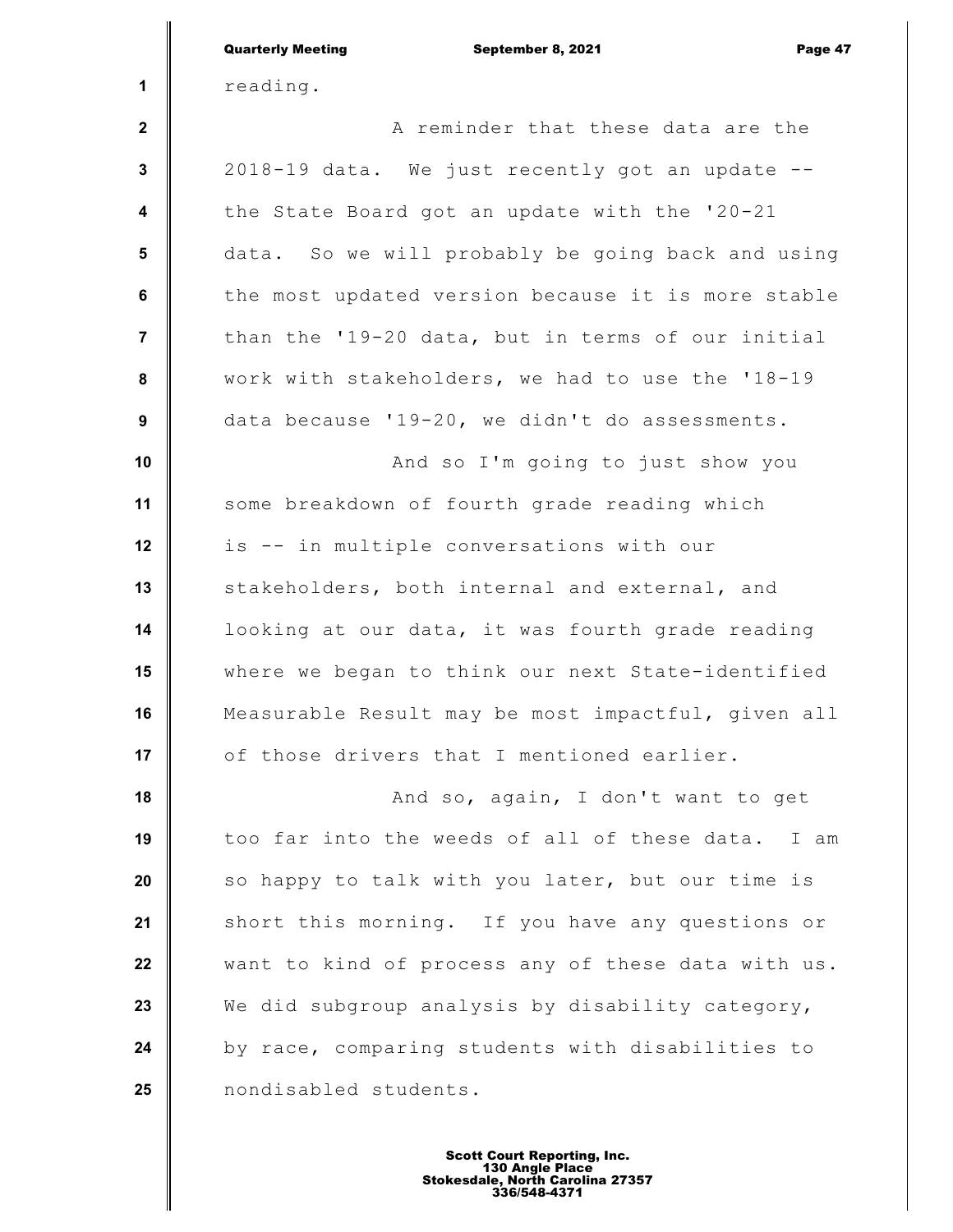**1 2 3 4 5 6 7 8 9 10 11 12 13 14 15 16 17 18 19 20 21 22 23 24 25** Quarterly Meeting September 8, 2021 Page 48 And then we began looking at low performing districts and seeing if -- if you were a student with a disability in a low performing district, were you more at risk, and in fact, that's what these data revealed to us and to our stakeholders. The other thing that we could not avoid in our data is that if you were a student - a black, indigenous, or student of color and a student with a disability in a low performing district, you were at significant risk of not being career and college ready on the fourth grade reading exam. And with that, one of the things that we know is we need to have a big enough collection of students who are part of our measurement group, that their improvement will impact our overall improvement on Indicator 3, and that's kind of what this is showing, that if we get too focused and too small, while we may be able to improve outcomes for a small group of students, that doesn't necessarily mean we have been good stewards of our resources because we haven't impacted enough of the state for us to say yes, that was -- that was both effective and efficient.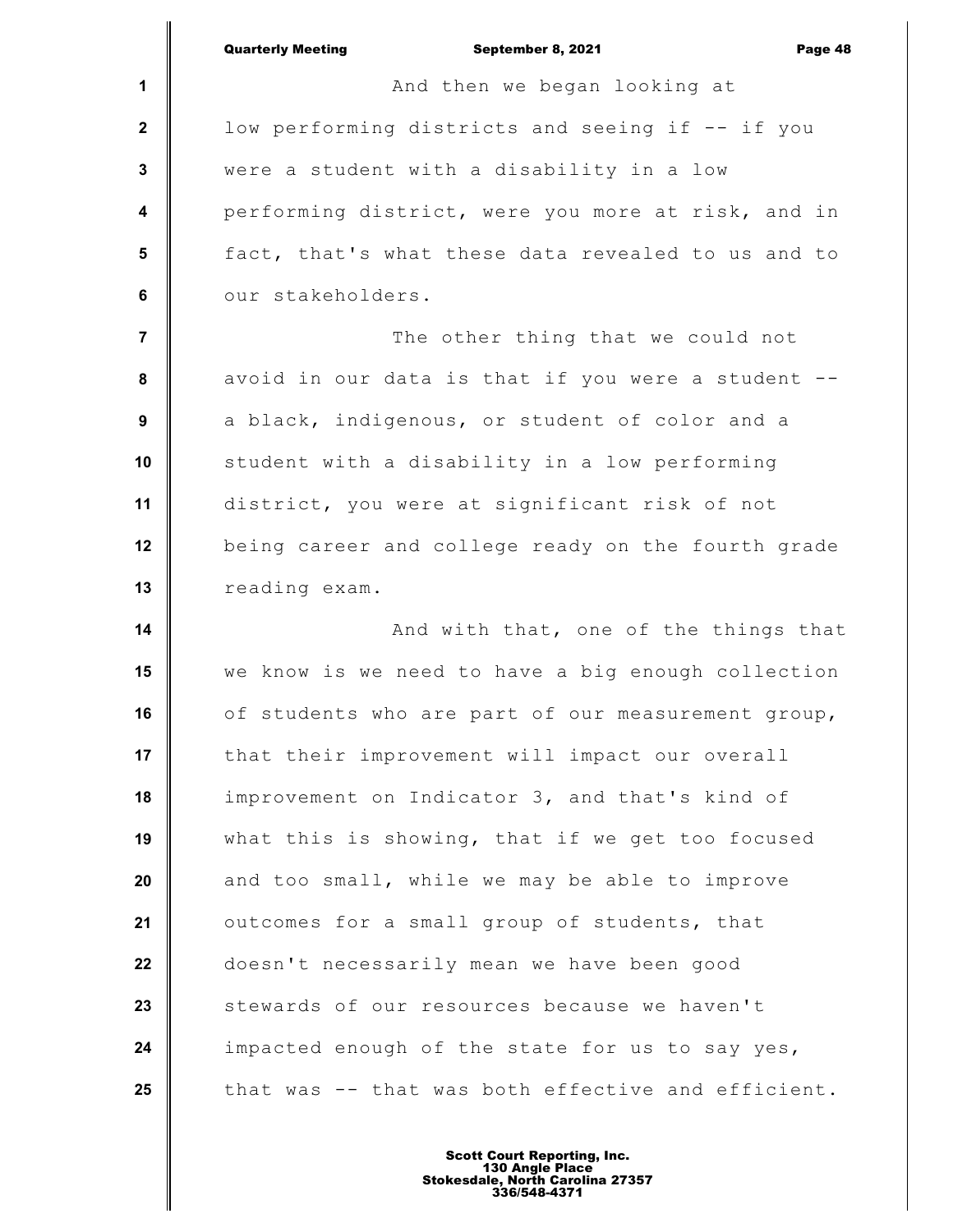|                         | <b>Quarterly Meeting</b><br>September 8, 2021<br>Page 49 |
|-------------------------|----------------------------------------------------------|
| $\mathbf{1}$            | And so this kind of puts that in a                       |
| $\mathbf{2}$            | different language. In 2018-19, we had just over         |
| 3                       | 2100 students with disabilities who were career          |
| $\overline{\mathbf{4}}$ | and college ready. And, again, fourth grade              |
| 5                       | reading, and that was our last stable year of            |
| 6                       | data. In order to meet our '25-26 target, which          |
| $\overline{7}$          | is almost 30 percent of students career and              |
| 8                       | college ready, we would need to add a little over        |
| 9                       | 2500 students to reach this 4671 students who are        |
| 10                      | career and college ready in order to meet the            |
| 11                      | target.                                                  |
| 12                      | And, again, those will shift just a                      |
| 13                      | little bit because we did just get the updated           |
| 14                      | '20-21 data, but not very much, and this kind of         |
| 15                      | gives you a sense of like unique students who we,        |
| 16                      | at the minimum, right -- we want way more than 30        |
| 17                      | percent of students with disabilities to be career       |
| 18                      | and college ready, but this is sort of our minimum       |
| 19                      | standard that we've set for ourselves.                   |
| 20                      | And so with that, I'm going to bring                     |
| 21                      | you to this. This is kind of where we've landed.         |
| 22                      | So we have two options here. They are very, very         |
| 23                      | similar. The first one is that we will reduce the        |
| 24                      | almost 16-point percentage gap between black,            |
| 25                      | indigenous, and students of color, BIPOC, students       |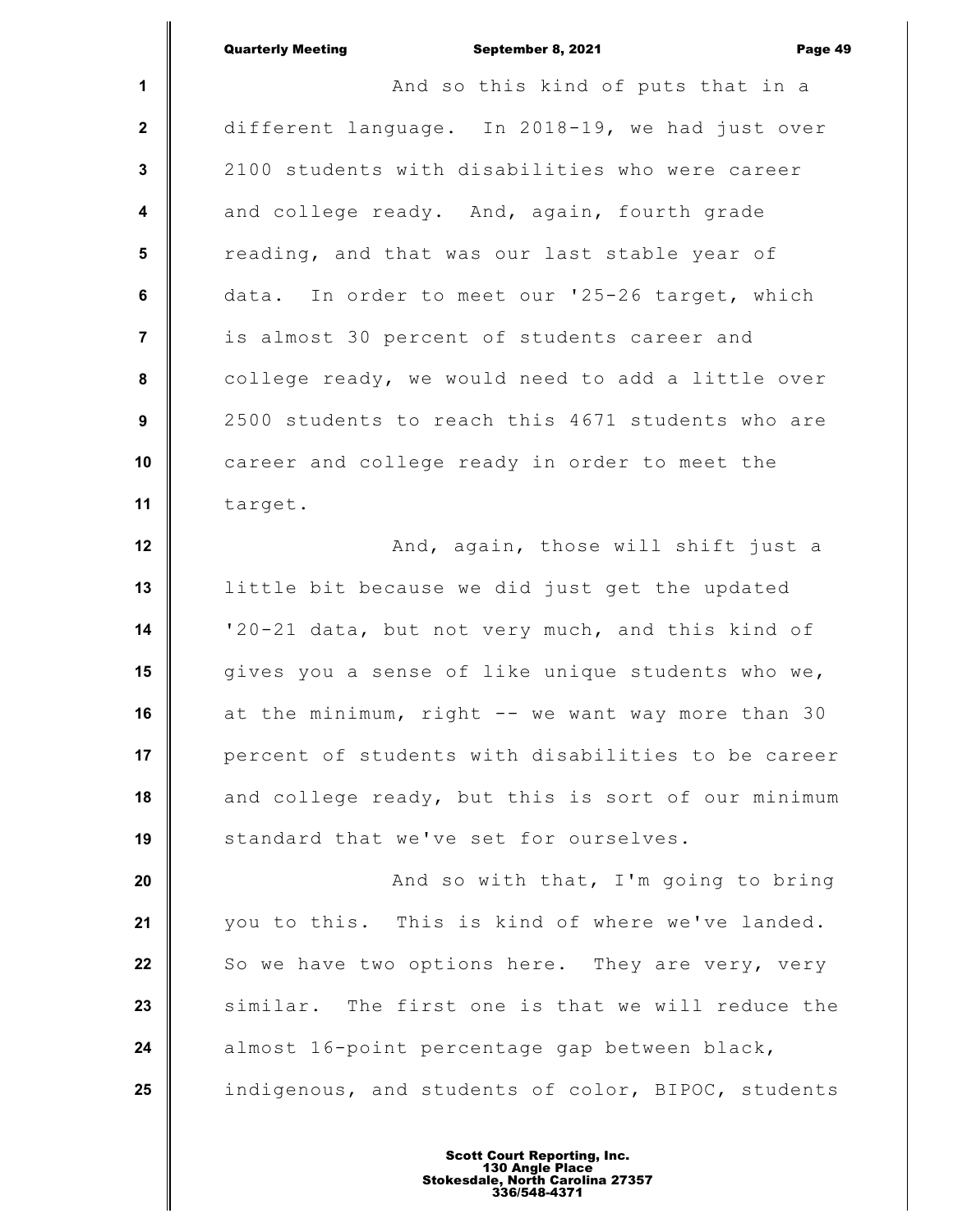|                         | <b>Quarterly Meeting</b><br>September 8, 2021<br>Page 50 |
|-------------------------|----------------------------------------------------------|
| 1                       | with disabilities. In 2018-19, just 6.03 were            |
| $\mathbf{2}$            | career and college ready compared to---                  |
| 3                       | (Interruption.)                                          |
| $\overline{\mathbf{4}}$ | MS. HOLAHAN: Are we okay? Can                            |
| 5                       | you-all still hear me?                                   |
| $\bf 6$                 | MS. UTZ: Yeah, go ahead, Lauren.                         |
| $\overline{7}$          | MS. HOLAHAN: Okay. So the                                |
| 8                       | comparison being BIPOC students with disabilities        |
| $\boldsymbol{9}$        | compared to non-BIPOC students with disabilities,        |
| 10                      | and you can see -- so non-BIPOC students, almost         |
| 11                      | 22 percent of them were career and college ready.        |
| 12                      | So we want to close that gap, that opportunity gap       |
| 13                      | by 90 percent in Public School Units or LEAs that        |
| 14                      | have 25 percent or more low performing schools.          |
| 15                      | That's the first option, and I know that's a             |
| 16                      | mouthful.                                                |
| 17                      | The only real difference between                         |
| 18                      | Option A and Option B is that rather than focusing       |
| 19                      | on those schools with 25 percent or more low             |
| 20                      | performing schools -- those districts, I mean --         |
| 21                      | Option B would just be the whole state, the              |
| 22                      | statewide approach rather than a more focused            |
| 23                      | implementation and measurement on specific public        |
| 24                      | school units.                                            |
| 25                      | And I'm going to show those to you                       |
|                         |                                                          |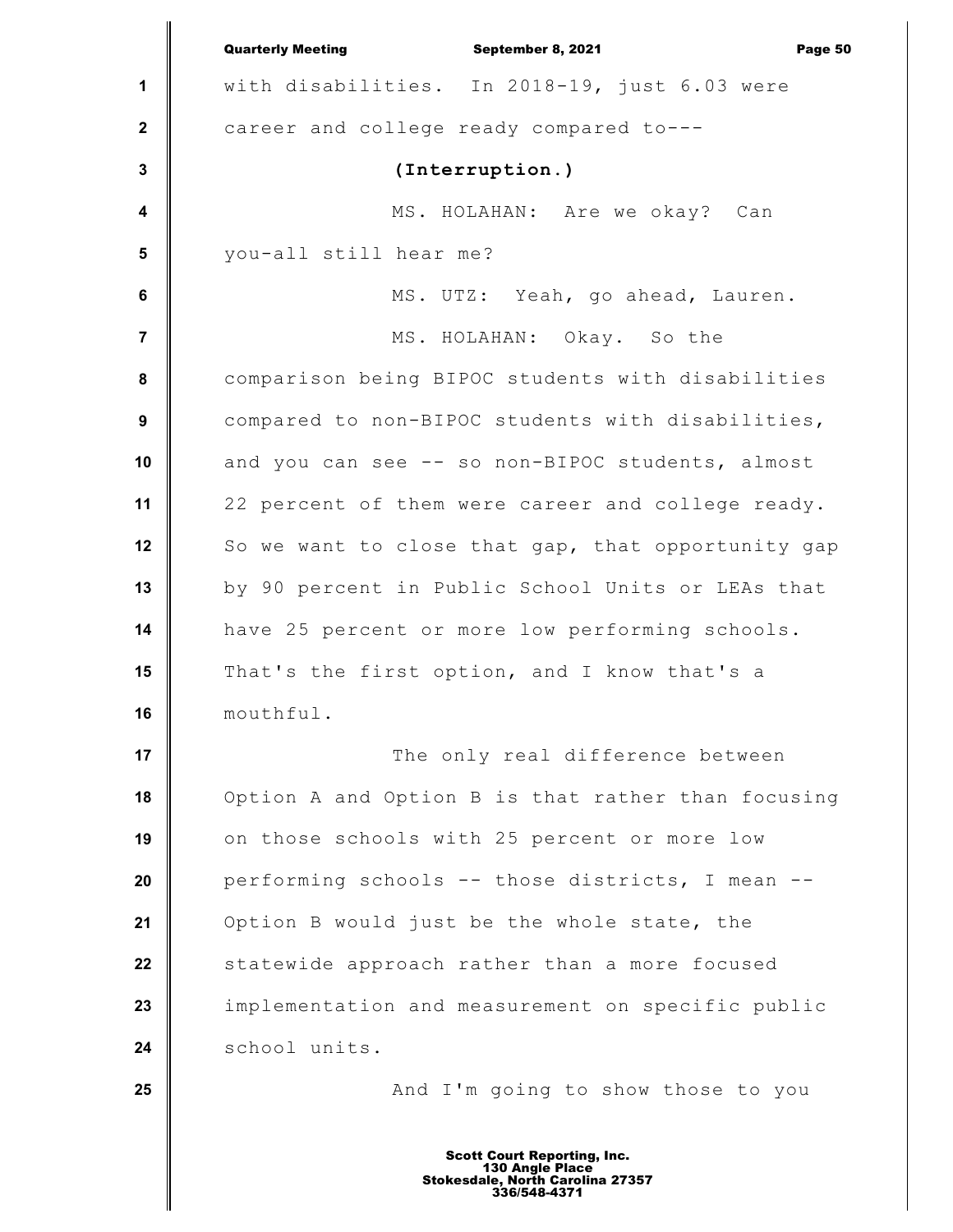|                  | <b>Quarterly Meeting</b><br>September 8, 2021<br>Page 51 |
|------------------|----------------------------------------------------------|
| $\mathbf{1}$     | here, and this is not the best map of that. This         |
| $\mathbf{2}$     | map right here is going to show you. If we were          |
| $\mathbf{3}$     | to focus rather than do a statewide                      |
| $\boldsymbol{4}$ | implementation, the dark blue counties or LEAs are       |
| $5\phantom{.0}$  | those that have 50 percent or more low performing        |
| 6                | schools. The light blue is 25 percent or more of         |
| $\overline{7}$   | low performing school, and then the yellow kind of       |
| 8                | pin drop is where we have consistently low               |
| 9                | performing charter schools, and they would also be       |
| 10               | included in the State-identified Measurable              |
| 11               | Result. So that's sort of the spread of where            |
| 12               | this more focused effort would occur, just so you        |
| 13               | can see kind of the breakdown between traditional        |
| 14               | and charter schools.                                     |
| 15               | So I am going to -- this is similar                      |
| 16               | to what I walked you through earlier, kind of our        |
| 17               | process. I'm going to pause there. I know we're          |
| 18               | a little bit over time, but what we want to hear         |
| 19               | from you -- and you can do it in the chat now, you       |
| 20               | can come off mute, or you can send me an email           |
| 21               | anytime. I love--- I'm going to stop sharing as          |
| 22               | well.                                                    |
| 23               | VICE CHAIRPERSON: Lauren, before you                     |
| 24               | stop sharing, is it possible to go back to the           |
| 25               | very last map you had with the light, the dark,          |
|                  |                                                          |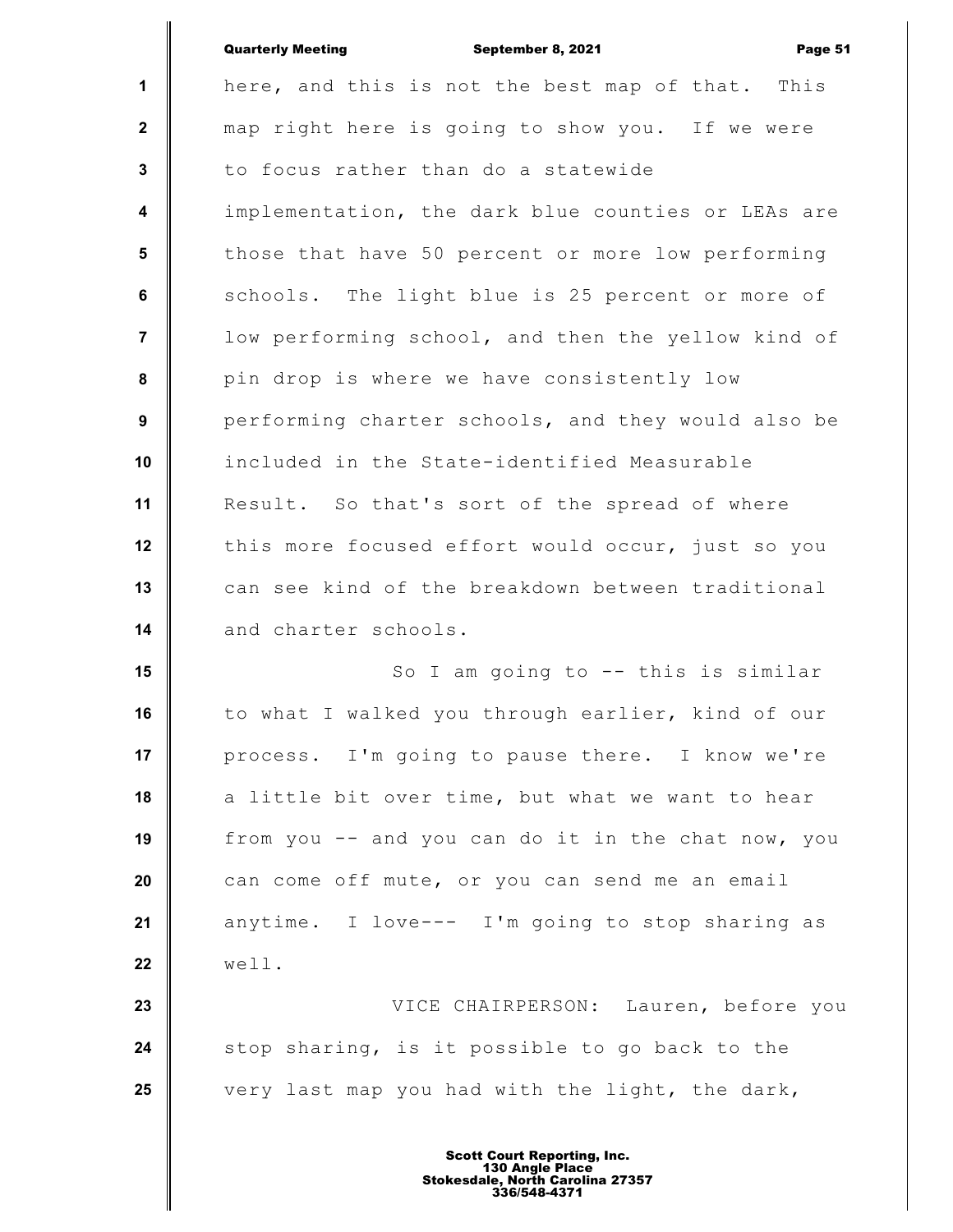|                         | <b>Quarterly Meeting</b><br>September 8, 2021<br>Page 52 |
|-------------------------|----------------------------------------------------------|
| 1                       | and the polka dots.                                      |
| $\mathbf{2}$            | MS. HOLAHAN: Yes. This one?                              |
| $\mathbf{3}$            | VICE CHAIRPERSON: Yes, ma'am.                            |
| $\overline{\mathbf{4}}$ | MS. HOLAHAN: Uh-huh.                                     |
| $5\phantom{1}$          | VICE CHAIRPERSON: So is this a time                      |
| $\bf 6$                 | we could have a quick like open discussion or -- I       |
| $\overline{7}$          | know we're kind of running behind.                       |
| 8                       | MS. HOLAHAN: I'm going to leave it                       |
| $\boldsymbol{9}$        | to you and Alexis in terms of time management.           |
| 10                      | VICE CHAIRPERSON: Just one thing I                       |
| 11                      | wanted to -- kind of an observation between Goal A       |
| 12                      | and Goal B, if we only went with those LEAs that         |
| 13                      | had 25 percent low performing districts, so              |
| 14                      | basically like throwing a net over the light blues       |
| 15                      | and the dark blues---                                    |
| 16                      | MS. HOLAHAN: And we would also                           |
| 17                      | include those [inaudible].                               |
| 18                      | VICE CHAIRPERSON: Uh-huh, the polka                      |
| 19                      | dots. I'm just curious. A couple of things that          |
| 20                      | have come up this year, like we've had a higher          |
| 21                      | percentage of transient students specifically in         |
| 22                      | our EC population. I've heard that from numerous         |
| 23                      | directors. And so if a student who would be              |
| 24                      | caught by that fishnet of, you know, very                |
| 25                      | intentional efforts, you know, moves from one            |
|                         |                                                          |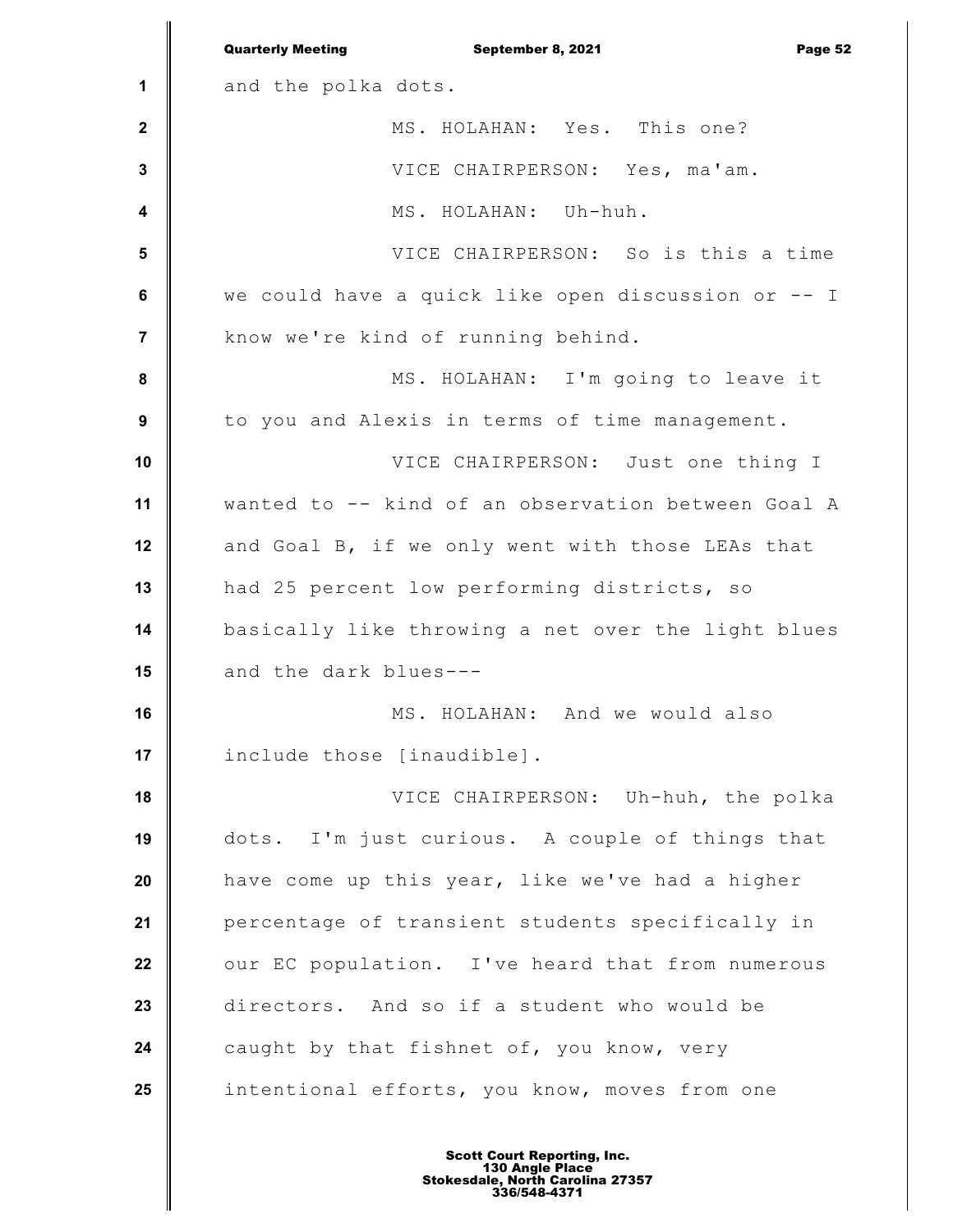**1 2 3 4 5 6 7 8 9 10 11 12 13 14 15 16 17 18 19 20 21 22 23 24 25** Quarterly Meeting **September 8, 2021 Page 53** district to another, they're kind of missing whatever, you know, intentional support you put in place. The second thing, I think we would be a little bit missing if we only targeted those districts with 25 percent of their low performing schools, is that whatever interventions you put in place could potentially benefit all of our districts that have that same population of BIPOC students that are EC students that are not making, we'll just say, adequate progress. And so it feels like the medicine you're giving them could be beneficial to all of us, and we kind of have to have systemic change about our intentionalness of interventions or our instruction. We're all doing something not great, so I feel like we all need to improve because when our kids move from district to district, it's not just those districts that have low performing schools that are not making adequate progress with that population of students. I don't know if that's helpful. MS. HOLAHAN: Yes, it's really helpful, particularly the point about transient students, and I hear you and we, you know, have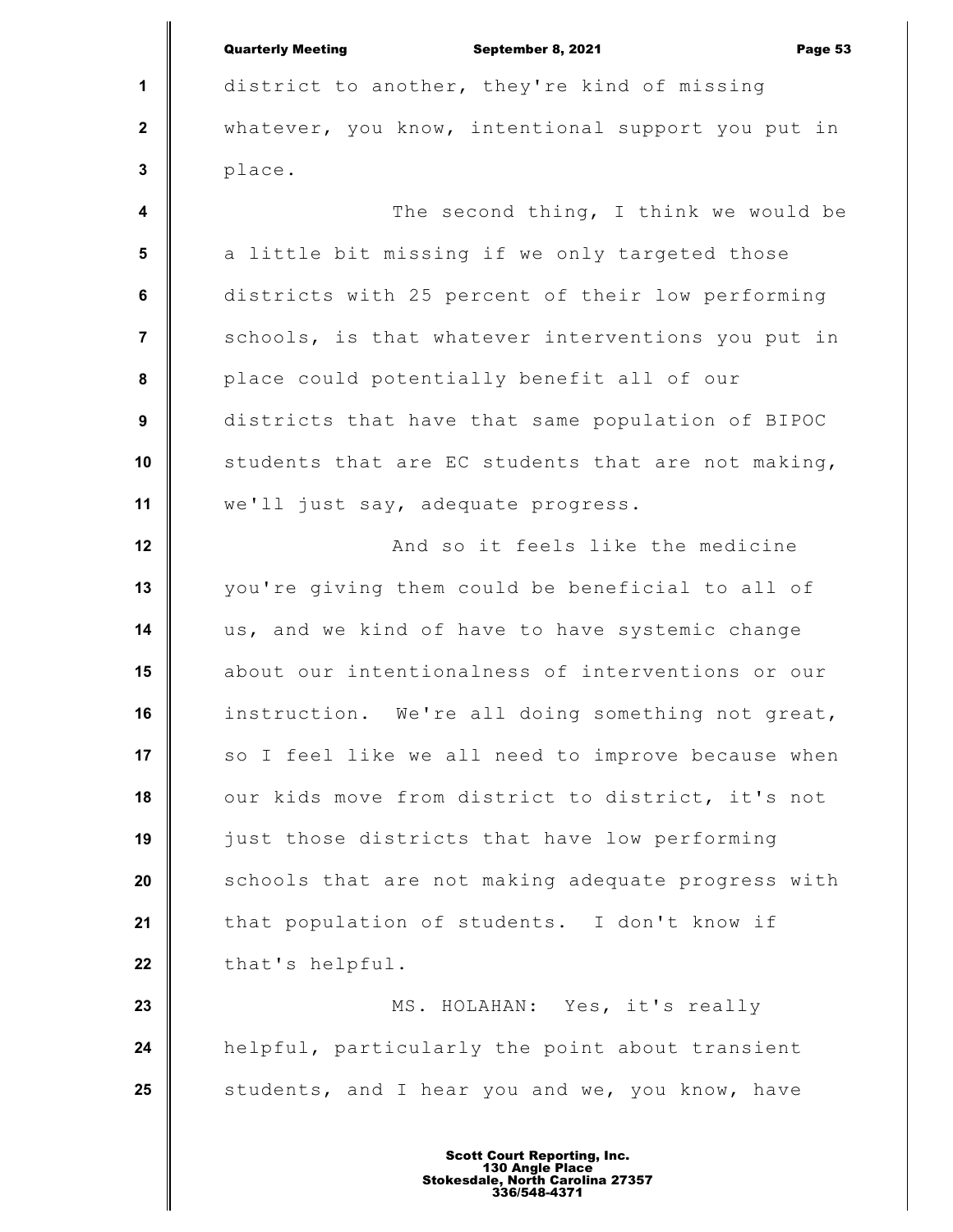|                         | <b>Quarterly Meeting</b><br>September 8, 2021<br>Page 54 |
|-------------------------|----------------------------------------------------------|
| $\mathbf{1}$            | had lots of risk-benefit conversations with our          |
| $\mathbf{2}$            | stakeholders on this notion of a more focused            |
| $\mathbf{3}$            | implementation and measurement strategy for the          |
| $\overline{\mathbf{4}}$ | SiMR itself.                                             |
| $5\phantom{1}$          | A couple of things that sort of                          |
| 6                       | relieve my anxiety about that risk of like what          |
| $\overline{7}$          | happens with all of the rest of the light gray           |
| $\pmb{8}$               | counties is two things. One is that there are 16         |
| $\boldsymbol{9}$        | other indicators that we are still 100 percent           |
| 10                      | responsible for meeting our targets, and that            |
| 11                      | includes Indicator 3, right?                             |
| 12                      | So we are not going to stop                              |
| 13                      | improvement strategies on the other 16 indicators,       |
| 14                      | including Indicator 3 which is about proficiency         |
| 15                      | in reading and math for students with                    |
| 16                      | disabilities, and we will continue -- like that          |
| 17                      | system of support for all of those indicators from       |
| 18                      | universal to more tailored to customized support         |
| 19                      | if we see that any LEA is really just struggling         |
| 20                      | with one of those other indicators and/or on             |
| 21                      | Indicator 17. So that's one thing that kind of           |
| 22                      | settles me down about the thought of a more              |
| 23                      | focused implementation.                                  |
| 24                      | The other is $-$ and this may be the                     |
| 25                      | one that is -- kind of has gotten my attention           |
|                         |                                                          |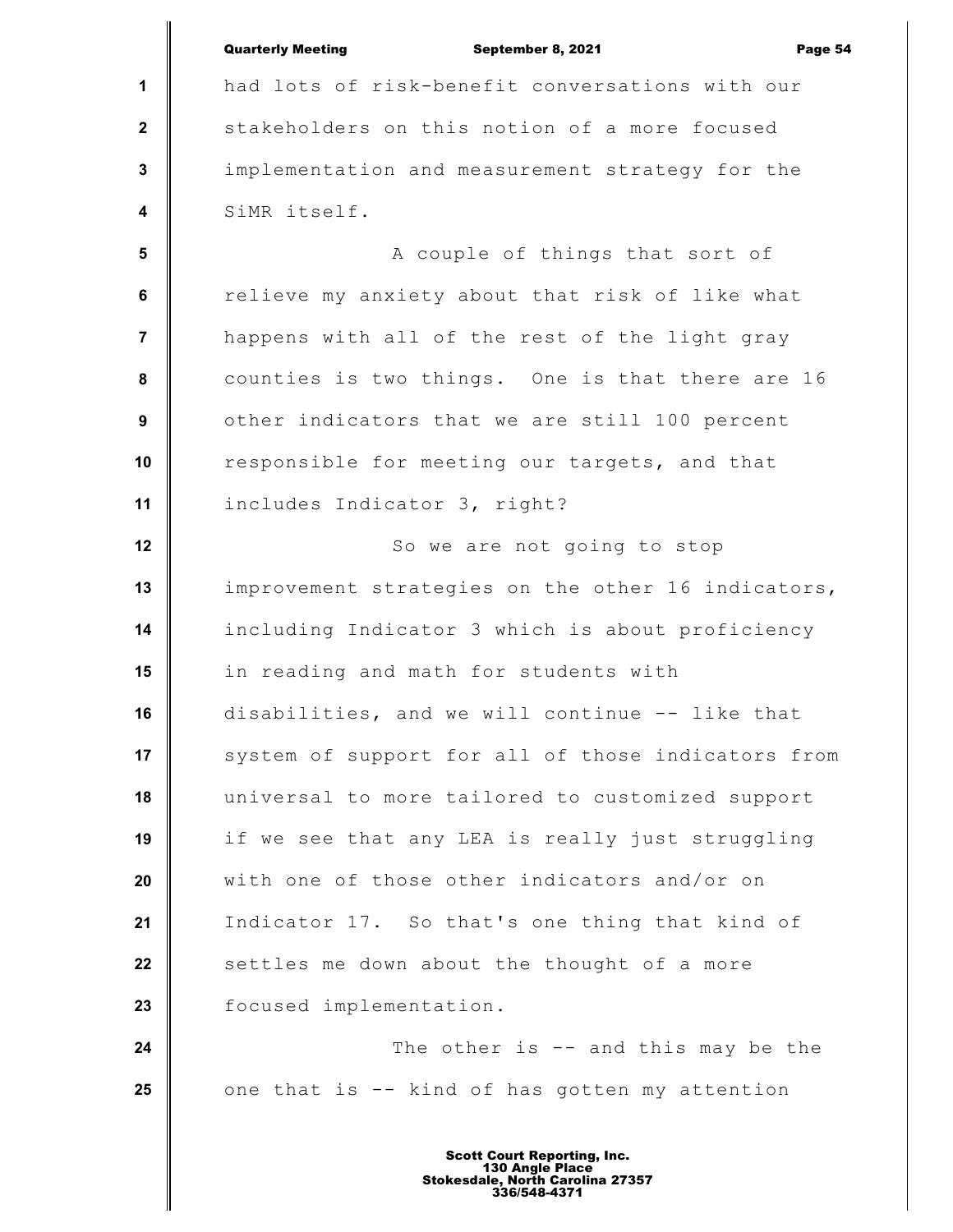**1 2 3 4 5 6 7 8 9 10 11 12 13 14 15 16 17 18 19 20 21 22 23 24 25** Quarterly Meeting September 8, 2021 Page 55 kind of in a bigger way and in a more uncomfortable way, I think, Christy, is we've been doing statewide implementation for the last -- I think we started our State Performance Plan in 2004 or 2006 -- 15 years at least and all statewide focus, and our last SiMR was a statewide focus, and what we've seen is those opportunity gaps grow. Our system has supported the expansion of these opportunity gaps, and that feels very concerning to me that we have a system where those opportunity gaps have continued to grow, and is this an opportunity to do something more focused for what our data is telling us are our students who are at much higher risk of not being career and college ready, just to see like maybe we really can close some of those gaps with a more focused effort. And I also want to just ask Carol Ann. Do you want to add anything to this, I think, very real concern about like would a focused implementation be at the risk of, say -- I don't agree with the word, but I can hear -- at the exclusion of some LEAs? MS. HUDGENS: So the other thing that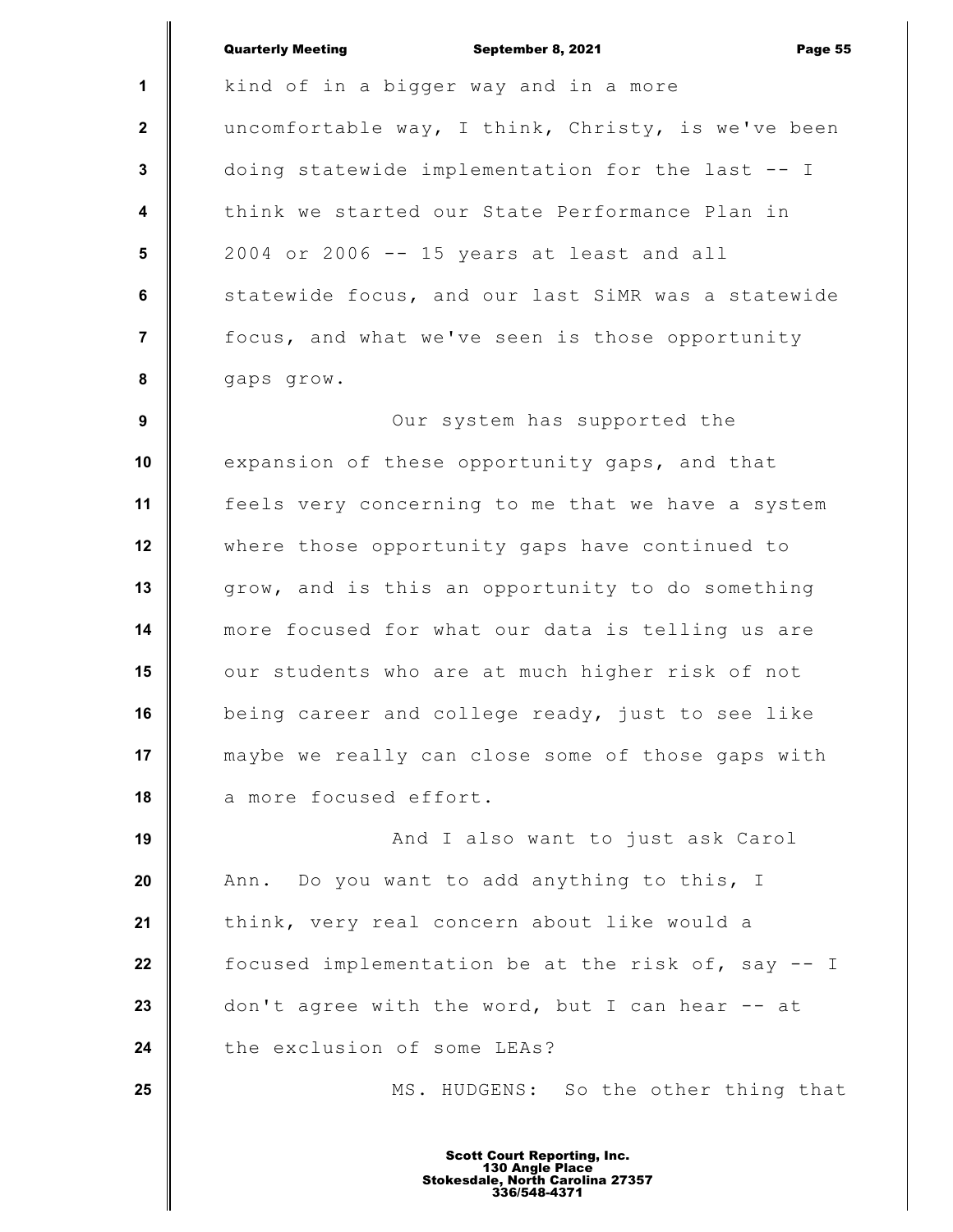|                         | <b>Quarterly Meeting</b><br>September 8, 2021<br>Page 56 |
|-------------------------|----------------------------------------------------------|
| $\mathbf{1}$            | I would just add, I totally agree with the notion        |
| $\mathbf{2}$            | of a general supervision system, and we leverage         |
| $\mathbf{3}$            | different pieces of it to focus on unique needs at       |
| $\overline{\mathbf{4}}$ | different times. But if we could think about             |
| 5                       | another analogy with regard to a multi-tiered            |
| 6                       | system of support in a district or a school, if          |
| $\overline{7}$          | we're looking at a multi-tiered system of support        |
| 8                       | across the state, what we have to do is that the         |
| 9                       | data that we are presented causes us to reflect on       |
| 10                      | the interventions that have been provided, or in         |
| 11                      | our case as the EC Division, the technical               |
| 12                      | assistance, professional learning, and coaching          |
| 13                      | that we provide across the state.                        |
| 14                      | And so if we're thinking about the                       |
| 15                      | multi-tiered system of support model and our data        |
| 16                      | that Lauren just shared, what we know now is that        |
| 17                      | we have some districts and some schools who are          |
| 18                      | not responding to those interventions and require        |
| 19                      | a different approach from the EC Division.               |
| 20                      | So with this one particular area of                      |
| 21                      | our State Performance Plan and this indicator, we        |
| 22                      | have elected to consider how best to leverage our        |
| 23                      | focused attention of the EC Division for the areas       |
| 24                      | that our data shows are not responding to current        |
| 25                      | interventions. That doesn't mean that the rest of        |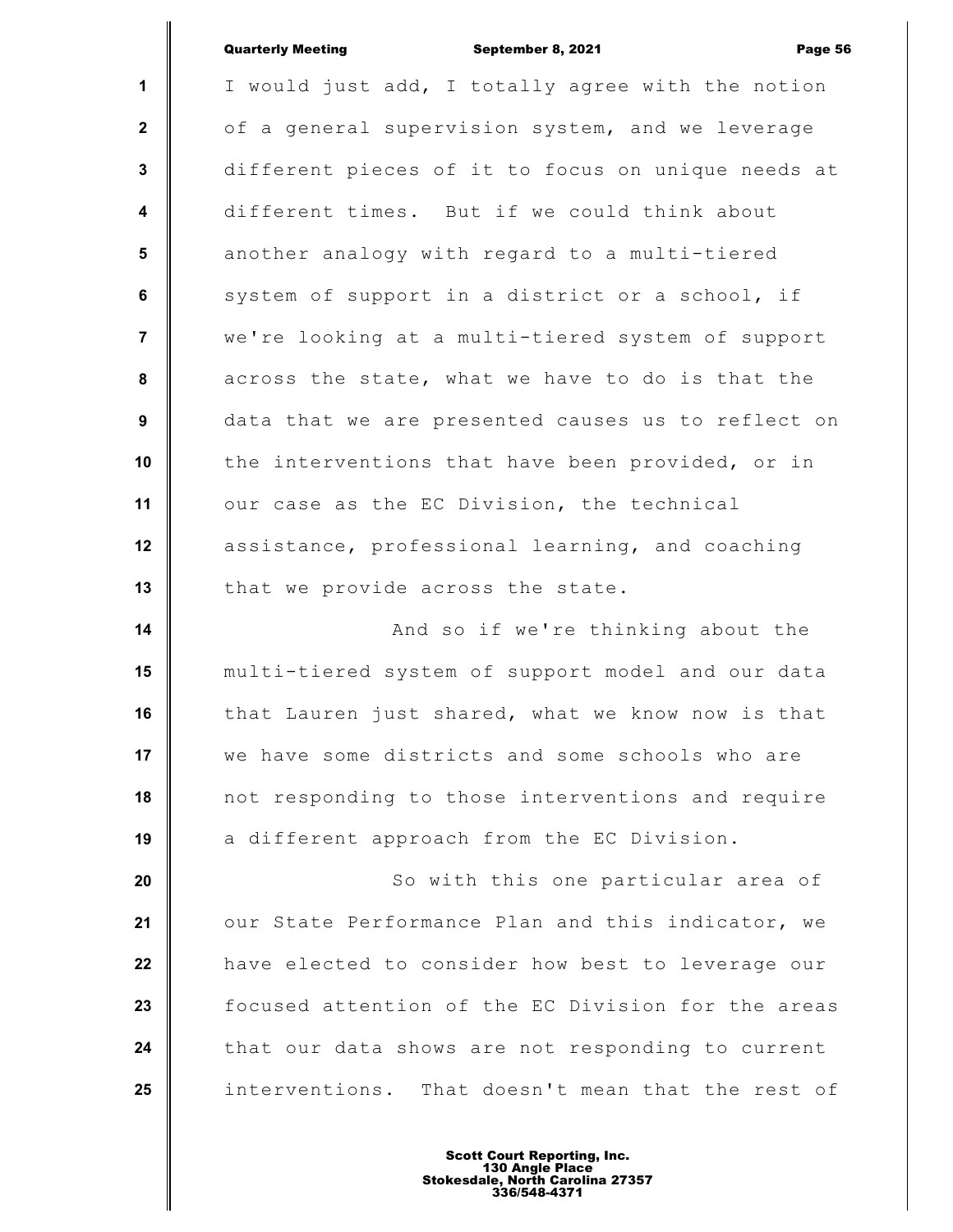**1 2 3 4 5 6 7 8 9 10 11 12 13 14 15 16 17 18 19 20 21 22 23 24 25** Quarterly Meeting **September 8, 2021 Page 57** the state doesn't receive the supports and interventions that they need, but this group needs things done a little bit differently for them. So that would just be one example. And then I just want to go ahead and highlight, again, that it is one piece of our overall general supervision requirement. Monitoring -- fiscal monitoring, targeted technical assistance, all of those components are still being leveraged across the state, as Lauren mentioned, either through universal, tailored, or customized support. And in my mind, when we're thinking about leveraging Indicator 17, or our SSIP, this is where we're getting to that customized support based on the data that we're looking at statewide. MS. HOLAHAN: That's really helpful, and I love the analogy, Carol Ann, of what we're thinking about or this option being a reflection of what we do at the school level with MTSS. Brilliant. What other thoughts or--- And let me just go back to those two -- kind of where we are in our consideration. Again, let me put in the chat -- I meant to do that earlier -- my email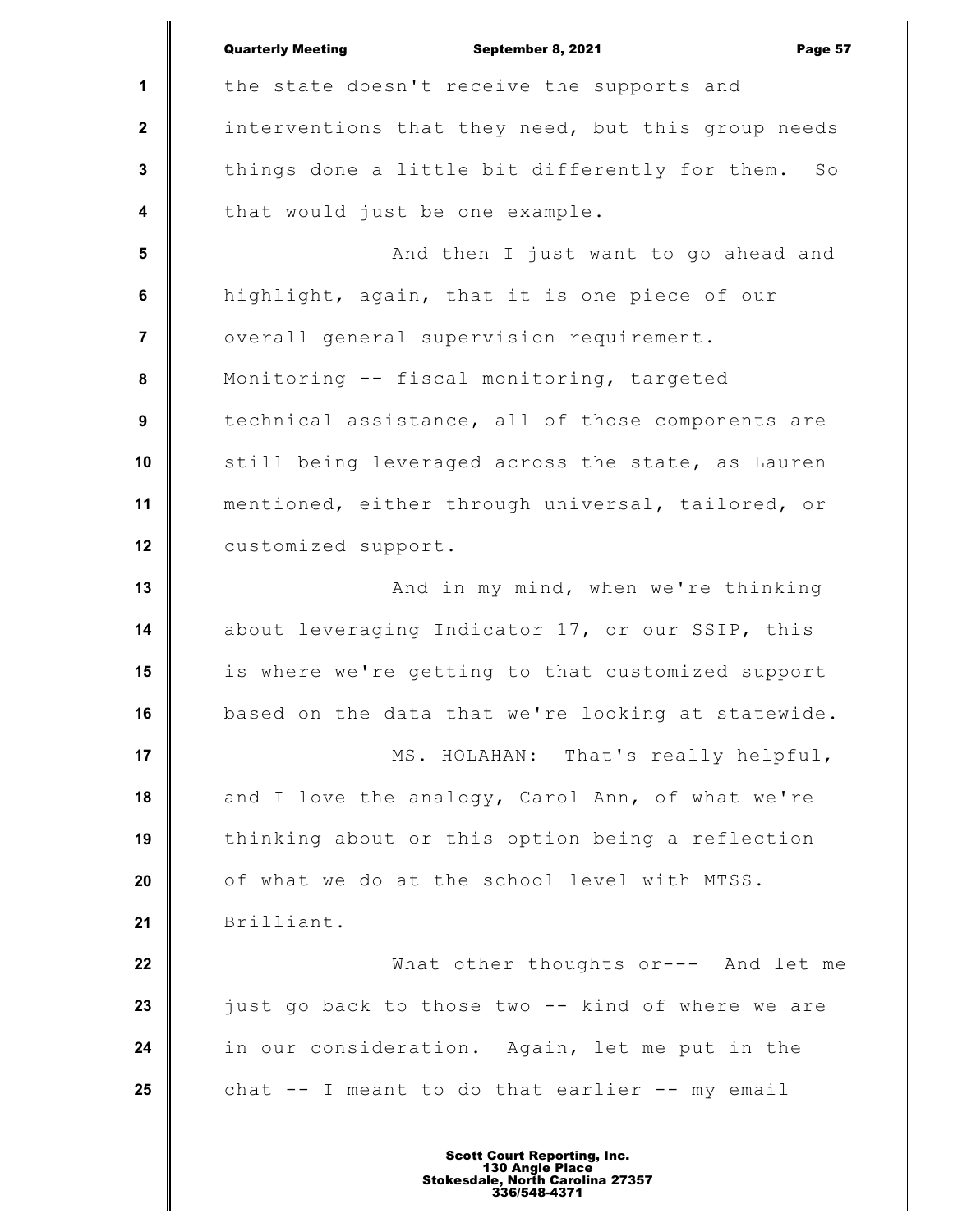|                         | <b>Quarterly Meeting</b><br>Page 58<br>September 8, 2021 |
|-------------------------|----------------------------------------------------------|
| $\mathbf 1$             | address and I'll put my phone number as well. If         |
| $\mathbf{2}$            | you kind of go back to this PowerPoint, you have         |
| $\mathbf{3}$            | the link, and are -- have a thought or something's       |
| $\overline{\mathbf{4}}$ | not like making sense or sitting right, please be        |
| 5                       | in contact with me for further thoughts about            |
| $\bf 6$                 | that. Also, I haven't been watching the chat, so         |
| 7                       | if there's somebody who wants to---                      |
| $\pmb{8}$               | MS. UTZ: The only comment that was                       |
| 9                       | made was from Sherry when Carol Ann was talking,         |
| 10                      | that Indicator 3 still requires the reporting of         |
| 11                      | all EC student assessment performance. So we're          |
| 12                      | not stepping away, but just a special focus on our       |
| 13                      | low performing schools, which is a requirement           |
| 14                      | under Leandro.                                           |
| 15                      | MS. HOLAHAN: Right. Right. Any                           |
| 16                      | other reflections?                                       |
| 17                      | VICE CHAIRPERSON: Thank you, Lauren,                     |
| 18                      | for that update and your email, and if folks have        |
| 19                      | any more thoughts, I think, particularly around          |
| 20                      | the distinction between the two goals and which          |
| 21                      | way we're going to go as a state.                        |
| 22                      | And I appreciate your second point,                      |
| 23                      | Lauren, when you said, to sum it up, what we've          |
| 24                      | been doing for the last 15 years hasn't worked,          |
| 25                      | and actually, it's gone downhill. So that kind of        |
|                         |                                                          |

I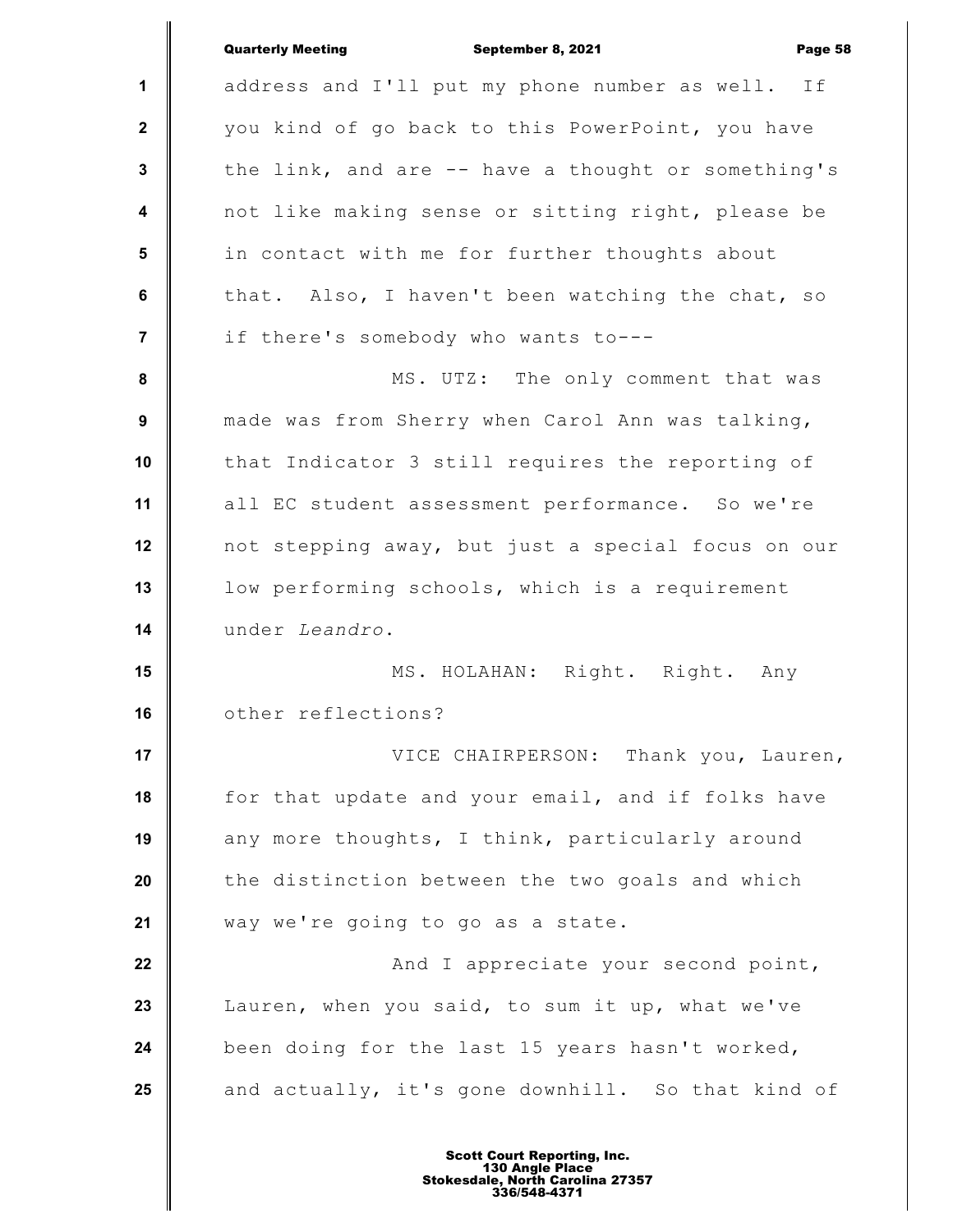**1 2 3 4 5 6 7 8 9 10 11 12 13 14 15 16 17 18 19 20 21 22 23 24 25** Quarterly Meeting September 8, 2021 Page 59 put my mind straight. So thank you very much for that feedback, and so we probably shouldn't continue to do the statewide support if it hasn't been working effectively. So good feedback. The presentation is attached in the agenda too. I saw the web page. I see that is there. Thank you, Alexis. MS. UTZ: Uh-huh. VICE CHAIRPERSON: I think we're going to flip over. We are a tiny bit behind. Dreama, I know you--- MS. UTZ: I actually believe it's Matthew that's going to be presenting. VICE CHAIRPERSON: Oh, is it going to be Matthew? Okay. We have about ten minutes allotted, and then I wonder if we could take a quick break before Carol Ann jumps in? Would that set anybody back too much? MS. UTZ: That is fine with me. VICE CHAIRPERSON: Make Matthew the presenter, and then, Carol Ann, you're on deck. MS. UTZ: Matthew, we see your screen, but we do not hear you, just to let you know. MR. MARTINEZ: All right. Hello, Scott Court Reporting, Inc. 130 Angle Place Stokesdale, North Carolina 27357 336/548-4371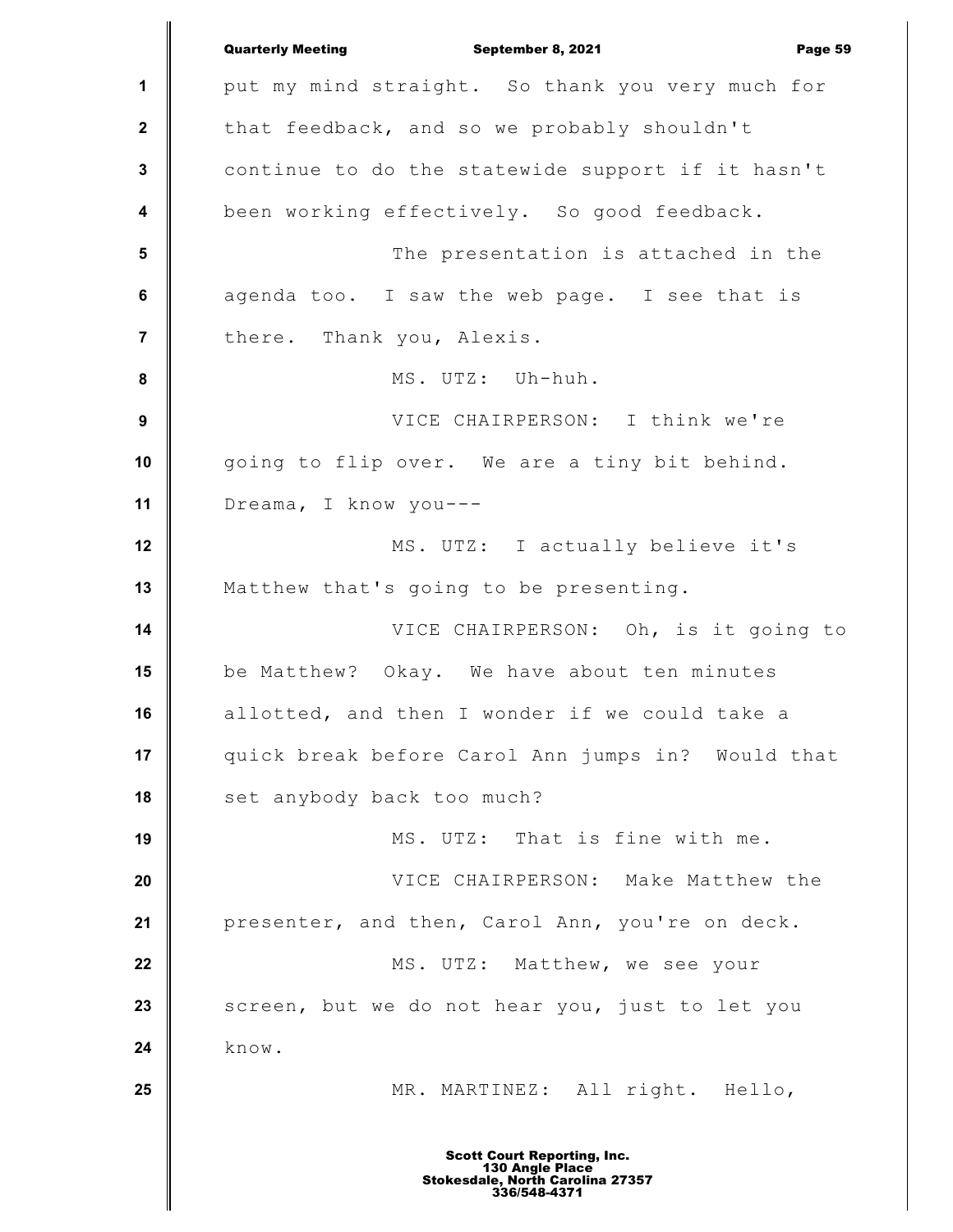**1 2 3 4 5 6 7 8 9 10 11 12 13 14 15 16 17 18 19 20 21 22 23 24 25** Quarterly Meeting September 8, 2021 Page 60 everyone. Thank you for having me today. I appreciate your time. This is a quick presentation just about the Social Studies Extended Content Standards going out for public comment through the Exceptional Children Division. This is a short slide show. There's actually only three slides. Here's your first one that says what it is. Here's our EC Division logo or the North Carolina Public Instruction, and then here is the link that I can also share in the chat. This is a view-only link for the proposed Extended Content Standards for the area of social studies. There was a process that this went through. We gathered all the interested stakeholders or shareholders for an initial meeting. We trained them on the revised Bloom's Taxonomy and how to create the Extended Content Standards, the process that it's going to go through. A little back story, the way the Extended Content Standards are created for our students with significant cognitive disabilities are, first, the standard course of study standards are created through shareholder involvement. They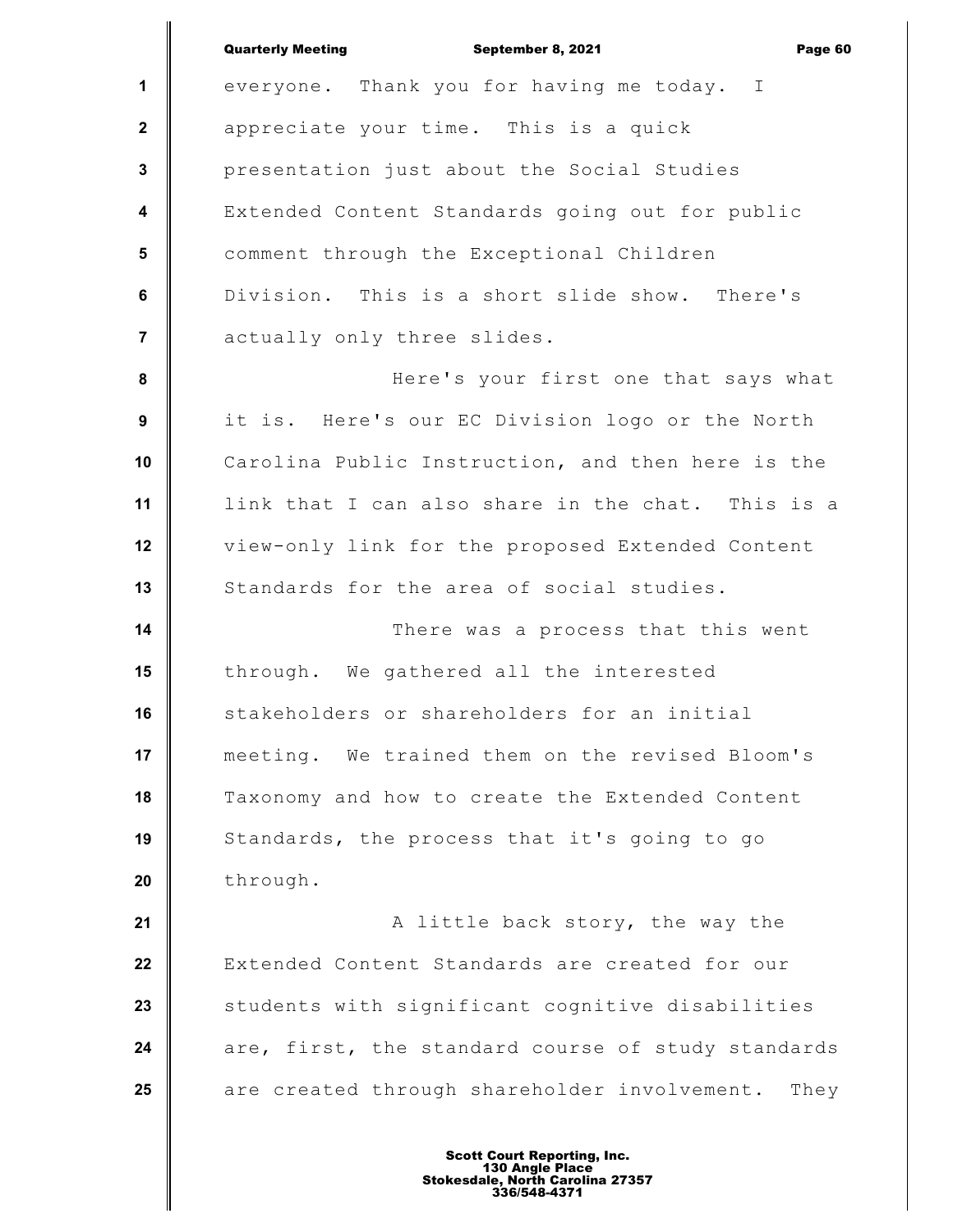|                         | <b>Quarterly Meeting</b><br>September 8, 2021<br>Page 61 |
|-------------------------|----------------------------------------------------------|
| 1                       | go out for public comment. The shareholders              |
| $\mathbf{2}$            | reconvene. It goes back out for public comment.          |
| $\mathbf{3}$            | Then it's presented to the State Board of                |
| $\overline{\mathbf{4}}$ | Education. The State Board of Education then             |
| 5                       | reviews them and votes on them.                          |
| 6                       | This year with the social studies                        |
| $\overline{7}$          | standards, they were approved, and so that's where       |
| 8                       | the work for these students with significant             |
| 9                       | cognitive disabilities comes in, in extending            |
| 10                      | those standards to meet the needs of our diverse         |
| 11                      | learners.                                                |
| 12                      | So a little bit of back story about                      |
| 13                      | the law. So alternate academic achievement               |
| 14                      | standards do set an expectation of performance           |
| 15                      | that differs in complexity from a grade level            |
| 16                      | achievement standard. And the Every Student              |
| 17                      | Succeeds Act does permit states to develop               |
| 18                      | alternate academic achievement standards for             |
| 19                      | students with significant cognitive disabilities.        |
| 20                      | In North Carolina, those standards are called the        |
| 21                      | Extended Content Standards.                              |
| 22                      | We did convene the initial large                         |
| 23                      | stakeholder group where those participants --            |
| 24                      | those willing participants were trained on revised       |
| 25                      | Bloom's, once again, and then we did have separate       |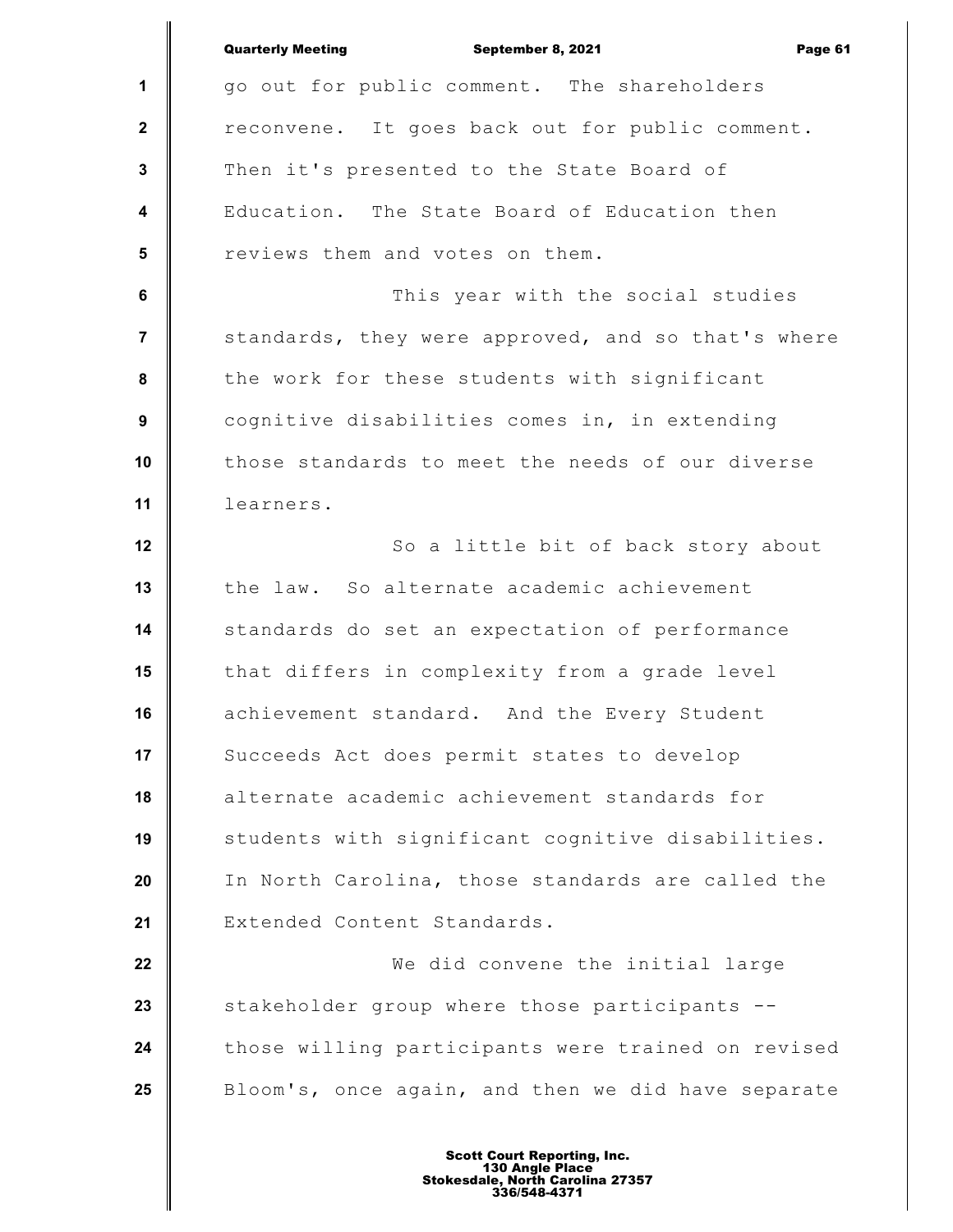**1**

 **2**

 **3**

 **4**

 **5**

September 8, 2021 Page 62

stakeholder meetings in the area of K-2, three through five, middle school, and each of the three high school courses that are presented here: American History, World History, and Founding Principles of America and North Carolina.

 **6 7 8 9 10 11 12 13 14 15** So this presentation is one of a few that are going to go out. Thank you for putting that in the chat, Alexis. So now it is for the public comment period. We will be advertising this in the paper, we will be placing this on our website, and we'll be sending this out to the Exceptional Children directors within our weekly messaging for people to provide public comment on those proposed first draft Extended Content Standards in the area of social studies.

**16 17 18 19 20 21 22 23 24 25** The shareholder groups that were developed, there was three to five for each band that I just discussed. They chose to include each -- have a one-to-one comparison for the standards, meaning for each social studies standard that they saw, they felt it was prudent for our learners with significant needs to have a standard that closely aligned, although differed in the complexity, for each of those standards. So that is the conversation, and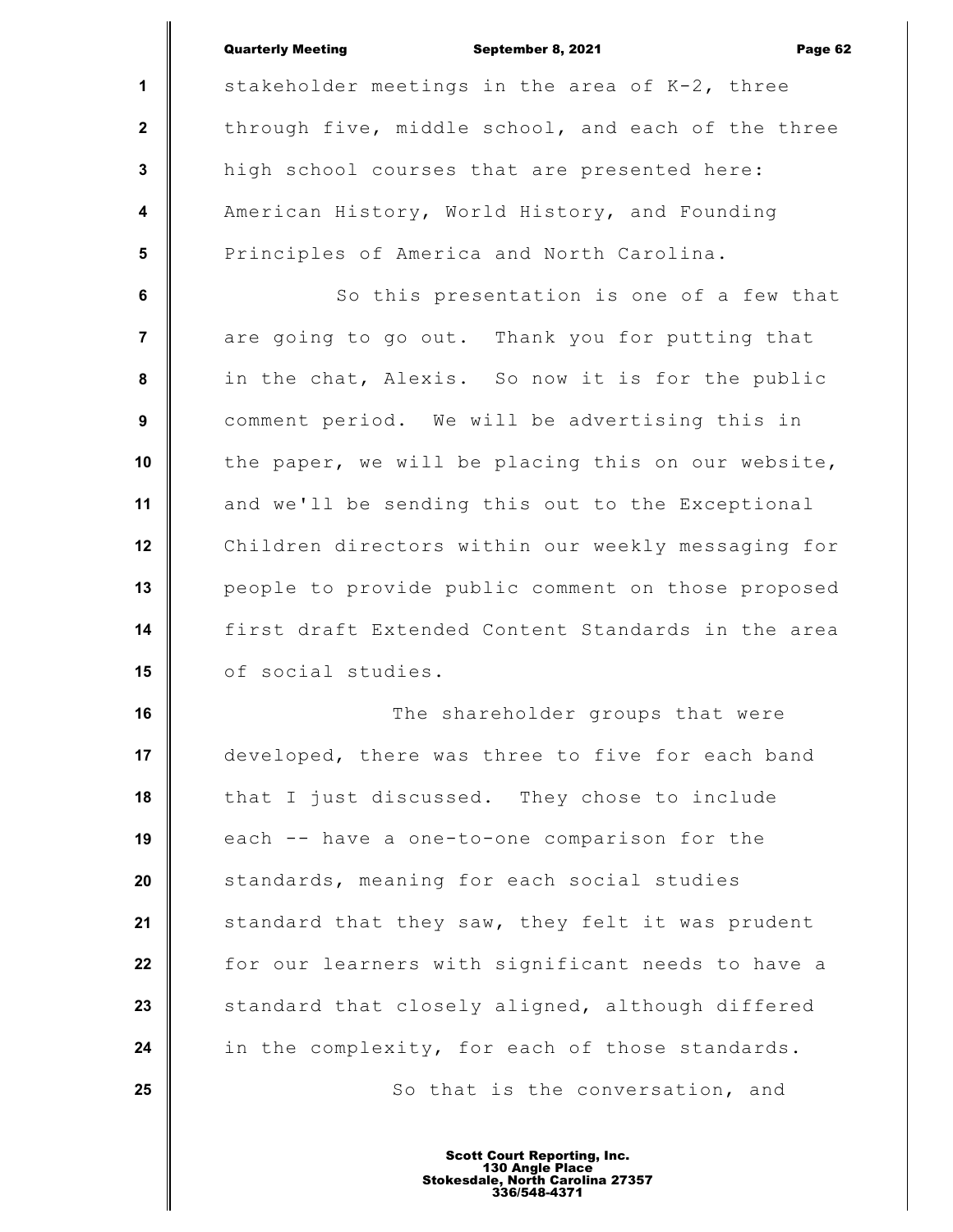|                         | <b>Quarterly Meeting</b><br>September 8, 2021<br>Page 63                                                  |
|-------------------------|-----------------------------------------------------------------------------------------------------------|
| $\mathbf 1$             | that's the presentation for today. Are there any                                                          |
| $\mathbf{2}$            | questions, comments that I can help address?                                                              |
| $\mathbf 3$             | MS. UTZ: All right. I don't see any                                                                       |
| $\overline{\mathbf{4}}$ | in the chat box.                                                                                          |
| 5                       | MR. MARTINEZ: Wonderful. Thank you                                                                        |
| $\bf 6$                 | for your time today. If you have any comments or                                                          |
| $\overline{7}$          | questions about the draft for the Extended Content                                                        |
| 8                       | Standards, please submit those to this email                                                              |
| $\boldsymbol{9}$        | address found here. If you have any other just                                                            |
| 10                      | general questions about students with significant                                                         |
| 11                      | cognitive disabilities, please feel free to email                                                         |
| 12                      | me at matthew.martinez@dpi.nc.gov, and thank you                                                          |
| 13                      | for your time today.                                                                                      |
| 14                      | VICE CHAIRPERSON: Thank you,                                                                              |
| 15                      | Matthew. And, Alexis, I have about five minutes                                                           |
| 16                      | to 11:00. If anybody wants to unmute and give me                                                          |
| 17                      | any feedback, I thought we would take a quick                                                             |
| 18                      | ten-minute restroom and beverage break and come                                                           |
| 19                      | back about five after.                                                                                    |
| 20                      | Would that work in your schedule,                                                                         |
| 21                      | Carol Ann, or is that going to put you too far                                                            |
| 22                      | behind?                                                                                                   |
| 23                      | MS. HUDGENS: That works for me,                                                                           |
| 24                      | Christy. Thank you.                                                                                       |
| 25                      | VICE CHAIRPERSON: All right. We'll                                                                        |
|                         | <b>Scott Court Reporting, Inc.</b><br>130 Angle Place<br>Stokesdale, North Carolina 27357<br>336/548-4371 |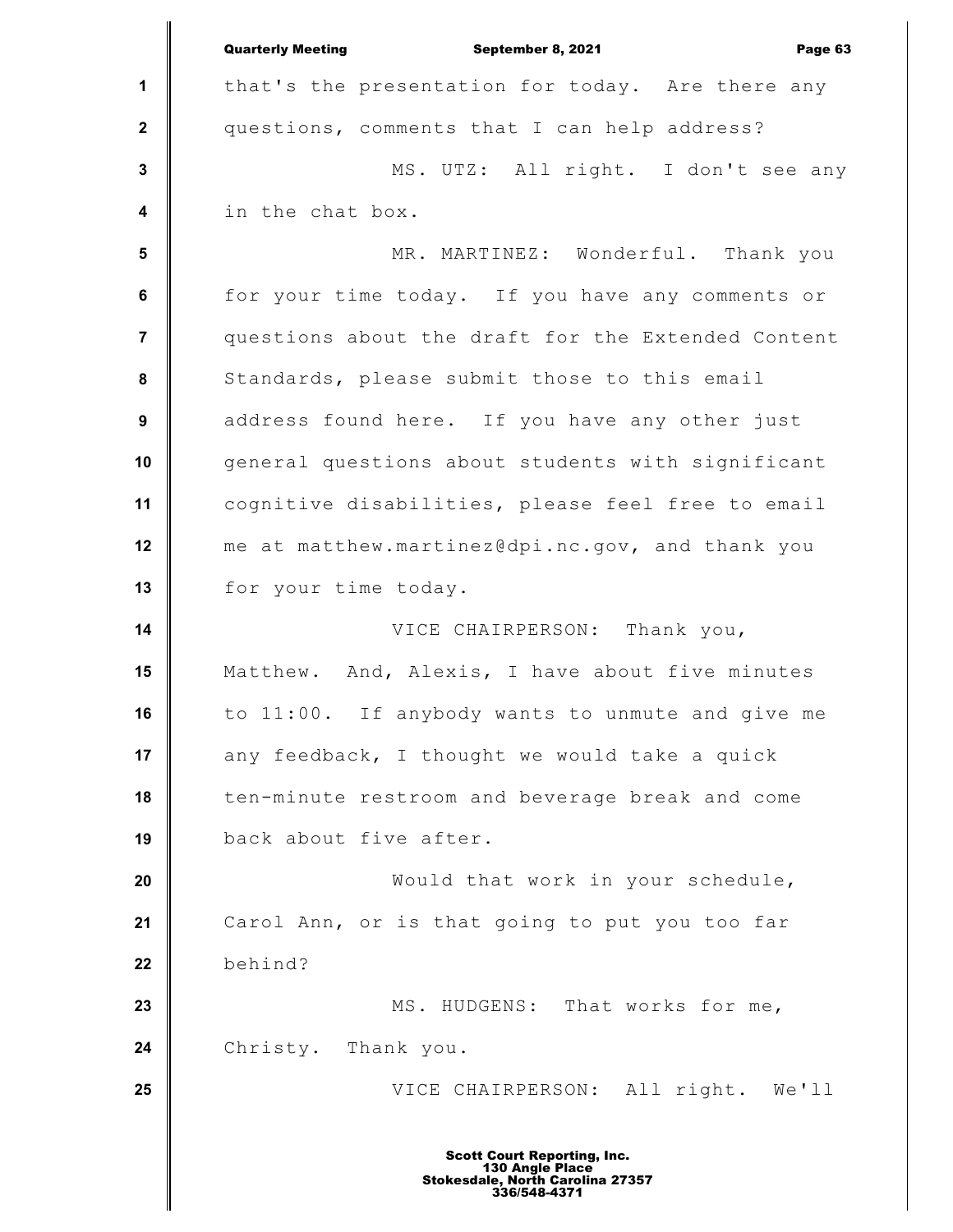**1 2 3 4 5 6 7 8 9 10 11 12 13 14 15 16 17 18 19 20 21 22 23 24 25** Quarterly Meeting September 8, 2021 Page 64 go on mute, and we will come back at five after. Thanks, guys. MS. UTZ: Thank you. **(A brief recess was taken from 10:54 a.m. to 11:05 a.m.)** MS. UTZ: So we'll come back and get started. I just want to let you know the stuff that Carol Ann is going to be talking about is on the PowerPoint under Agency Updates. So look at the section below, and you'll find the link for that. And then, Carol Ann, you can take it away. VICE CHAIRPERSON: Alexis, I just wanted to mention one thing to Carol Ann, and this might be a better question for Sherry. At the very end of your Council updates, is it possible to give us a little preview into what the state of the Division is as far as returning to in person as we get ready to plan for like our early winter meeting, if we should anticipate -- and I know we've learned how to turn on a dime, but should we anticipated an in-person meeting, that might change people's travel arrangements and just planning out their schedules or remote or a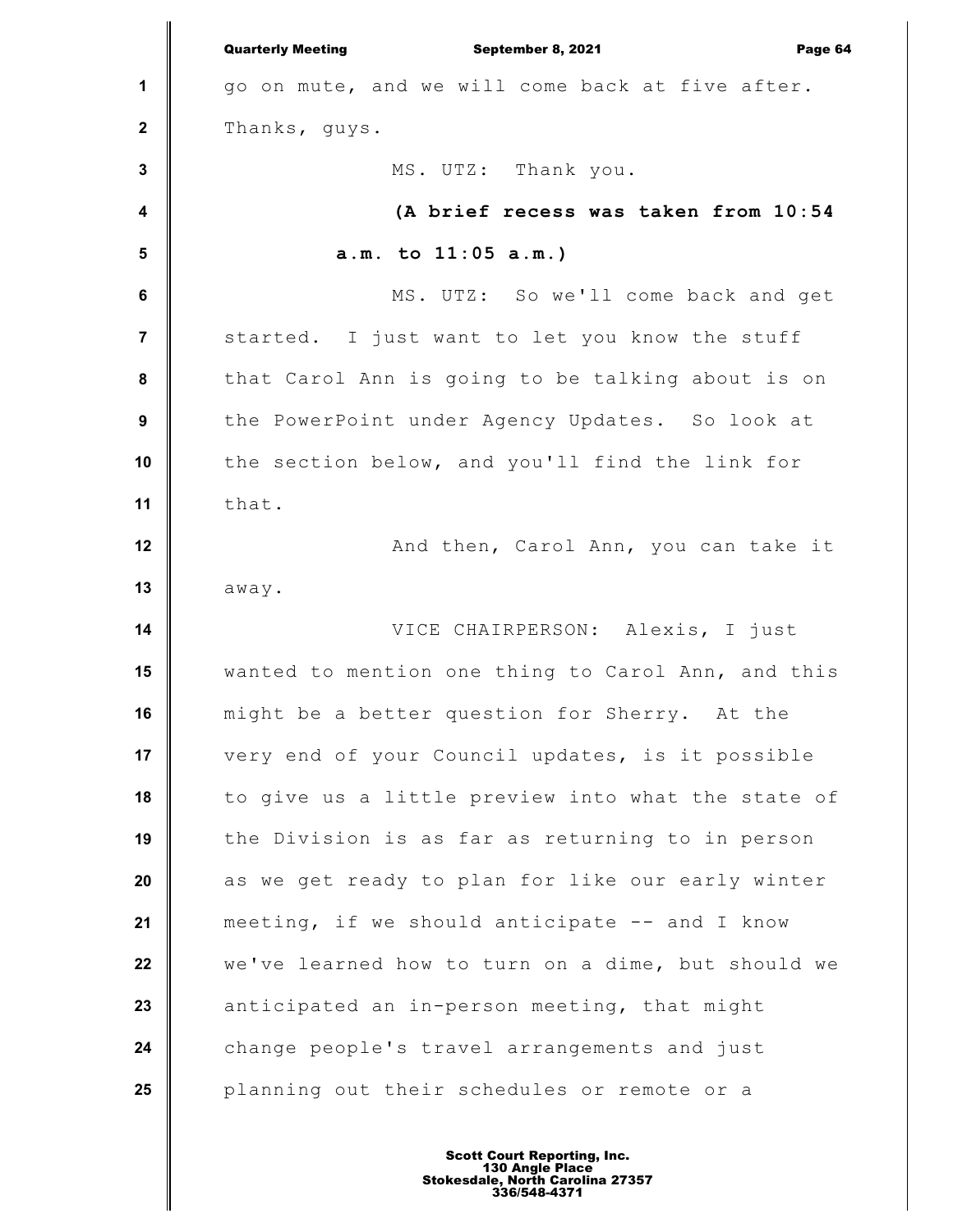**1 2 3 4 5 6 7 8 9 10 11 12 13 14 15 16 17 18 19 20 21 22 23 24 25** Quarterly Meeting September 8, 2021 Page 65 combination. Just curious. MS. THOMAS: Hey, Christy. MS. HUDGENS: Christy--- Go ahead, Sherry. MS. THOMAS: Hey, Christy. It's Sherry. We will be happy to add that at the end. VICE CHAIRPERSON: And I know you guys can only predict the future as well as we all can, but maybe just a little insight. MS. THOMAS: You know I have that crystal ball. VICE CHAIRPERSON: Yeah, if we all had that for this next year, it would be good. MS. THOMAS: Yes. MS. HUDGENS: Good morning, everyone. I'm Carol Ann Hudgens, and I have the opportunity to work in the Exceptional Children Division in the Policy, Monitoring, and Audit Section as its section chief. And I look forward to the day where I can meet some of our new members in person, and I appreciate the opportunity to share some information with the Council this morning. One of the things that I have been tasked to do in this bit of the agenda is to share our dispute resolution data from 2020-21, and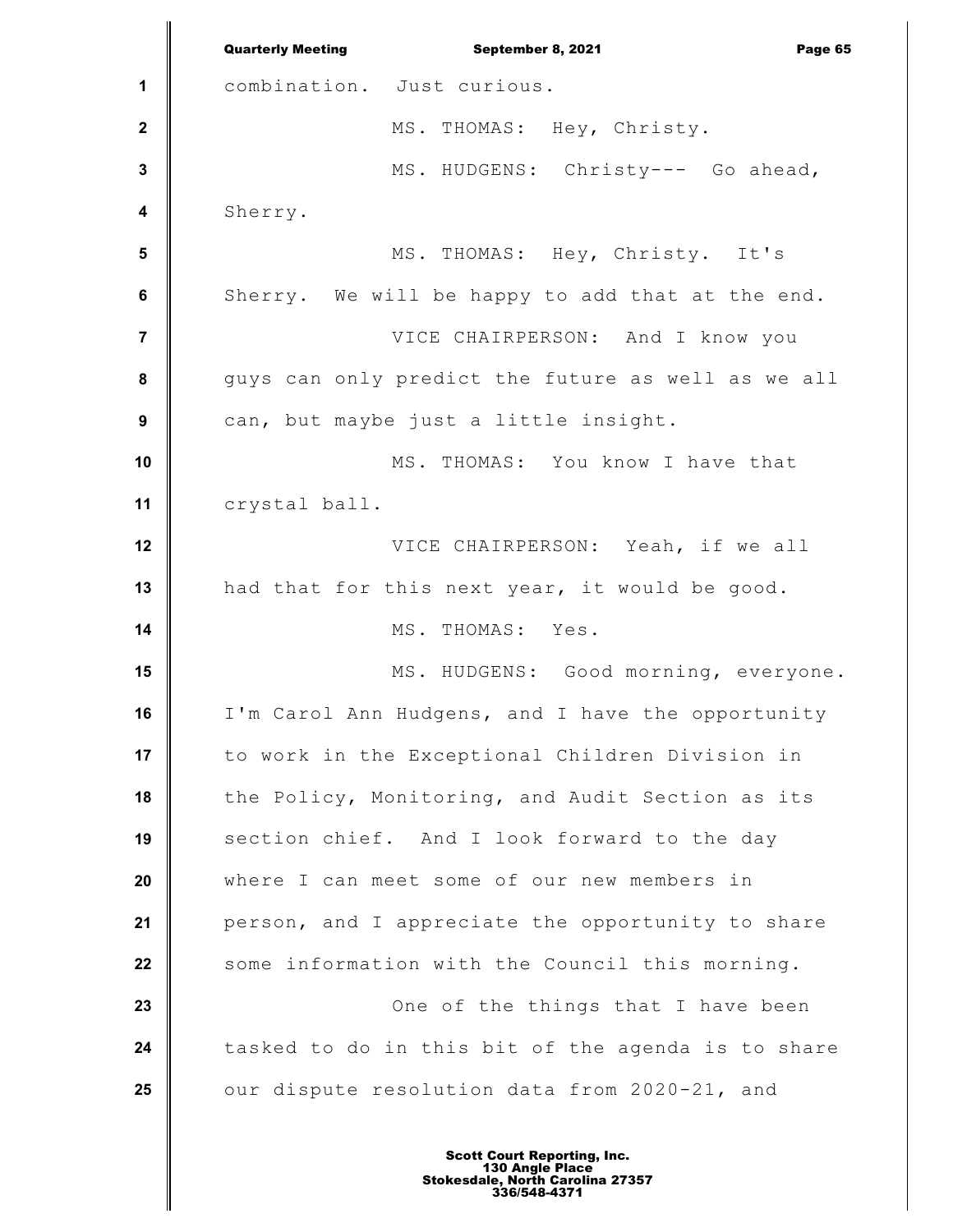|                         | <b>Quarterly Meeting</b><br>September 8, 2021<br>Page 66 |
|-------------------------|----------------------------------------------------------|
| 1                       | Alexis, you can go ahead and advance two slides          |
| $\mathbf 2$             | for me.                                                  |
| $\mathbf 3$             | So our dispute resolution is our                         |
| $\overline{\mathbf{4}}$ | mechanisms that are in place to help support             |
| 5                       | families and districts when disagreements occur          |
| 6                       | around the provision of services for children with       |
| $\overline{7}$          | disabilities, and there are four main strategies         |
| 8                       | that are available.                                      |
| 9                       | There is the state complaint process                     |
| 10                      | in which an individual can send in a written             |
| 11                      | complaint that includes any allegations that the         |
| 12                      | district failed to implement the requirements            |
| 13                      | under the IDEA.                                          |
| 14                      | The second is our mediation program.                     |
| 15                      | And before that, I'd like to step back and do the        |
| 16                      | facilitation program, and it is a program in which       |
| 17                      | a facilitated IEP meeting can be scheduled.              |
| 18                      | What's different about a facilitated IEP meeting         |
| 19                      | is that an impartial individual provided by NC DPI       |
| 20                      | can come and assist the parties with creating a          |
| 21                      | mutually agreeable agenda and facilitate the             |
| 22                      | problem-solving that occurs with an IEP team             |
| 23                      | around the dispute.                                      |
| 24                      | Then we have mediation. Mediation is                     |
| 25                      | a little bit different from the facilitated IEP          |
|                         |                                                          |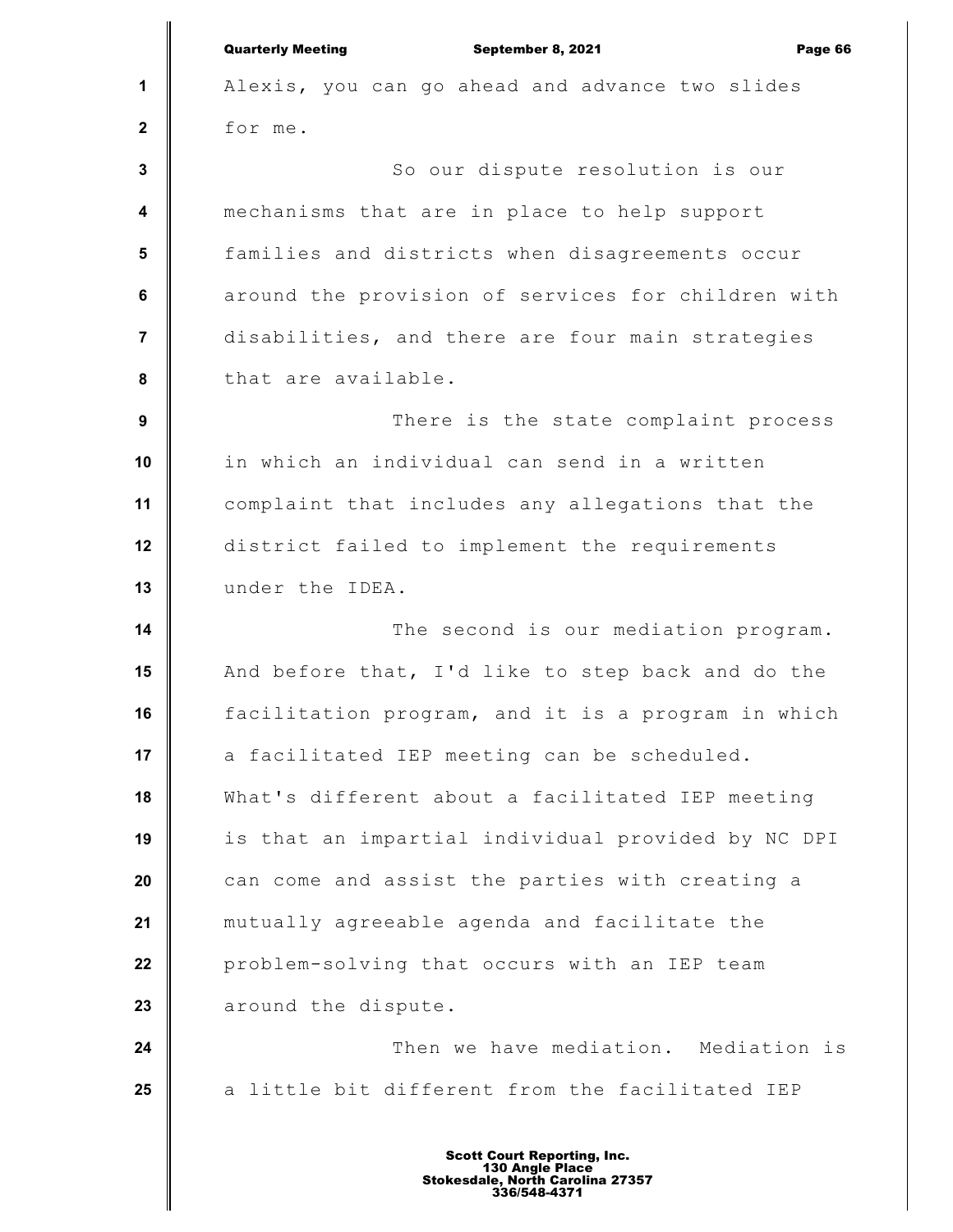|                         | <b>Quarterly Meeting</b><br>September 8, 2021<br>Page 67 |
|-------------------------|----------------------------------------------------------|
| $\mathbf{1}$            | team in that mediation typically involves key            |
| $\mathbf{2}$            | individuals from the school district and key             |
| $\mathbf{3}$            | individuals for the parent, and there is an              |
| $\overline{\mathbf{4}}$ | impartial mediator that helps to guide the parties       |
| 5                       | to agreement and consensus and resolution, and           |
| 6                       | it's an important part of our dispute resolution         |
| $\overline{7}$          | system when the opportunity for the IEP team to          |
| 8                       | intervene is not assisting in resolving the              |
| $\boldsymbol{9}$        | dispute.                                                 |
| 10                      | And then, of course, a due process                       |
| 11                      | petition can be filed, and that is a concern or          |
| 12                      | dispute has escalated beyond resolution, and it is       |
| 13                      | an opportunity for the petition to be heard in a         |
| 14                      | hearing by an administrative law judge to                |
| 15                      | determine whether there has been a denial of FAPE        |
| 16                      | with the dispute at hand.                                |
| 17                      | So I will run through these data with                    |
| 18                      | you. I will share that these data are in its             |
| 19                      | draft form right now. Typically, in September is         |
| 20                      | when we finalize our data for the previous year.         |
| 21                      | The reason for that is, a state complaint can be         |
| 22                      | filed on June 30th, 2021, and because a state            |
| 23                      | complaint can take no longer than 60 days, we have       |
| 24                      | to make sure that that complaint has been resolved       |
| 25                      | to be included in the count period or the                |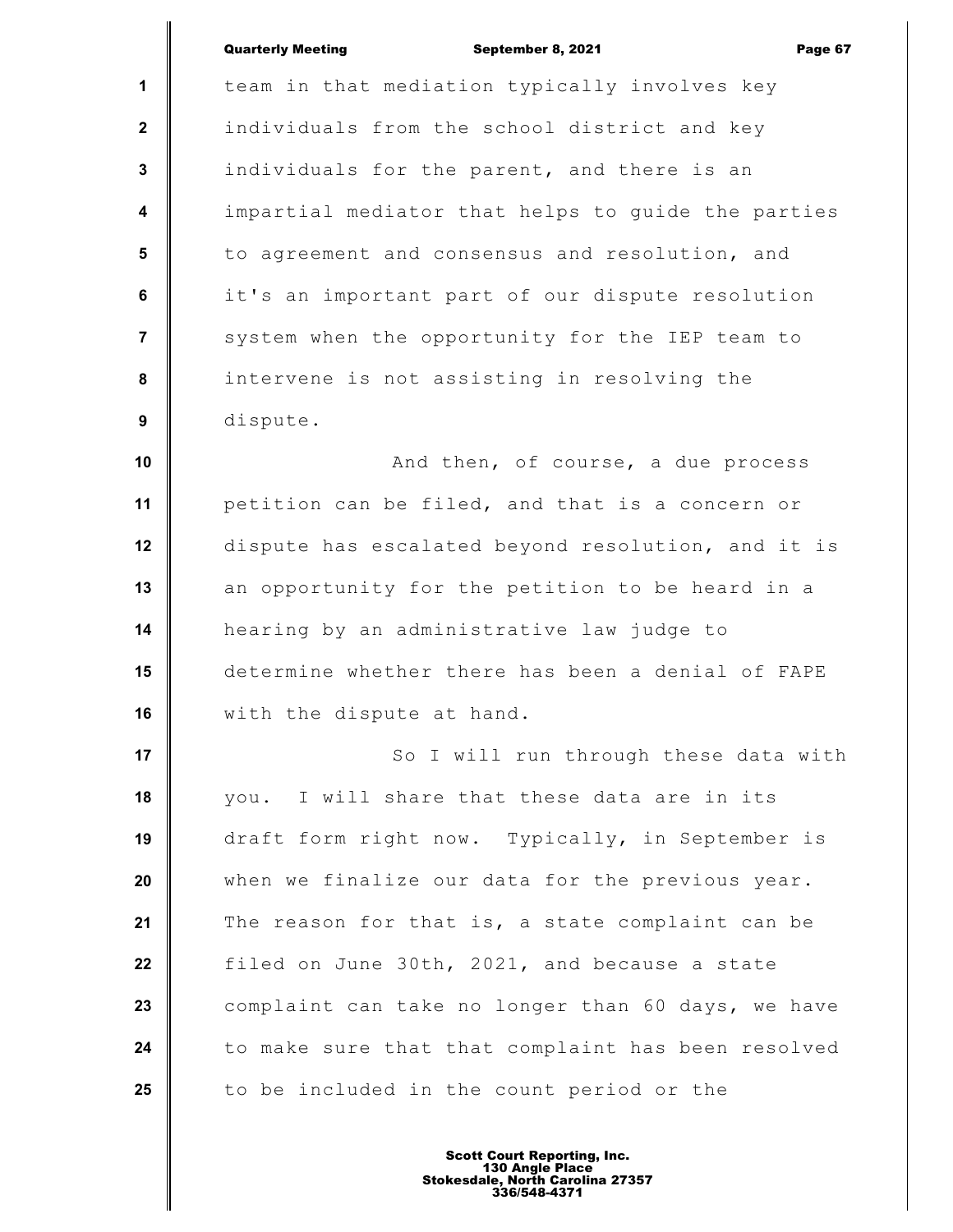|                         | <b>Quarterly Meeting</b><br>Page 68<br>September 8, 2021 |
|-------------------------|----------------------------------------------------------|
| 1                       | report -- end-of-the-year report.                        |
| $\mathbf{2}$            | So what you have before you is a                         |
| $\mathbf{3}$            | slide with the breakdown of the number of written        |
| $\overline{\mathbf{4}}$ | complaints received during 2020-21, and you'll see       |
| 5                       | that there were 152 that were filed and we issued        |
| $\bf 6$                 | 111 reports. The next couple of rows show you how        |
| $\overline{7}$          | many had noncompliance and how many had compliance       |
| 8                       | findings.                                                |
| $\boldsymbol{9}$        | We also are required to provide                          |
| 10                      | information to the Office of Special Education           |
| 11                      | Programs regarding our timeliness with completing        |
| 12                      | the investigations and issuing a report within           |
| 13                      | that 60-day timeline, and you'll see that for            |
| 14                      | 2020-21, 97 percent of our complaints were               |
| 15                      | completed within timelines, and so I feel like           |
| 16                      | that's a pretty important piece of information           |
| 17                      | because during this time period, staff were              |
| 18                      | teleworking. We had to switch from how we                |
| 19                      | received documents, conducted investigations,            |
| 20                      | communicated with parties.                               |
| 21                      | Typically, before this time, it had                      |
| 22                      | been a mix of mail, fax, and just other ways that        |
| 23                      | we conducted investigations and received                 |
| 24                      | documents, and we had to go to a total virtual           |
| 25                      | format for conducting these activities. So while         |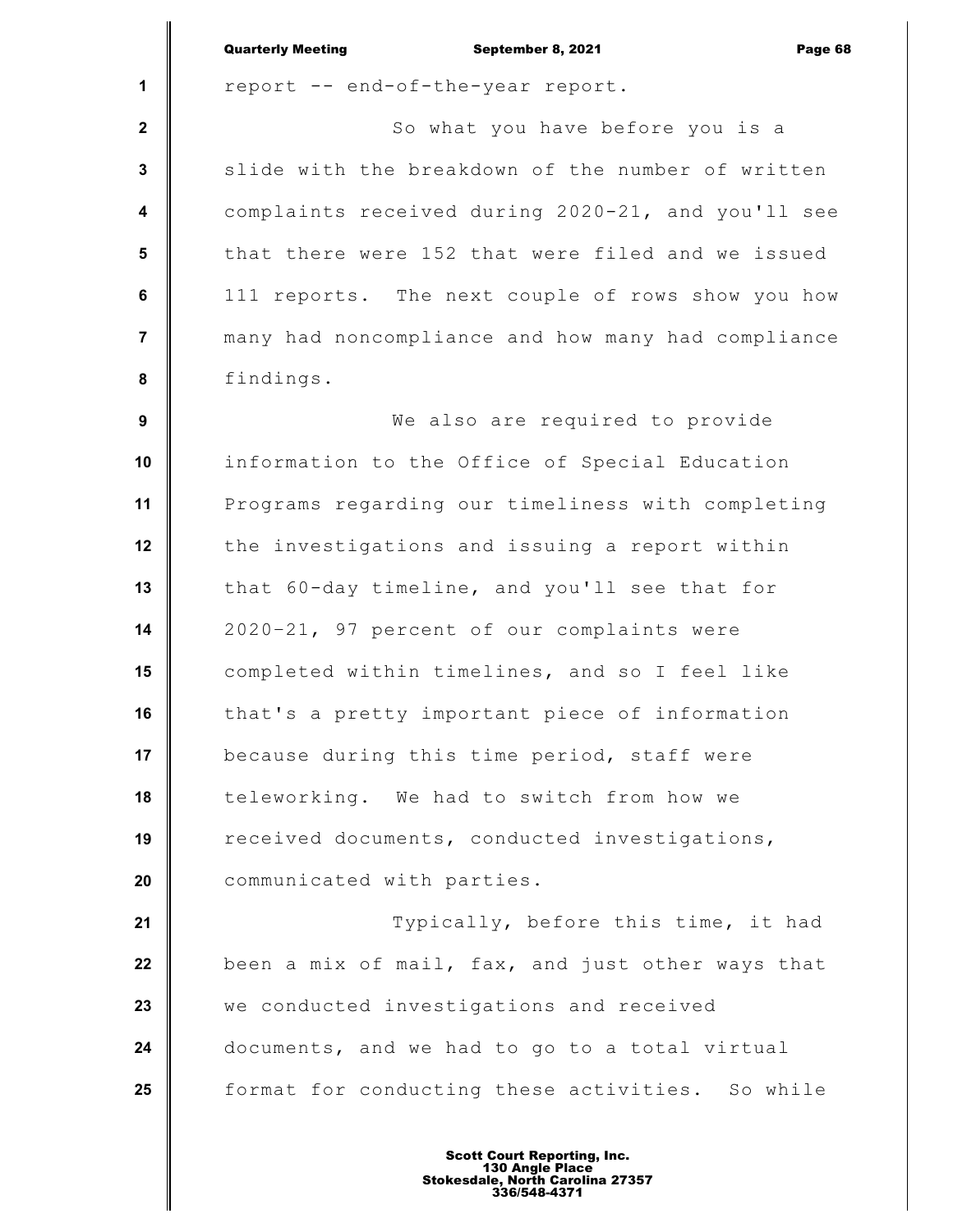|                         | <b>Quarterly Meeting</b><br>September 8, 2021<br>Page 69 |
|-------------------------|----------------------------------------------------------|
| $\mathbf{1}$            | we always strive for a hundred percent, I think,         |
| $\mathbf{2}$            | given the challenging circumstances of that              |
| $\mathbf 3$             | reporting year, 97 percent is not too shabby.            |
| $\boldsymbol{4}$        | Then the further breakdown is whether                    |
| $5\phantom{.0}$         | we had complaints that were withdrawn or they were       |
| 6                       | insufficient for investigation. When we talk             |
| $\overline{\mathbf{7}}$ | about insufficient for investigation, the dispute        |
| 8                       | that the individual raised may not have been             |
| $\boldsymbol{9}$        | related to an IDEA regulation, and therefore, it         |
| 10                      | does not meet the complaint requirements for             |
| 11                      | investigation by the EC Division. So that's              |
| 12                      | typically what is meant here by insufficient.            |
| 13                      | If a parent or other party submits an                    |
| 14                      | investigation that's insufficient, our office does       |
| 15                      | provide information to the complainant about what        |
| 16                      | made the complaint insufficient so that individual       |
| 17                      | has the opportunity to either provide more               |
| 18                      | information to remedy those pieces that were             |
| 19                      | insufficient and/or refile.                              |
| 20                      | We also report out on whether                            |
| 21                      | complaints were pending a due process hearing.           |
| 22                      | What this means is that if a complaint and a due         |
| 23                      | process has the very same issues in dispute, we          |
| 24                      | have to set aside the state complaint process on         |
| 25                      | that issue until the due process has run its             |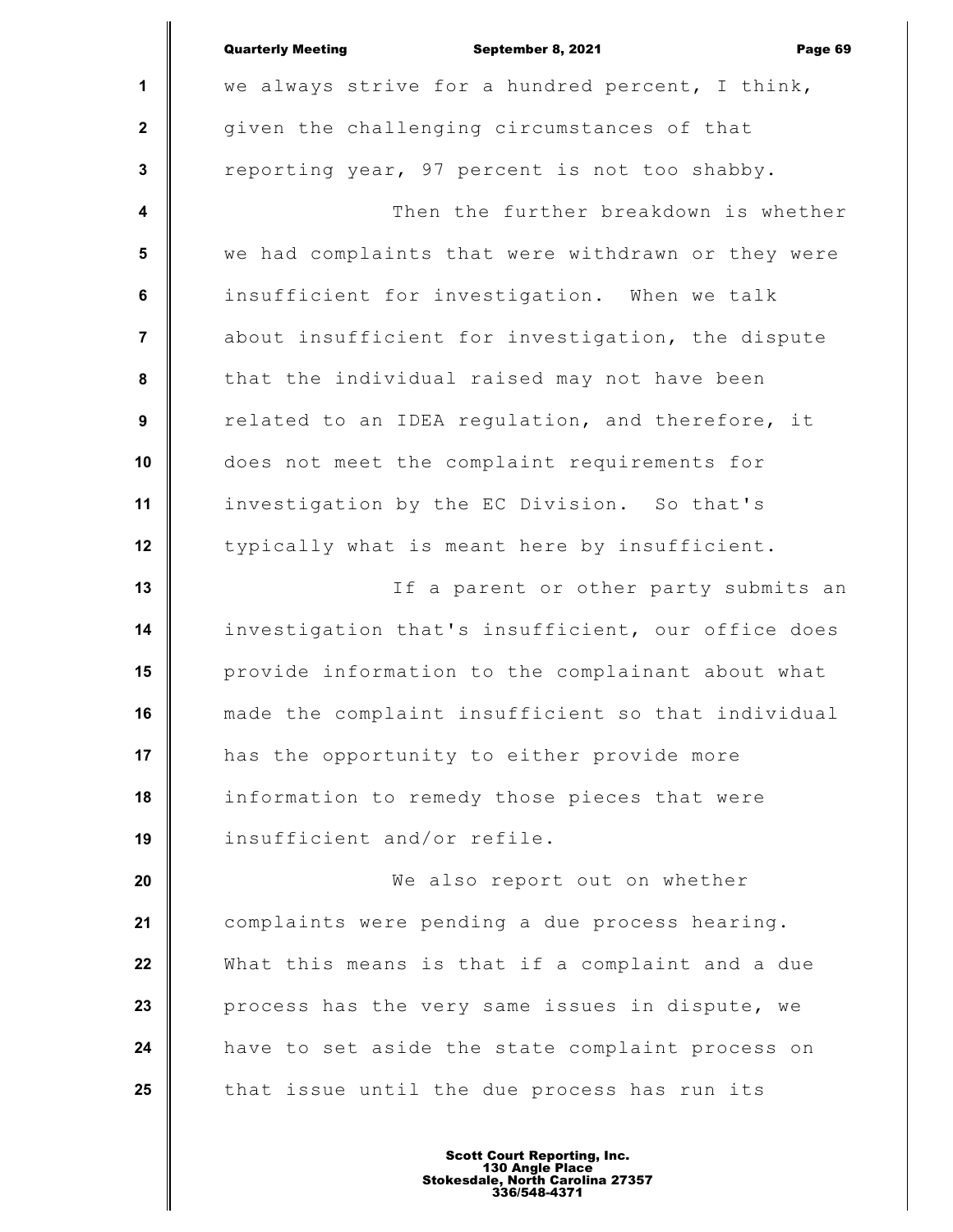| <b>Quarterly Meeting</b><br>September 8, 2021<br>Page 70 |
|----------------------------------------------------------|
| course because that is, again, the higher level of       |
| dispute resolution, and so we wouldn't want to get       |
| a state complaint finding and a due process              |
| finding out of sync. So if the issue is the same         |
| between both mechanisms, we have to set aside the        |
| state complaint until the due process either             |
| addresses it or is concluded.                            |
| If the issue has not been addressed                      |
| or remains active after the due process hearing,         |
| then the State continues on with its investigation       |
| of those issues not covered in due process. So           |
| you'll see we didn't set aside any, and we don't         |
| have any pending complaints for this end-of-year         |
| report.                                                  |
| I'll stop here for just a second to                      |
| see if there's questions about the state complaint       |
| process before I go on to the facilitated program.       |
| (No audible response.)                                   |
| MS. HUDGENS: Okay. And I'll provide                      |
| the opportunity again at the end. So we'll go on         |
| to the facilitated IEP program, and so during this       |
| data year, we had 96 requests that were submitted        |
| on behalf of children with disabilities. You             |
| heard me talk a little bit about how we had to           |
| change up some of our process with regard to the         |
|                                                          |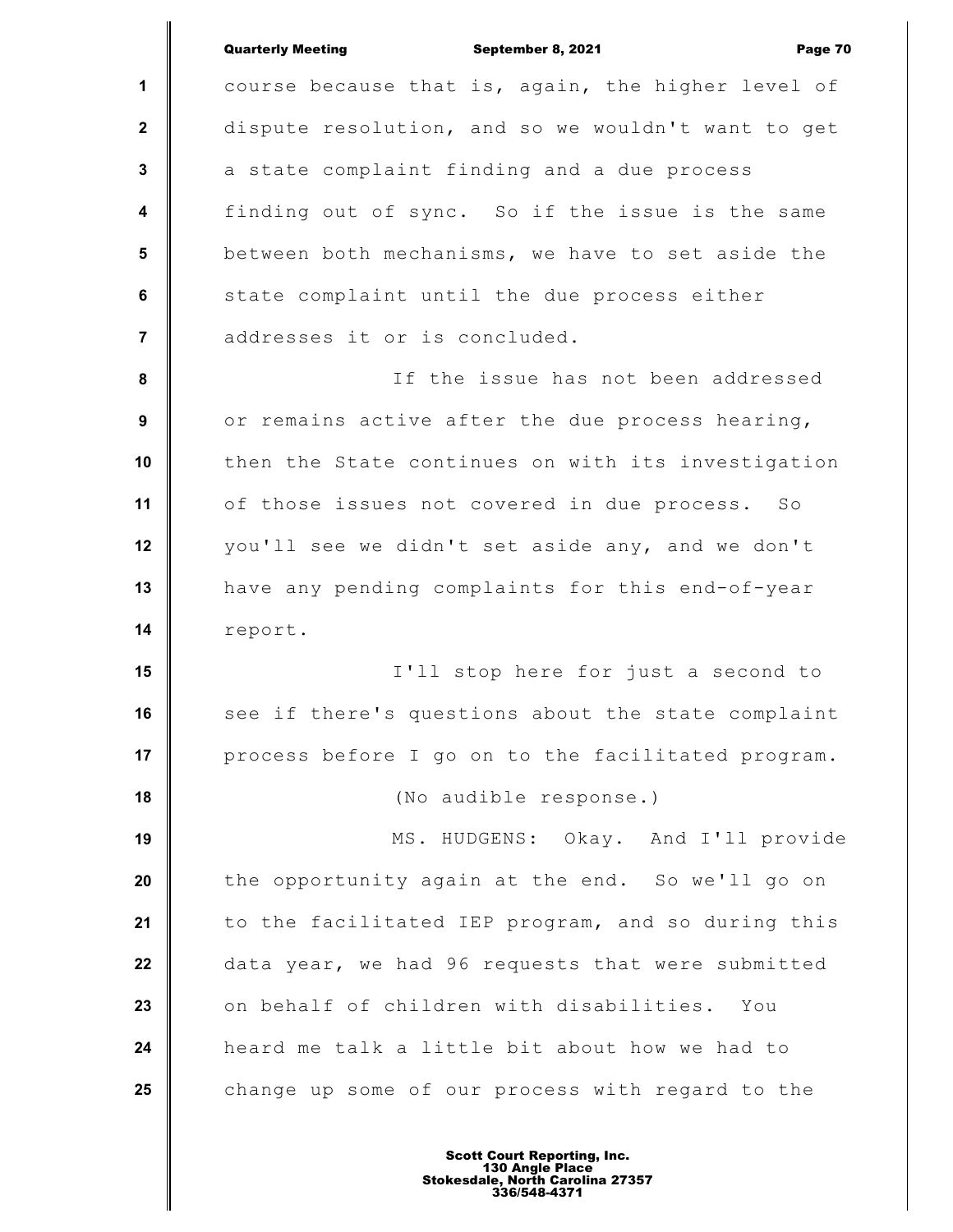## Quarterly Meeting **September 8, 2021 Page 71**

**1 2 3 4 5 6 7 8** state complaint investigation. So too with facilitation and mediation, we had to switch to accommodate districts and whether or not IEP meetings were happening virtually. So we had to support our facilitators and mediators in the opportunity to conduct those meetings virtually so that our dispute resolution processes could continue.

 **9 10 11 12 13 14 15 16 17 18 19** So during this data year, we had 96 requests. 90 of those meetings were held. We had one that took four session to discuss the issues at hand. Sometimes that occurs when there are multiple issues. Sometimes that occurs when the parties feel as though they are very, very close to achieving a resolution. And so we want to support effective dispute resolution, and so in this matter, the parties were getting very, very close, and we continued to support their problem-solving.

**20 21 22 23 24 25** When "no response" is listed here, that typically means that one party requested a facilitated IEP meeting and the other party did not choose to respond. Because facilitation is a mutually-agreeable process, both parties are required to indicate agreement with participation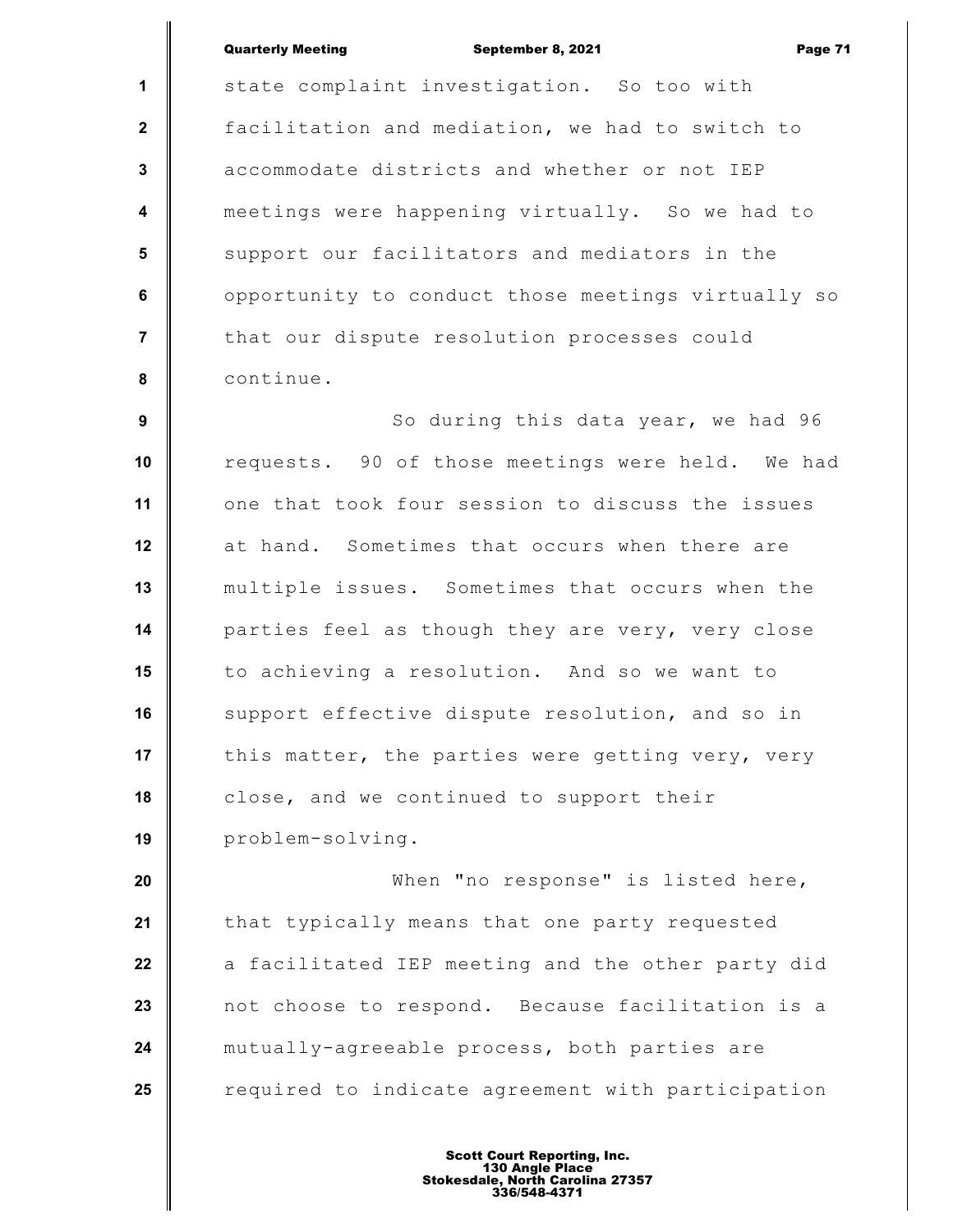|                         | <b>Quarterly Meeting</b><br>September 8, 2021<br>Page 72 |
|-------------------------|----------------------------------------------------------|
| $\mathbf{1}$            | before we will support that with a facilitator.          |
| $\mathbf{2}$            | Again, just the breakdown that you will see here,        |
| $\mathbf{3}$            | those that were withdrawn or canceled or declined.       |
| $\overline{\mathbf{4}}$ | If you'll go to the next slide,                          |
| 5                       | Alexis. On this slide, this tells you, out of all        |
| 6                       | of those meetings, how many of them were                 |
| $\overline{7}$          | successful, and we measure success by whether or         |
| 8                       | not parties reach a full consensus on all of the         |
| 9                       | issues or consensus on some of the issues. So for        |
| 10                      | the meetings that were actually held, 97 percent         |
| 11                      | of the time, there was consensus is reached.             |
| 12                      | And so we like to see those data that                    |
| 13                      | helps support that those who wish to participate         |
| 14                      | in facilitated IEP meetings generally have a             |
| 15                      | positive outcome, and this is how we see if that         |
| 16                      | option is working. The last table you'll see on          |
| 17                      | the slide is just a breakdown whether or not             |
| 18                      | parents or LEAs, individually or together,               |
| 19                      | submitted those requests for a facilitated IEP           |
| 20                      | meeting.                                                 |
| 21                      | All right. Next slide. And with the                      |
| 22                      | facilitated program, we did choose to break down         |
| 23                      | the data again this year and look at for whom the        |
| 24                      | requests were submitted, and so you'll see the           |
| 25                      | disability categories listed here and the                |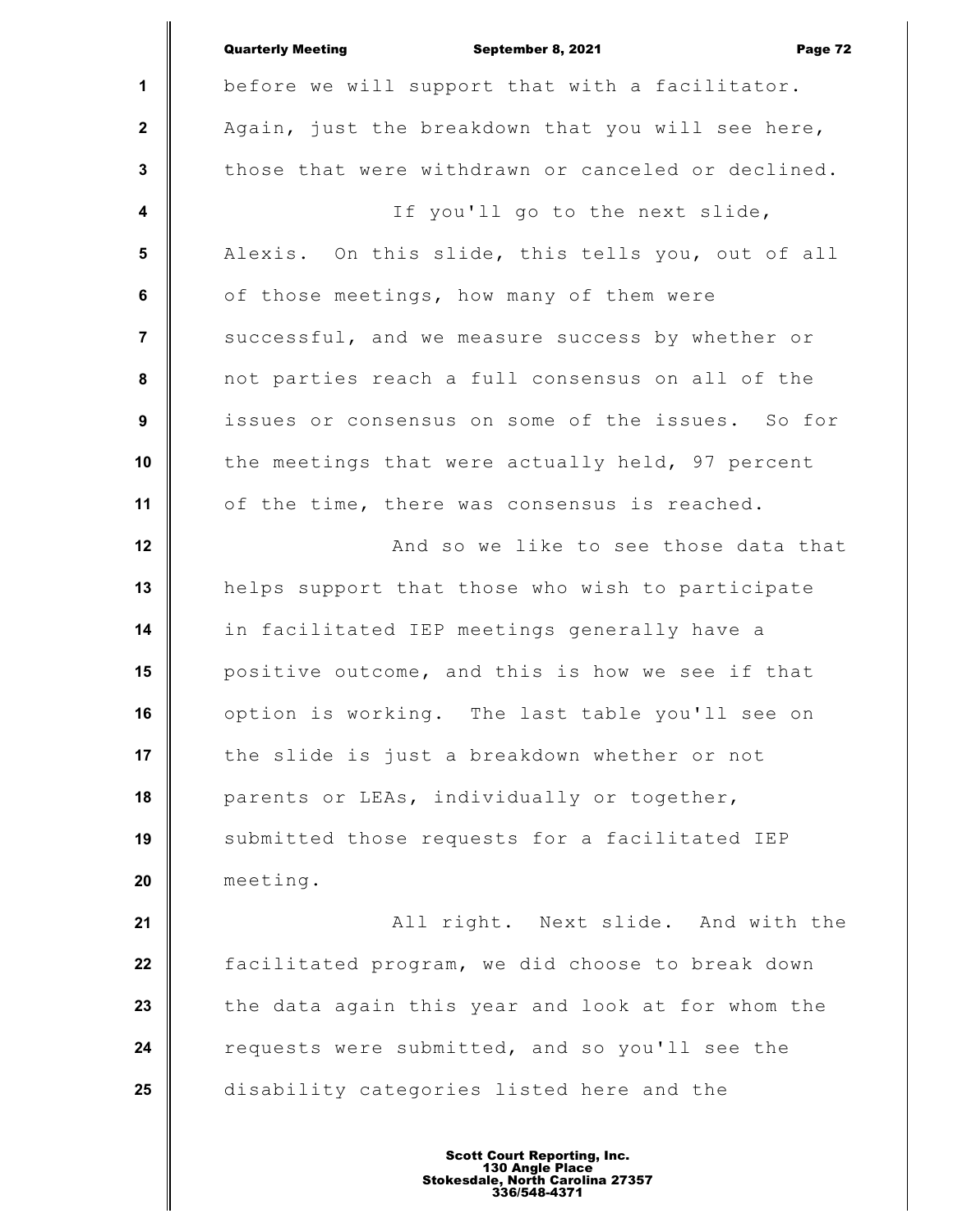|                  | <b>Quarterly Meeting</b><br>September 8, 2021<br>Page 73 |
|------------------|----------------------------------------------------------|
| $\mathbf{1}$     | breakdown of the individuals for whom facilitated        |
| $\mathbf 2$      | was requested and disability type.                       |
| $\mathbf{3}$     | All right. Alexis, if you'll just                        |
| $\boldsymbol{4}$ | step back one second to the previous slide for the       |
| $5\phantom{.0}$  | facilitated program, if that's okay, because I'm         |
| 6                | also pausing to here just to see if we have a            |
| $\overline{7}$   | question.                                                |
| 8                | VICE CHAIRPERSON: Carol Ann, I'm a                       |
| 9                | little bit curious, and this slide is super              |
| 10               | helpful to kind of see our blind spots. I'm kind         |
| 11               | of curious. When you do percentages of                   |
| 12               | individuals -- students in our state that are            |
| 13               | identified, obviously, we have pretty chunky             |
| 14               | populations in autism and specific learning              |
| 15               | disabilities and speech-language impairment, and         |
| 16               | then we have those disabilities that are not             |
| 17               | high incidence disabilities.                             |
| 18               | I wonder if the remoteness of last                       |
| 19               | year impacted some of those lower significant high       |
| 20               | needs population. Like I see multiple                    |
| 21               | disabilities is almost half of what that is in           |
| 22               | specific learning disabilities and autism, but           |
| 23               | multiple disabilities can tend to be a category          |
| 24               | where there's complex students involved. Did you         |
| 25               | guys get to glean any information from that?             |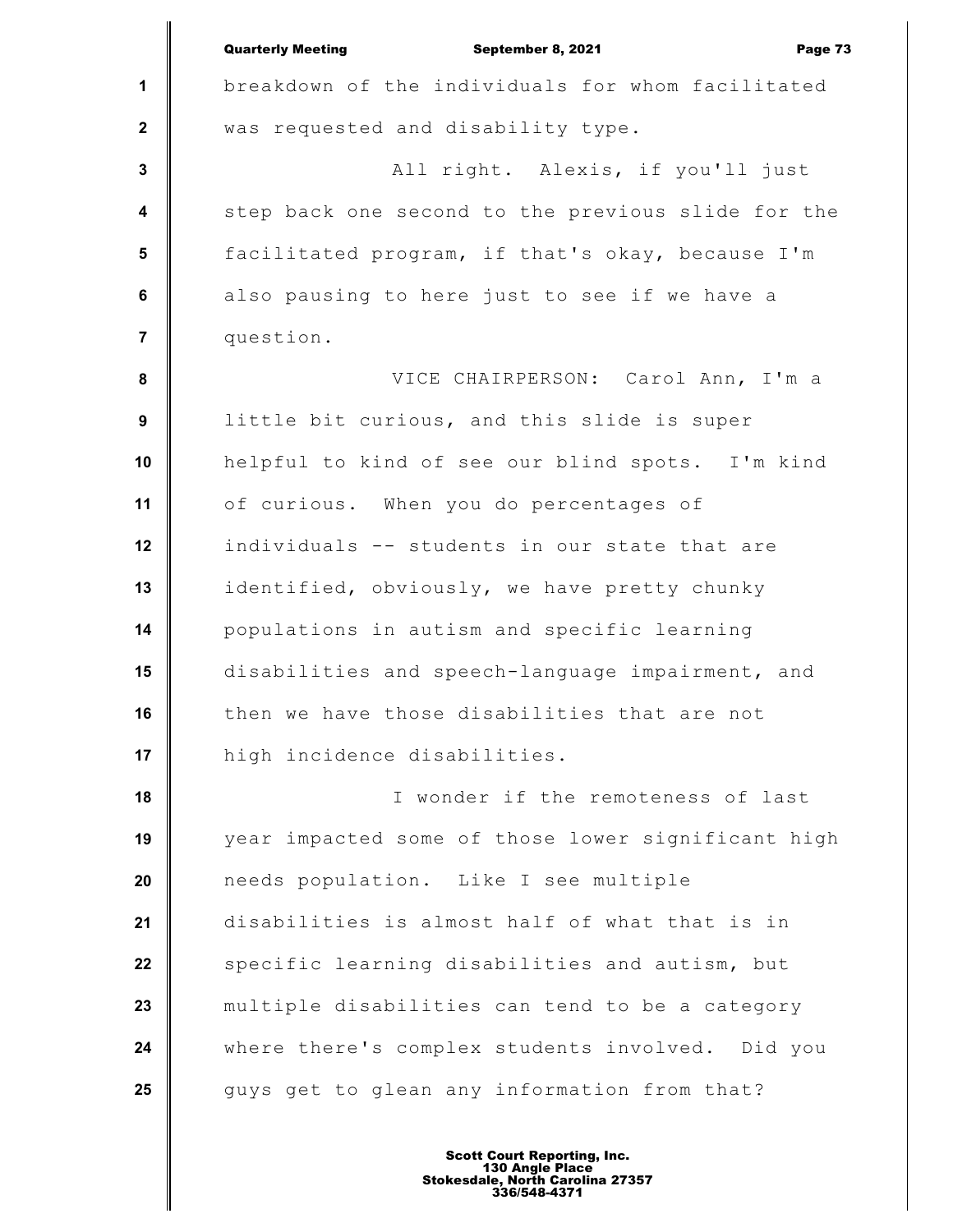|                | <b>Quarterly Meeting</b><br>Page 74<br>September 8, 2021 |
|----------------|----------------------------------------------------------|
| 1              | MS. HUDGENS: Unfortunately, we --                        |
| $\mathbf 2$    | it's very difficult to try to capture data on            |
| 3              | nonparticipants in the program and about the why         |
| 4              | that they don't participate. There's not really a        |
| 5              | tool that we can -- or that comes to mind -- to          |
| 6              | kind of tease that down unless we did a statewide        |
| $\overline{7}$ | survey of just parent engagement as a whole.             |
| 8              | And so our data can only tell us                         |
| 9              | about those who have either participated in the          |
| 10             | program or had wanted to participate in a                |
| 11             | facilitated IEP, but it may not have actually            |
| 12             | met -- based on the data you saw on the preceding        |
| 13             | slide.                                                   |
| 14             | The only kind of assumption that we                      |
| 15             | can draw here, which may not be a good one, is           |
| 16             | that those individuals that are not represented          |
| 17             | here in the disability categories had two kind of        |
| 18             | scenarios. One is that if they had a dispute,            |
| 19             | they were able to reconcile those differences            |
| 20             | locally through local dispute resolution and it          |
| 21             | didn't rise to the state level; or, two, those           |
| 22             | individuals did not have disputes during that last       |
| 23             | year. So somewhere in between there is where the         |
| 24             | disability categories rest.                              |
| 25             | Okay. I will go ahead and move on to                     |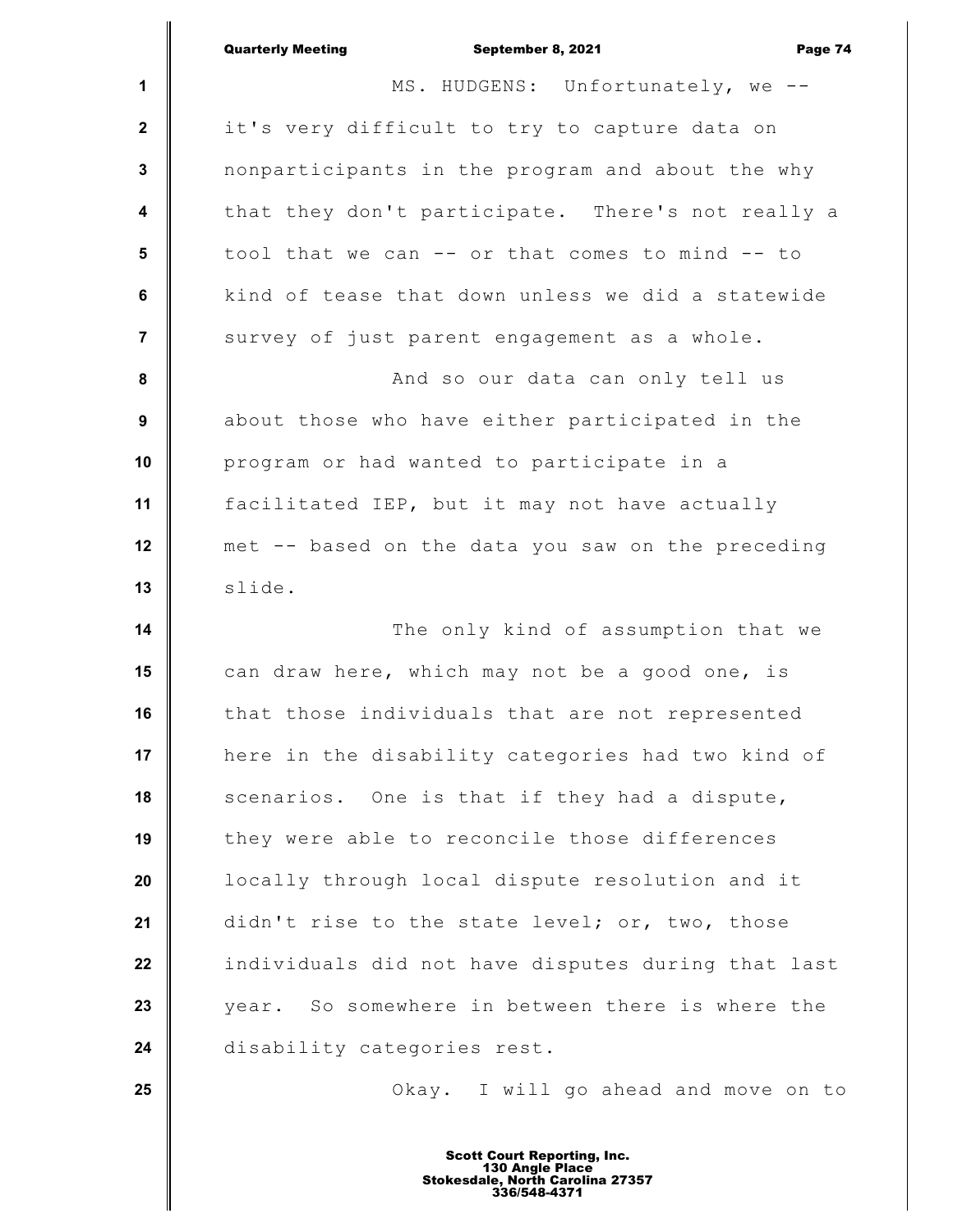|                  | <b>Quarterly Meeting</b><br>September 8, 2021<br>Page 75 |
|------------------|----------------------------------------------------------|
| $\mathbf{1}$     | the next slide. Thank you, Alexis. All right.            |
| $\mathbf{2}$     | Our mediation program. And so when we have               |
| $\mathbf{3}$     | mediation, we had a total of 77 that were                |
| $\boldsymbol{4}$ | requested, and mediation can come about in two           |
| 5                | ways. One way is that it is related to a due             |
| 6                | process hearing. When a due process petition is          |
| $\overline{7}$   | filed, as part of that process, the parties can          |
| 8                | engage in what we call a resolution meeting. That        |
| 9                | resolution meeting is just typically with the            |
| 10               | district and the parent, and it's a pretty quick         |
| 11               | turnaround, within 15 days of when that due              |
| 12               | process petition was filed.                              |
| 13               | Typically, those resolution meetings                     |
| 14               | are waived by both parties -- it has to be               |
| 15               | agreement on both parties -- to go ahead in favor        |
| 16               | of doing mediation. The reason for that is, is           |
| 17               | that in mediation you have an impartial mediator         |
| 18               | that is provided by the State, and it provides the       |
| 19               | opportunity for an impartial to help navigate the        |
| 20               | dispute and to get the parties talking to each           |
| 21               | other to problem-solve.                                  |
| 22               | And so we could have mediations, as I                    |
| 23               | just described, related to due process, or the           |
| 24               | second type is that you can have a mediation that        |
| 25               | is not related to due process. Maybe you have a          |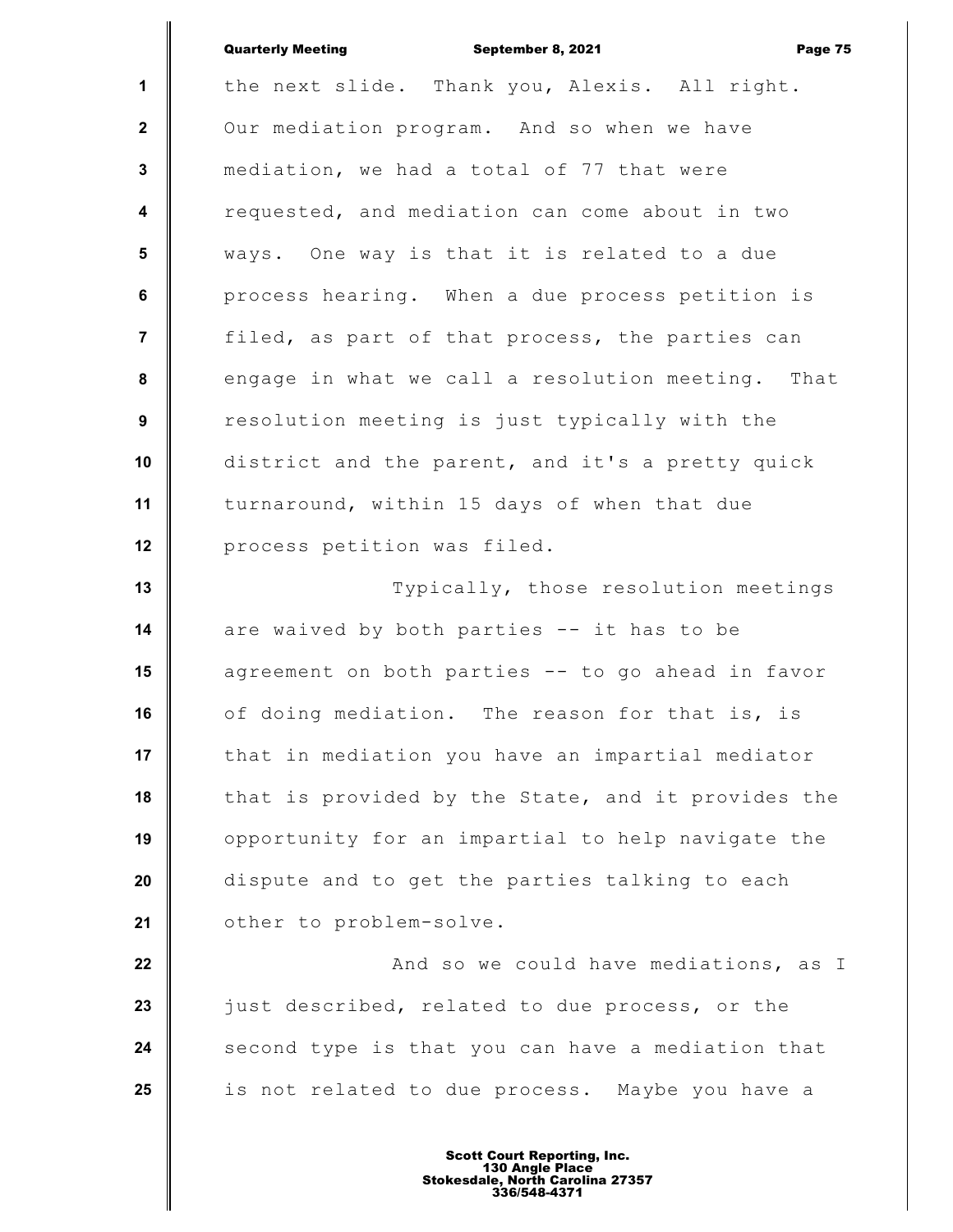**1 2 3 4 5 6 7 8 9 10 11 12 13 14 15 16 17 18 19 20 21 22 23 24 25** Quarterly Meeting September 8, 2021 Page 76 set of folks who have -- they don't want to necessarily file a state complaint. Maybe they tried a facilitated IEP meeting, and it's still not resolved. Maybe they got close, but couldn't come to a consensus. And maybe the parties just decided to go on to mediation where the true decision-makers, meaning district representatives and the parent, are mediating the issue outside of the IEP team. Now that doesn't mean the IEP team doesn't get involved later because if there is a mediation agreement that requires the IEP team to implement certain things, then the IEP team would reconvene. This is simple just meant in terms of resolving a dispute. And so what you'll see here is the breakdown between those mediations that were specific to due process and those not specific to due process. You'll also see that when mediations are held around due process, there are fewer than we would like to see agreements reached. Now that can be explained a lot of different ways. Some families and school districts have disputes that escalate to the point of having extreme difficulty to communicate, or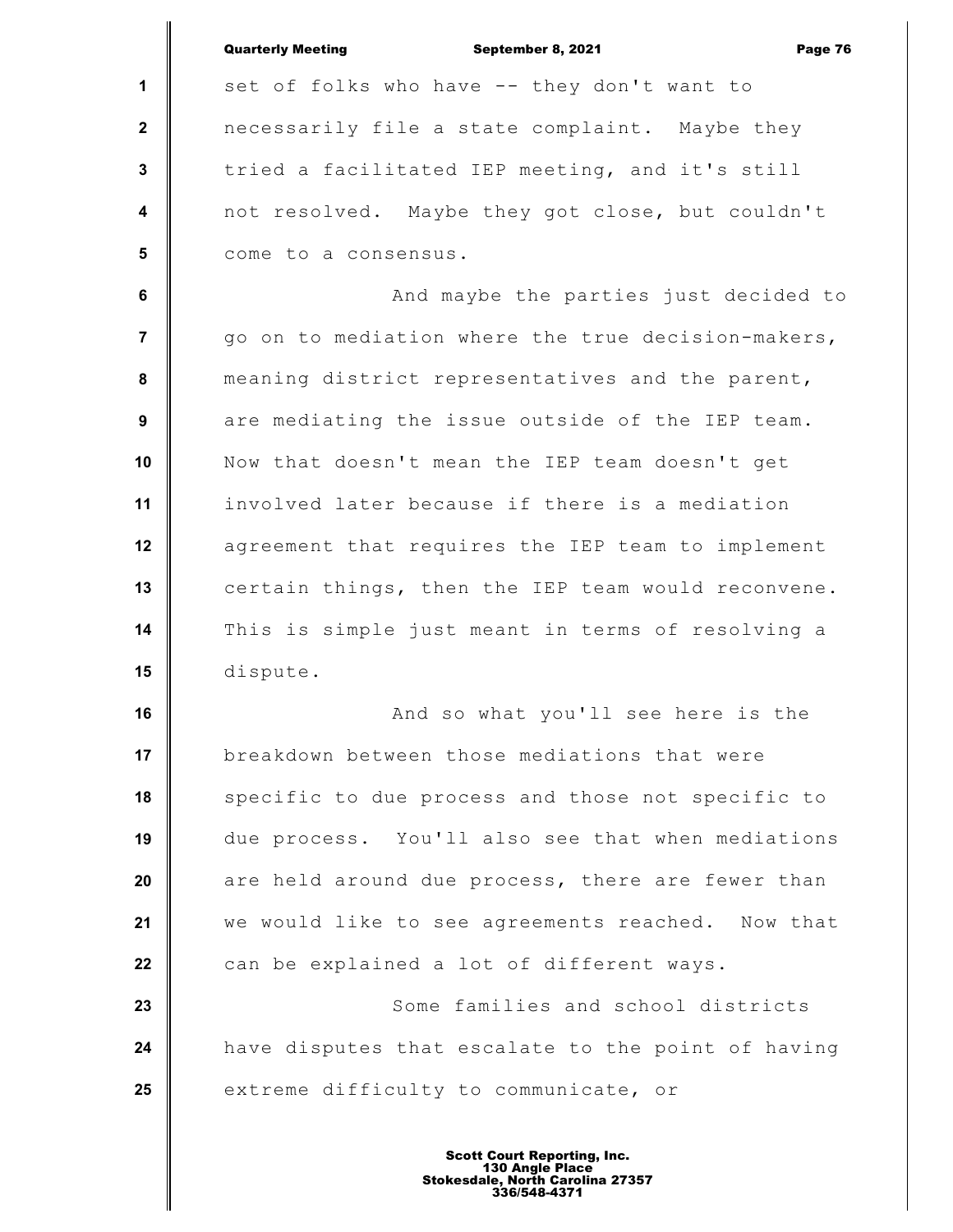**1 2 3 4 5 6 7 8 9 10 11 12 13 14 15 16 17 18 19 20 21 22 23 24 25** Quarterly Meeting **September 8, 2021 Page 77** communication has been so damaged that it is difficult to achieve agreement, and therefore, the parties are headed on to the formal hearing to try to resolve the dispute. We'd like to see more agreements reached there. However, we understand that this is disputes and the parties have unique feelings around what is trying to be problem-solved and unique options for resolving those mediations. We do have almost -- a little over or double, rather, the agreement percentage reached when they're not related to due process hearings. So mediation has been successful when it has escalated. Again, we'd like to see a lot higher rate, but again, understanding how things have escalated to this point, that's a factor in how successful mediation can potentially be. So overall less than half of the mediations held during the reporting period reached agreement. Now that's a concern in general because, as I previously mentioned, we would like to see parties come to more agreement. However, there is the opportunity to go further beyond mediation as dispute resolution and get right on into the due process hearing.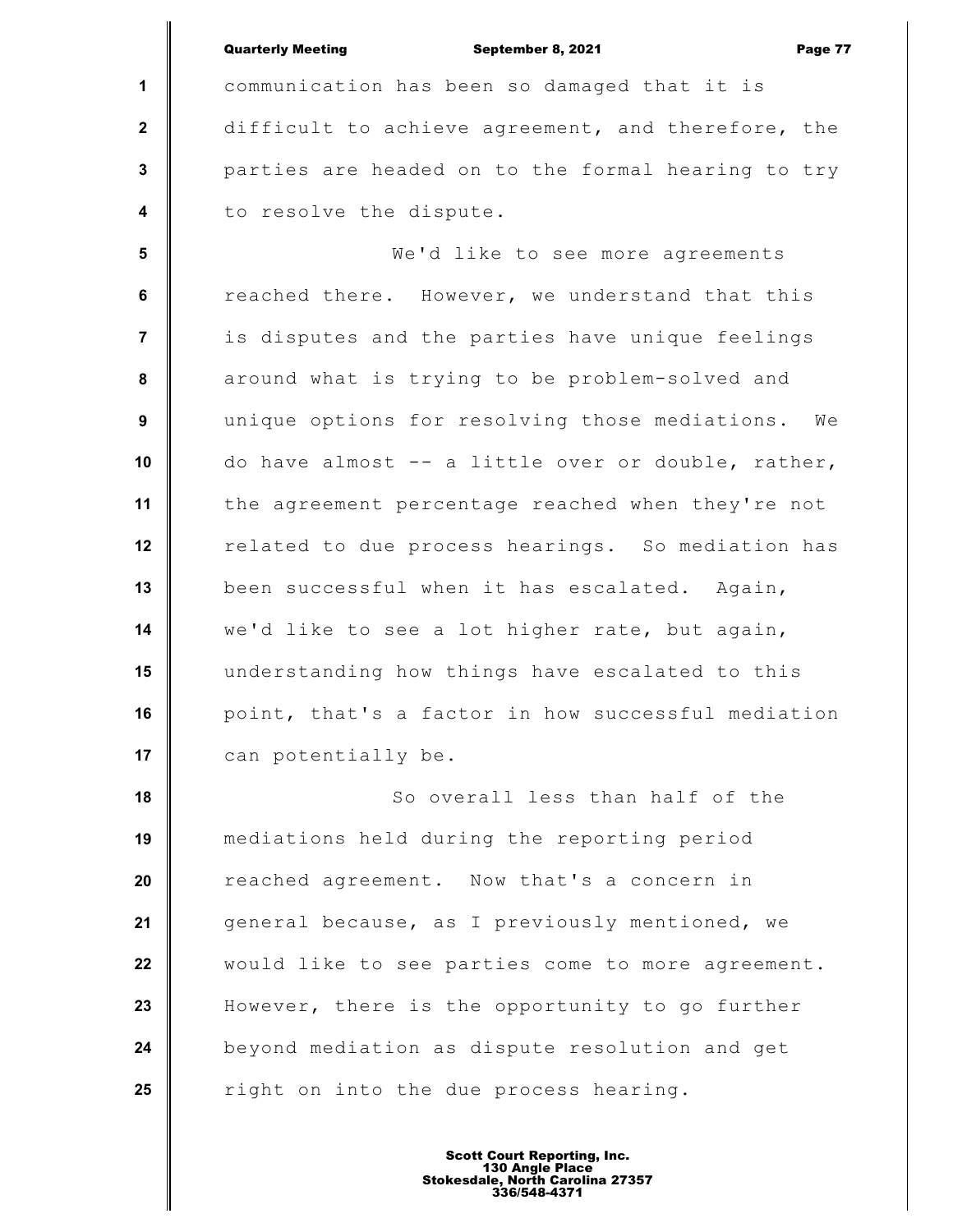|                  | <b>Quarterly Meeting</b><br>September 8, 2021<br>Page 78 |
|------------------|----------------------------------------------------------|
| 1                | And so by way of our data, it does                       |
| $\boldsymbol{2}$ | look like that might be some of the direction that       |
| $\mathbf 3$      | folks are going in, or they didn't resolve as a          |
| 4                | result of mediation, but maybe the parties               |
| 5                | resolved things outside of court and other venues,       |
| 6                | but not necessarily through our mediation program.       |
| $\overline{7}$   | I'll hold there because I feel like I                    |
| 8                | shared a bunch of information right there that may       |
| $\boldsymbol{9}$ | prompt some questions.                                   |
| 10               | (No audible response.)                                   |
| 11               | MS. HUDGENS: All right. We'll go                         |
| 12               | ahead to the next slide. So this is our due              |
| 13               | process program, and so you see how we've                |
| 14               | escalated through the dispute resolution                 |
| 15               | mechanisms. And we've had 68 complaints filed or         |
| 16               | due process petitions filed during this reporting        |
| 17               | year.                                                    |
| 18               | You heard me mention resolution                          |
| 19               | meetings. 16 of those parties went to resolution         |
| 20               | meetings. Only two of those resulted in a written        |
| 21               | settlement agreement, and what that means is, is         |
| 22               | that the parties did not have to go on to hearing,       |
| 23               | but the written settlement resolved the dispute          |
| 24               | that led to the due process petition being filed.        |
| 25               | Hearings fully adjudicated, that                         |
|                  |                                                          |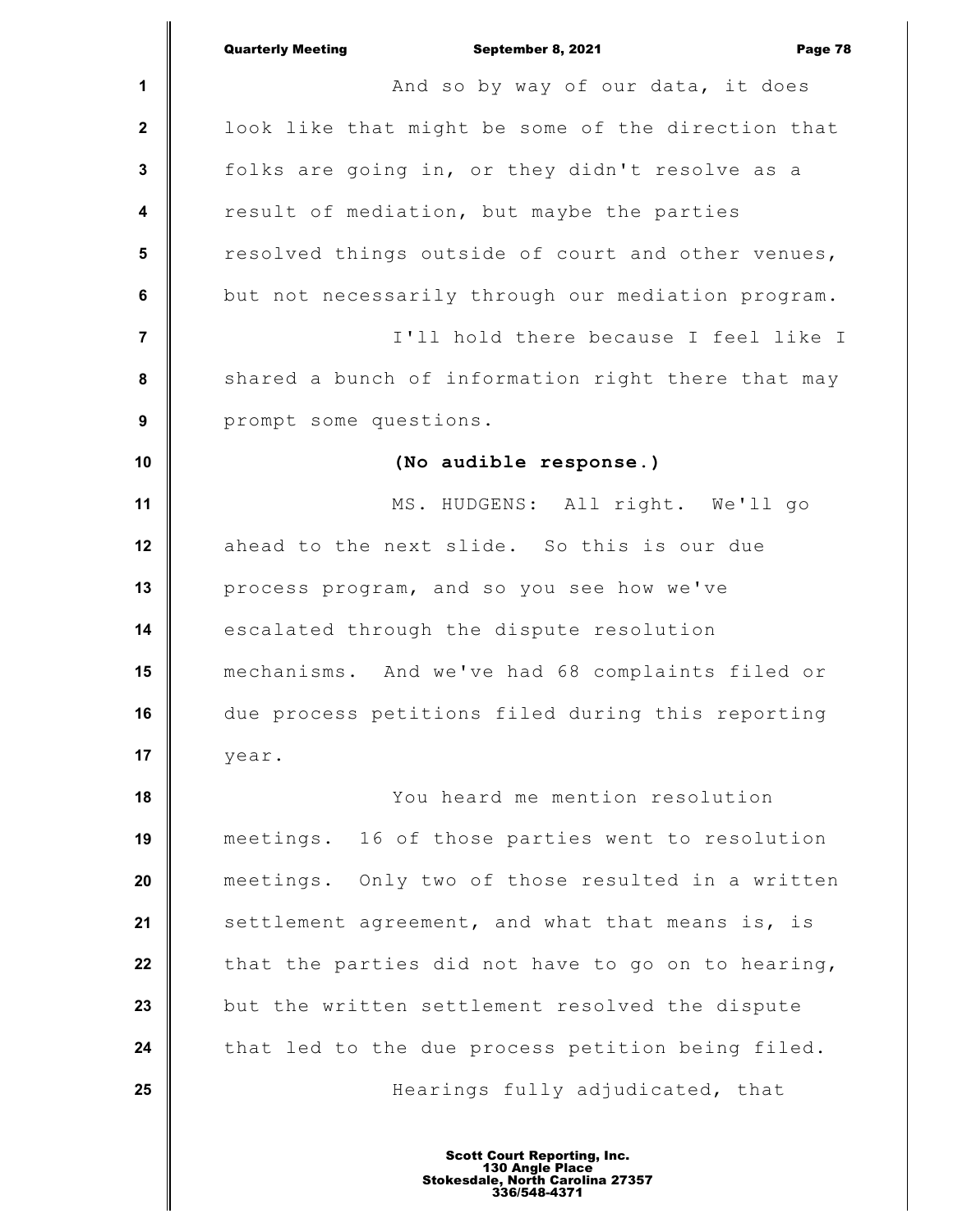|                         | <b>Quarterly Meeting</b><br>September 8, 2021<br>Page 79 |
|-------------------------|----------------------------------------------------------|
| $\mathbf{1}$            | means how many of those 68 cases actually went to        |
| $\mathbf{2}$            | a hearing before a judge, and so nine of them went       |
| 3                       | to a judge. How many decisions within the                |
| $\boldsymbol{4}$        | timeline? All of these are data that we have to          |
| $5\phantom{.0}$         | report federally. So the eight decisions that            |
| 6                       | were rendered were within the timeline. One was          |
| $\overline{\mathbf{r}}$ | with an extended timeline.                               |
| $\pmb{8}$               | Now I just want to describe the                          |
| 9                       | extended timeline just a minute. Because the             |
| 10                      | administrative law judge has jurisdiction over the       |
| 11                      | hearing, the hearing can take a little bit longer.       |
| 12                      | What is important to us is, when that hearing            |
| 13                      | ends, is the timeliness of when that final               |
| 14                      | decision is rendered. So this data with the              |
| 15                      | extended timeline, I don't want folks to receive         |
| 16                      | that as a negative as much as it is a piece of           |
| 17                      | information where a hearing had to go longer for a       |
| 18                      | variety of reasons.                                      |
| 19                      | So you'll notice here that there are                     |
| 20                      | ten complaints pending, and that could also be for       |
| 21                      | a variety of reasons. It could be related to when        |
| 22                      | the date has been settled for having the hearing.        |
| 23                      | It could also be that they're mid hearing, and           |
| 24                      | it's just taking that long to either establish the       |
| 25                      | necessary time to go before the judge. As you can        |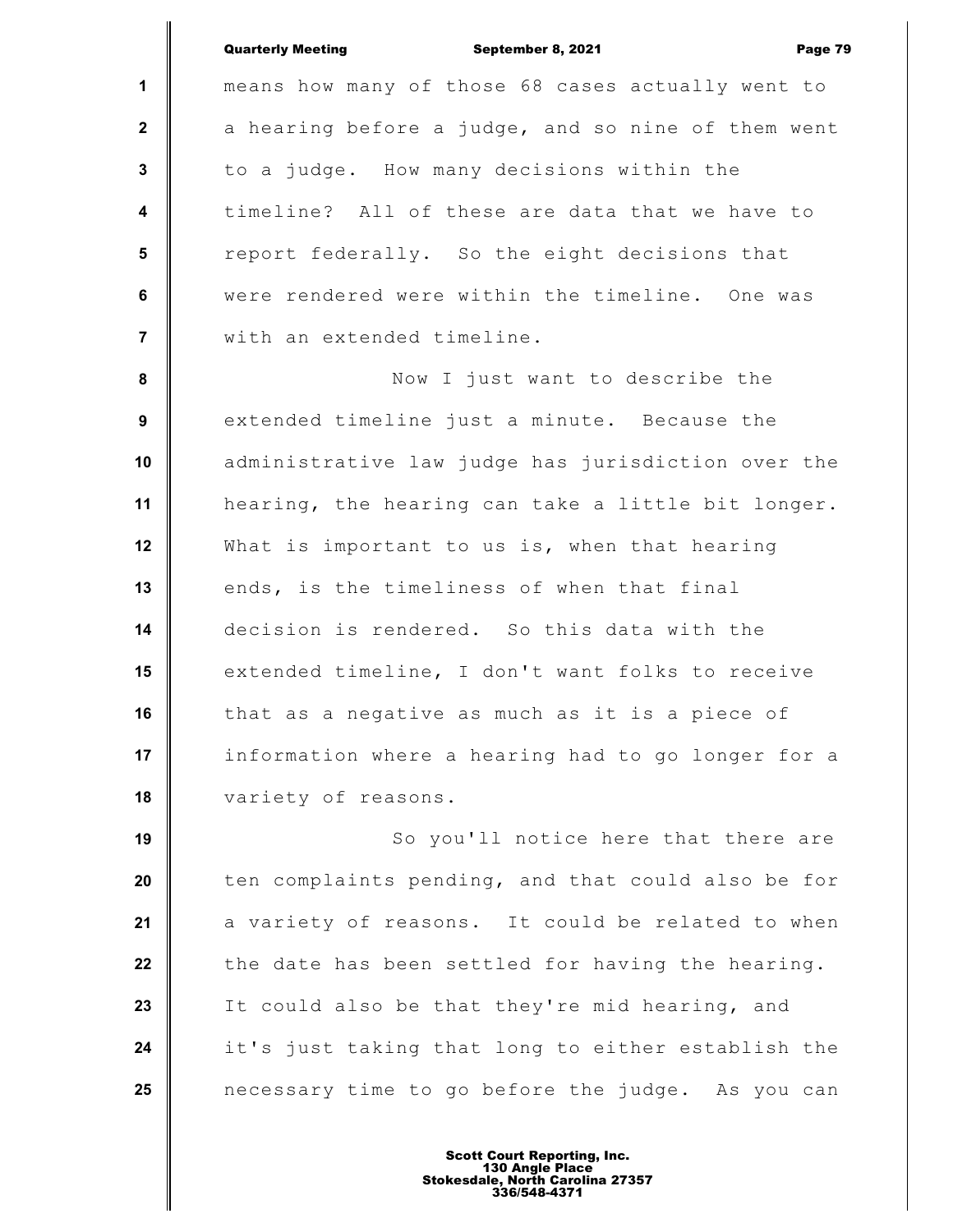|                  | <b>Quarterly Meeting</b><br>September 8, 2021<br>Page 80 |
|------------------|----------------------------------------------------------|
| $\mathbf{1}$     | imagine, there are lots of exhibits that have to         |
| $\mathbf{2}$     | be exchanged. There's requests for extensions by         |
| $\mathbf{3}$     | both parties. So any of that could contribute to         |
| $\boldsymbol{4}$ | why that due process complaint is still active.          |
| $5\phantom{1}$   | It could be waiting on decisions, et cetera.             |
| 6                | And then 40 of those complaints were                     |
| $\overline{7}$   | withdrawn or dismissed. Dismissed means that the         |
| ${\bf 8}$        | administrative law judge did not see that the            |
| $\boldsymbol{9}$ | issues raised met the requirement for a due              |
| 10               | process petition and dismissed it. The withdrawal        |
| 11               | could be attributed to either a successful               |
| 12               | resolution meeting or a successful mediation or          |
| 13               | some other dispute resolution that might have            |
| 14               | occurred locally that we did not host or                 |
| 15               | facilitate led to a complaint being withdrawn.           |
| 16               | And so I think that is the last slide                    |
| 17               | in the dispute resolution data. I'll just remind         |
| 18               | you that these data are draft data at this point         |
| 19               | in time only because we are just double-checking         |
| 20               | our numbers and our data to make sure that this is       |
| 21               | correct, but this is our draft overview of the           |
| 22               | last year.                                               |
| 23               | The expedited due process hearings,                      |
| 24               | we did not have any of those. Expedited due              |
| 25               | process is specifically with regard to                   |
|                  |                                                          |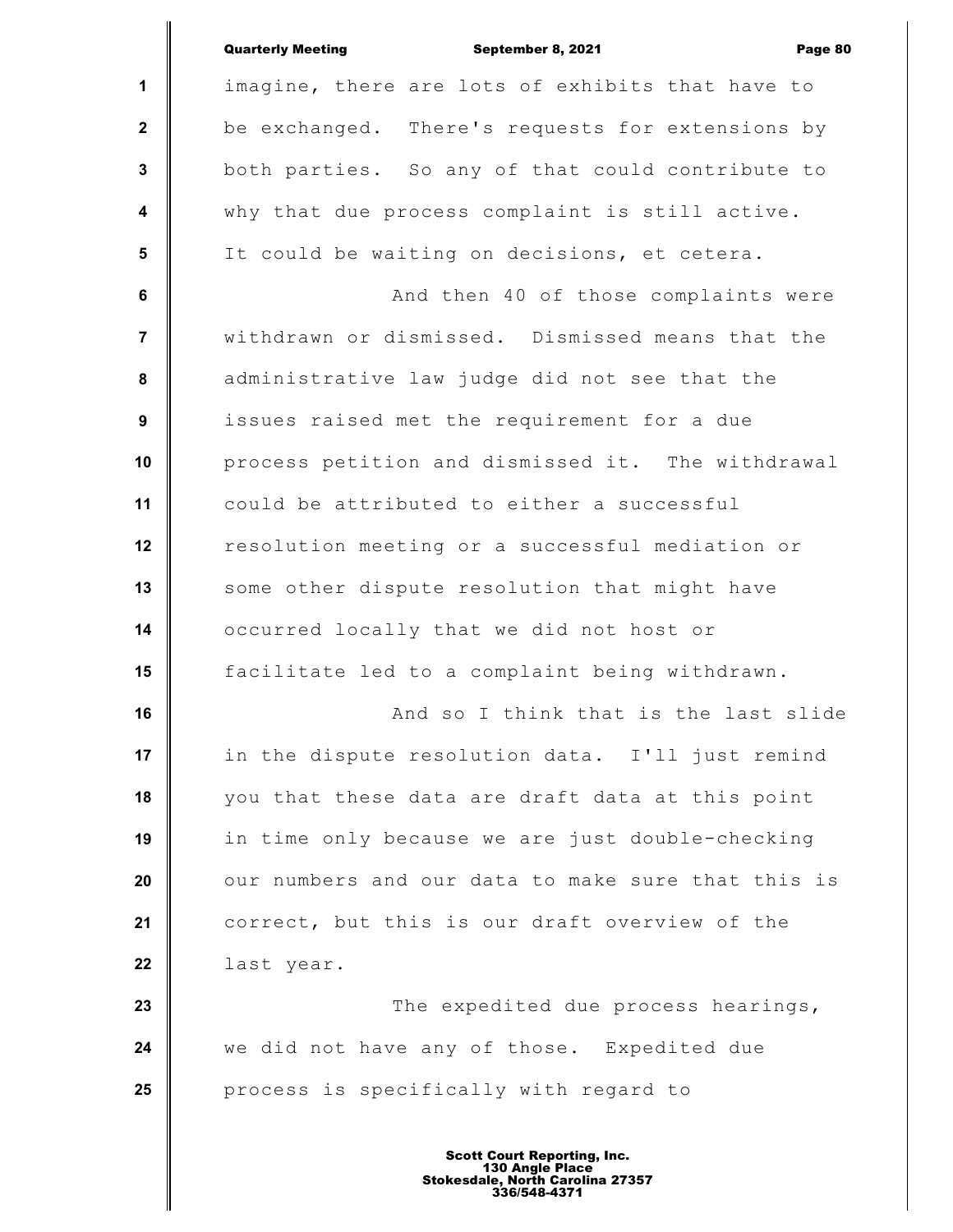|                         | <b>Quarterly Meeting</b><br>September 8, 2021<br>Page 81 |
|-------------------------|----------------------------------------------------------|
| 1                       | disciplinary matters when children have had a            |
| $\mathbf{2}$            | change in placement because of discipline. That's        |
| $\mathbf{3}$            | why it's expedited. Because if that removal has          |
| $\overline{\mathbf{4}}$ | been conducted improperly, you want to get the           |
| 5                       | child back into the proper place as soon as              |
| $6\phantom{a}$          | possible.                                                |
| $\overline{7}$          | We typically have very few of these.                     |
| ${\bf 8}$               | My prediction or my assumption around this data,         |
| $\boldsymbol{9}$        | why there were zero is, if you'll remember, most         |
| 10                      | school districts were in a virtual setting or            |
| 11                      | remote learning setting, and so discipline, I'm          |
| 12                      | sure, was different. And so you may not have had         |
| 13                      | the traditional change in placements that would          |
| 14                      | have created the need for an expedited due               |
| 15                      | process.                                                 |
| 16                      | All right. I'll pause here while                         |
| 17                      | we're transitioning to Sherry and agency updates         |
| 18                      | and see if there are any questions, and I'll be          |
| 19                      | back with some of the information in the agency          |
| 20                      | updates, but thank you for the opportunity to            |
| 21                      | share some of our dispute resolution data.               |
| 22                      | MS. THOMAS: Good afternoon,                              |
| 23                      | everyone. It's great to be with you virtually at         |
| 24                      | least. Hope you are doing well and that you and          |
| 25                      | your families are safe. So we have tried to              |
|                         |                                                          |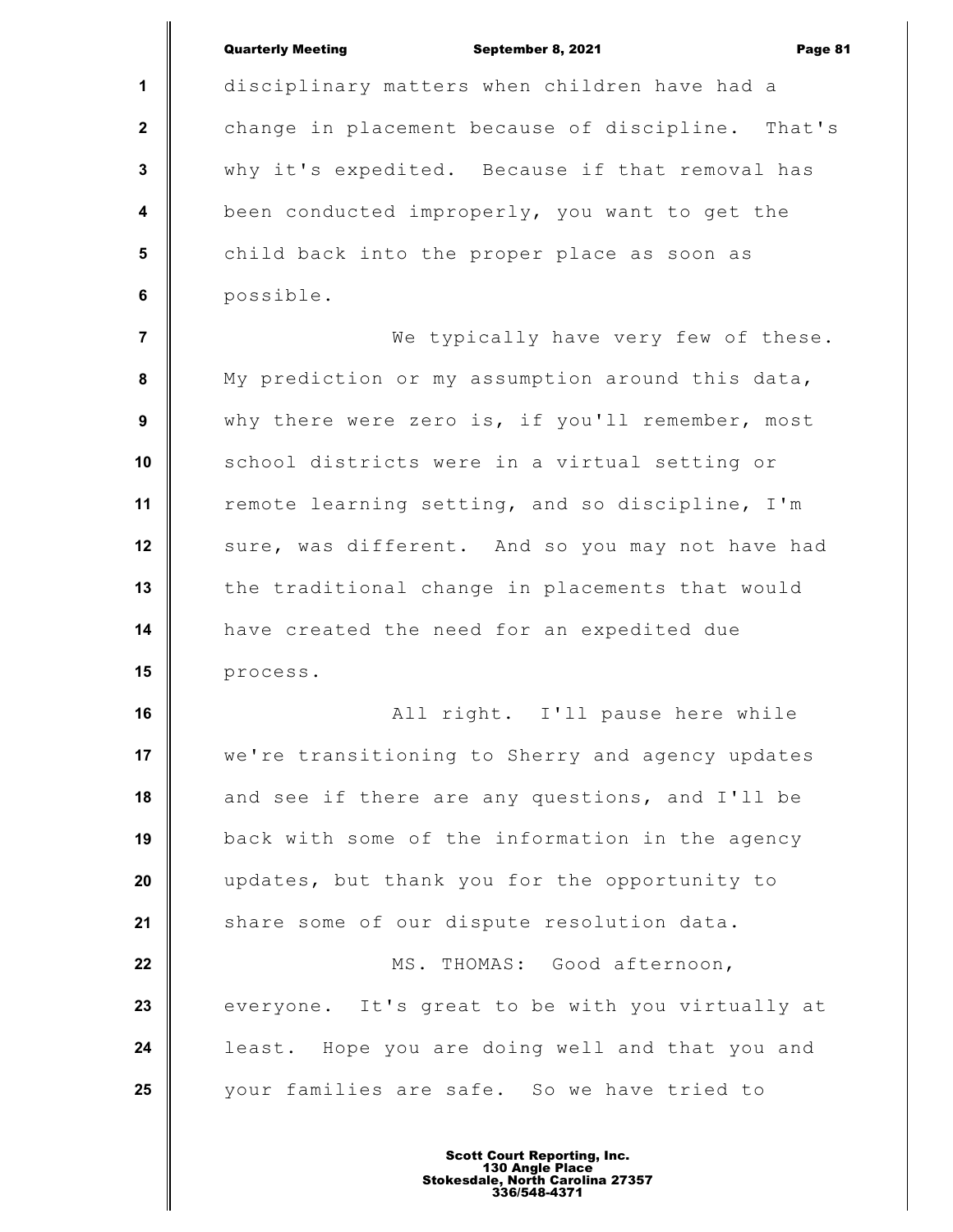**1 2 3 4 5 6 7 8 9 10 11 12 13 14 15 16 17 18 19 20 21 22 23 24 25** Quarterly Meeting September 8, 2021 Page 82 address the requested topics that we were given for updates today. So, Alexis, we can go on to the next slide. Per reporting period has been sort of our hot potato that we've been talking about for a while, and you can go on to the next one, if you don't mind. There we go. So since we last met or talked with you about this, we have given a greater grace period for per reporting period to maintain as accessible within ECATS for several reasons. We did pull a lot of data to look at the incidence of per reporting period being used. While we understand that that is or may be an appropriate continuum of service for some students, when we were finding things like students in the same district getting speech services seven times a reporting period flat, no alterations, no variety, that starts to feel like a cookie-cutter service delivery. When we're finding special direct services being listed as per reporting period with gaps for holidays and potential student absences being included, so they weren't being served every day, in other words, where it's an intensive need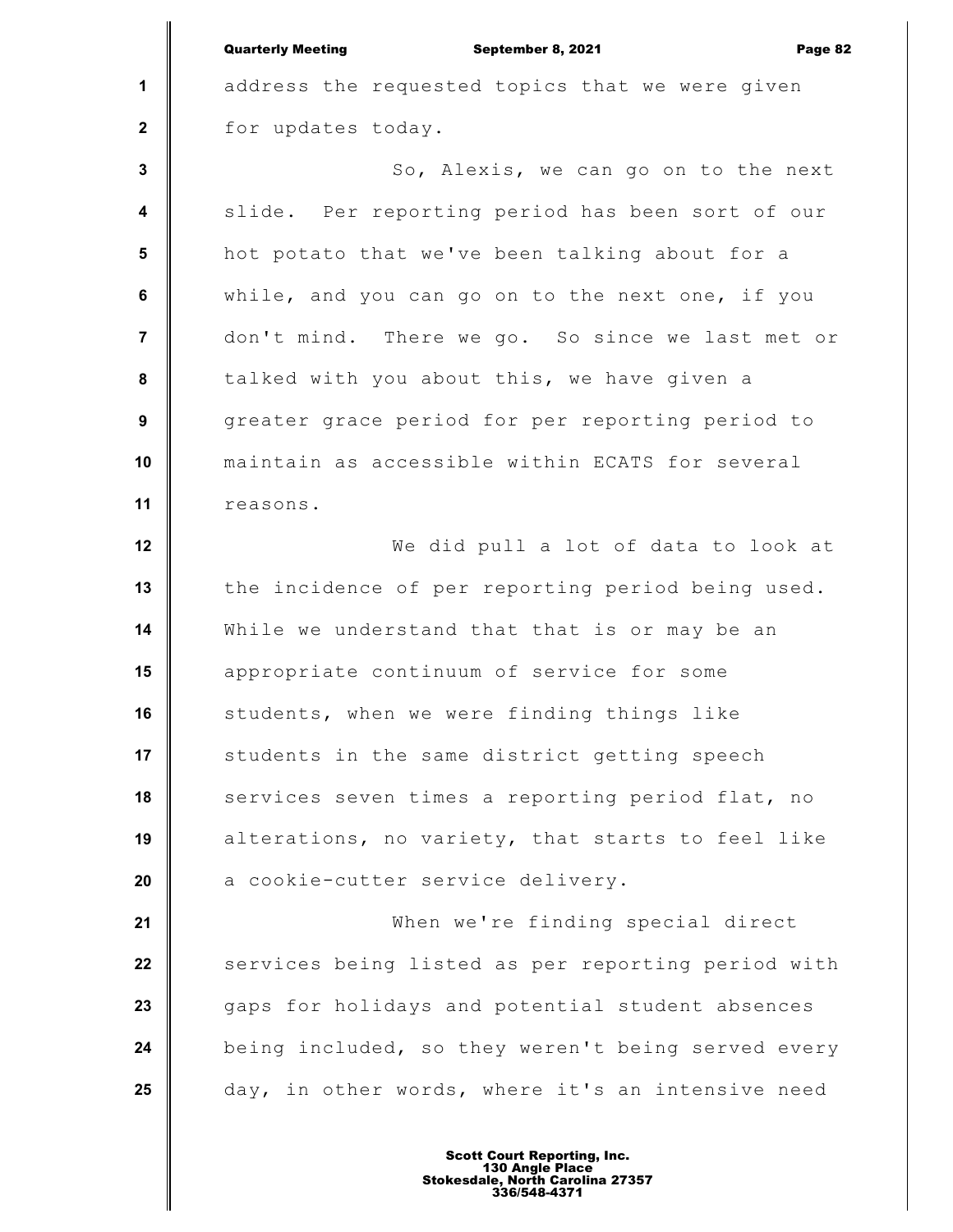|                         | <b>Quarterly Meeting</b><br>September 8, 2021<br>Page 83 |
|-------------------------|----------------------------------------------------------|
| 1                       | or service, that causes us pause.                        |
| $\mathbf{2}$            | We went through ECATS. We looked at                      |
| $\mathbf{3}$            | current IEPs. We looked at monitoring data.<br>We        |
| $\overline{\mathbf{4}}$ | looked at state complaints around this issue.<br>We      |
| 5                       | then met with several groups of stakeholders.<br>The     |
| $\bf 6$                 | NC CASE, the Council for Administrators of Special       |
| 7                       | Ed, which is our professional arm out of CEC for         |
| 8                       | our local directors and administrators, met with         |
| 9                       | their board of directors, talked through the data,       |
| 10                      | talked through the reasoning.                            |
| 11                      | We also talked with, listened to                         |
| 12                      | related service providers and our own related            |
| 13                      | service consultants, that being consultants for          |
| 14                      | speech, for occupational therapy, for physical           |
| 15                      | therapy, orientation and mobility. I think we            |
| 16                      | even maybe tapped into the interpreters as well,         |
| 17                      | just looking at what those services looked like,         |
| 18                      | sharing their concerns, but also sharing the             |
| 19                      | concerns that from a high level, there is clearly        |
| 20                      | not an understanding of when services need to be         |
| 21                      | made up, when services have to be adjusted because       |
| 22                      | of things going on in school.                            |
| 23                      | We also talked with our EC directors                     |
| 24                      | and charter coordinators. We spoke -- I don't            |
| 25                      | think I put it here, but we also talked with our         |
|                         |                                                          |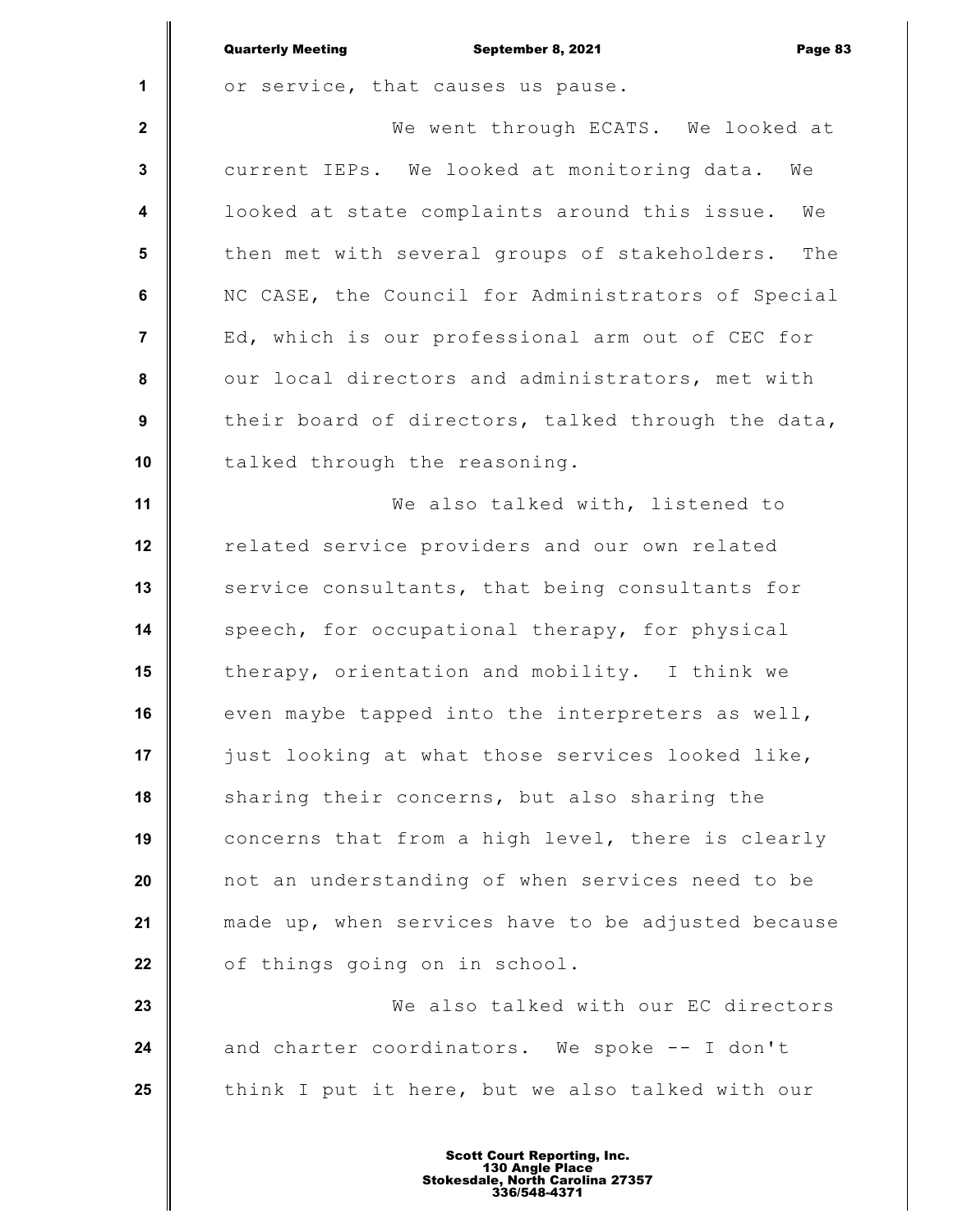|                         | <b>Quarterly Meeting</b><br>September 8, 2021<br>Page 84 |
|-------------------------|----------------------------------------------------------|
| 1                       | Directors Advisory Council members. That's our           |
| $\mathbf 2$             | DAC, which is represented by both charters and           |
| 3                       | traditional directors/coordinators in all eight          |
| $\overline{\mathbf{4}}$ | regions.                                                 |
| 5                       | So after gathering all that                              |
| $\bf 6$                 | additional information, what we did was to add           |
| $\overline{7}$          | monthly, as an option in ECATS, as a service             |
| 8                       | delivery. So not just daily or weekly, but now           |
| 9                       | there is monthly, and we retained per reporting          |
| 10                      | period. We then communicated out to the field            |
| 11                      | that as of February 1, per reporting period will         |
| 12                      | go away. That gets us to the end of the first            |
| 13                      | semester of school.                                      |
| 14                      | That gives districts and us time to                      |
| 15                      | do some training that we are going to be requiring       |
| 16                      | for all districts to participate in around the           |
| 17                      | things I just discussed, when services must be           |
| 18                      | made up, when services should not or do not have         |
| 19                      | to be made up, and looking at the needs of the           |
| 20                      | students because we heard a lot of comments of           |
| 21                      | you're taking away the focus on the needs for            |
| 22                      | students, but then we see a pattern of the same          |
| 23                      | therapist including the same therapy on IEP after        |
| 24                      | IEP after IEP.                                           |
| 25                      | That, to me, is not individualization                    |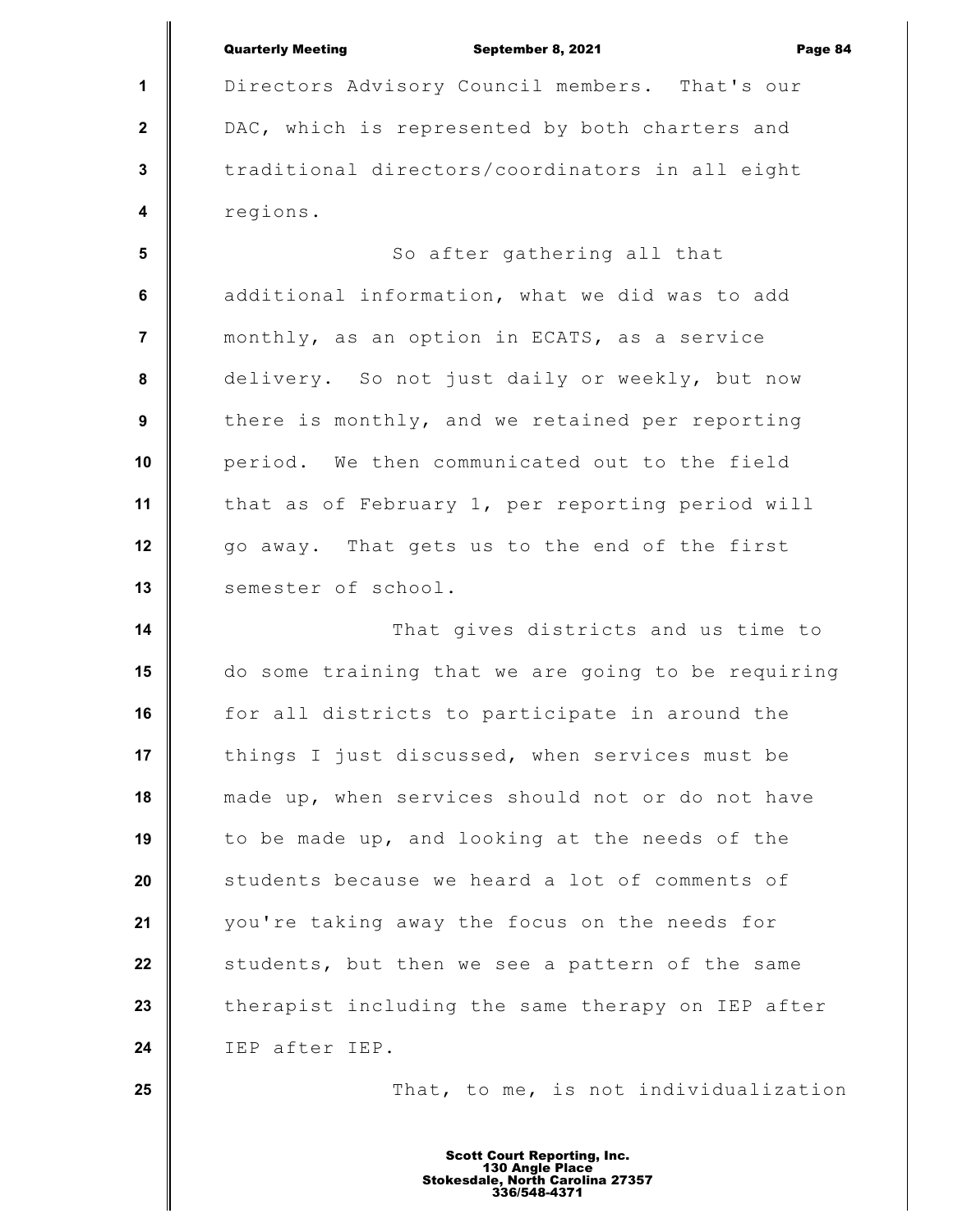|                         | <b>Quarterly Meeting</b><br>September 8, 2021<br>Page 85 |
|-------------------------|----------------------------------------------------------|
| 1                       | that is a customized way of delivering the               |
| $\mathbf 2$             | service. So we will be doing training, and we            |
| 3                       | will also include the continuum or the settings on       |
| $\overline{\mathbf{4}}$ | our program monitoring to just look at the               |
| 5                       | students who may have per reporting period and           |
| $\bf 6$                 | what those services really look like.                    |
| $\overline{7}$          | So that's updates for today. We will                     |
| 8                       | keep you posted as we move forward and as we get         |
| $\boldsymbol{9}$        | the training ready. We haven't finalized that            |
| 10                      | yet, but we will make sure we share that with you        |
| 11                      | as well.                                                 |
| 12                      | All right. Next slide. Also, a                           |
| 13                      | question about any legislation to address COVID          |
| 14                      | concerns, and Senate Bill 654 is kind of hot off         |
| 15                      | the press. It was just signed, I believe, by             |
| 16                      | Cooper late last week. So I tried to put just            |
| 17                      | some bullet points in these next few slides of           |
| 18                      | what is included in this Senate Bill. As you             |
| 19                      | know, there's never just one thing in there.             |
| 20                      | But this talks about using of the                        |
| 21                      | ESSER funds and some provisions that -- some             |
| 22                      | flexibility that districts may have.<br>The              |
| 23                      | provisions around virtual instructions.<br>The           |
| 24                      | biggie was that each public school must adopt a          |
| 25                      | policy regarding the use of face coverings and           |
|                         |                                                          |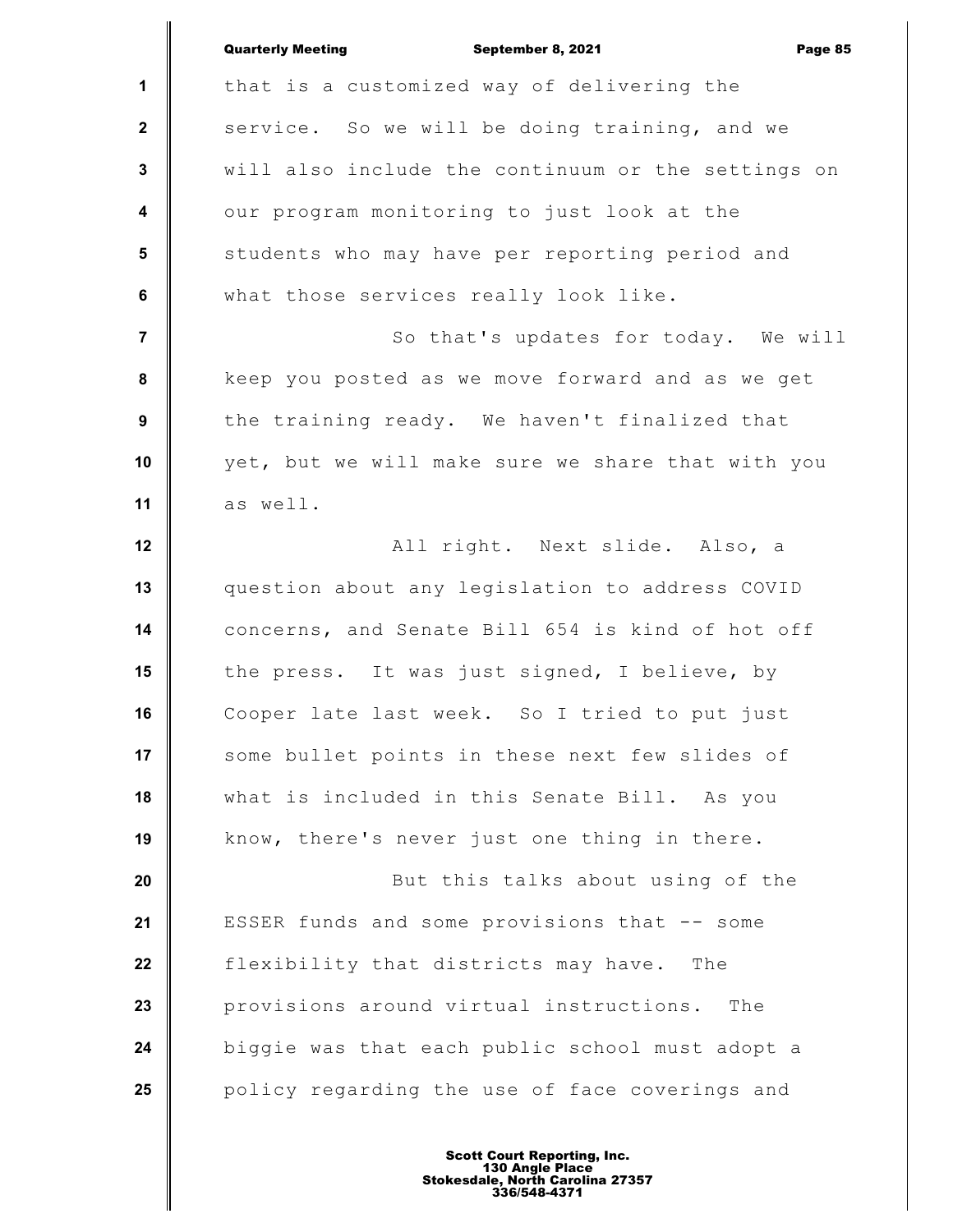|                         | <b>Quarterly Meeting</b><br>September 8, 2021<br>Page 86 |
|-------------------------|----------------------------------------------------------|
| $\mathbf{1}$            | review it at least monthly. It removed what had          |
| $\mathbf{2}$            | previously been a provision in another bill that         |
| 3                       | delayed the implementation of the social studies         |
| $\overline{\mathbf{4}}$ | changes.                                                 |
| 5                       | So, in other words, you heard from                       |
| 6                       | Matthew about the Extended Content Standards that        |
| 7                       | will align with the social studies Standard Course       |
| 8                       | of Study standards that were approved several            |
| $\boldsymbol{9}$        | months ago by the State Board, and there was a           |
| 10                      | bill to delay that. That has been removed.<br>They       |
| 11                      | also removed the provision for delaying the              |
| 12                      | implementation of class-size requirements for            |
| 13                      | kindergarten classes.                                    |
| 14                      | Next slide. They granted grace with                      |
| 15                      | licensure extensions for teachers through December       |
| 16                      | of this year. Driver's ed certificates has               |
| 17                      | been -- that's been a very difficult area to             |
| 18                      | continue with COVID. So they've done some waiving        |
| 19                      | of requirements there. This was presented, as I          |
| 20                      | said, to the Governor late last week, and I              |
| 21                      | believe he did sign that already.                        |
| 22                      | So this appears to be now an                             |
| 23                      | effective law, and there still are some items            |
| 24                      | within the budgets, but since we don't even have a       |
| 25                      | combined budget from the Senate and House yet,           |
|                         |                                                          |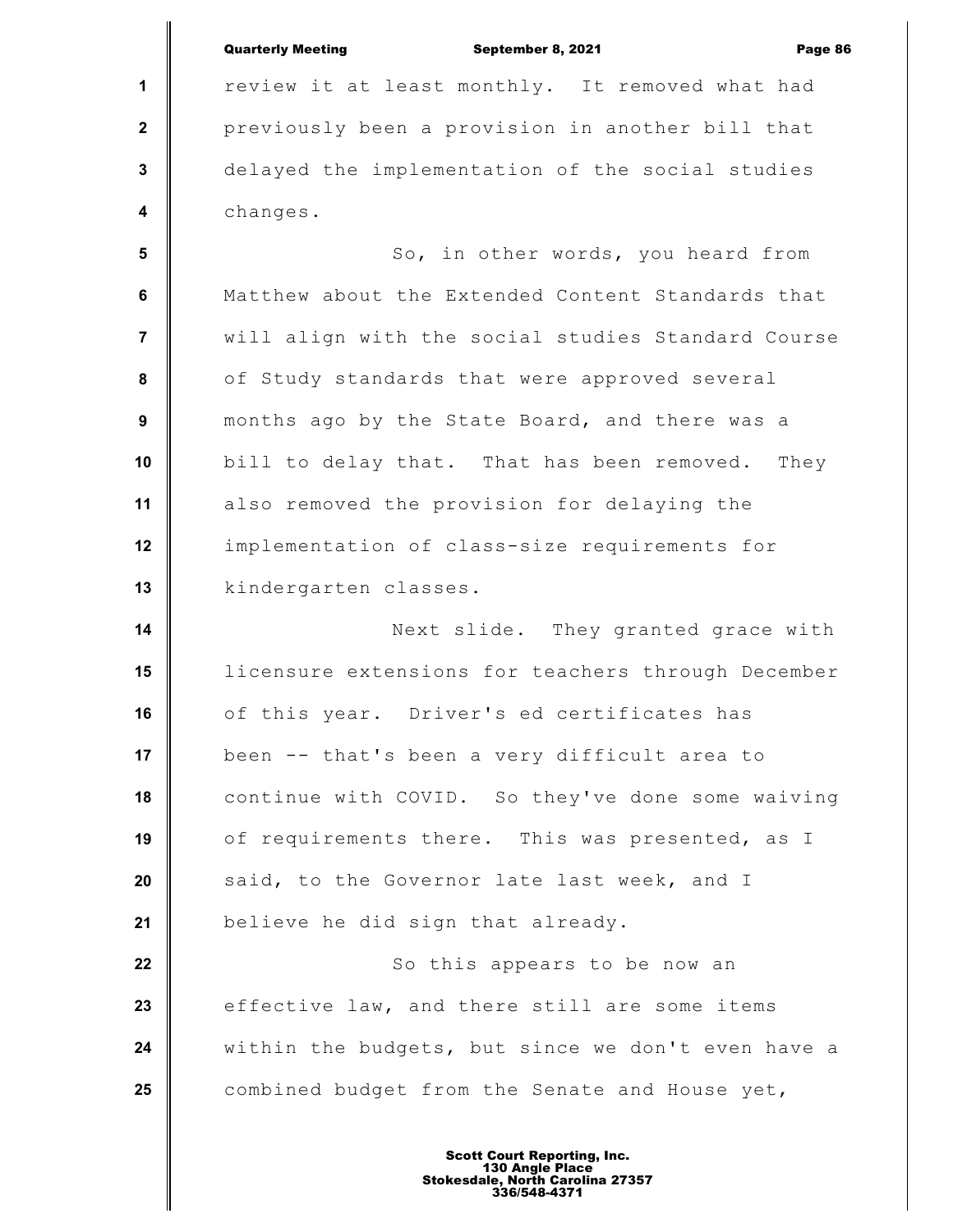|                  | <b>Quarterly Meeting</b><br>September 8, 2021<br>Page 87 |
|------------------|----------------------------------------------------------|
| $\mathbf{1}$     | we're not really sure what's going to wind up in         |
| $\mathbf{2}$     | there and what's going to stay there. So kind of         |
| $\mathbf{3}$     | more to come on that.                                    |
| $\boldsymbol{4}$ | There was also an ask around our                         |
| 5                | corrective action with OSEP. If you'll go to the         |
| 6                | next slide, Alexis. We did provide a response to         |
| $\overline{7}$   | OSEP by our required timeline. I think it was due        |
| 8                | August 16th, and I believe we actually submitted         |
| 9                | it around the 14th, somewhere in there, because we       |
| 10               | had the weekend following.                               |
| 11               | We had one item that we asked for an                     |
| 12               | additional six months -- I mean -- 60 days --            |
| 13               | excuse me -- 60 days to respond because we're            |
| 14               | waiting on School Business and Finance to work on        |
| 15               | some policy changes that they are in the process         |
| 16               | of that will affect the requirements that OSEP was       |
| 17               | asking us to do.                                         |
| 18               | So it was around the distribution of                     |
| 19               | carryover funds, which has to be from School             |
| 20               | Business and Finance. We're not the only                 |
| 21               | federally-funded program in the agency that has to       |
| 22               | adhere to those requirements. And so they had            |
| 23               | given us, I believe, that grace, and we'll be            |
| 24               | continuing to work with School Business to follow        |
| 25               | up on that.                                              |
|                  |                                                          |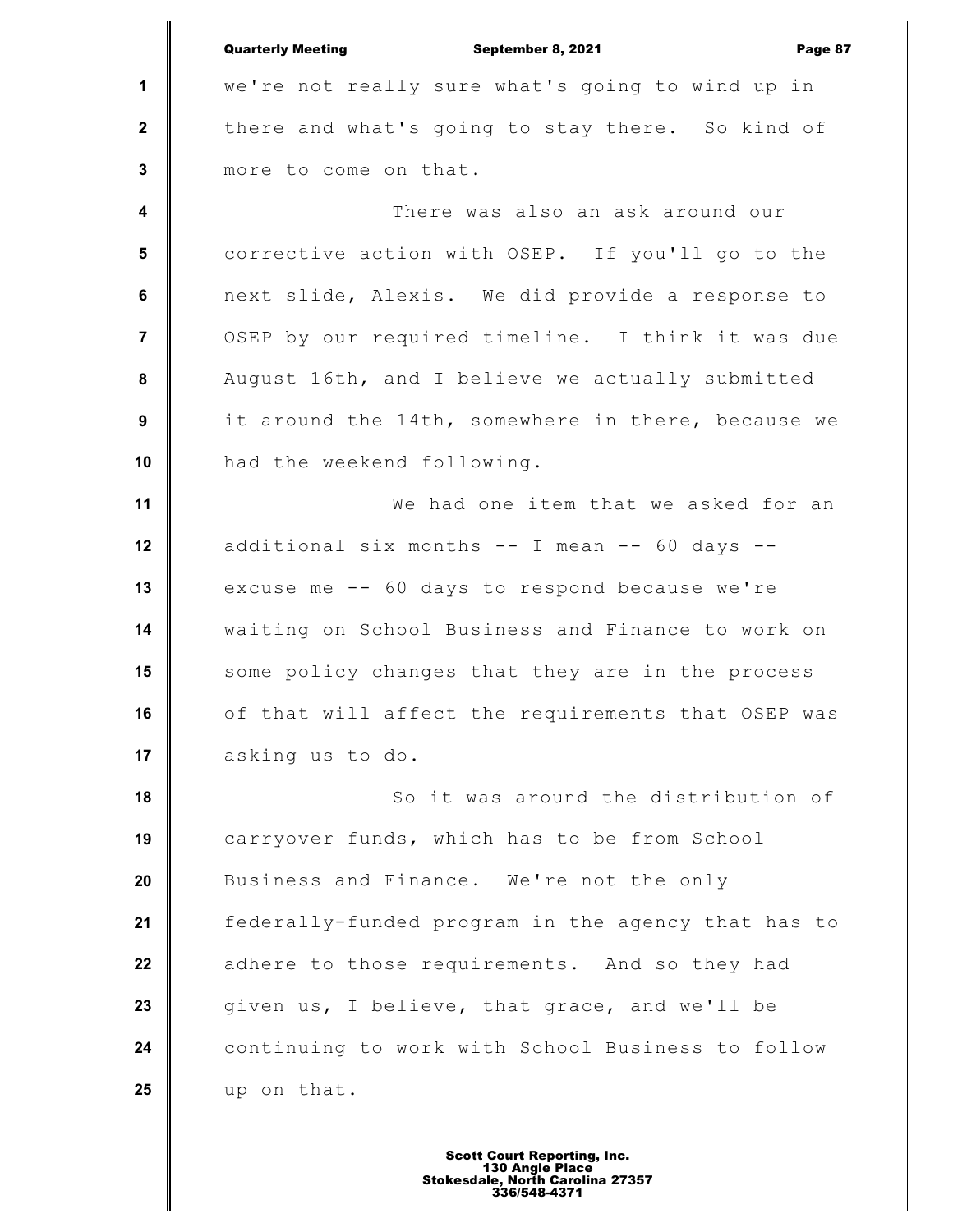|                         | <b>Quarterly Meeting</b><br>September 8, 2021<br>Page 88 |
|-------------------------|----------------------------------------------------------|
| 1                       | My apologies. Something has gotten                       |
| $\mathbf{2}$            | to me in my office. I'm going to take two seconds        |
| $\mathbf 3$             | to get some water. Excuse me.                            |
| $\overline{\mathbf{4}}$ | (Brief pause.)                                           |
| 5                       | MS. THOMAS: My sincere apologies. I                      |
| 6                       | hope I've gotten a mint now that will help control       |
| 7                       | that. I do apologize. When I shut my door so I           |
| 8                       | don't disturb people talking, it just stifles the        |
| 9                       | air, and my asthma does not like that. So I              |
| 10                      | apologize.                                               |
| 11                      | The items around our SLD, specific                       |
| 12                      | learning disabilities, and MTSS that was in the          |
| 13                      | corrective action from the monitoring report were        |
| 14                      | items we were already addressing through our --          |
| 15                      | through the SEA state complaint where we had to          |
| 16                      | provide the corrective actions. And so we just           |
| 17                      | confirmed, verified, sent to them again our              |
| 18                      | evidences, but it really was all based around that       |
| 19                      | SEA corrective action.                                   |
| 20                      | We are awaiting feedback from OSEP.                      |
| 21                      | We have a meeting -- I think our monthly meeting         |
| 22                      | is scheduled for next week, and so we should have        |
| 23                      | our follow-up to see if they have any concerns,          |
| 24                      | any questions about the items that we presented to       |
| 25                      | them as our corrective action. Once they have            |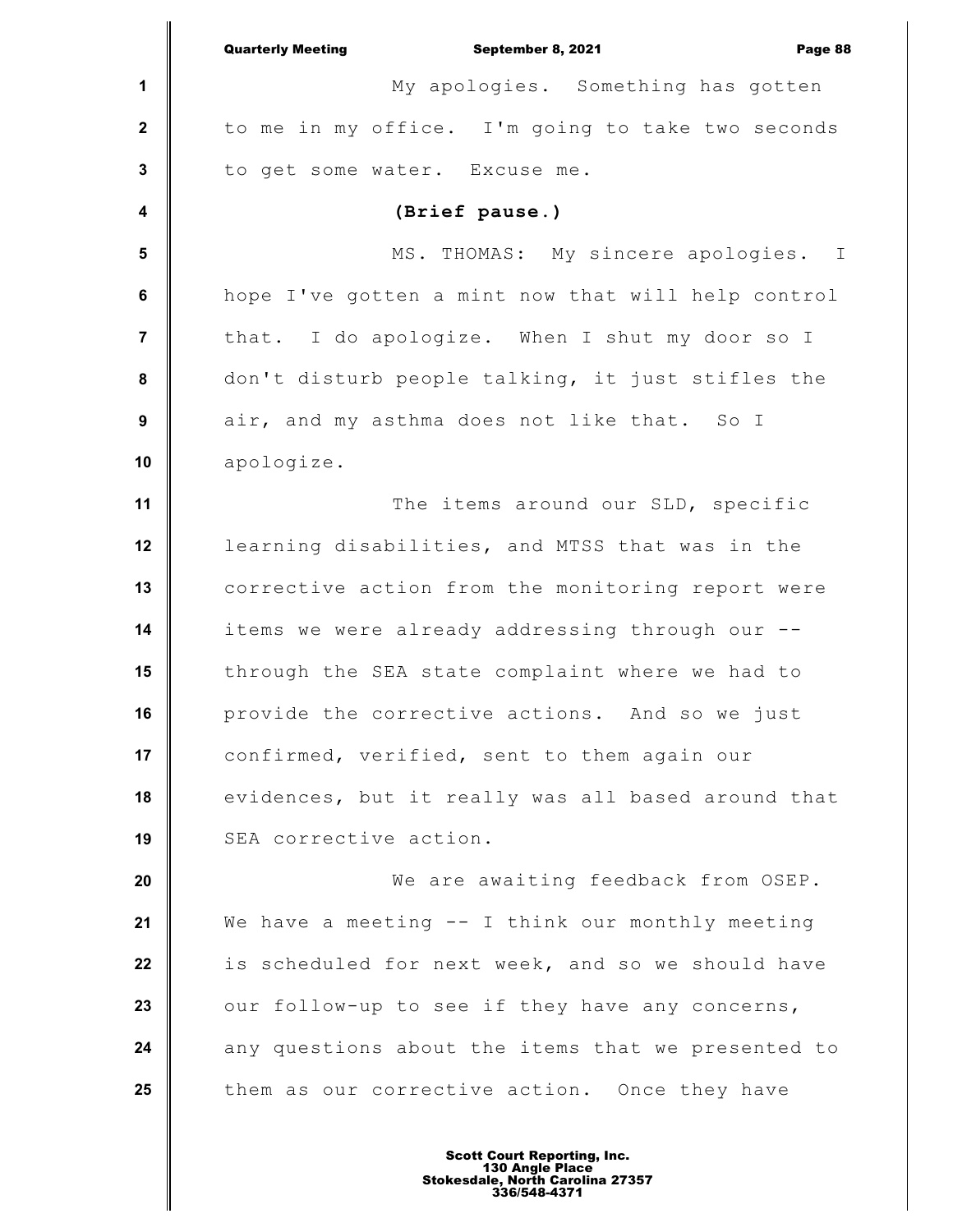|                         | <b>Quarterly Meeting</b><br>September 8, 2021<br>Page 89 |
|-------------------------|----------------------------------------------------------|
| 1                       | approved all of that, we will share that with the        |
| $\mathbf{2}$            | Council and our timelines for any other movement         |
| $\mathbf{3}$            | that we need to do around corrective action or           |
| $\overline{\mathbf{4}}$ | policy changes. So we will continue to update            |
| $5\phantom{1}$          | you.                                                     |
| 6                       | And I'm going to turn it over to                         |
| $\overline{7}$          | Matt. I think he's still here. He's going to             |
| 8                       | talk about conference a little bit.                      |
| $\boldsymbol{9}$        | MR. HOSKINS: I am. Good morning,                         |
| 10                      | everyone, and I've been the one that's been              |
| 11                      | blessed to have a happy item related to conference       |
| 12                      | in that right now it is currently scheduled              |
| 13                      | face-to-face. You can see that this is the               |
| 14                      | seventieth annual conference, and we're really           |
| 15                      | excited about some of the topics that are going to       |
| 16                      | be shared and, in a particular as well, the              |
| 17                      | plenary which is going to cover the history of           |
| 18                      | special education in North Carolina.                     |
| 19                      | We're very fortunate to have past                        |
| 20                      | directors come to speak to us about what                 |
| 21                      | transpired over their -- as they were leading the        |
| 22                      | Division and the work that was done during their         |
| 23                      | tenure. So we're really excited to see all the           |
| 24                      | progress that's been made over the last -- the           |
| 25                      | last 70 years.                                           |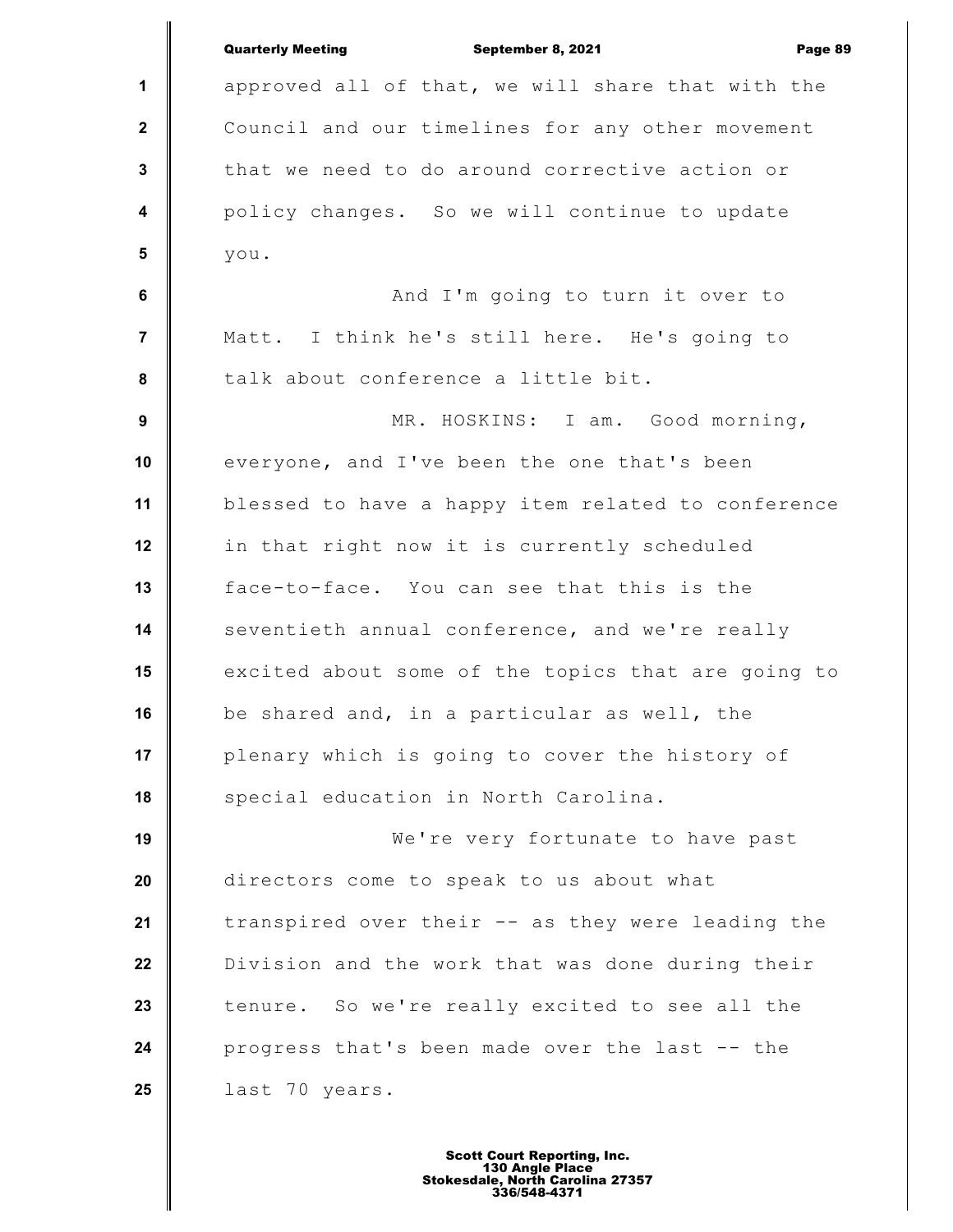|                         | <b>Quarterly Meeting</b><br>September 8, 2021<br>Page 90 |
|-------------------------|----------------------------------------------------------|
| 1                       | We're also excited that we have                          |
| $\mathbf{2}$            | organized our sessions around our EC Division            |
| 3                       | strategic plan. So we're ensuring that we are            |
| $\overline{\mathbf{4}}$ | providing content that will help us -- will be           |
| $5\phantom{1}$          | aligned to and help us achieve those objectives          |
| $\bf 6$                 | and also, we hope, help PSUs make some connections       |
| $\overline{\mathbf{7}}$ | to those particular goals and objectives as well.        |
| 8                       | We're also planning, as we have in                       |
| $\boldsymbol{9}$        | the past, to have a school-based enterprise where        |
| 10                      | we have students with disabilities create products       |
| 11                      | and sell those over the course of the conference.        |
| 12                      | We're also going to be able to celebrate our             |
| 13                      | educators of excellence as we do every year at           |
| 14                      | conference.                                              |
| 15                      | And we're also excited this year that                    |
| 16                      | as part of a program that we are going to be doing       |
| 17                      | with the National CEC, in terms of retention of          |
| 18                      | early career of EC teachers, first and second year       |
| 19                      | EC teachers and related service providers are            |
| 20                      | going to be provided free registration to the            |
| 21                      | conference. So we're excited about being able to         |
| 22                      | offer that this year as well.                            |
| 23                      | We're also -- the registration is                        |
| 24                      | going to open on September 15th, so just right           |
| 25                      | around the corner. We would more than welcome            |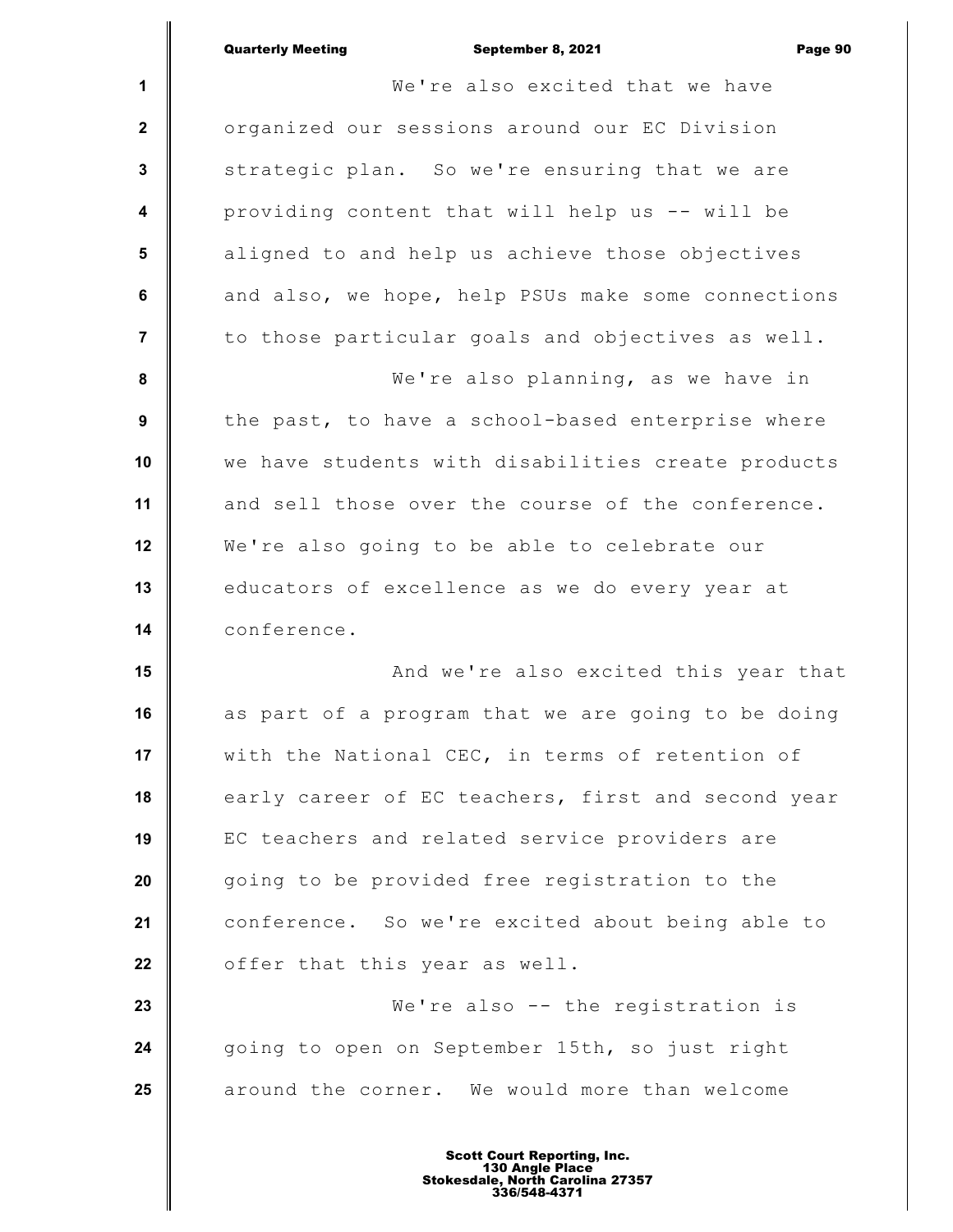|                  | <b>Quarterly Meeting</b><br>September 8, 2021<br>Page 91 |
|------------------|----------------------------------------------------------|
| $\mathbf{1}$     | you-all to register and attend. We'd love to have        |
| $\mathbf{2}$     | you join some of our sessions and have                   |
| $\mathbf{3}$     | conversation over the course of that conference.         |
| $\boldsymbol{4}$ | I will say that we are watching the                      |
| 5                | situation with COVID very carefully, and we will         |
| 6                | make some decisions in the very near future if we        |
| $\overline{7}$   | don't feel like we would be able to do this              |
| 8                | face-to-face, but for the time being, we feel like       |
| 9                | if we have some good safety protocols in place --        |
| 10               | and we're speaking with the hotel about that right       |
| 11               | now -- that we can do this in a way that will be         |
| 12               | safe and allow us to come together for this              |
| 13               | conference. So we're really excited about it.            |
| 14               | Everything's coming together, and I think it's --        |
| 15               | I'm really hopeful that we're going to be able to        |
| 16               | pull it off this year face-to-face.                      |
| 17               | And, Amy, great question. Yeah,                          |
| 18               | we'll certainly share registration information           |
| 19               | with ECAC, and parents can certainly register for        |
| 20               | the conference. Oh, free registration. Let's             |
| 21               | have some conversation about that, Amy.                  |
| 22               | MS. HUDGENS: Okay. This is Carol                         |
| 23               | I'm going to share some updates around<br>Ann.           |
| 24               | contingency plans. Alexis, if you'll go to the           |
| 25               | next one. Thank you.                                     |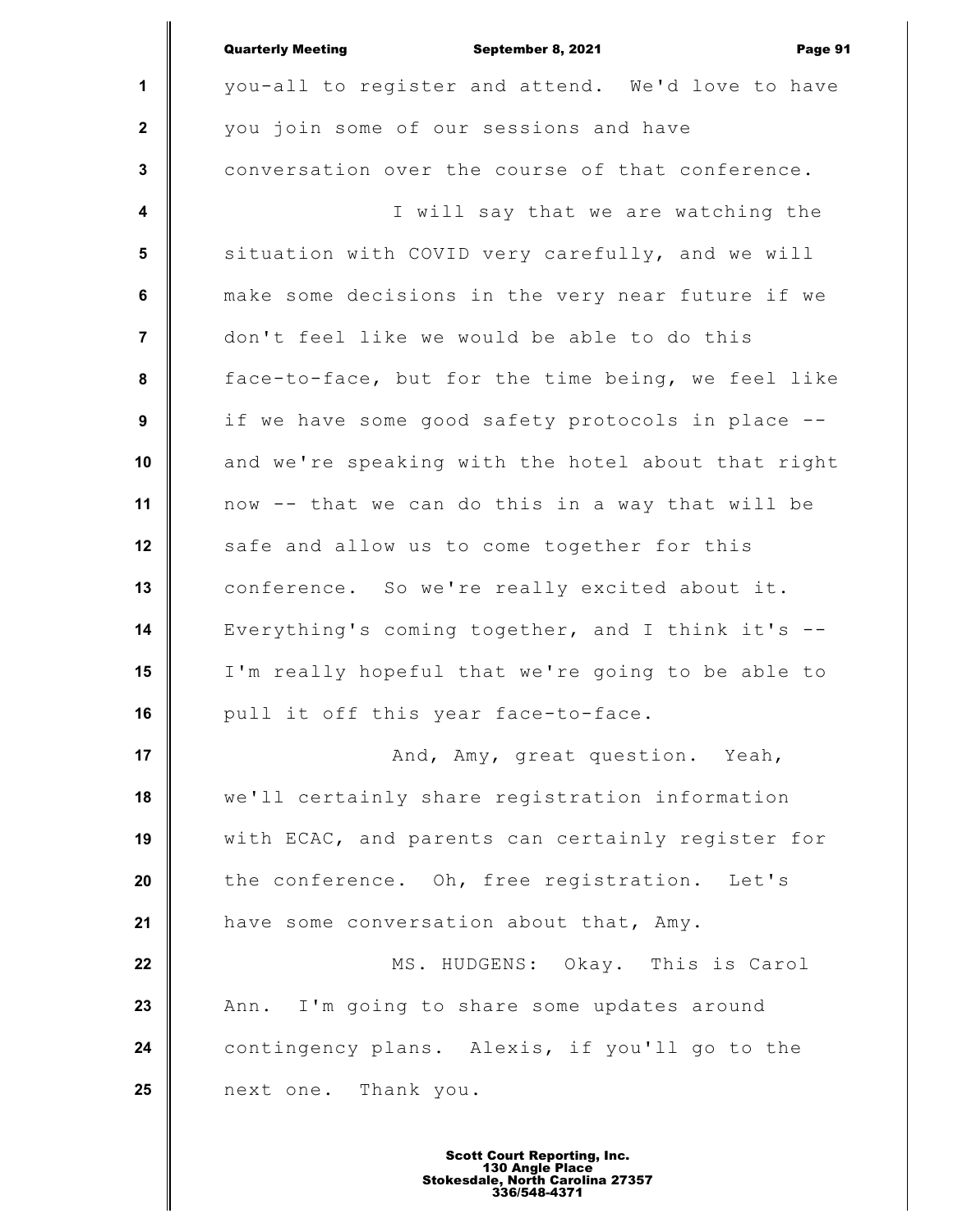**1 2 3 4 5 6 7 8 9 10 11 12 13 14 15 16 17 18 19 20 21 22 23 24 25** Quarterly Meeting September 8, 2021 Page 92 What you'll see on your screen is actually a question and answer directly from guidance provided by the Office of Special Ed Programs in March of 2020, and this particular guidance document was specific to providing services to children with disabilities during the COVID-19 outbreak. And so one of the responses you'll see here is that IEP teams can certainly include distant learning plans in a child's IEP if there were events that triggered a closure. Now this was the most common experience that we had last year. What we're looking at this year in terms of COVID conditions could be some closures of classrooms, of schools, but mostly what we're dealing with at the present are quarantine and isolation and those kind of measures when clusters are occurring. So this guidance, it remains current. It is always a possibility that an IEP team may consider a contingency plan to ensure that services are not interrupted if there are occasions for quarantine or, worst-case scenario, a school closure given a COVID breakout. If you'll go to the next slide. One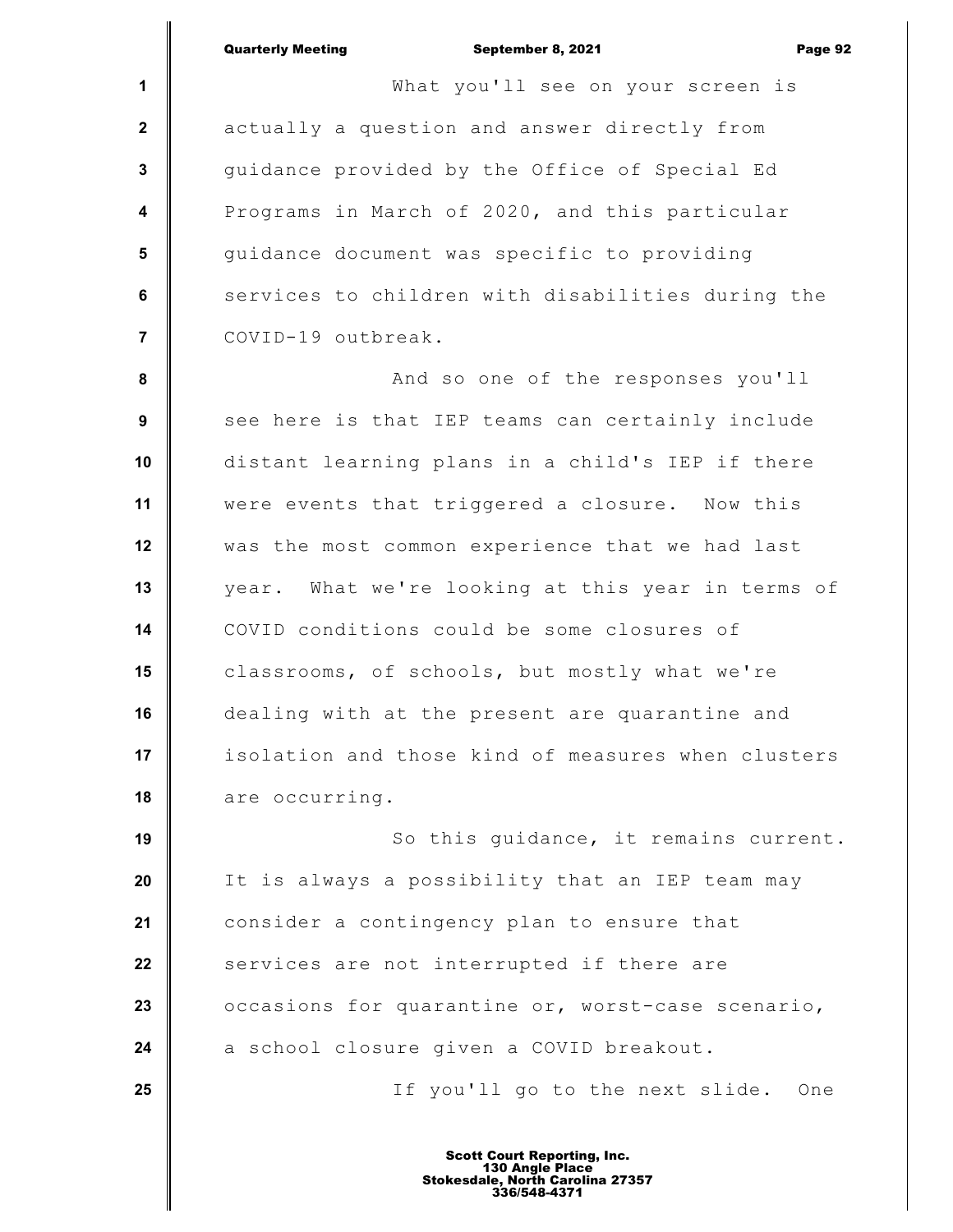|                         | <b>Quarterly Meeting</b><br>September 8, 2021<br>Page 93 |
|-------------------------|----------------------------------------------------------|
| $\mathbf{1}$            | of the things that I wanted to kind of reiterate         |
| $\mathbf{2}$            | is that a contingency plan is a plan for the             |
| $\mathbf{3}$            | worst-case scenario if you look at it by                 |
| $\overline{\mathbf{4}}$ | definition. The contingency plan is how services         |
| 5                       | are going to continue in the worst-case scenario.        |
| 6                       | It isn't a replacement for the IEP. It isn't a           |
| $\overline{7}$          | replacement for the offer of FAPE. It is an              |
| ${\bf 8}$               | emergency plan in unforeseen circumstances that          |
| $\boldsymbol{9}$        | may occur.                                               |
| 10                      | And so I think that's a really                           |
| 11                      | important reminder here to think about as IEP            |
| 12                      | teams consider whether including contingency plans       |
| 13                      | as part of the IEP may be appropriate, given that        |
| 14                      | our circumstances are still uncertain and could be       |
| 15                      | very uncertain in some districts that are trying         |
| 16                      | to manage local conditions with COVID.                   |
| 17                      | If you'll go on for a moment, that's                     |
| 18                      | a transition into remote learning options. And           |
| 19                      | when we look at remote learning plans, one of the        |
| 20                      | things that I kind of want to provide a reminder         |
| 21                      | for is that the legislation and the State Board          |
| 22                      | policy that required districts to submit a remote        |
| 23                      | learning plan, that requirement ended at the close       |
| 24                      | of the 2020-2021 school year. And what that means        |
| 25                      | is there isn't a state requirement to provide a          |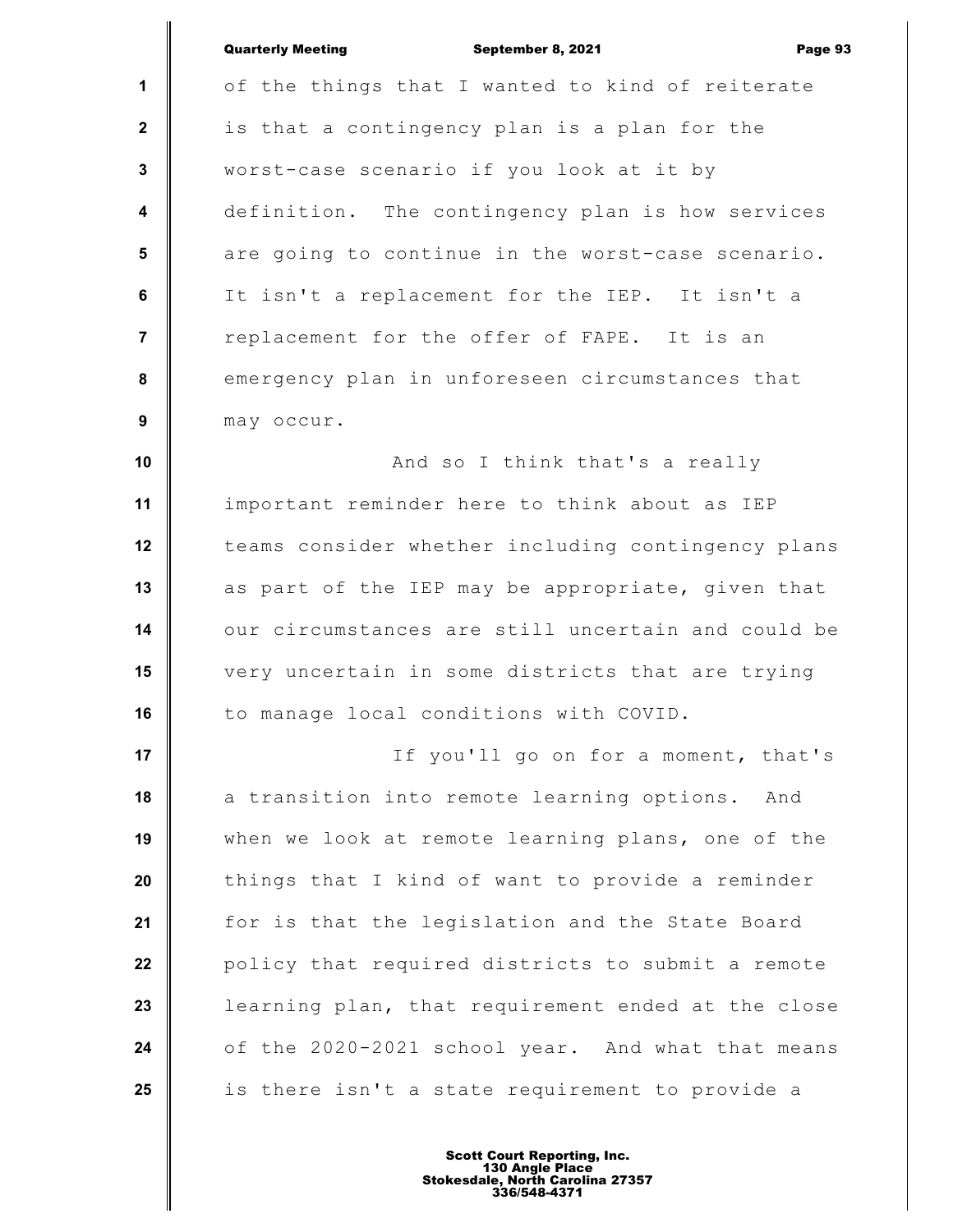**1 2 3 4 5 6 7 8 9 10 11 12 13 14 15 16 17 18 19 20 21 22 23 24 25** Quarterly Meeting September 8, 2021 Page 94 choice for virtual learning as it was established by the legislation in 2020-2021. Now the difference here that you'll see is that LEAs may establish optional virtual schools, and those are -- those would be consistent with optional programs, magnet schools, those type of school situations that already existed in school districts. So I just want to make a distinction here that the State has not required that a virtual platform or virtual school is required in every district. Now you've heard Sherry mention in some of the legislation that remote learning, distance learning, those kind of opportunities are swirling legislatively. If you'll go to my next slide, Alexis. I wanted to point out what Sherry also alluded to was the budget bill or Senate Bill 105. Now I did see some legislative updates come in late yesterday, and unfortunately, I didn't have time to consume those changes and update our slides in the event there were some changes. However, for our purposes today, I just wanted to further illustrate that in this particular budget bill, there were some line items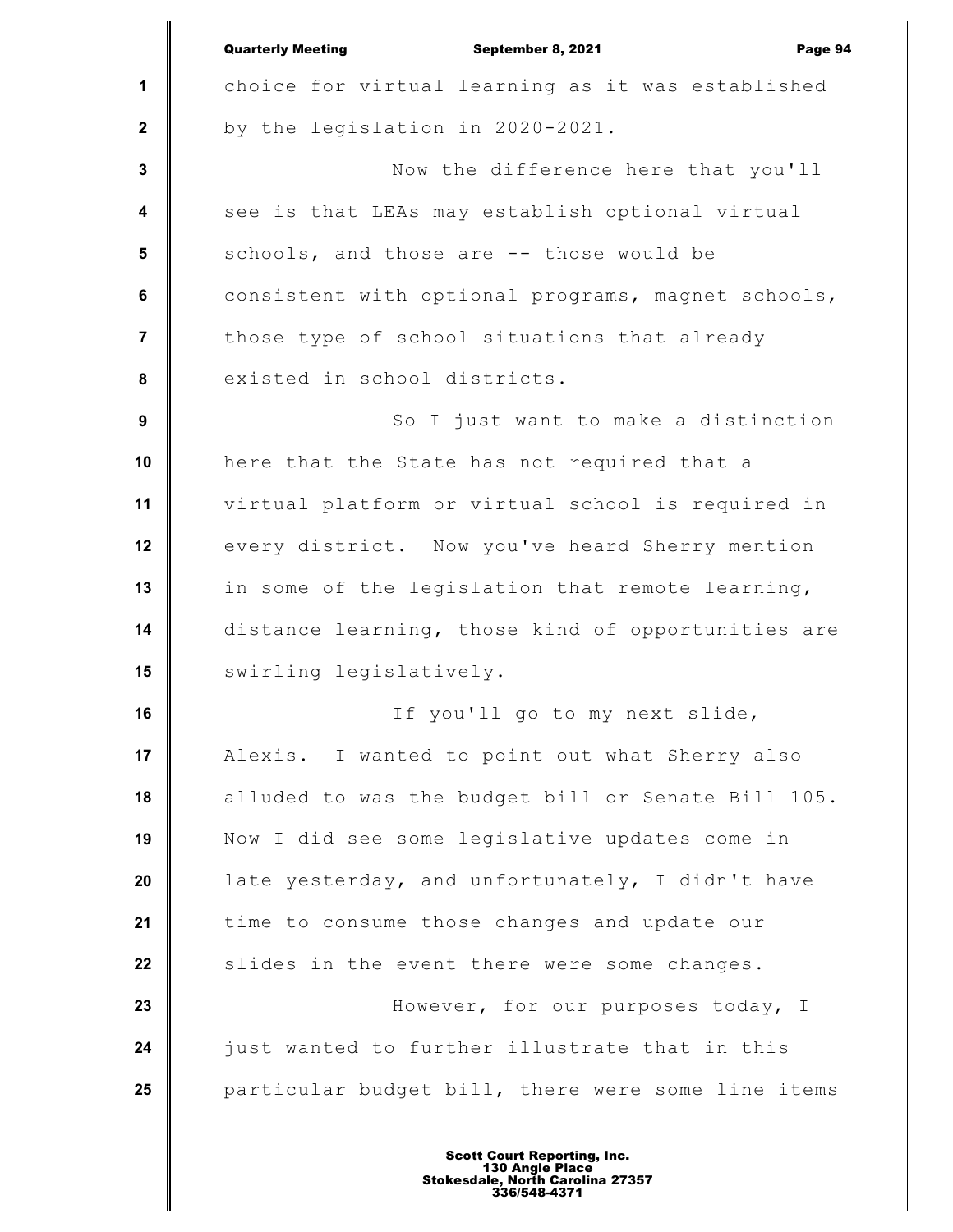|                         | <b>Quarterly Meeting</b><br>September 8, 2021<br>Page 95 |
|-------------------------|----------------------------------------------------------|
| 1                       | related to whether or not making remote learning         |
| $\mathbf{2}$            | an option for calendar flexibility, meaning if           |
| 3                       | they were a natural disaster, a hurricane,               |
| $\overline{\mathbf{4}}$ | earthquake, inclement weather, et cetera, would          |
| $5\phantom{1}$          | remote learning be an option that could be used in       |
| $\bf 6$                 | a school district when school districts have to be       |
| $\overline{7}$          | closed because of those unusual circumstances that       |
| 8                       | may close certain school buildings or an entire          |
| $\boldsymbol{9}$        | school district as a result of weather.                  |
| 10                      | Also pending in that same Senate Bill                    |
| 11                      | is more defined language around the COVID-19             |
| 12                      | emergencies, and so why I bring that to your             |
| 13                      | attention is that our guidance regarding                 |
| 14                      | contingency plans -- particularly contingency            |
| 15                      | plans that are not related to COVID-19 -- that           |
| 16                      | guidance is actually going to be evolving                |
| 17                      | depending upon where our legislative and State           |
| 18                      | Board policy rests on that topic.                        |
| 19                      | So then if we go to the next slide.                      |
| 20                      | It's an opportunity for folks to ask any questions       |
| 21                      | that you might have now of any of the content in         |
| 22                      | particular here regarding remote learning plans,         |
| 23                      | contingency plans, or any of the other topics            |
| 24                      | shared by Sherry or Matt.                                |
| 25                      | (No audible response.)                                   |
|                         |                                                          |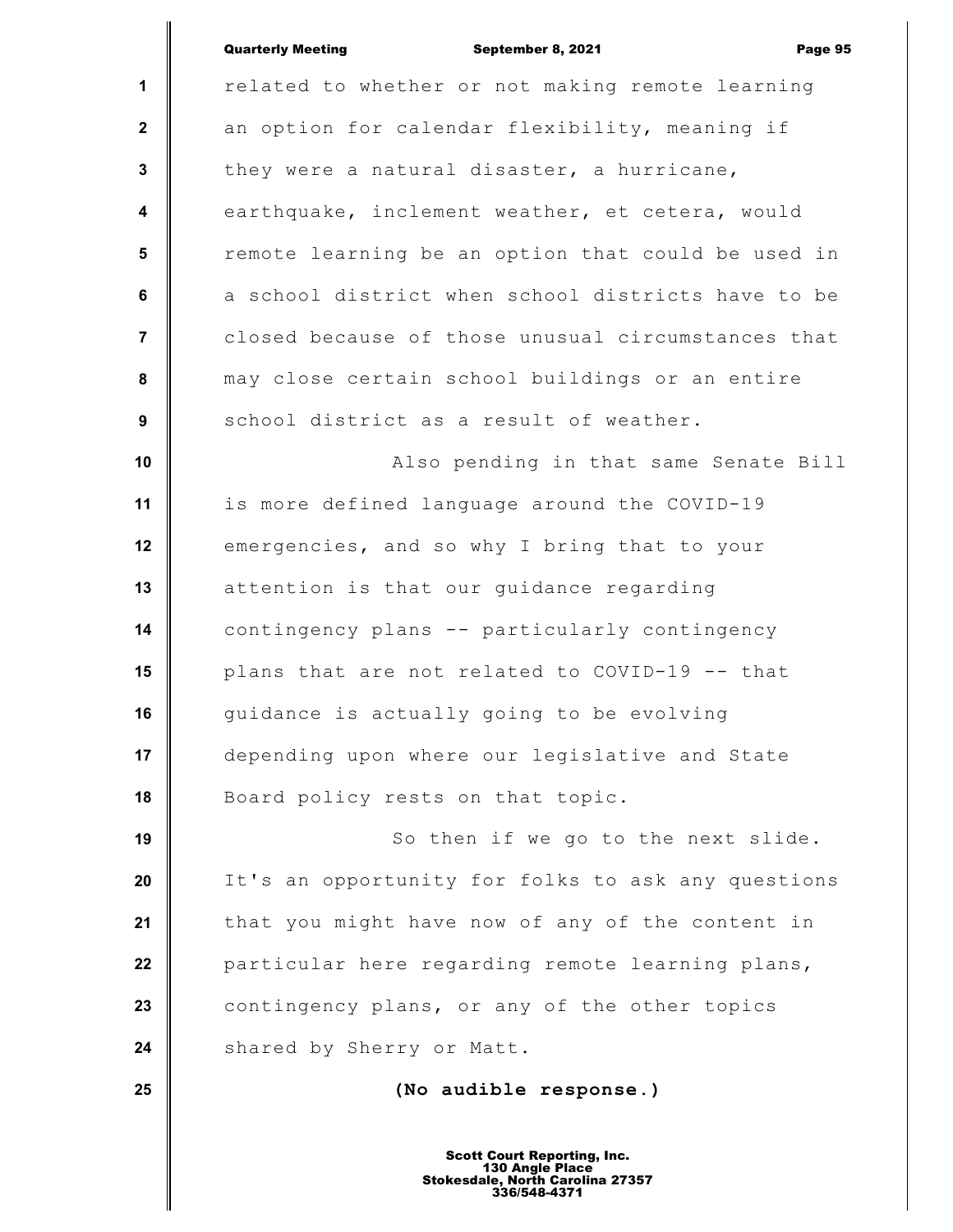|                         | <b>Quarterly Meeting</b><br>September 8, 2021<br>Page 96 |
|-------------------------|----------------------------------------------------------|
| 1                       | MS. HUDGENS: All right. Alexis,                          |
| $\mathbf{2}$            | I've checked in the chat box. I'm not seeing any         |
| $\mathbf{3}$            | further questions. I do think I might hear an            |
| $\overline{\mathbf{4}}$ | open mike, so I'm going to wait for a moment.            |
| 5                       | MR. HOSKINS: Carol Ann--- Go ahead,                      |
| $\bf 6$                 | Sherry.                                                  |
| $\overline{7}$          | MS. THOMAS: Go ahead. Go ahead.                          |
| $\pmb{8}$               | MR. HOSKINS: I did just want to                          |
| $\boldsymbol{9}$        | mention that we do grant free registration to all        |
| 10                      | council members. So we will send you details             |
| 11                      | around that. We're going to be doing registration        |
| 12                      | a little bit differently, but we'll make sure that       |
| 13                      | we get those details directly to you.                    |
| 14                      | One other additional thing that I                        |
| 15                      | wanted to mention in the update is, we heard from        |
| 16                      | the Substance Abuse and Mental Health agency that        |
| 17                      | we were awarded a second project AWARE grant.<br>SO      |
| 18                      | that's going to be \$8.9 million over the next five      |
| 19                      | The LEAs that we're going to be working<br>years.        |
| 20                      | with are Jackson County, Nash-Rocky Mount, and           |
| 21                      | Sampson, and the work that's been done there has         |
| 22                      | just been extremely rewarding.                           |
| 23                      | It's influenced at the policy level a                    |
| 24                      | lot of the work that's been done around the              |
| 25                      | school-based mental health plans and the training        |
|                         |                                                          |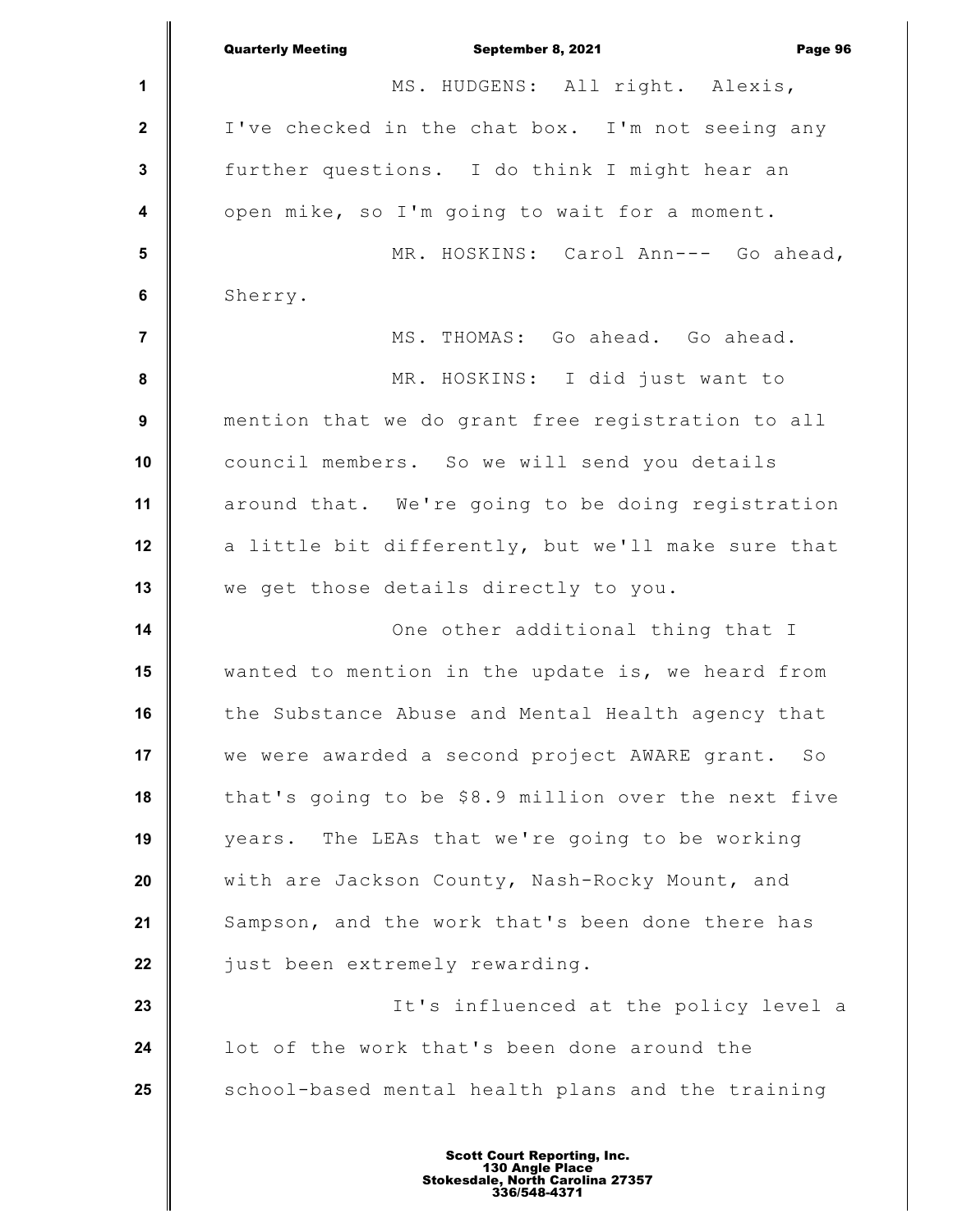|                  | <b>Quarterly Meeting</b><br>September 8, 2021<br>Page 97 |
|------------------|----------------------------------------------------------|
| $\mathbf{1}$     | plans that are being developed, and we're really         |
| $\mathbf{2}$     | excited about being able to continue to scale this       |
|                  |                                                          |
| 3                | work, get it to more districts, but also learn           |
| $\boldsymbol{4}$ | from these districts [inaudible] very different          |
| $5\phantom{.0}$  | LEAs in context and the best approaches to meeting       |
| 6                | the mental health needs of students within the           |
| $\overline{7}$   | context of the schools there.                            |
| 8                | So I wanted to share that because we                     |
| 9                | were really excited about that announcement as           |
| 10               | well that we recently received. And, Sherry,             |
| 11               | sorry if I interrupted.                                  |
| 12               | MS. THOMAS: No, no. You were fine.                       |
| 13               | You were fine. I was just going to circle back to        |
| 14               | Christy's question, which was kind of what the lay       |
| 15               | of the land is here. All staff were asked to come        |
| 16               | in on a staggered schedule through the month of          |
| 17               | August, with all staff being in the building every       |
| 18               | day as of last week.                                     |
| 19               | At the same time, DPI has launched                       |
| 20               | what they've called a pilot telework program where       |
| 21               | staff who can continue to do their work remotely         |
| 22               | with the approval from their supervisor will be          |
| 23               | allowed to do so as well as what we're calling a         |
| 24               | hybrid model, which would be, you know, a couple         |
| 25               | of days in the building and the remaining days of        |
|                  |                                                          |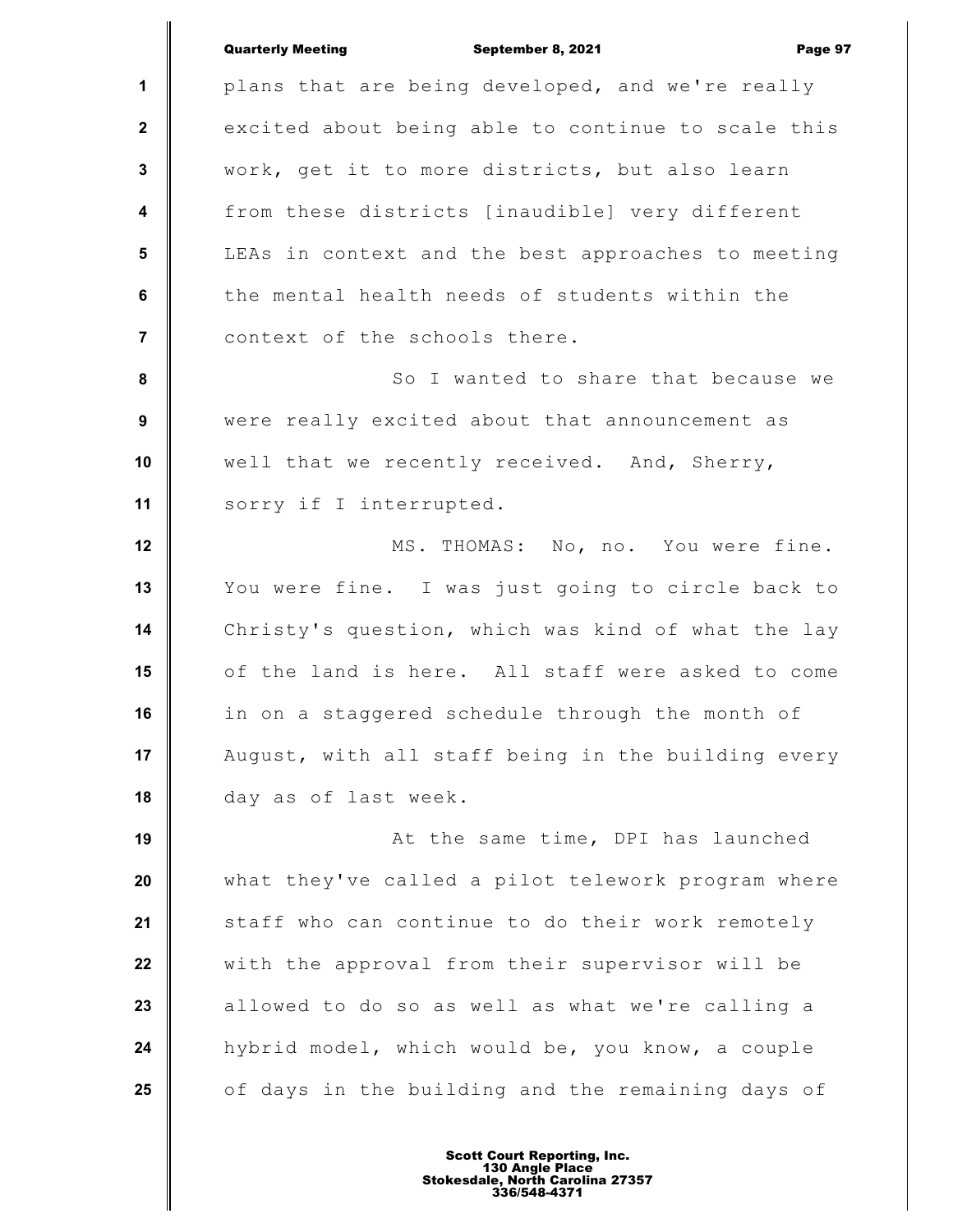|                | <b>Quarterly Meeting</b><br>September 8, 2021<br>Page 98         |
|----------------|------------------------------------------------------------------|
| 1              | the week out doing telework. So we're in the                     |
| $\mathbf{2}$   | process of putting that together right now for our               |
| $\mathbf 3$    | staff and going through the approval process.                    |
| 4              | All that to say, there have still                                |
| 5              | been some meetings held in the building. There                   |
| 6              | have also been, over the last four weeks, COVID                  |
| $\overline{7}$ | outbreaks, individuals within the building. And                  |
| 8              | so we are as a Division trying to monitor that                   |
| 9              | closely and trying to keep our staff safe and                    |
| 10             | everyone else safe.                                              |
| 11             | We do have some quidelines in the                                |
| 12             | building that must be adhered to. If you are                     |
| 13             | vaccinated, you may wear a mask, but it is not                   |
| 14             | required. If you're not vaccinated, you are                      |
| 15             | required to wear a mask. We have sanitizer.<br>We                |
| 16             | have wipes. There's a protocol in place.                         |
| 17             | What I will say is that I don't know                             |
| 18             | what it's going to look like. I believe the next                 |
| 19             | meeting, Christy, is in December, and I just don't               |
| 20             | really know what it's going to look like.                        |
| 21             | VICE CHAIRPERSON: Yes, ma'am.                                    |
| 22             | MS. THOMAS: Right now I can't tell.                              |
| 23             | We might be in a better space, a better spot in                  |
| 24             | December, but we could be in another shutdown.<br>$S_{\bigcirc}$ |
| 25             | I think what we need to do is kind of plan for                   |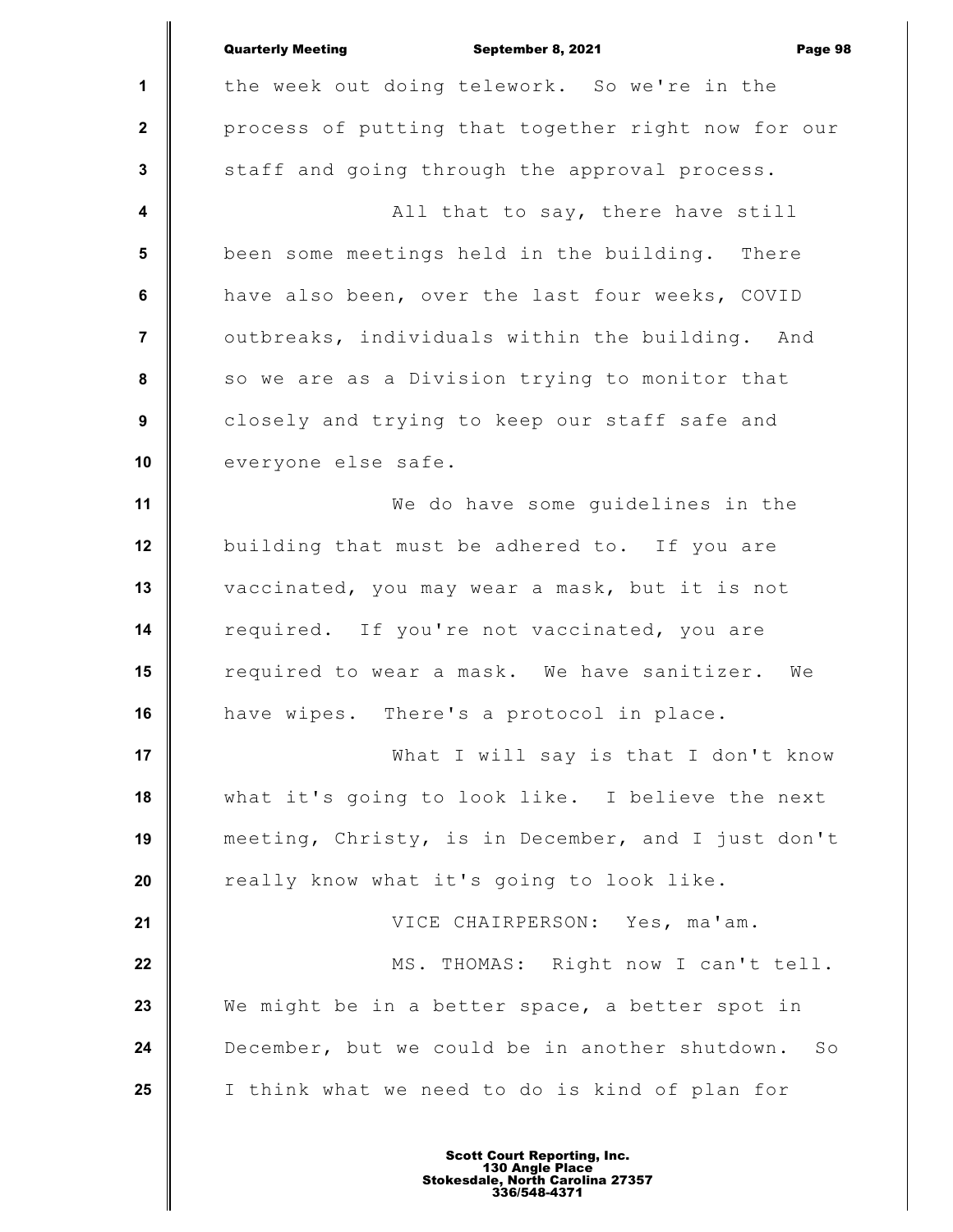|                         | <b>Quarterly Meeting</b><br>September 8, 2021<br>Page 99 |
|-------------------------|----------------------------------------------------------|
| 1                       | both and then see what happens. I don't know how         |
| $\mathbf{2}$            | else to answer that. It's the same thing with the        |
| $\mathbf{3}$            | conference. We're hoping, but we also know that          |
| $\overline{\mathbf{4}}$ | we may have to switch on a dime and create a             |
| $5\phantom{1}$          | virtual platform and deliver conference that way.        |
| 6                       | VICE CHAIRPERSON: All right. We                          |
| 7                       | will plan for both, and then I guess, all of our         |
| $\pmb{8}$               | council members, that's good to hear because that        |
| $\boldsymbol{9}$        | means that we could be headed to Raleigh for that        |
| 10                      | day in December, which is already on the calendar,       |
| 11                      | or we could be virtual again and putting it up on        |
| 12                      | a virtual platform so participants could join in         |
| 13                      | if they want.                                            |
| 14                      | MS. UTZ: Yeah, there will always be                      |
| 15                      | a virtual option for anyone that needs it.               |
| 16                      | MS. CHILDERS: I have a question.                         |
| 17                      | MS. UTZ: Uh-huh.                                         |
| 18                      | MS. CHILDERS: I am going back just a                     |
| 19                      | little bit further. I had a question a few               |
| 20                      | minutes ago when we were talking about---                |
| 21                      | MS. UTZ: Oh, sorry.                                      |
| 22                      | MS. CHILDERS: Can you hear me?                           |
| 23                      | MS. UTZ: Yeah, go ahead.                                 |
| 24                      | MS. CHILDERS: Okay. Sorry. I'm                           |
| 25                      | going back a little further because I had a              |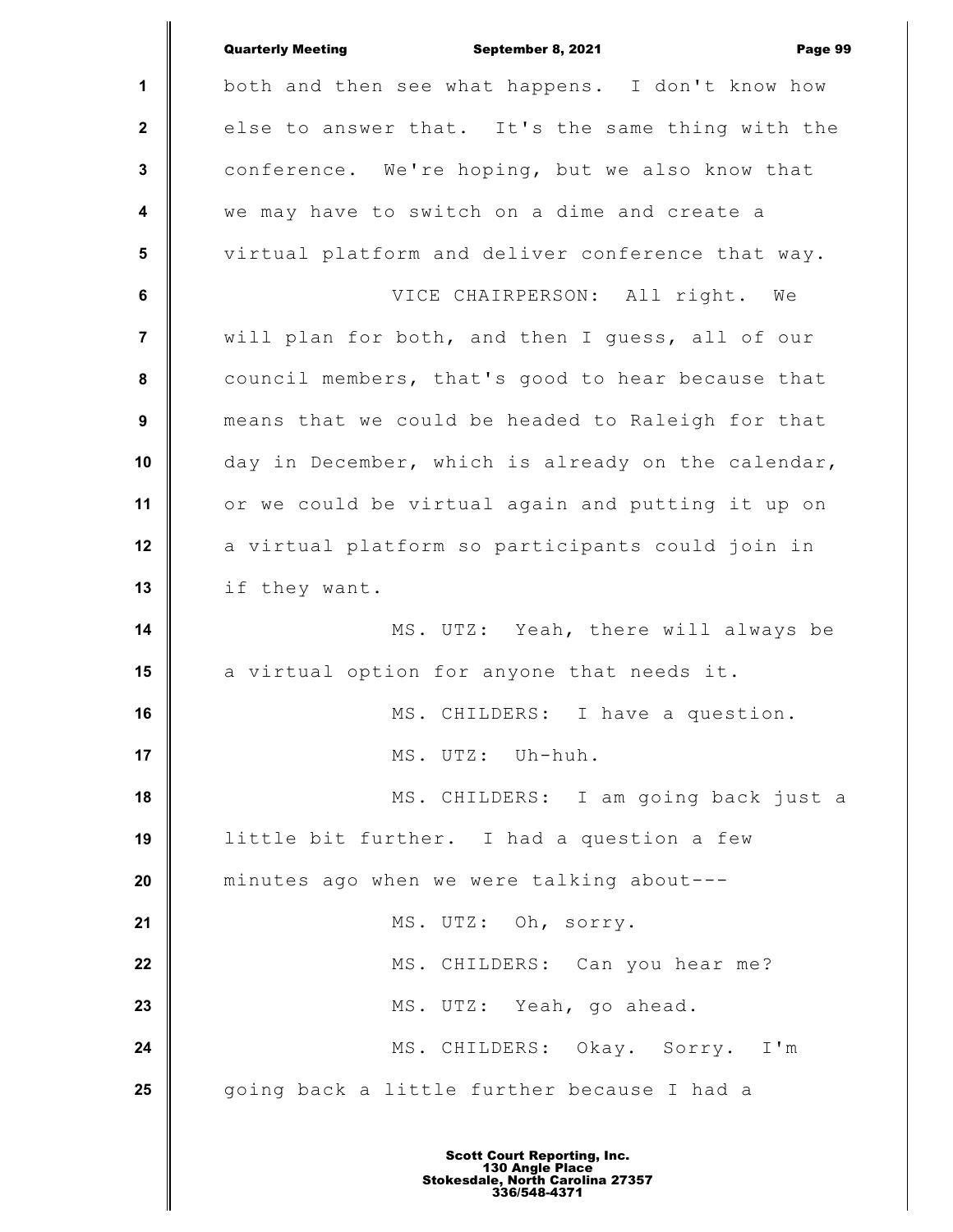|                         | <b>Quarterly Meeting</b><br>September 8, 2021<br><b>Page 100</b> |
|-------------------------|------------------------------------------------------------------|
| 1                       | question a minute ago as far as when you were                    |
| $\mathbf{2}$            | talking about the senate bill and all of the                     |
| $\mathbf{3}$            | different plans as far as COVID or anything else                 |
| $\overline{\mathbf{4}}$ | goes, I guess, in the future.                                    |
| 5                       | Is there anything that specifies in                              |
| $6\phantom{a}$          | that bill for children that are on the Extended --               |
| $\overline{7}$          | that are in the Extended Content Standards?                      |
| $\pmb{8}$               | MS. HUDGENS: Hi, Abby. This is                                   |
| $\boldsymbol{9}$        | Carol Ann. It's good to see your face.                           |
| 10                      | MS. CHILDERS: Hey.                                               |
| 11                      | MS. HUDGENS: And so---                                           |
| 12                      | MS. CHILDERS: Did I get my question                              |
| 13                      | out right?                                                       |
| 14                      | MS. HUDGENS: Yes, you sure did. So,                              |
| 15                      | unfortunately, the bill is actually silent                       |
| 16                      | regarding specific groups of students. It's more                 |
| 17                      | of a collective student type of designation in how               |
| 18                      | the bill language is constructed. In other words,                |
| 19                      | it doesn't tier out any kind of relationship to                  |
| 20                      | the standard course of study or not. The language                |
| 21                      | is just really generic in terms of students.                     |
| 22                      | MS. CHILDERS: Okay. Is there -- I                                |
| 23                      | mean I guess this is kind of a big broad question,               |
| 24                      | but is there or should there be something? I know                |
| 25                      | that there were so many obvious issues with kids                 |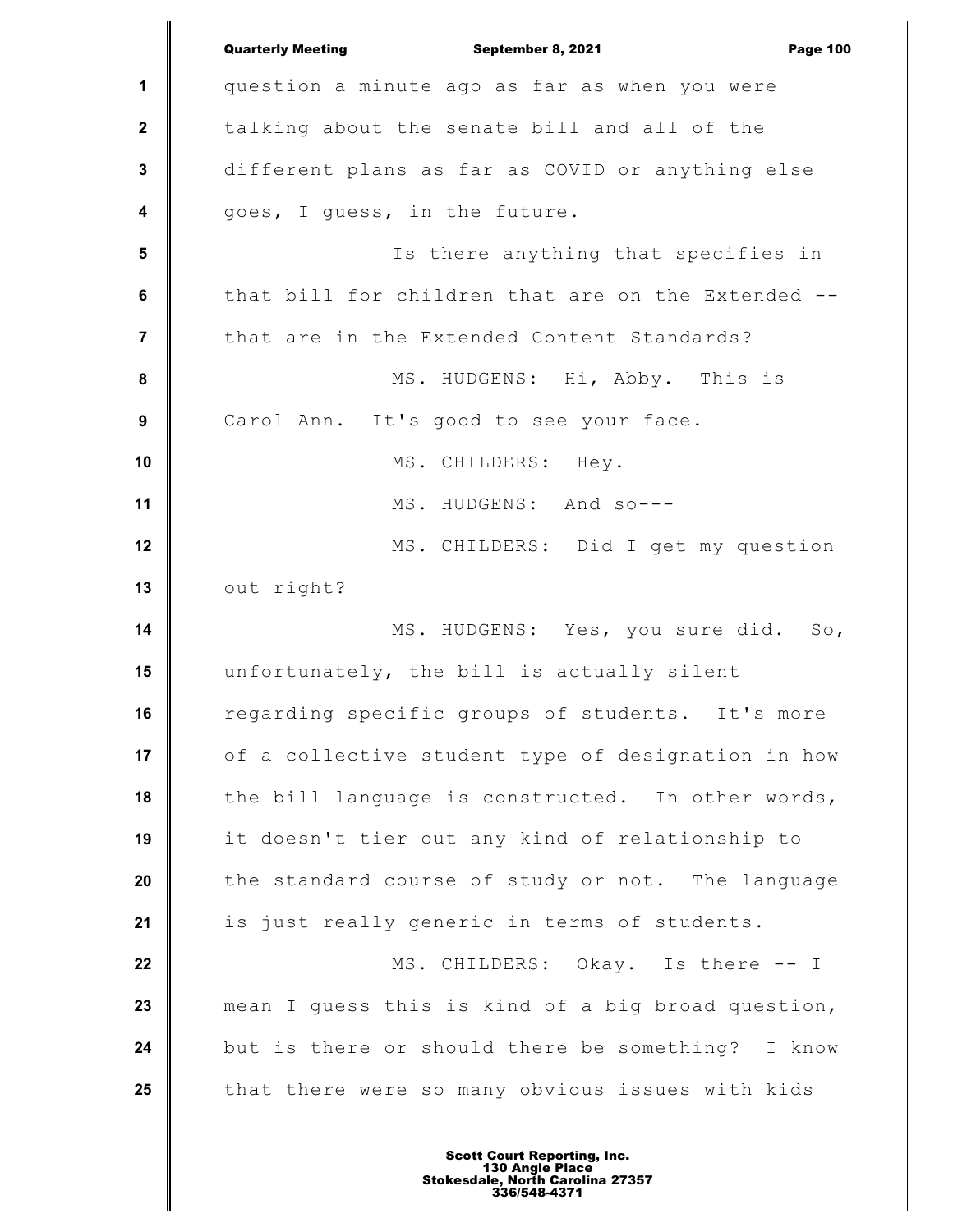|                  | <b>Quarterly Meeting</b><br>September 8, 2021<br><b>Page 101</b> |
|------------------|------------------------------------------------------------------|
| 1                | doing virtual learning and trying to do it in                    |
| $\mathbf{2}$     | different ways for kids with the Extended Content                |
| $\mathbf{3}$     | Standards and IEPs, and following those was                      |
| $\boldsymbol{4}$ | extremely difficult.                                             |
| 5                | So I guess my big question is, is                                |
| $6\phantom{a}$   | should there not be something for these kids that                |
| $\overline{7}$   | is in writing so that each district is following                 |
| 8                | it -- following guidelines? I feel like that was                 |
| 9                | a big issue.                                                     |
| 10               | MS. HUDGENS: Yeah. It's always or,                               |
| 11               | generally speaking, much more helpful if the                     |
| 12               | legislation can give us some specifics to operate                |
| 13               | within. What I can remember from the bill                        |
| 14               | language at the present -- I don't have it in                    |
| 15               | front of me, and what typically happens is that                  |
| 16               | the bill constructs its expectation around remote                |
| 17               | learning, but then it leaves it up to the                        |
| 18               | districts to implement that.                                     |
| 19               | Now in between that, there could be                              |
| 20               | legislative direction given to the State Board of                |
| 21               | Education in terms of criteria that the State                    |
| 22               | Board of Education might have to implement in                    |
| 23               | order to operationalize that legislation, and then               |
| 24               | if that occurs, then that would be one scenario                  |
| 25               | that could help LEAs navigate how to construct                   |
|                  |                                                                  |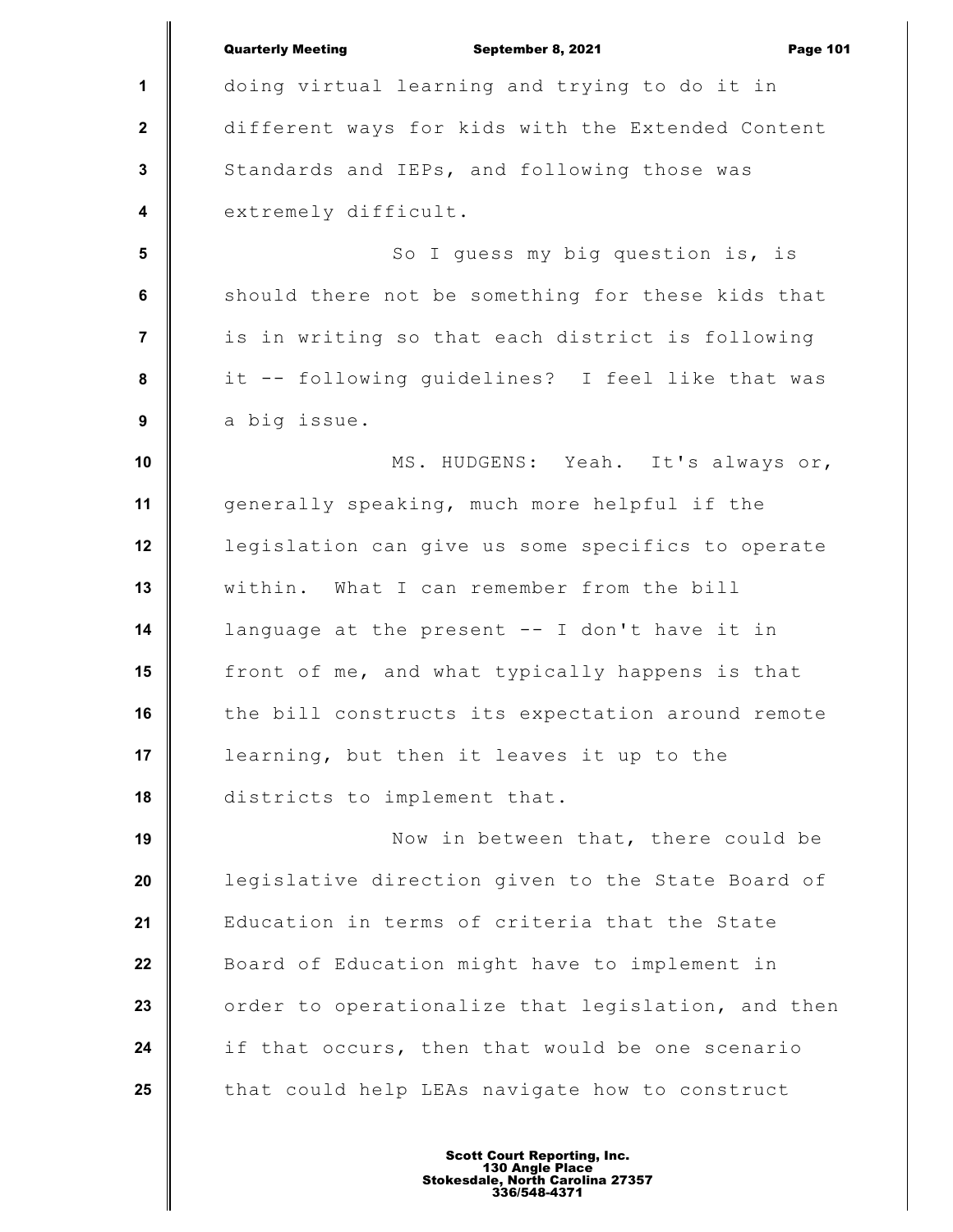|                 | <b>Quarterly Meeting</b><br>September 8, 2021<br><b>Page 102</b> |
|-----------------|------------------------------------------------------------------|
| 1               | that locally.                                                    |
| $\mathbf{2}$    | Absent any kind of directive for the                             |
| $\mathbf 3$     | State Board to establish criteria, then it really                |
| 4               | comes down to the LEA and how they evaluate the                  |
| $5\phantom{.0}$ | effectiveness of their virtual programs and remote               |
| 6               | learning and the students that they serve locally.               |
| $\overline{7}$  | I know a lot of districts had challenges with                    |
| 8               | connectivity, with Internet, with devices, and so                |
| 9               | forth.                                                           |
| 10              | And so because of those                                          |
| 11              | characteristics, in addition to how services were                |
| 12              | delivered to different groups of students and                    |
| 13              | their unique learning styles, then it kind of                    |
| 14              | trickles down to the LEA to make some                            |
| 15              | determination on the data around their own                       |
| 16              | experiences with providing services and then,                    |
| 17              | within that, construct what flexibility is in the                |
| 18              | bill to make those unique decisions district by                  |
| 19              | district.                                                        |
| 20              | MS. CHILDERS: Okay. All right. So,                               |
| 21              | basically, it still comes down to it all having to               |
| 22              | be done at the very last minute? There's nothing                 |
| 23              | that can be put into writing so that if this were                |
| 24              | to happen again that these kids are taken care of                |
| 25              | from the get-go?                                                 |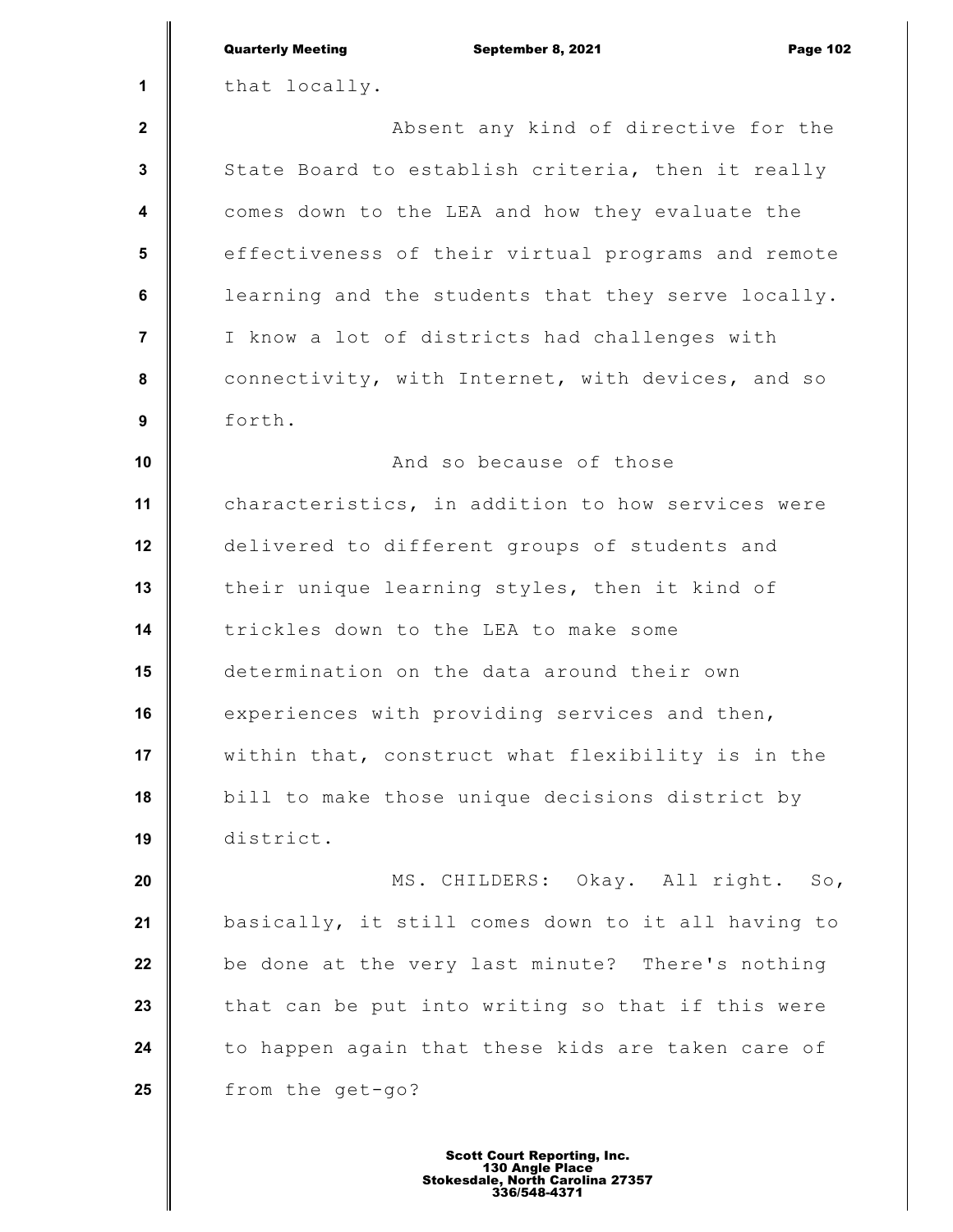|                         | <b>Quarterly Meeting</b><br><b>Page 103</b><br>September 8, 2021 |
|-------------------------|------------------------------------------------------------------|
| 1                       | MS. HUDGENS: I think there's always                              |
| $\mathbf{2}$            | the opportunity for the council members to address               |
| $\mathbf{3}$            | their concerns in writing to our legislative                     |
| $\overline{\mathbf{4}}$ | liaison here at NC DPI. I think that would be an                 |
| 5                       | excellent function actually of the Council if                    |
| 6                       | there are concerns, that those concerns can be                   |
| $\overline{7}$          | sent directly to the legislative liaison here.                   |
| 8                       | The legislative liaison is actually                              |
| 9                       | how the process works for even those of us here at               |
| 10                      | DPI to advocate and comment on bills and so forth                |
| 11                      | that may not attend or create some kind of                       |
| 12                      | difference in access for the different children                  |
| 13                      | that we work with here at the State.                             |
| 14                      | I know a number of times and, in                                 |
| 15                      | fact, on senate bill -- Sherry, myself, and Matt,                |
| 16                      | we constructed a number of concerns that we had                  |
| 17                      | with either the language that was unclear or the                 |
| 18                      | fact that students with disabilities were not                    |
| 19                      | contemplated in the language at all. And we                      |
| 20                      | provided that to our legislative liaison, who then               |
| 21                      | goes through their process of taking it across the               |
| 22                      | street.                                                          |
| 23                      | So within the context of the Council,                            |
| 24                      | there's always that opportunity as part of your                  |
| 25                      | advocacy and your role in informing or providing                 |
|                         |                                                                  |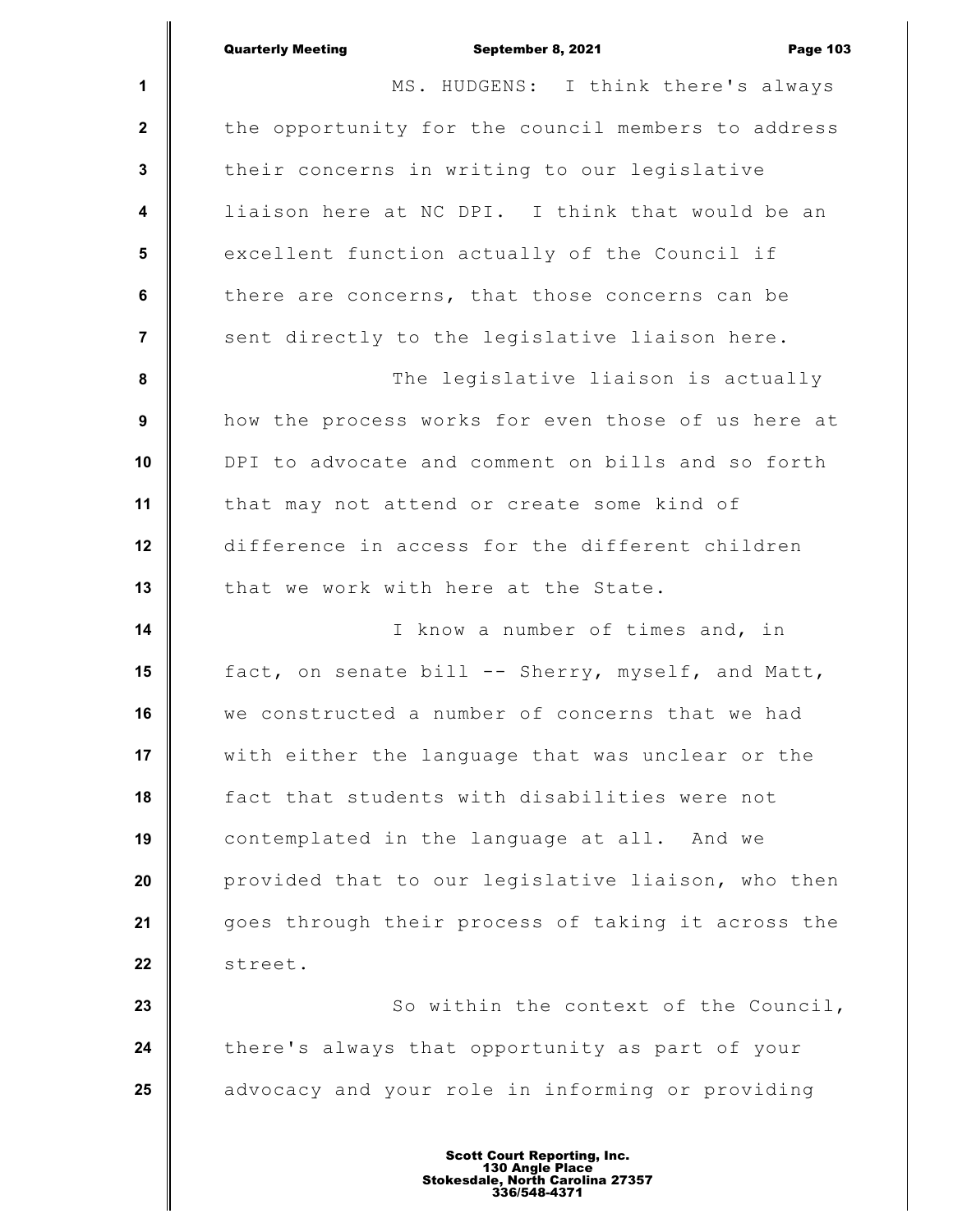|                         | <b>Quarterly Meeting</b><br>September 8, 2021<br><b>Page 104</b> |
|-------------------------|------------------------------------------------------------------|
| $\mathbf{1}$            | recommendations to the State Board of Education to               |
| $\mathbf{2}$            | comment and/or provide suggestions about things                  |
| $\mathbf{3}$            | that have to be considered at a legislative level,               |
| $\overline{\mathbf{4}}$ | and if not there or in addition to there, anything               |
| $5\phantom{.0}$         | that the State Board might have to operationalize                |
| $\bf 6$                 | as a result of the legislation.                                  |
| $\overline{7}$          | MS. CHILDERS: Okay. All right.                                   |
| 8                       | That makes more sense. So is there any way that I                |
| 9                       | can get the information of who -- who the contacts               |
| 10                      | are for those people to contact?                                 |
| 11                      | MS. HUDGENS: Sure thing. I know                                  |
| 12                      | Matt and Sherry are with me, and they probably                   |
| 13                      | have it on the tips of their fingers to drop it in               |
| 14                      | the chat, but while responding to other questions,               |
| 15                      | I'll look it up and make sure I give you the right               |
| 16                      | contacts so that you can reach out as you need.                  |
| 17                      | MS. CHILDERS: Okay. Great. Thank                                 |
| 18                      | you.                                                             |
| 19                      | MS. HUDGENS: All right. Sherry just                              |
| 20                      | put it in. Freebird McKinney, and the address is                 |
| 21                      | going to be pretty intuitive. Jamie Falkenberry,                 |
| 22                      | those folks. I'll look up the email addresses and                |
| 23                      | drop them in for you as well, Abby, and for others               |
| 24                      | that might have an interest.                                     |
| 25                      | MS. CHILDERS: Okay. Thank you so                                 |
|                         | <b>Scott Court Reporting, Inc.</b>                               |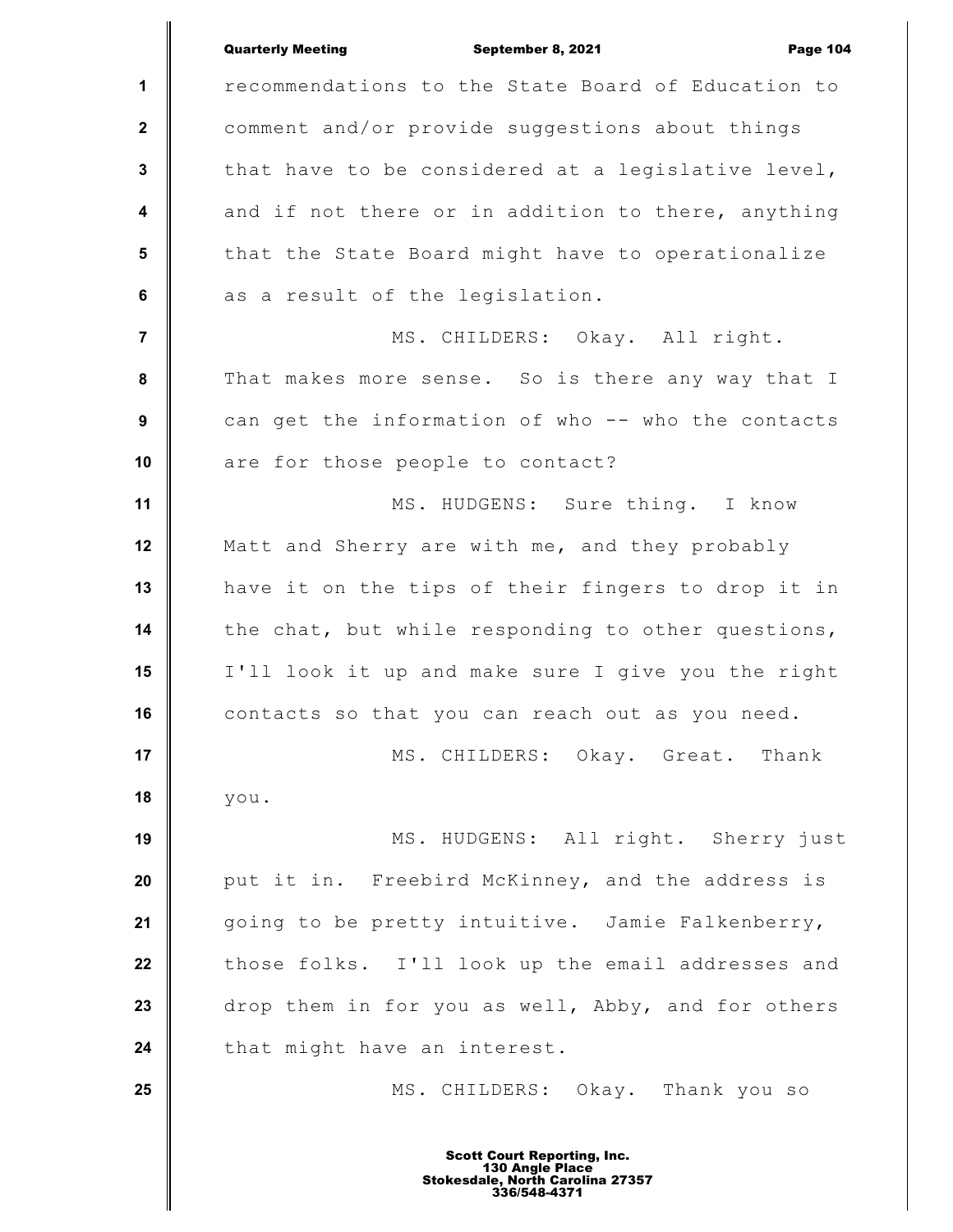|                         | <b>Quarterly Meeting</b><br>September 8, 2021<br><b>Page 105</b> |
|-------------------------|------------------------------------------------------------------|
| 1                       | much.                                                            |
| $\mathbf 2$             | MS. HUDGENS: Sure.                                               |
| $\mathbf{3}$            | MS. THOMAS: Abby, I will add one                                 |
| $\overline{\mathbf{4}}$ | thing, and that is that when they are making                     |
| $5\phantom{1}$          | legislation like that, they have to be very                      |
| $\bf 6$                 | careful not to also discriminate against a student               |
| $\overline{7}$          | with a disability because if it's not safe for all               |
| 8                       | kids to be in school and they say it's safe for                  |
| $\boldsymbol{9}$        | students on the Extended Content Standards to be                 |
| 10                      | in school, they create a discriminatory issue                    |
| 11                      | there because we want everybody to be safe, and                  |
| 12                      | those may be our kids with the highest medical or                |
| 13                      | health risk already established. So they have to                 |
| 14                      | be very careful when they delineate one group goes               |
| 15                      | and one group does not go.                                       |
| 16                      | MS. CHILDERS: Yeah, I totally agree.                             |
| 17                      | MS. THOMAS: That's why we don't see                              |
| 18                      | a lot of detailed legislation right now.                         |
| 19                      | MS. CHILDERS: Okay. All right.                                   |
| 20                      | That, I definitely understand, and I would agree                 |
| 21                      | with that. All right. Thank you.                                 |
| 22                      | MS. THOMAS: Sure. Any other                                      |
| 23                      | questions for us? Thank you, Alexis. I was just                  |
| 24                      | trying to get names up. Alexis put the link where                |
| 25                      | you should find all the staff -- legislative                     |
|                         |                                                                  |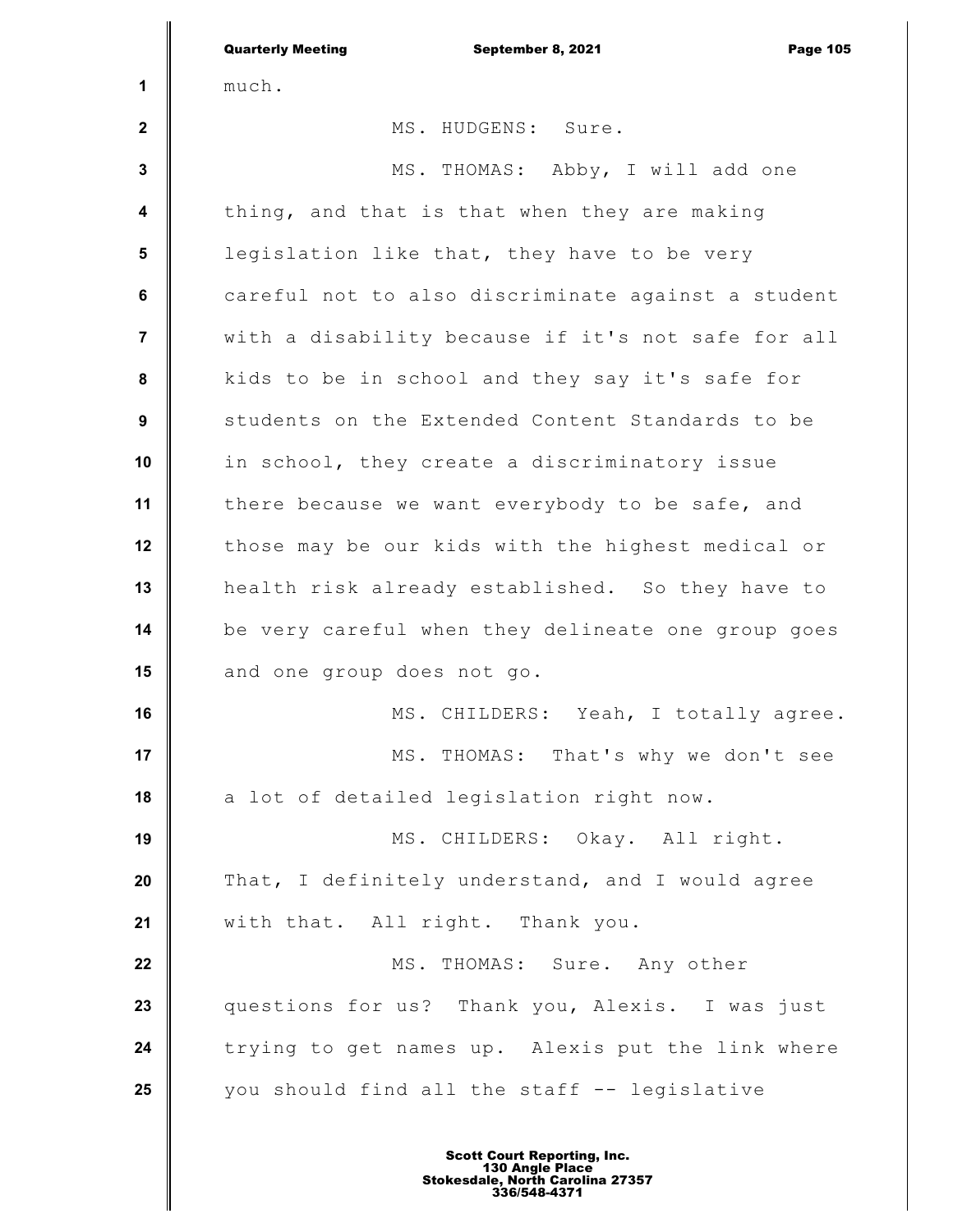|                         | <b>Quarterly Meeting</b><br>September 8, 2021<br><b>Page 106</b>                                          |
|-------------------------|-----------------------------------------------------------------------------------------------------------|
| 1                       | staff.                                                                                                    |
| $\mathbf{2}$            | Thanks for letting us be here today.                                                                      |
| $\mathbf 3$             | If you don't have any other questions -- I                                                                |
| $\overline{\mathbf{4}}$ | appreciate your service on this Council and all                                                           |
| 5                       | that you do on behalf of our students, and I hope                                                         |
| $6\phantom{1}$          | you all stay well and have a great day.                                                                   |
| $\overline{7}$          | VICE CHAIRPERSON: All right. Thank                                                                        |
| 8                       | you very much, Carol Ann and Matt and Sherry, who                                                         |
| $\boldsymbol{9}$        | all kind of provided some insight and feedback on                                                         |
| 10                      | the challenging times we're living through as they                                                        |
| 11                      | lead our Division at DPI.                                                                                 |
| 12                      | Next we have up our subcommittees.                                                                        |
| 13                      | MS. UTZ: Christy, before we do that,                                                                      |
| 14                      | could we go back to the old business and approve                                                          |
| 15                      | the 2021 summary of actions, and I'll put that up                                                         |
| 16                      | here.                                                                                                     |
| 17                      | VICE CHAIRPERSON: Sure. Not the                                                                           |
| 18                      | annual report?                                                                                            |
| 19                      | MS. UTZ: No, it's not the annual                                                                          |
| 20                      | report. That's already done. It's just the---                                                             |
| 21                      | VICE CHAIRPERSON: Summary of                                                                              |
| 22                      | actions.                                                                                                  |
| 23                      | MS. UTZ: ---what we talked about in                                                                       |
| 24                      | September [sic].                                                                                          |
| 25                      | VICE CHAIRPERSON: So in the agenda,                                                                       |
|                         | <b>Scott Court Reporting, Inc.</b><br>130 Angle Place<br>Stokesdale, North Carolina 27357<br>336/548-4371 |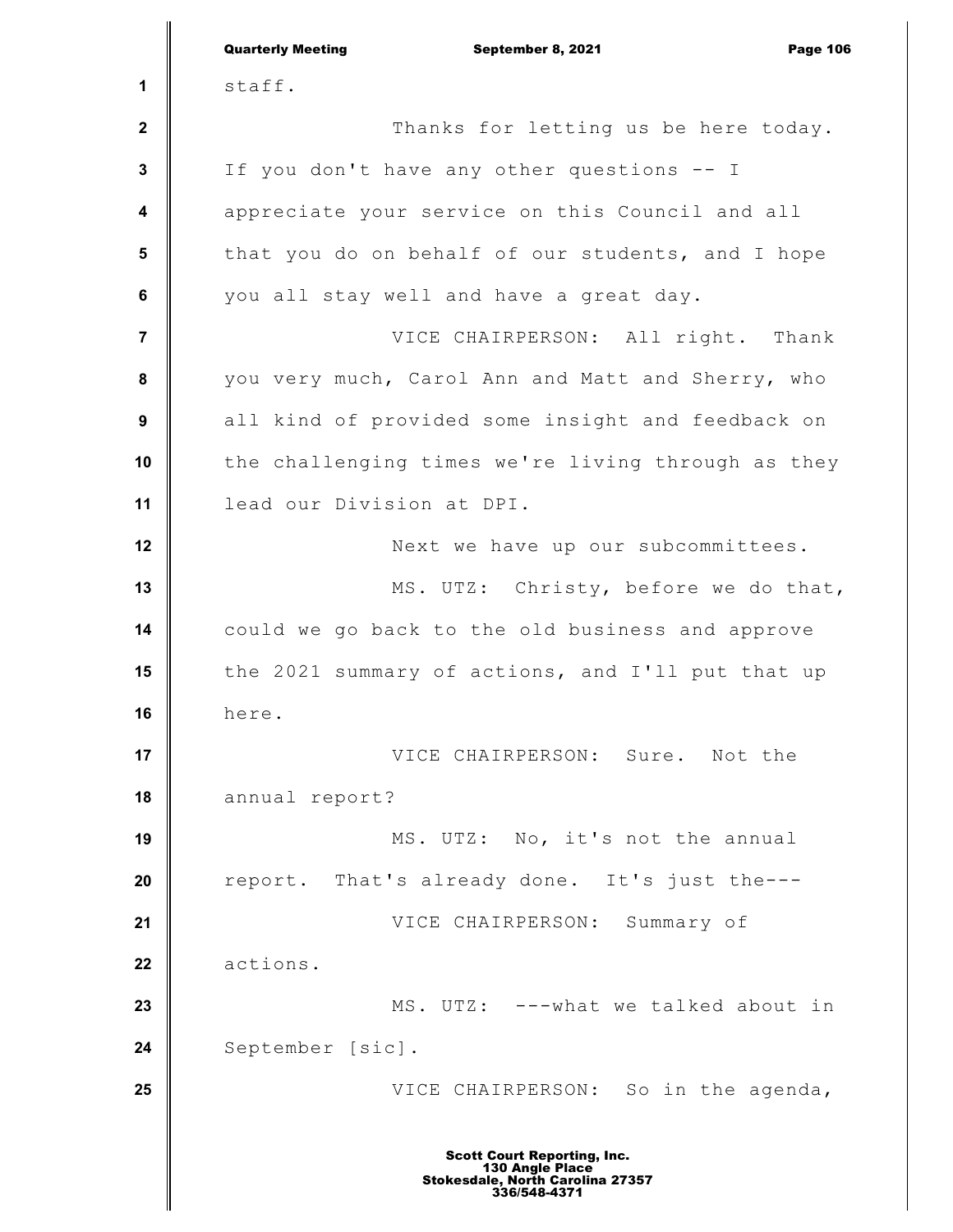|                 | <b>Quarterly Meeting</b><br>September 8, 2021<br><b>Page 107</b> |
|-----------------|------------------------------------------------------------------|
| $\mathbf 1$     | it's under review of the agenda, and so if you                   |
| $\mathbf{2}$    | guys would look at that. And we need a person to                 |
| 3               | make a motion to approve that, and if you don't                  |
| 4               | mind saying your name too so we can just capture                 |
| $5\phantom{.0}$ | that in the minutes. I think we still have Becky                 |
| 6               | on.                                                              |
| $\overline{7}$  | MS. UTZ: I'll add the link to the                                |
| 8               | chat box if you guys want to pull it up.                         |
| 9               | VICE CHAIRPERSON: All right.                                     |
| 10              | (Review of June 2021 Summary of                                  |
| 11              | Actions.)                                                        |
| 12              | VICE CHAIRPERSON: Does anybody see                               |
| 13              | any errors or changes? Hearing none, would                       |
| 14              | anybody like to make a motion to approve the                     |
| 15              | summary of actions from June's meeting that was                  |
| 16              | held virtually? Anybody?                                         |
| 17              | MR. POTTER: So moved.                                            |
| 18              | MS. COMBS: This is Aimee Combs. I                                |
| 19              | can do that. Motion to approve.                                  |
| 20              | VICE CHAIRPERSON: Do we have a                                   |
| 21              | second?                                                          |
| 22              | MR. BAKER: I'll second.                                          |
| 23              | VICE CHAIRPERSON: All right. And I                               |
| 24              | think for purpose of ease, if you guys will all                  |
| 25              | just put in the chat your name, make sure it's                   |
|                 |                                                                  |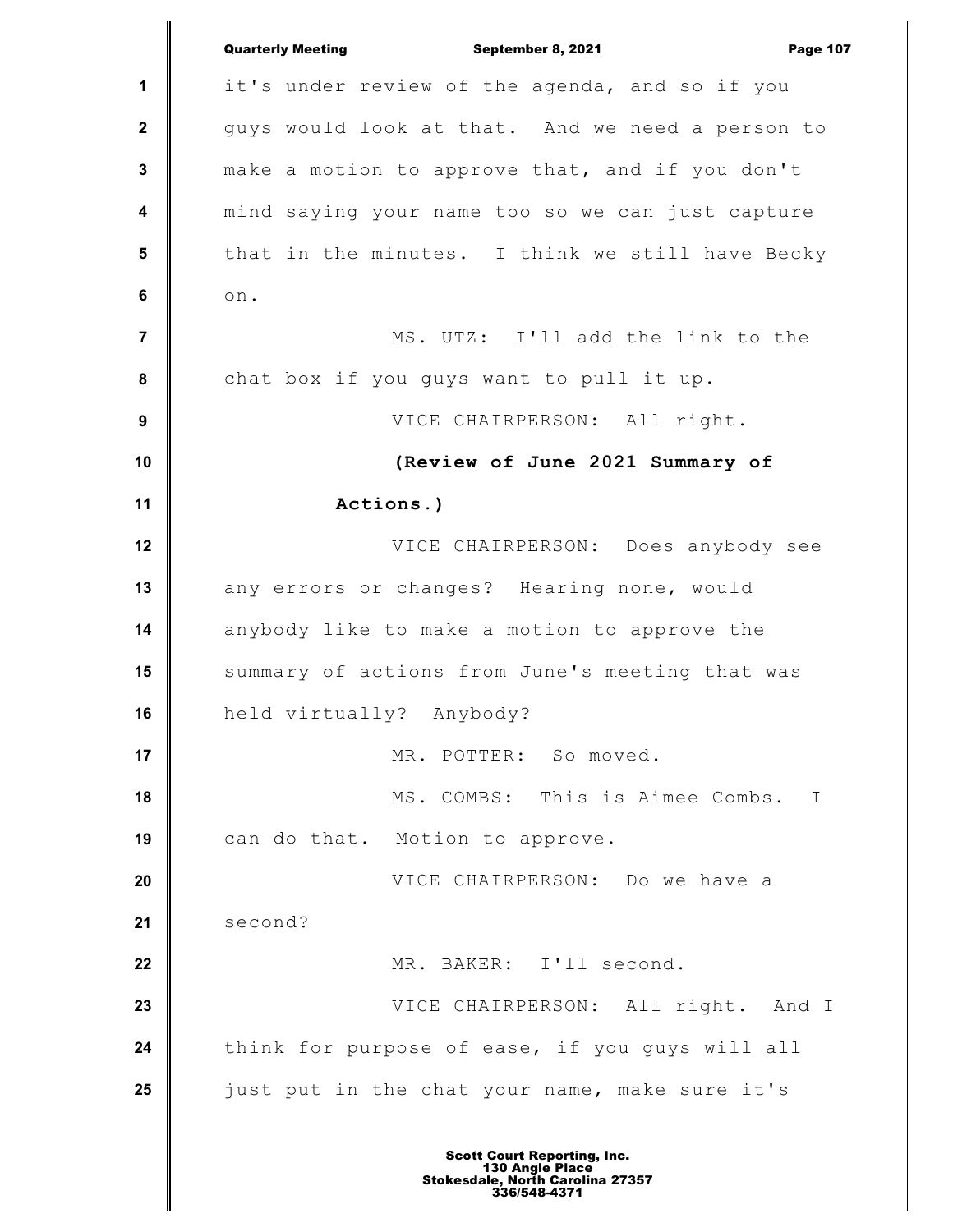**1 2 3 4 5 6 7 8 9 10 11 12 13 14 15 16 17 18 19 20 21 22 23 24 25** Quarterly Meeting **September 8, 2021 Page 108** going to Alexis at the very least or everyone and -- your name and approve, and then she can capture that and make sure that Becky's able to see that as well. MS. UTZ: All right. I'll pull the agenda back up here. I appreciate that. VICE CHAIRPERSON: So I know our bylaws say that if somebody was to be -- wanting to give a public comment, they have to be signed in by 12:30. We are not quite to 12:30 yet. We had actually scheduled a lunch break at 12:30, wanting to come back after. So my thought is, we go into subgroups--- MS. UTZ: Well, this first part here is just for subcommittees to like determine any goals that they want to accomplish or should be doing during their session today. VICE CHAIRPERSON: Okay. MS. UTZ: And I will say--- VICE CHAIRPERSON: Because we're going to have to go into different links. MS. UTZ: Well, yes. I will say one of the things is the Annual Report for 2021, which is linked here in the agenda. If you guys when you go to subcommittees -- and, obviously, new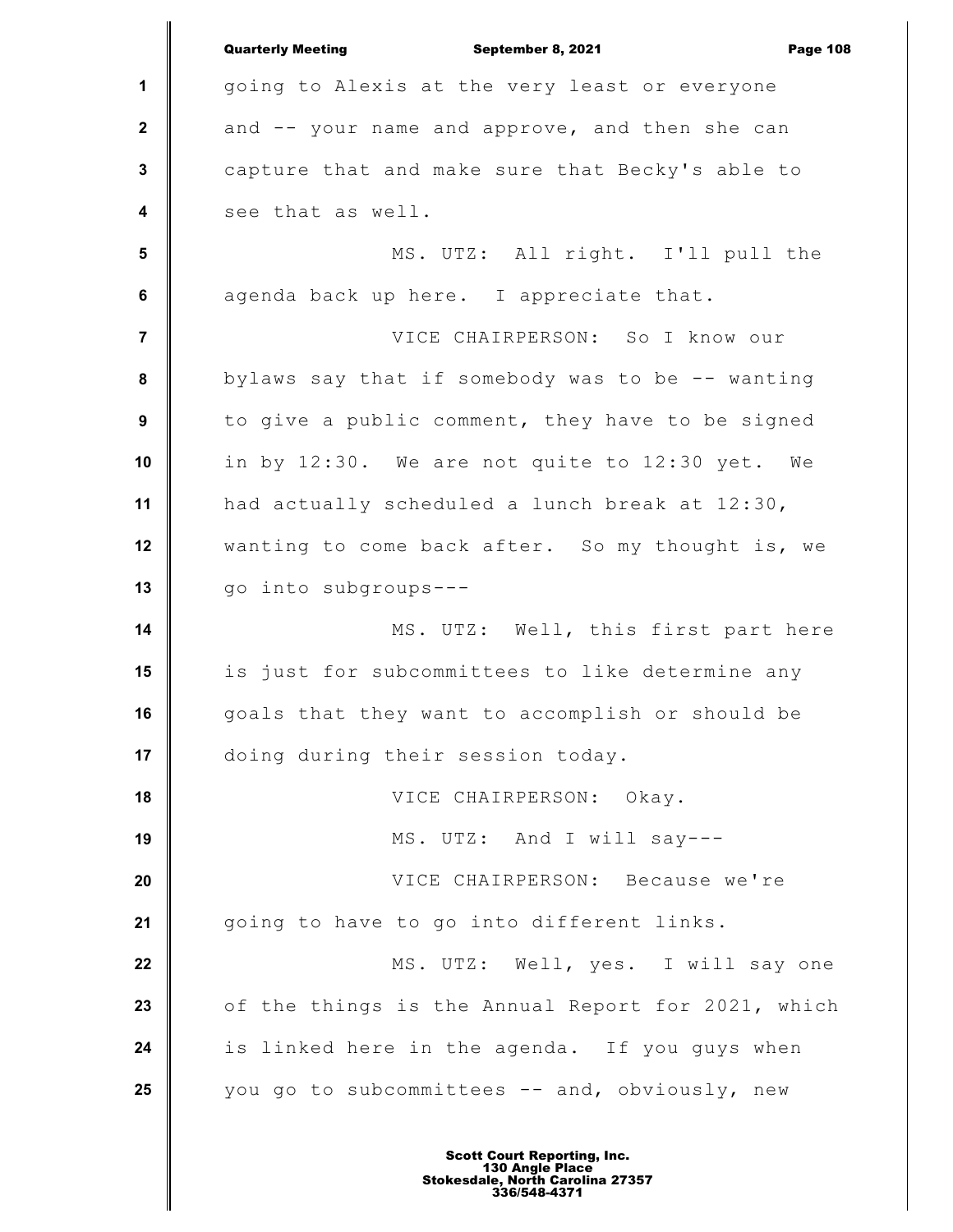|                         | <b>Quarterly Meeting</b><br>September 8, 2021<br><b>Page 109</b> |
|-------------------------|------------------------------------------------------------------|
| 1                       | members, you'll just go and kind of listen for now               |
| $\mathbf{2}$            | because you weren't part of the last one, but if                 |
| $\mathbf{3}$            | you'll summarize what you guys have done and                     |
| $\boldsymbol{4}$        | either---                                                        |
| $\overline{\mathbf{5}}$ | Well, let me do this. Let me show                                |
| 6                       | you the folder. Give me one second to pull it up,                |
| $\overline{\mathbf{r}}$ | and you should all have access to this. So if you                |
| 8                       | do not, please let me know. Within the Council                   |
| 9                       | information of Google Drive, you will see a                      |
| 10                      | subcommittee folder, and there I've created the                  |
| 11                      | 2021-22 school years for each subcommittee --                    |
| 12                      | thank you -- having issue with some words.                       |
| 13                      | So when you go in, if you will just                              |
| 14                      | type who was present for the meeting, and then the               |
| 15                      | bottom of this is just where you guys capture                    |
| 16                      | notes. This form was created previously. So the                  |
| 17                      | formatting is not -- is not mine. I don't know                   |
| 18                      | who created it. It was before my time. But if                    |
| 19                      | you guys will -- so if fill out the task,                        |
| 20                      | deliverable, members, that's completely up to you.               |
| 21                      | I do ask that in your notes if you will capture                  |
| 22                      | kind of a general sense of what you guys are                     |
| 23                      | talking about and working on.                                    |
| 24                      | So for today if in this note section                             |
| 25                      | you will actually capture the summary of what you                |
|                         |                                                                  |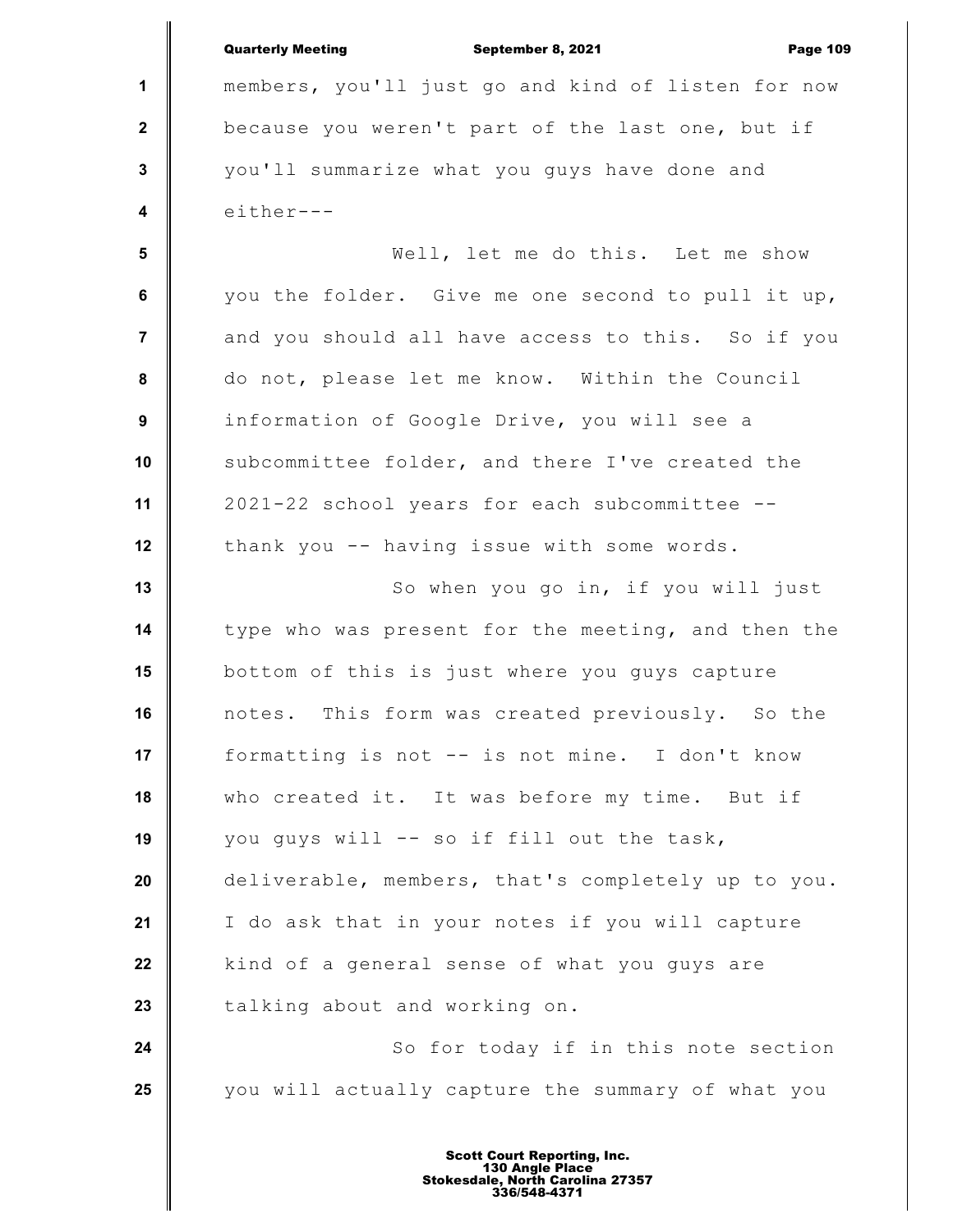|                         | <b>Quarterly Meeting</b><br><b>Page 110</b><br>September 8, 2021 |
|-------------------------|------------------------------------------------------------------|
| $\mathbf 1$             | guys did over the past year, then Cynthia will be                |
| $\mathbf{2}$            | able to gather this information to input into the                |
| $\mathbf{3}$            | '20-21 annual report because she's the one that                  |
| $\overline{\mathbf{4}}$ | kind of finalizes all that. Does that make sense?                |
| 5                       | Any questions?                                                   |
| 6                       | VICE CHAIRPERSON: Alexis, for this                               |
| $\overline{7}$          | next 15 minutes or so until we go into a quick                   |
| 8                       | break, you want each of the committee --                         |
| 9                       | subcommittee leads to just kind of give a brief                  |
| 10                      | overview of what they've accomplished this past                  |
| 11                      | year?                                                            |
| 12                      | MS. UTZ: Sure.                                                   |
| 13                      | VICE CHAIRPERSON: Okay. So Cynthia                               |
| 14                      | is not with us, so I can just quickly chime in or                |
| 15                      | whomever.                                                        |
| 16                      | MS. UTZ: Well, I can start the -- I                              |
| 17                      | can start the breakout rooms, and you quys can all               |
| 18                      | go and chat, and then I can bring you guys back at               |
| 19                      | 12:30.                                                           |
| 20                      | MS. CHILDERS: Alexis?                                            |
| 21                      | MS. UTZ: I just saw your chat, Abby.                             |
| 22                      | MS. CHILDERS: Okay. Great. Thanks.                               |
| 23                      | MS. UTZ: And Abby is in -- she was                               |
| 24                      | the chair for Policies and Procedures, and she                   |
| 25                      | would like to step down as chair. So if a member                 |
|                         |                                                                  |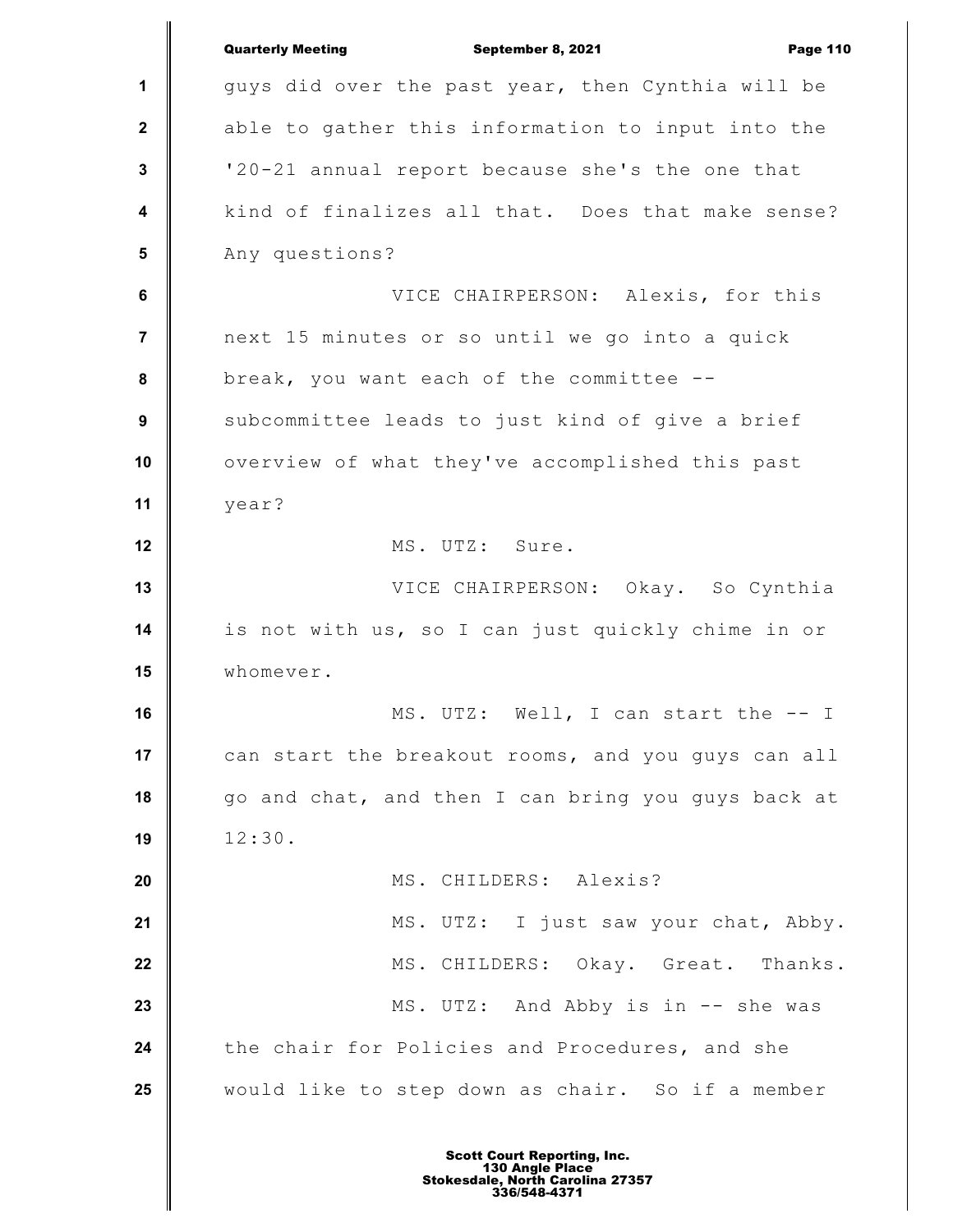**1 2 3 4 5 6 7 8 9 10 11 12 13 14 15 16 17 18 19 20 21 22 23 24 25** Quarterly Meeting **September 8, 2021 Page 111** within that committee would like to step up for that, we would really appreciate that, but you guys can also decide that if I push you guys into meetings. Do you guys want to just go to meetings? MS. CHILDERS: Alexis, can you just fill me in with who has been taking over that while I've been gone? MS. UTZ: That would be a good question. VICE CHAIRPERSON: I did that subcommittee once, and I believe -- I don't remember who else stepped in one other time, but that was kind of just like nobody was here for that particular team at that time, I think, in - not June, but March maybe. MS. UTZ: And I just pulled up who was in that. So if you are a new member and you have not gotten with me of which subcommittee you would like to join, you can speak up now, you can tell me later. VICE CHAIRPERSON: So, Alexis, do you have scheduled to go to breakout rooms based on those committees, or are you just going to drop us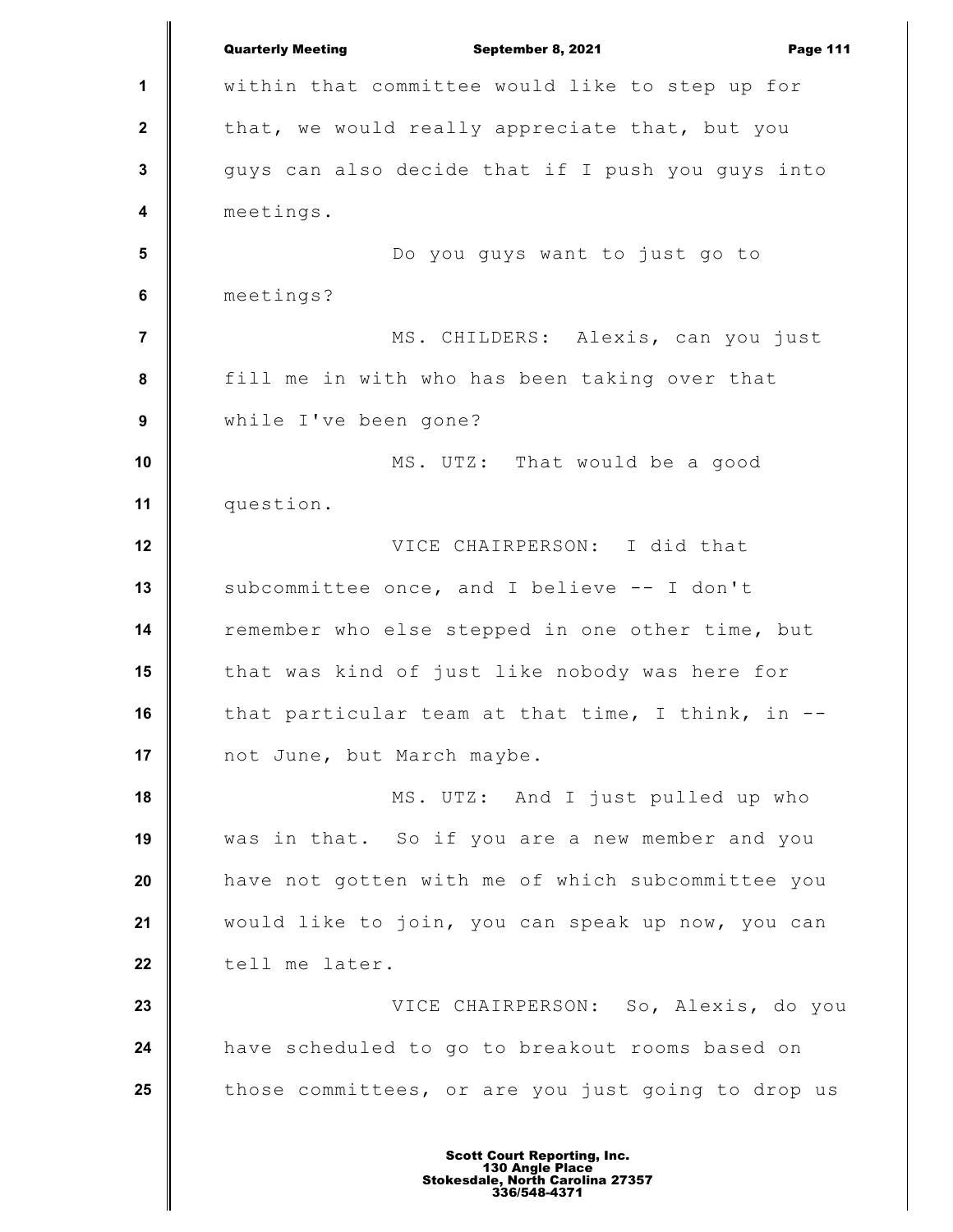**1 2 3 4 5 6 7 8 9 10 11 12 13 14 15 16 17 18 19 20 21 22 23 24 25** Quarterly Meeting **September 8, 2021 Page 112** into that as we go? MS. UTZ: I should be able to start -- let me start it. Somewhere on your screen, you should be able to join a group now. MS. COMBS: Alexis, this is Aimee Combs. You can put me with the Unmet Needs group. That's where I hung out at the last meeting. MS. UTZ: Okay. I couldn't remember. I knew that you had picked one. I just couldn't remember what it was. MS. COMBS: Yeah. I said no to Reports and Data, but yes to Unmet Needs. MS. UTZ: Thank you. MS. WILLIAMS-BURCHETTE: Alexis, this is Tameeka. Where did you say we can click on that? Because I don't see anything popping up. VICE CHAIRPERSON: I don't either. MS. WILLIAMS-BURCHETTE: Because normally it would be like a little -- you can kind of see it in the center of your screen, and you can kind of click in, but I don't see anything. MS. UTZ: Okay. Did anything change when I stopped sharing my screen? MS. WILLIAMS-BURCHETTE: No. We can just see everybody that's at the meeting.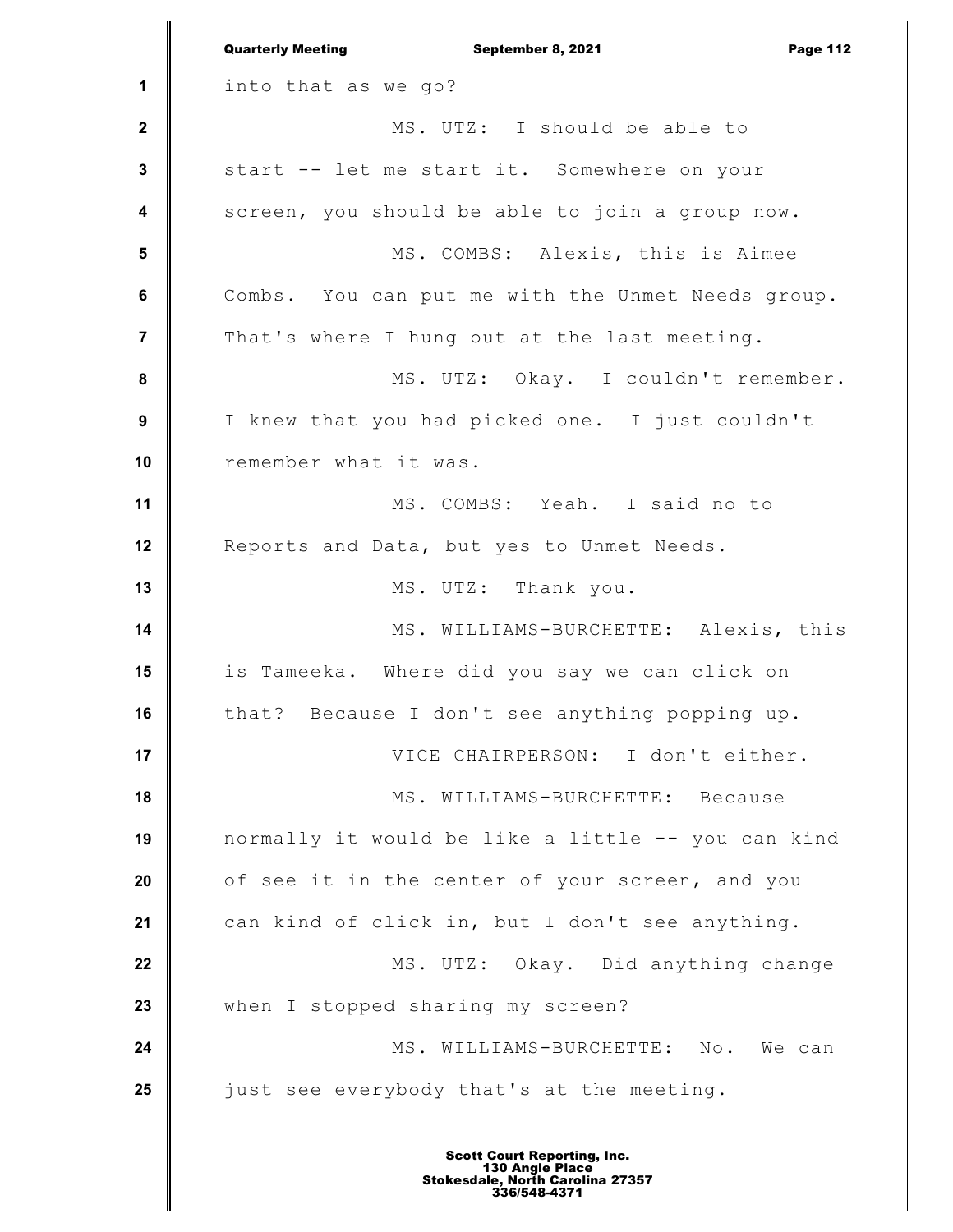|                  | <b>Quarterly Meeting</b><br>September 8, 2021<br><b>Page 113</b> |
|------------------|------------------------------------------------------------------|
| 1                | MR. POTTER: I'm not getting                                      |
| $\boldsymbol{2}$ | anything.                                                        |
| $\mathbf 3$      | MS. COMBS: It's tell us that you're                              |
| 4                | going to assign us to a session to join. It says,                |
| 5                | "Breakout sessions have started. The host will                   |
| $\bf 6$          | assign you to a session to join."                                |
| $\overline{7}$   | MS. UTZ: How about now?                                          |
| 8                | MS. WILLIAMS-BURCHETTE: I don't have                             |
| $\boldsymbol{9}$ | that either? Where did you see that at, Aimee?                   |
| 10               | MS. COMBS: If you go under -- if you                             |
| 11               | click on participants, now it says, "You can join                |
| 12               | any session," and then there's a blue bar that                   |
| 13               | says, "Show all breakout sessions."                              |
| 14               | MS. WILLIAMS-BURCHETTE: Oh, okay.                                |
| 15               | Got you.                                                         |
| 16               | MS. CHILDERS: Okay. Got it.                                      |
| 17               | MS. WILLIAMS-BURCHETTE: Yay, Aimee.                              |
| 18               | MS. UTZ: And, like I said, I will                                |
| 19               | check in with you guys about 12:30 to see if                     |
| 20               | anyone has signed up for public comment.                         |
| 21               | VICE CHAIRPERSON: And, Alexis, are                               |
| 22               | you good if I hang back and we'll just do our                    |
| 23               | executive meeting in the same -- we'll stay right                |
| 24               | here.                                                            |
| 25               | MS. UTZ: Yeah. Executive doesn't                                 |
|                  | <b>Scott Court Reporting, Inc.</b>                               |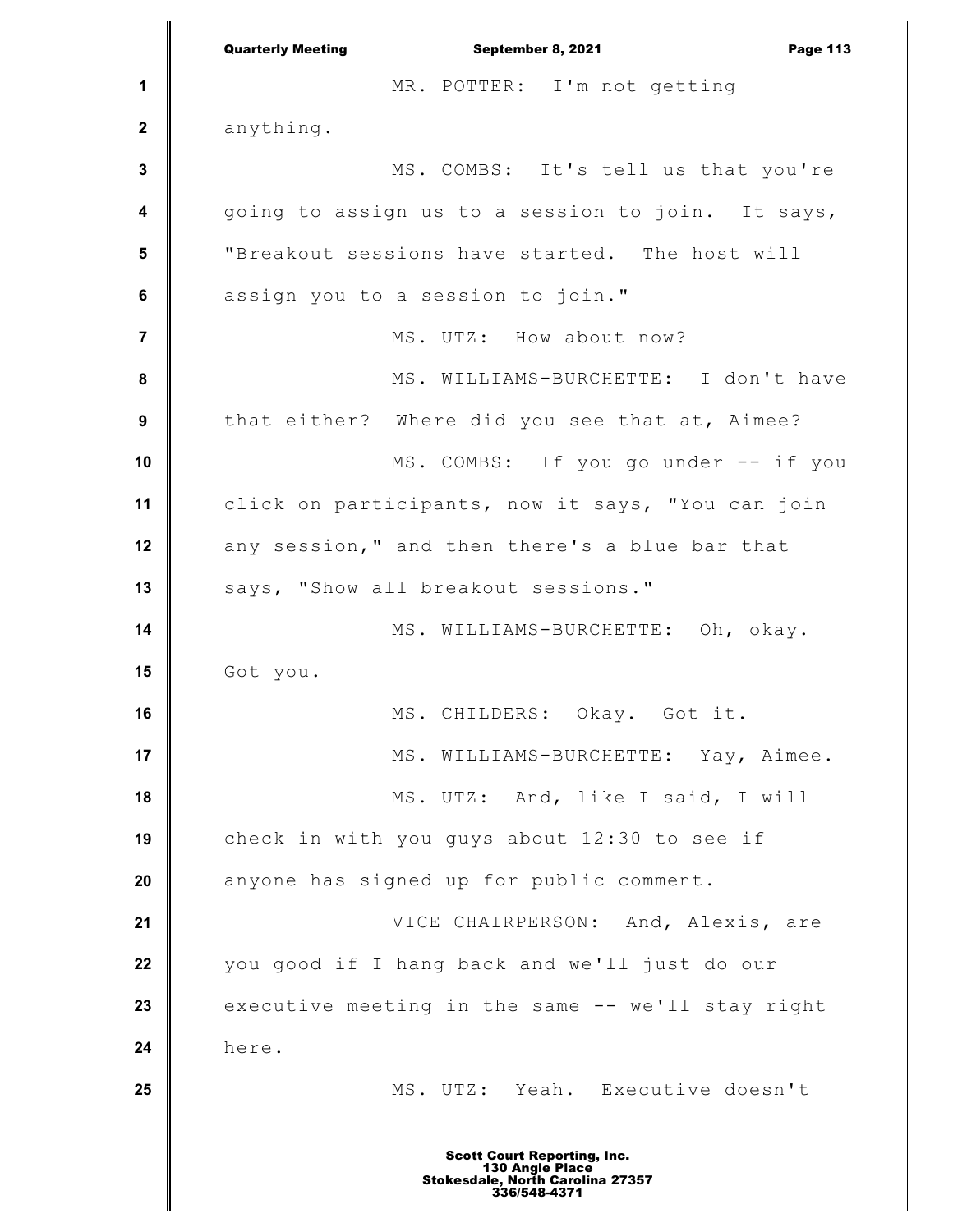|                         | <b>Quarterly Meeting</b><br>September 8, 2021<br><b>Page 114</b> |
|-------------------------|------------------------------------------------------------------|
| 1                       | have a committee.                                                |
| $\mathbf{2}$            | VICE CHAIRPERSON: Got it.                                        |
| $\mathbf 3$             | MS. UTZ: We just stay here.                                      |
| $\overline{\mathbf{4}}$ | VICE CHAIRPERSON: Got it.                                        |
| 5                       | (A brief recess was taken from 12:18                             |
| 6                       | p.m. to 12:33 p.m.)                                              |
| $\overline{\mathbf{r}}$ | VICE CHAIRPERSON: All right. So we                               |
| $\pmb{8}$               | have -- on our agenda, we have lunch -- a                        |
| 9                       | 30-minute break for lunch. We currently have no                  |
| 10                      | public comment that's been submitted, and so we                  |
| 11                      | will not use that 30-minute time to read those out               |
| 12                      | or go over those public comments.                                |
| 13                      | And so then the only thing we have                               |
| 14                      | left is subcommittee work -- going into                          |
| 15                      | subcommittee, and as Alexis went over the                        |
| 16                      | procedure for filling out your notes pages when                  |
| 17                      | you guys are in subcommittee, I know you just have               |
| 18                      | come out of subcommittee, but considering we don't               |
| 19                      | have any public comments, we have a choice to                    |
| 20                      | either go to lunch and take that 30-minute break,                |
| 21                      | come back, close out the public session, and go                  |
| 22                      | into subcommittee time, or we can go into                        |
| 23                      | subcommittee time right now and end the public                   |
| 24                      | portion of the meeting.                                          |
| 25                      | So anybody want to speak up and say                              |
|                         |                                                                  |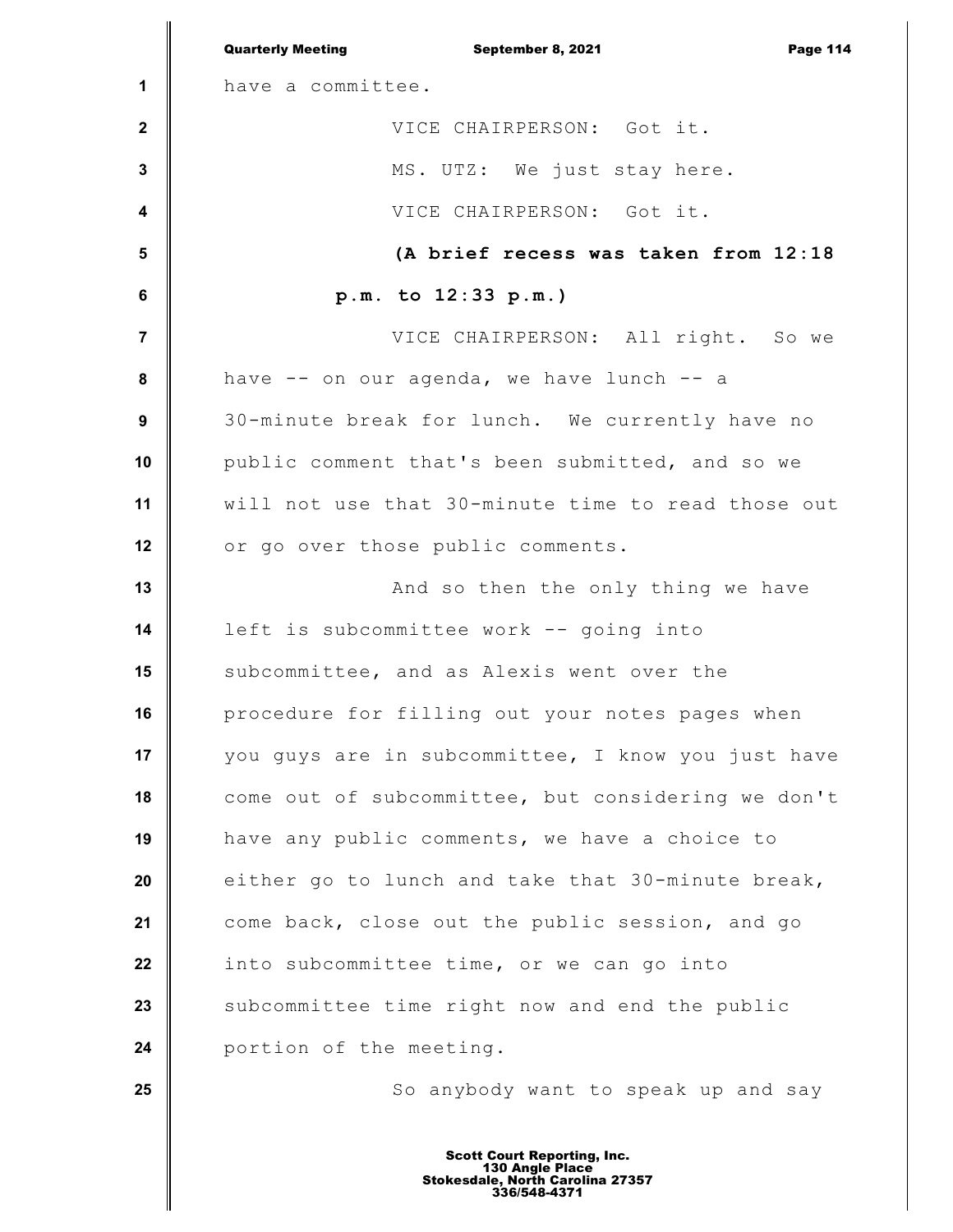**1 2 3 4 5 6 7 8 9 10 11 12 13 14 15 16 17 18 19 20 21 22 23 24 25** Quarterly Meeting **September 8, 2021 Page 115** what you'd prefer? Because being virtual, we can kind of eat while we're doing our subcommittee work as well. MS. CHILDERS: I think -- can we just go ahead and do subcommittees so that we can break off after that? VICE CHAIRPERSON: Anybody opposed to that? MS. WILLIAMS-BURCHETTE: Sounds good to me. VICE CHAIRPERSON: All right. So then Alexis will put back up the subcommittee links--- MS. UTZ: Before we do that, let's officially--- VICE CHAIRPERSON: Oh. We've got to adjourn. MS. UTZ: ---adjourn this meeting so that Becky doesn't have to sit around and wait for that. VICE CHAIRPERSON: Correct. So anybody want to make a motion to adjourn the public portion of the meeting? MR. POTTER: So moved. It's--- MS. UTZ: All right. Thank you,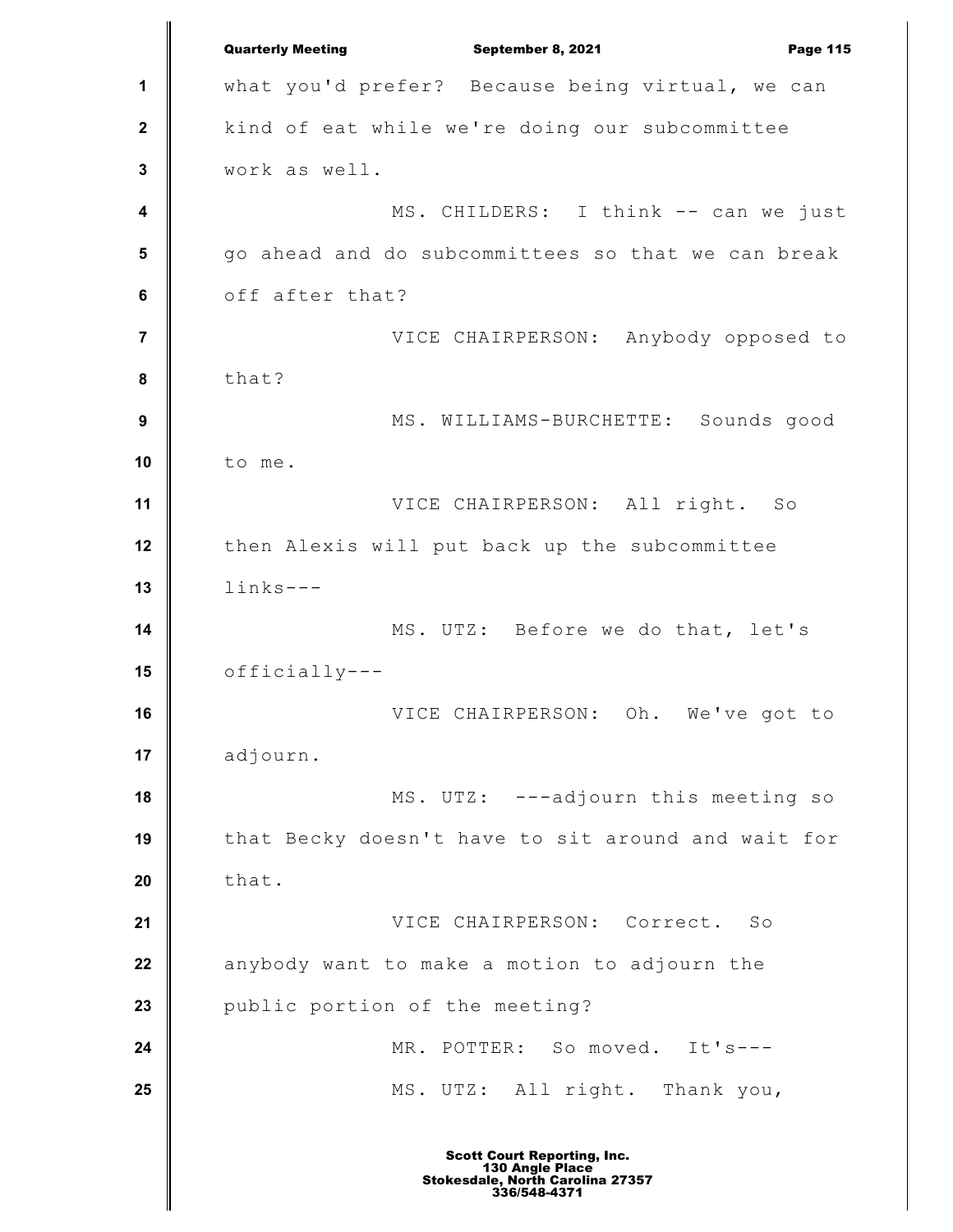**1 2 3 4 5 6 7 8 9 10 11 12 13 14 15 16 17 18 19 20 21 22 23 24 25** Quarterly Meeting **September 8, 2021 Page 116** Matthew. MR. POTTER: It's Matt Potter, by the way, in case anybody needed that. VICE CHAIRPERSON: Thank you, Matt. MR. POTTER: No problem. VICE CHAIRPERSON: Appreciate that. And then a second? MS. HODGES: Kristin Hodges. I second. VICE CHAIRPERSON: Thank you, Kristen. MS. UTZ: All right. I will get working on that. And so what I'm going to do is I'm going to start the breakout rooms again, and hopefully, you'll be able to see the join thing. When you and your committee are done, you can just log off. You don't have to do anything for me, but I will be here if you--- VICE CHAIRPERSON: Alexis, do you have their -- you have the ability to see their notes so they don't need to re-share them with  $y \circ u --$ MS. UTZ: Yes. VICE CHAIRPERSON: ---correct? Okay. And then I'll be able to view those, and then you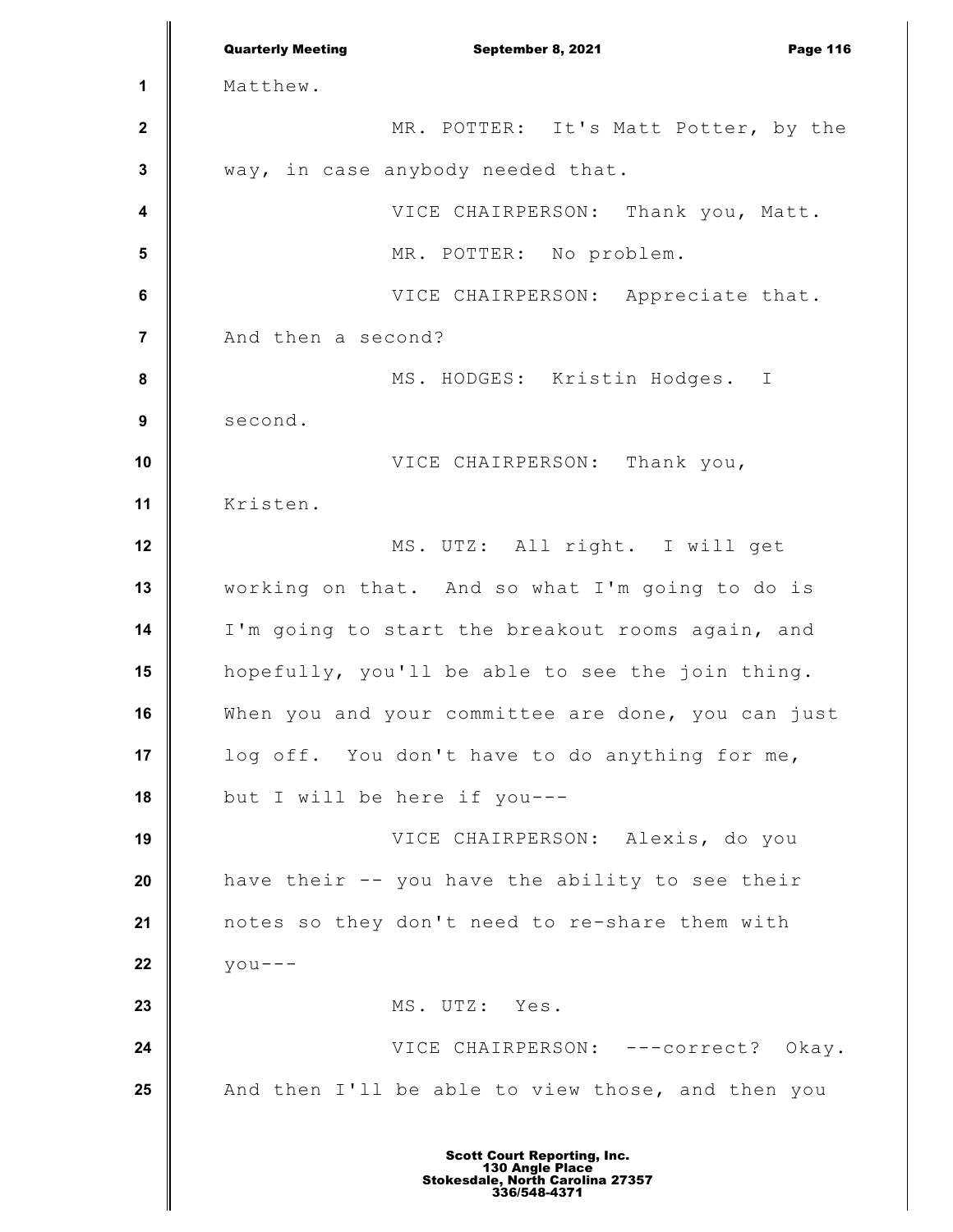|                | <b>Quarterly Meeting</b><br>September 8, 2021<br><b>Page 117</b>                                          |
|----------------|-----------------------------------------------------------------------------------------------------------|
| 1              | and I and Cynthia get back together in another                                                            |
| $\mathbf 2$    | week or so, and we'll be looking towards December.                                                        |
| $\mathbf 3$    | If you guys have any concerns or topics you want                                                          |
| 4              | to be on the agenda for December, please just send                                                        |
| 5              | one us a message and let us know, and we will get                                                         |
| 6              | working on it.                                                                                            |
| $\overline{7}$ | All right. So we're going to adjourn                                                                      |
| 8              | and your breakout sessions should be in the same                                                          |
| 9              | place under the word "Participants," and I see                                                            |
| 10             | folks falling off. So that's good.                                                                        |
| 11             | (At 12:35 p.m., the meeting                                                                               |
| 12             | adjourned.)                                                                                               |
| 13             |                                                                                                           |
| 14             |                                                                                                           |
| 15             |                                                                                                           |
| 16             |                                                                                                           |
| 17             |                                                                                                           |
| 18             |                                                                                                           |
| 19             |                                                                                                           |
| 20             |                                                                                                           |
| 21             |                                                                                                           |
| 22             |                                                                                                           |
| 23             |                                                                                                           |
| 24             |                                                                                                           |
| 25             |                                                                                                           |
|                |                                                                                                           |
|                | <b>Scott Court Reporting, Inc.</b><br>130 Angle Place<br>Stokesdale, North Carolina 27357<br>336/548-4371 |

∥